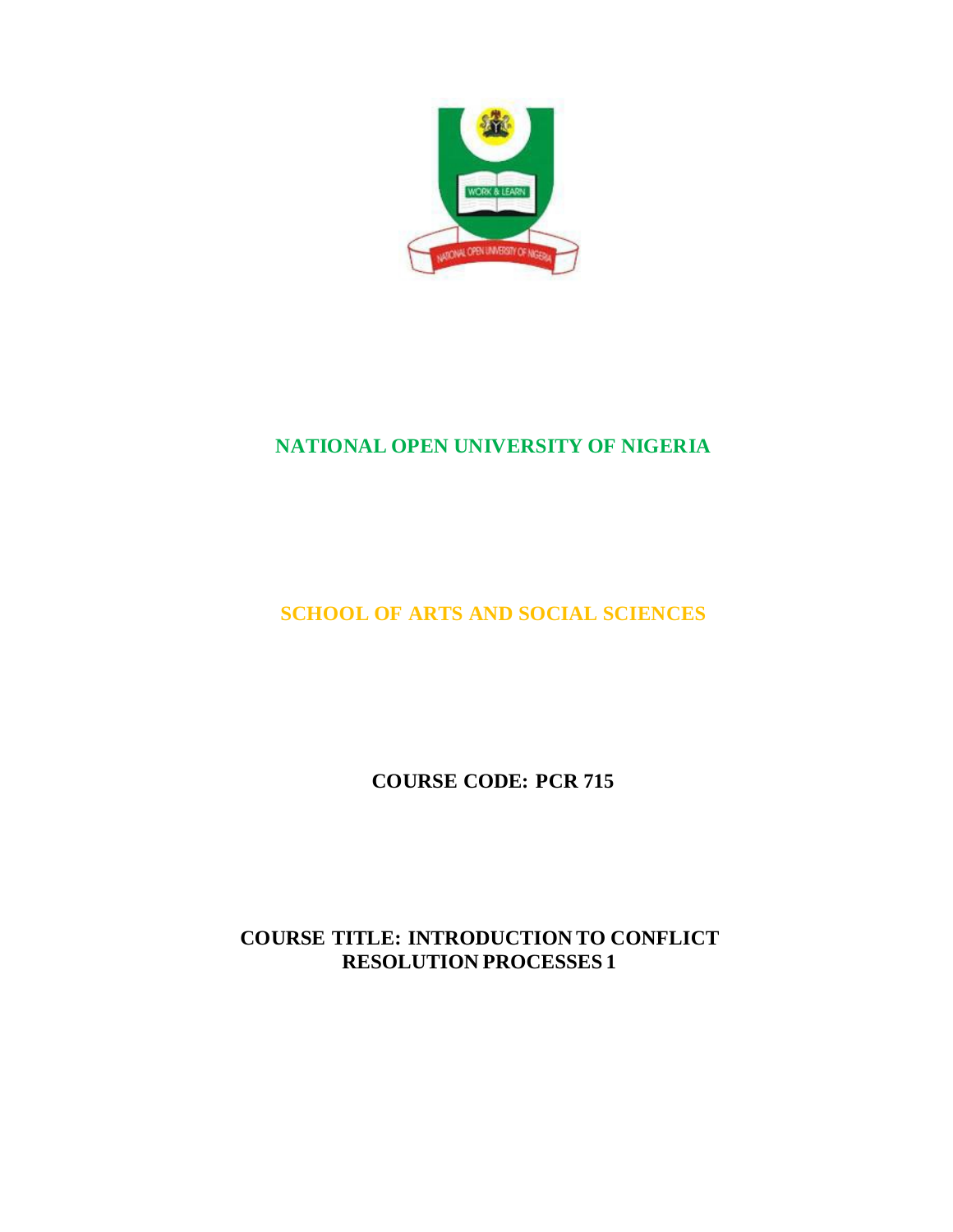# **COURSE GUIDE**

## **PCR 715 INTRODUCTION TO CONFLICT RESOLUTION PROCESSES I**

| <b>Course Developer</b>   | Dr. Osita Agbu<br>Nigerian Institute of International Affairs,<br>Lagos   |
|---------------------------|---------------------------------------------------------------------------|
| <b>Course Writer</b>      | Dr. Oche Ogaba<br>Nigerian Institute of International Affairs,<br>Lagos   |
| <b>Course Editor</b>      | Dr. E. Remi Aiyede, Ph.D.<br>University of Ibadan                         |
| <b>Course Coordinator</b> | Mr. Oyedolapo B. Durojaye<br>National Open University of Nigeria<br>Lagos |



**NATIONAL OPEN UNIVERSITY OF NIGERIA**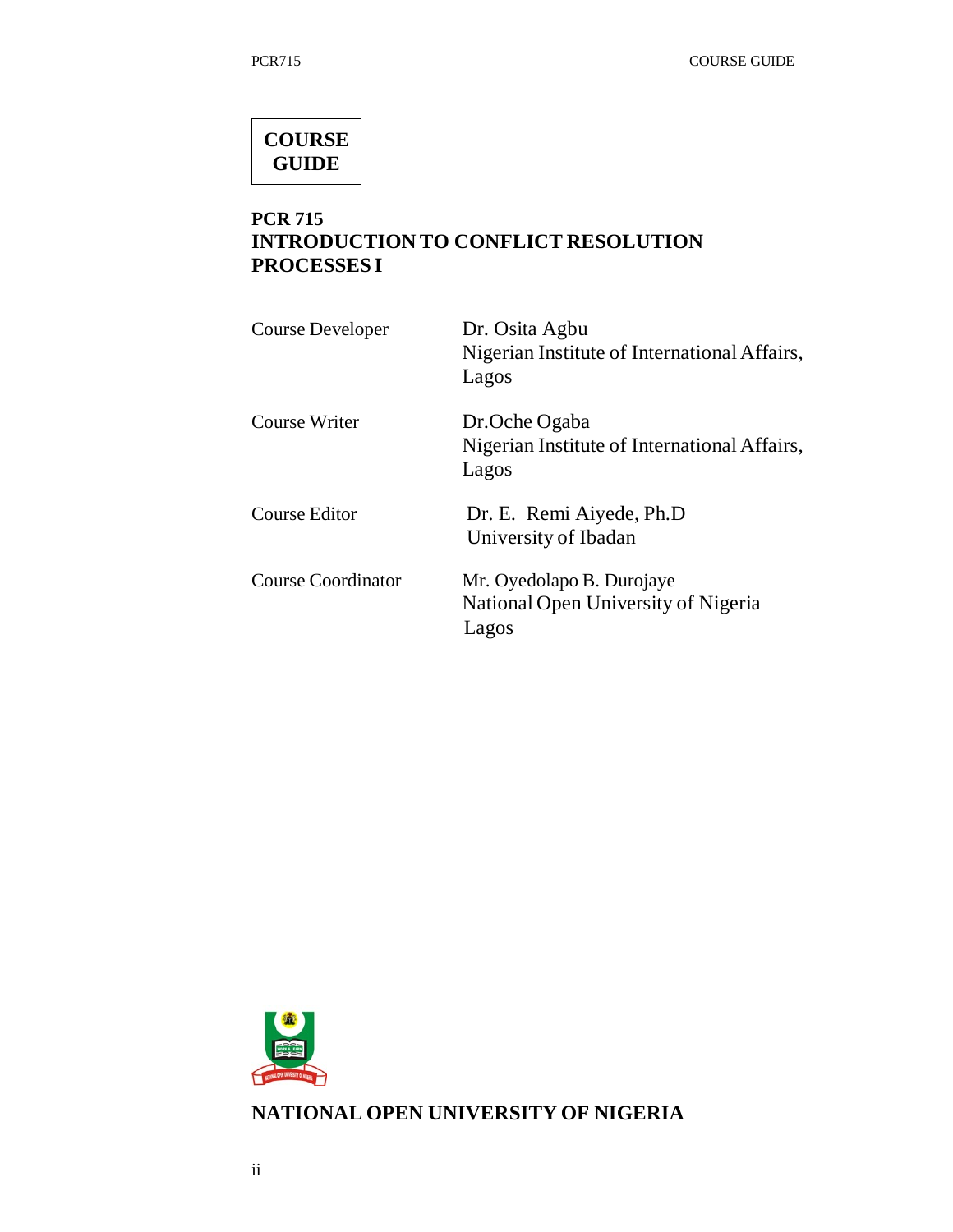National Open University of Nigeria Headquarters 14/16 Ahmadu Bello Way Victoria Island Lagos

Abuja Annex 245 Samuel Adesujo Ademulegun Street Central Business District Opposite Arewa Suites Abuja

e-mail: centralinfo@nou.edu.ng URL: www.nou.edu.ng

National Open University of Nigeria 2006

First Printed 2006

ISBN: 978-058-614-8

All Rights Reserved

Printed by …………….. For National Open University of Nigeria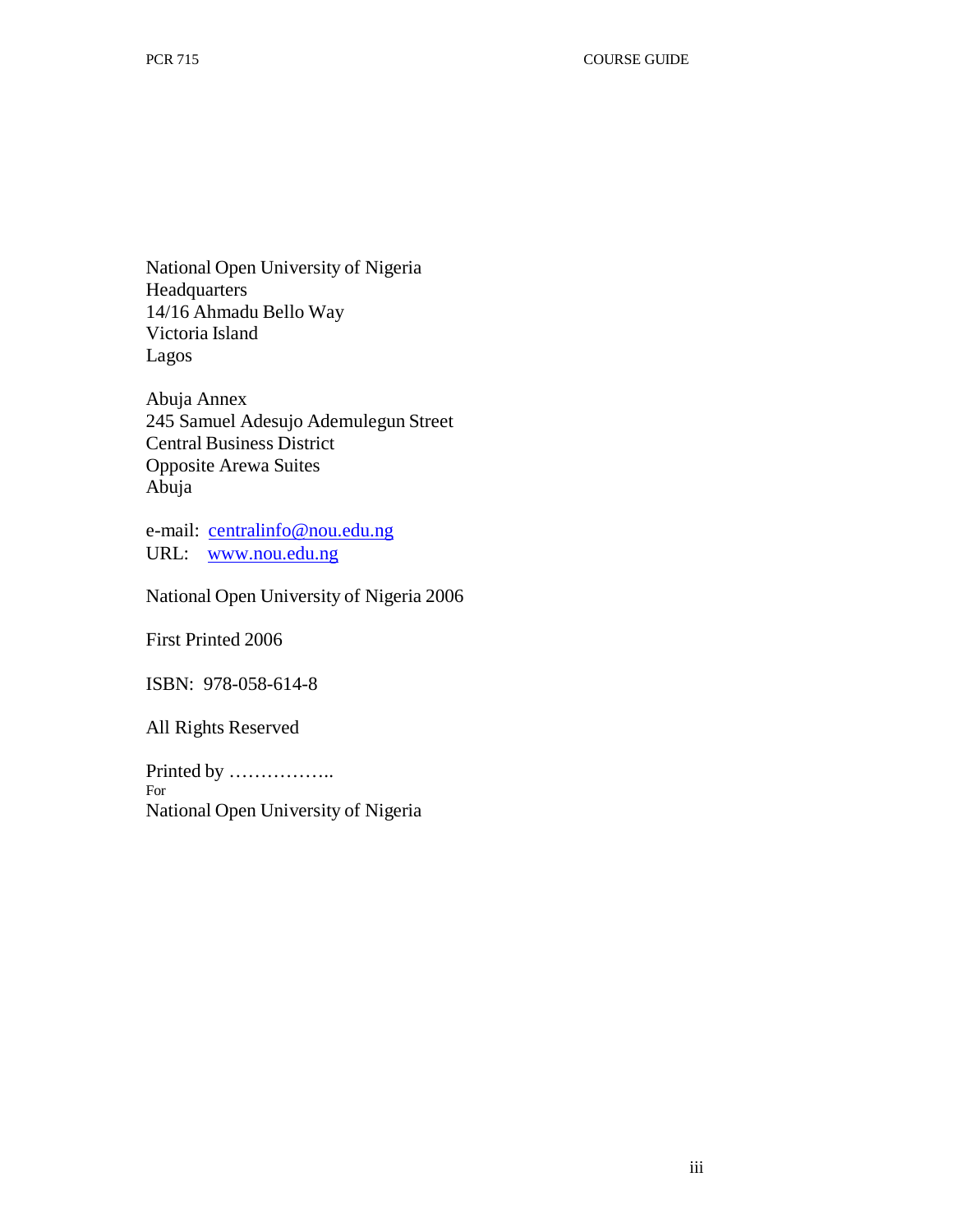## **CONTENTS PAGE**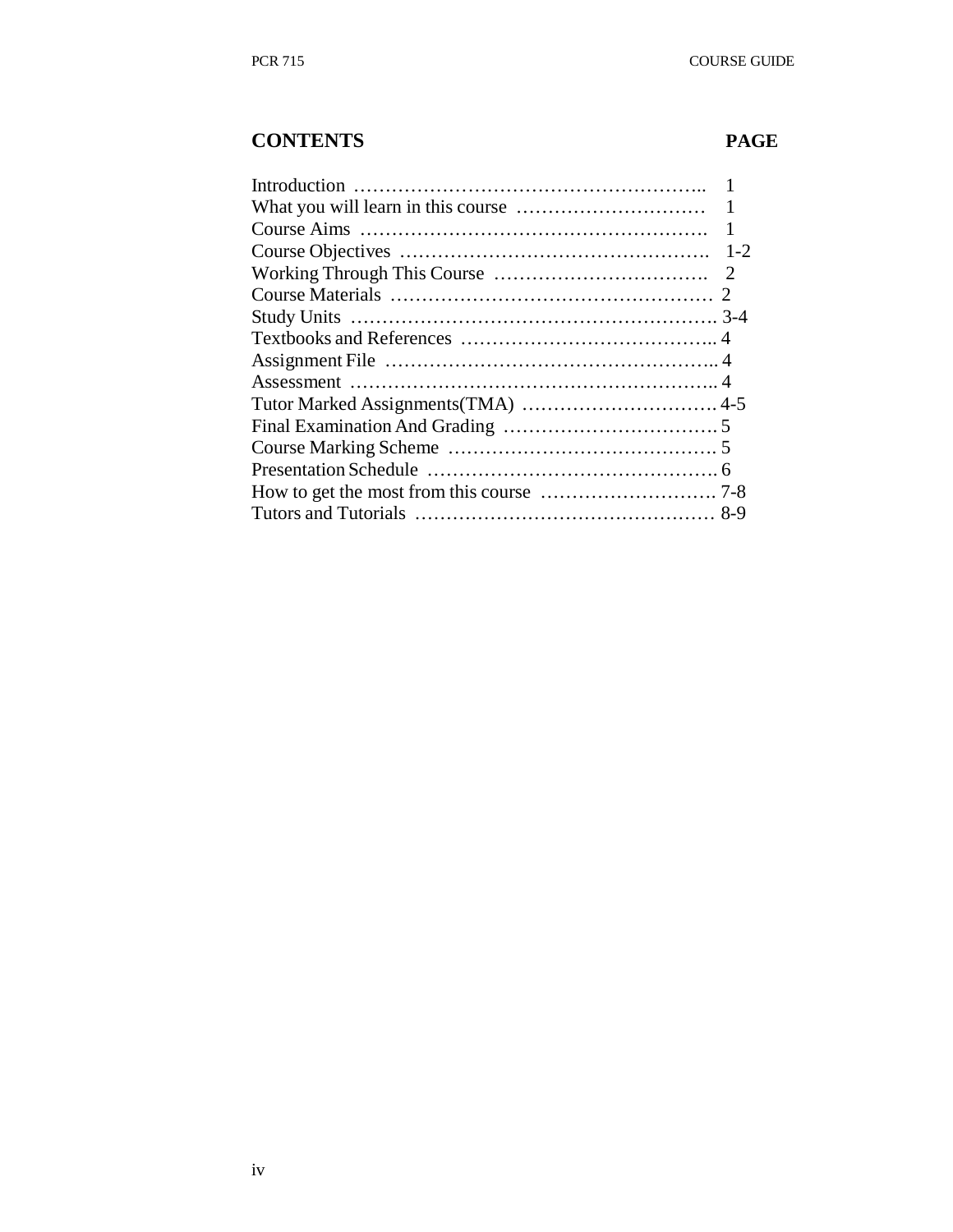## **Introduction**

**PCR 715: Introduction to Conflict Resolution Processes 1** is a one Semester course. It will be available for you to take towards the core module of the Peace and Conflict Resolution Programme. This course is suitable for any foundation student seeking to understand conflict issues in the field of Political Science and International relations. This course consists of 20 Units, encompassing the following key areas, namely, the meaning of conflict, processes of conflict resolution, cooperative versus competitive conflict styles, conflict transformation, conflict resolution strategies, the meaning and process of mediation, who the mediators should be, skills and strategies of mediation, the meaning and processes of negotiation, bargaining and Alternative Dispute Resolution. There are no compulsory prerequisites for this course. The course guide tells you briefly what the course is all about, what you are expected to know in each unit, what course materials you need to use and how you can work your way through these materials. It also emphasizes the necessity for tutor–marked assignments. There are also periodic tutorial classes that are linked to this course.

## **What you will learn in this course**

**PCR 715: Introduction to Conflict Resolution Processes 1** is to introduce you to the concepts and practice of conflict resolution as a fundamental issue in achieving harmony in human society. Some of these concepts as earlier mentioned include: mediation, negotiation, bargaining and Alternative Dispute Resolution. These are everyday practices that you should be aware of.

Your understanding of this course will serve to position you on a stronger pedestal from which to approach other related issues in the study of politics and International Relations.

## **Course Aims**

The main aim of this course is to introduce you to the intricacies of conflict resolution, as a real challenge in today's world, and to help them appreciate that peace cannot be attained if we do not work for it at all levels.

## **Course Objectives**

This course has several objectives. In addition, each unit has specific objectives. The unit objectives can be found at the beginning of each unit. You may want to refer to them during your study of the particular unit to check on the progress you are making. You should always look at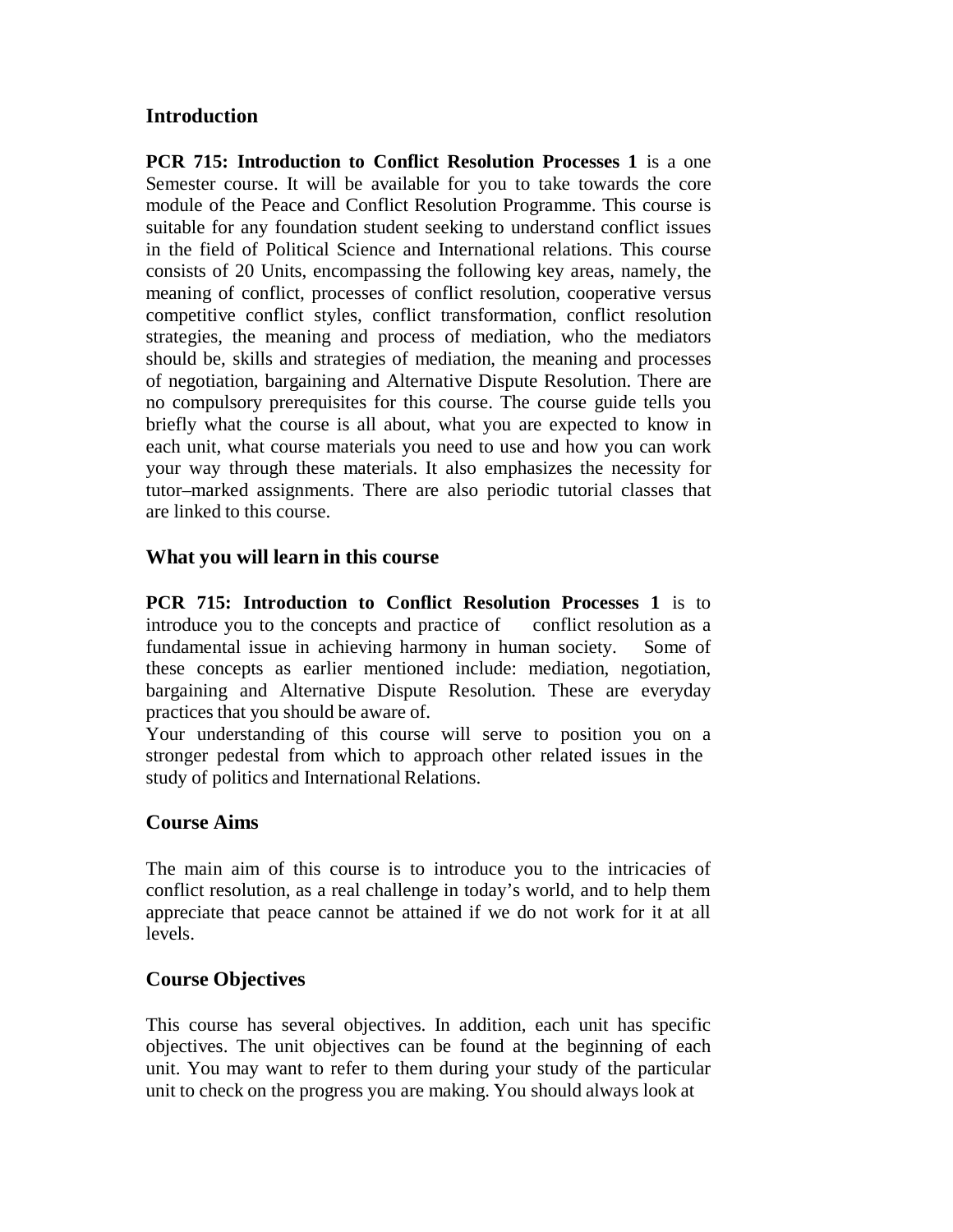the unit objectives after completing a unit. In this way, you can be sure that you have covered what is required of you in that unit.

On successful completion of the course, you should be able to:

- 1. Explain the meaning of and define conflict;
- 2. Understand what is meant by conflict resolution;
- 3. Distinguish between mutual gains and competitive negotiation tactics;
- 4. Understand what conflict transformation is;
- 5. Explain what conciliation and mediation means;
- 6. understand the meaning of arbitration and litigation;
- 7. Be familiar with the major strategies of conflict resolution;
- 8. Understand what we mean by negotiation and its various processes and approaches;
- 9. Be familiar with the essentials of bargaining;
- 10. Outline the advantages and disadvantages of Alternate Dispute Resolution;
- 11. Appreciate the importance of communication in conflict resolution.

#### **Working Through This Course**

To complete this course you are required to read the study units, and read recommended books. Each study unit contains a self-assessment exercise, and at some points in the course, you are required to submit assignments for assessment purposes. At the end of this course is a final examination. Stated below are the components of the course and what you are expected to do.

#### **Course Materials**

Course Guide Study Units Textbooks and other Reference Sources Assignment File Presentation

In addition, you must obtain the text materials. They are provided by the NOUN. You may also be able to purchase the materials from the bookshops. Please, contact your tutor if you have problems in obtaining the text materials.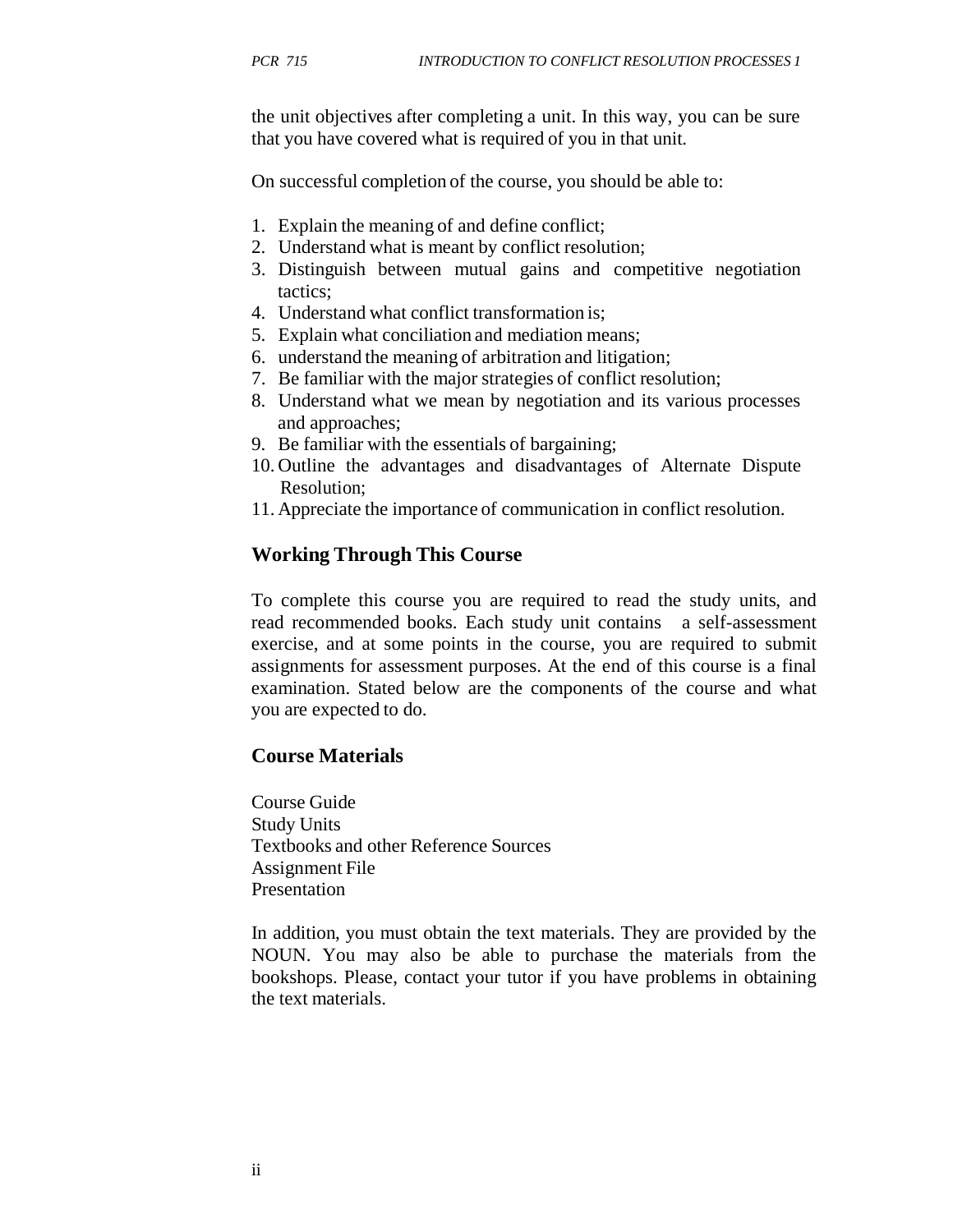## **Study Units**

There are twenty study units in this course, as follows:

#### **Module 1**

| Unit 1: The Meaning of Conflict Resolution       |
|--------------------------------------------------|
| Unit 2: Processes of Conflict Resolution         |
| Unit 3: Conflict Transformation                  |
| Unit 4: Major Strategies for Conflict Resolution |

#### **Module 2**

|         | Unit 1: What is Mediation?                  |
|---------|---------------------------------------------|
| Unit 2: | <b>Skills of Mediation</b>                  |
|         | Unit 3: Strategies of Mediation             |
|         | Unit 4: Conditions for Successful Mediation |

#### **Module 3**

| Unit $1$ : | What is Negotiation?                                 |
|------------|------------------------------------------------------|
| Unit 2:    | Integrative or Interest-based Bargaining (Principled |
|            | Negotiation)                                         |
| Unit $3:$  | The Frames of Negotiation                            |
| Unit 4:    | <b>Alternative Dispute Resolution</b>                |

#### **Module 4**

| Unit 1: Communication in Conflict Resolution                  |
|---------------------------------------------------------------|
| Unit 2: Basic Standards in International Law and Humanitarian |
| Principles                                                    |
| Unit 3: Early Warning and Preventive Measures                 |
| Unit 4: Skills and Methods of Conflict Resolution             |

#### **Module 5**

| Unit 1: | Women in Peace Building and Reconstruction |
|---------|--------------------------------------------|
|---------|--------------------------------------------|

- Unit 2: Protection of Civilians and Vulnerable Groups
- Unit 3: What it Means to Build Lasting Peace
- Unit 4: Peace Building Agent

Each unit contains a number of self Assessment exercise. In general, these self Assessment exercise enables you to determine your understanding of the materials you have just covered or require you to apply it in some way and, thereby, assist you gauge your progress as well as reinforcing your understanding of the material. Together with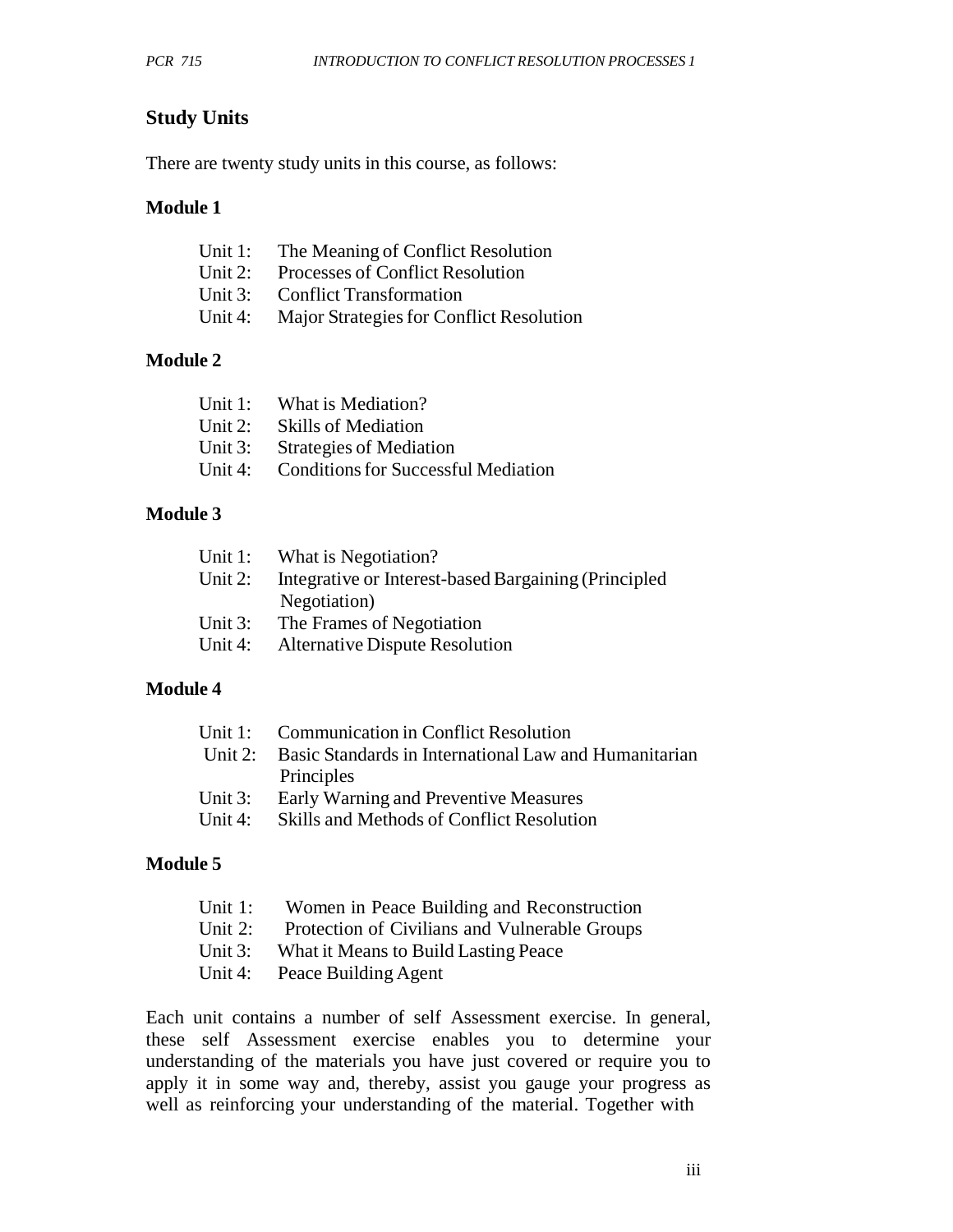tutor-marked assignments, these exercises will assist you in achieving the stated learning objectives of the individual units and of the entire Course.

#### **Textbooks and References**

Below are some books you can consult. You can also refer to other books related to the course.

| John Paul Lederach, 1996, Preparing for Peace: Conflict Transformation |  |                                          |  |
|------------------------------------------------------------------------|--|------------------------------------------|--|
|                                                                        |  | Across. Cultures, Syracuse, NY: Syracuse |  |
| University Press,                                                      |  |                                          |  |

John W. Burton, 1990, Conflict: Resolution and Prevention, New York, NY: St. Martins Press Inc.

#### **Assignment File**

There are two aspects to the assessment of this course. In this file, you will find all the details of the work you must submit to your tutor for marking. The marks you obtain for these assignments will count towards the final mark you obtain for this course. Further information on assignment will be found in the Assignment File itself, and later in this Course Guide in the section on assessment.

There are many assignments for this course, with each unit having at least one assignment. These assignments are basically meant to assist you to understand the course.

#### **Assessment**

An assessment file and a marking scheme will be made available to you. In the assessment file, you will find details of the works you must submit to your tutor for marking. There are two aspects of the assessment of this course; the tutor marked and the written examination. The marks you obtain in these two areas will make up your final marks. The assignment must be submitted to your tutor for formal assessment in accordance with the deadline stated in the presentation schedule and the Assignment file. The work you submit to your tutor for assessment will count for 30% of your total score

#### **Tutor Marked Assignments (TMAS)**

There are 20 tutor-marked assignments in this course. You do not need to submit all the assignments. The best three of what you have submitted will be recorded. Each assignment counts for 20 marks but on the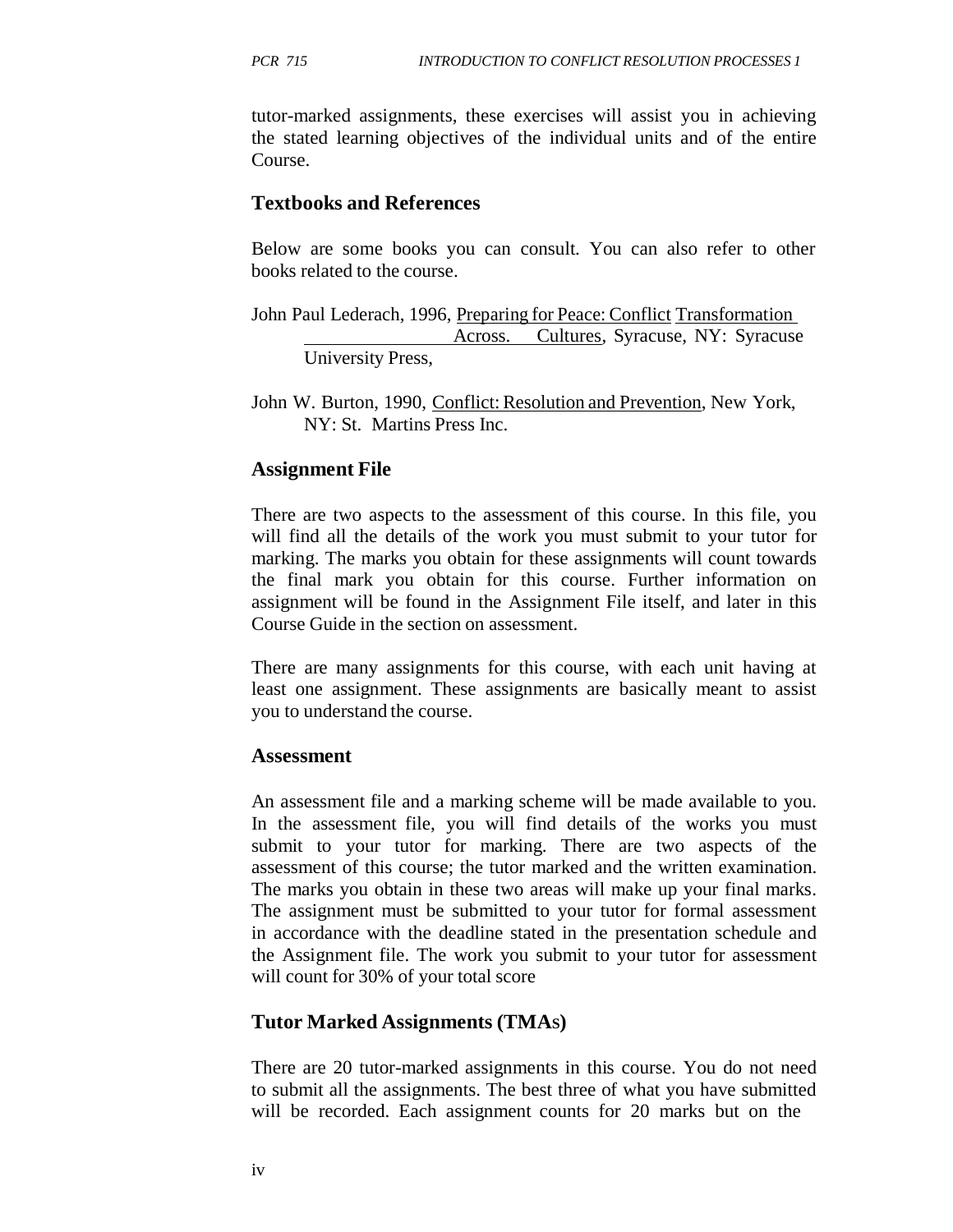average when the assignments are put together, the assignments will count 30 % towards your total course mark. The Assignments for the units in this course are contained in the Assignment File. You will be able to complete your assignments from the information and materials contained in your reference books, reading and study units. However, it is always desirable at this level of your education to research more widely, and demonstrate that you have a very broad and in-dept knowledge of the subject matter.

When each assignment is completed, send it together with a TMA (tutor-marked assignment) form to your tutor. Ensure that each assignment reaches your tutor on or before the deadline given in the Assignment File. If, for any reason you cannot complete your work on time, contact your tutor before the assignment is due to discuss the possibility of an extension. Extensions will not be granted after the due date unless there are exceptional circumstances warranting such.

#### **Final Examination and Grading**

The final examination for PCR 715: Introduction to Conflict Resolution Processes I will be of three hours' duration and have a value of 70% of the total course grade. The examination will consist of questions which reflect the practice exercises and tutor-marked assignments you have previously encountered. All areas of the course will be assessed. Use the time between the completion of the last unit and sitting for the examination, to revise the entire course. You may find it useful to review your tutor-marked assignments and comment on them before the examination. The final examination covers information from all aspects of the course.

#### **Course Marking Scheme**

The following table lays out how the actual course mark allocation is broken down.

| Assessment                                               | <b>Marks</b>                   |  |  |
|----------------------------------------------------------|--------------------------------|--|--|
| Assignments 1-4 (the best four of   Four submitted, best | three                          |  |  |
| all the assignments submitted)                           | assignments, marked out of 10% |  |  |
|                                                          | totaling 30%                   |  |  |
| <b>Final Examination</b>                                 | 70% of overall course score    |  |  |
| Total                                                    | 100% of course score           |  |  |

#### **Table 1:** Course marking Scheme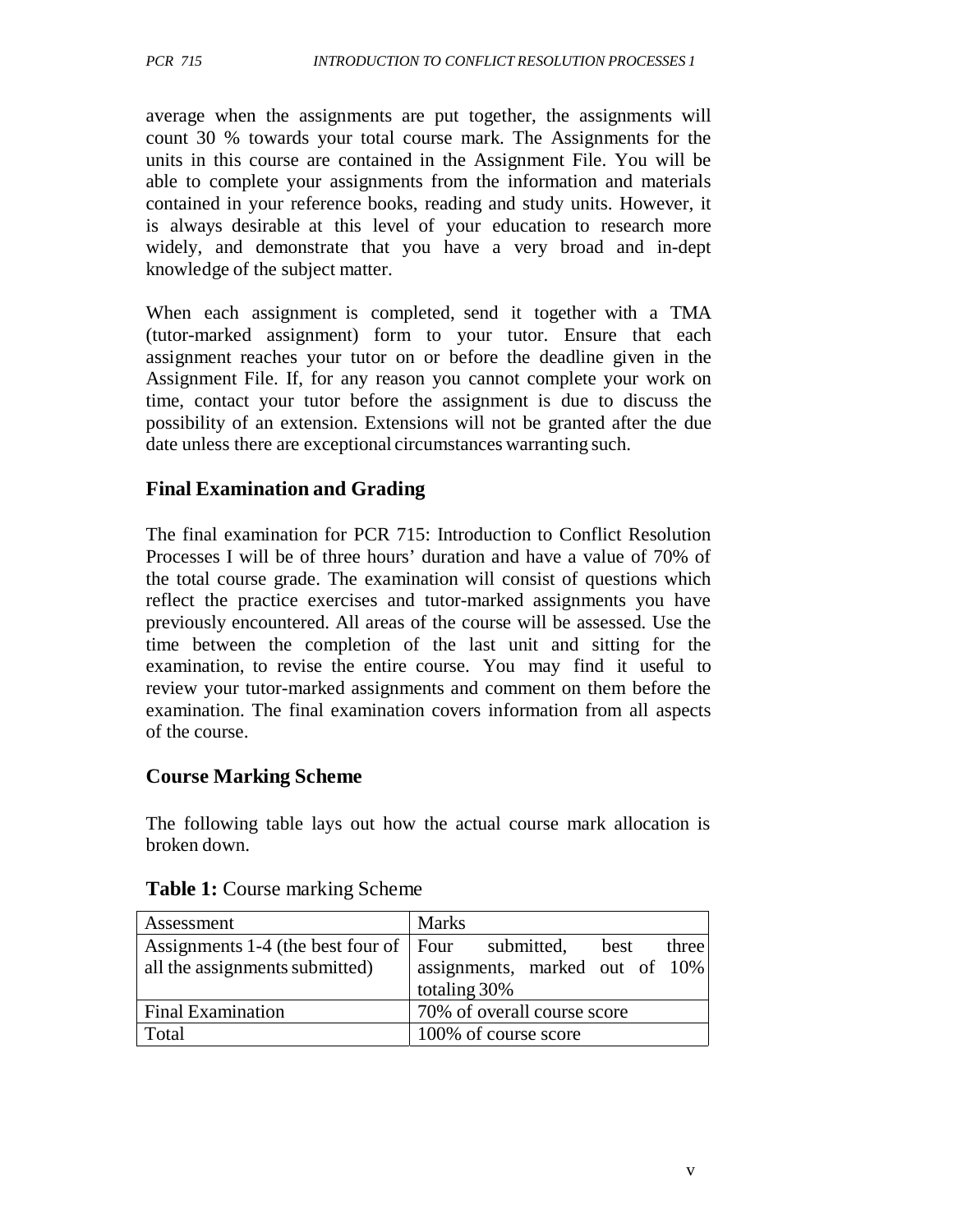## **Presentation Schedule**

The dates for submission of all assignments will be communicated to you. You will also be told the date of completing the study units and dates for examinations.

## **Course Overview/Presentation Schedule**

| Unit    | Title of work                          | Weeks        | Assessment    |
|---------|----------------------------------------|--------------|---------------|
|         |                                        | Acti         | (End of Unit) |
|         |                                        | vity         |               |
| Course  |                                        |              | Assignment 1  |
| Guide   | The Meaning of Conflict                | $\mathbf{1}$ |               |
| Unit 1  | Resolution                             |              |               |
| Unit 2  | Conflict<br>$\sigma$<br>Processes      |              | Assignment 2  |
|         | Resolution                             |              |               |
| Unit 3  | <b>Conflict Transformation</b>         | $\mathbf{1}$ | Assignment 3  |
| Unit 4  | for<br>Major Strategies                |              | Assignment 4  |
|         | <b>Conflict Resolution</b>             |              |               |
| Unit 5  | What is Mediation?                     | $\mathbf{1}$ | Assignment 5  |
| Unit 6  | of<br>Skills and<br>Methods            | $\mathbf{1}$ | Assignment 6  |
|         | <b>Conflict Resolution</b>             |              |               |
| Unit 7  | Mediator's Role                        | $\mathbf{1}$ | Assignment 7  |
| Unit 8  | Conditions for Successful              | $\mathbf{1}$ | Assignment 8  |
|         | Mediation                              |              |               |
| Unit 9  | What is Negotiation?                   | $\mathbf{1}$ | Assignment 9  |
| Unit 10 | Integrative or Interest-based          | $\mathbf{1}$ | Assignment 10 |
|         | Bargaining (Principled                 |              |               |
|         | Negotiation)                           |              |               |
| Unit 11 | Pre-Negotiation Essentials             | $\mathbf{1}$ | Assignment 11 |
| Unit 12 | Alternative<br>Dispute                 | $\mathbf{1}$ | Assignment 12 |
|         | Resolution                             |              |               |
| Unit 13 | <b>Communication in Conflict</b>       | $\mathbf{1}$ | Assignment 13 |
|         | Resolution                             |              |               |
| Unit 14 | <b>Standards</b><br><b>Basic</b><br>in | $\mathbf{1}$ | Assignment 14 |
|         | International Law<br>and               |              |               |
|         | <b>Humanitarian Principles</b>         |              |               |
| Unit 15 | Warning<br>Early<br>and                | $\mathbf{1}$ | Assignment 15 |
|         | <b>Preventive Measures</b>             |              |               |
| Unit 16 | Peacebuilding Institutions             | $\mathbf{1}$ | Assignment 16 |
| Unit 17 | Women in Peace Building                | $\mathbf{1}$ | Assignment 17 |
|         | and Reconstruction                     |              |               |
| Unit 18 | Protection of Civilians and            | $\mathbf{1}$ | Assignment 18 |
|         | <b>Vulnerable Groups</b>               |              |               |
| Unit 19 | <b>Build</b><br>What it Means to       | $\mathbf{1}$ | Assignment 19 |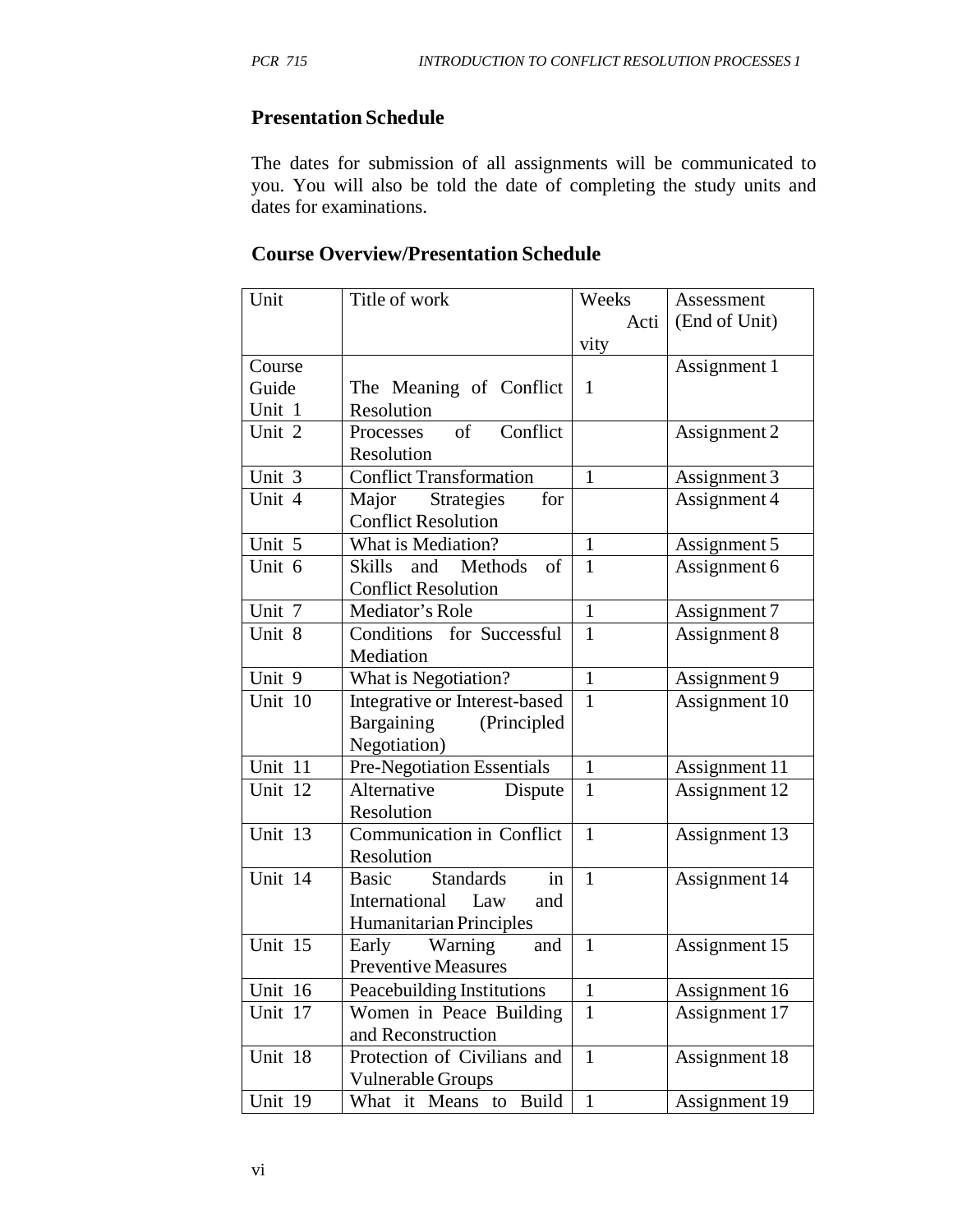|         | <b>Lasting Peace</b>  |               |
|---------|-----------------------|---------------|
| Unit 20 | Peace Building Agents | Assignment 20 |
|         | Revision              |               |
|         | Examination           |               |
|         | Total                 |               |

#### **How to get the most from this Course**

You will be required to study the units on your own. But arrangements have been made for you to meet with your tutor for tutorials on regular basis in the study

centre. Also, you can organize interactive sessions with your course mates.

In distance learning, the study units replace the university lecturer. This is one of the great advantages of distance learning; you can read and work through specially designed study materials at your own pace, and at a time and place that suits you best. Think of it as reading the lecture instead of listening to the lecturer. In the same way a lecturer might give you some reading to do, the study units tell you when to read, and which are your text materials or set books. You are provided exercises to do at appropriate points, just as a lecturer might give you an in-class exercise. Each of the study units follows a common format. The first item is an introduction to the subject matter of the unit, and how a particular unit is integrated with the other units and the course as a whole. Next to this is a set of learning objectives. These objectives let you know what you should be able to do by the time you have completed the unit. These learning objectives are meant to guide your study. The moment a unit is finished, you must go back and check whether you have achieved the objectives. If this is made a habit, then you will significantly improve your chances of passing the course.

The main body of the unit guides you through the required reading from other sources. This will usually be either from your textbooks books or from a Reading section. The following is a practical strategy for working through the course. If you run into any trouble, telephone your tutor or visit the study center. Remember that your tutor's job is to help you. When you need assistance, do not hesitate to call and ask your tutor to provide it.

- 1. Read this Course Guide thoroughly, it is your first assignment.
- 2. Organise a Study Schedule. Design a 'Course Overview' to guide you through the Course. Note the time you are expected to spend on each unit and how the assignments relate to the units. Important information, e.g. details of your tutorials, and the date of the first day of the Semester is available from the study centre. You need to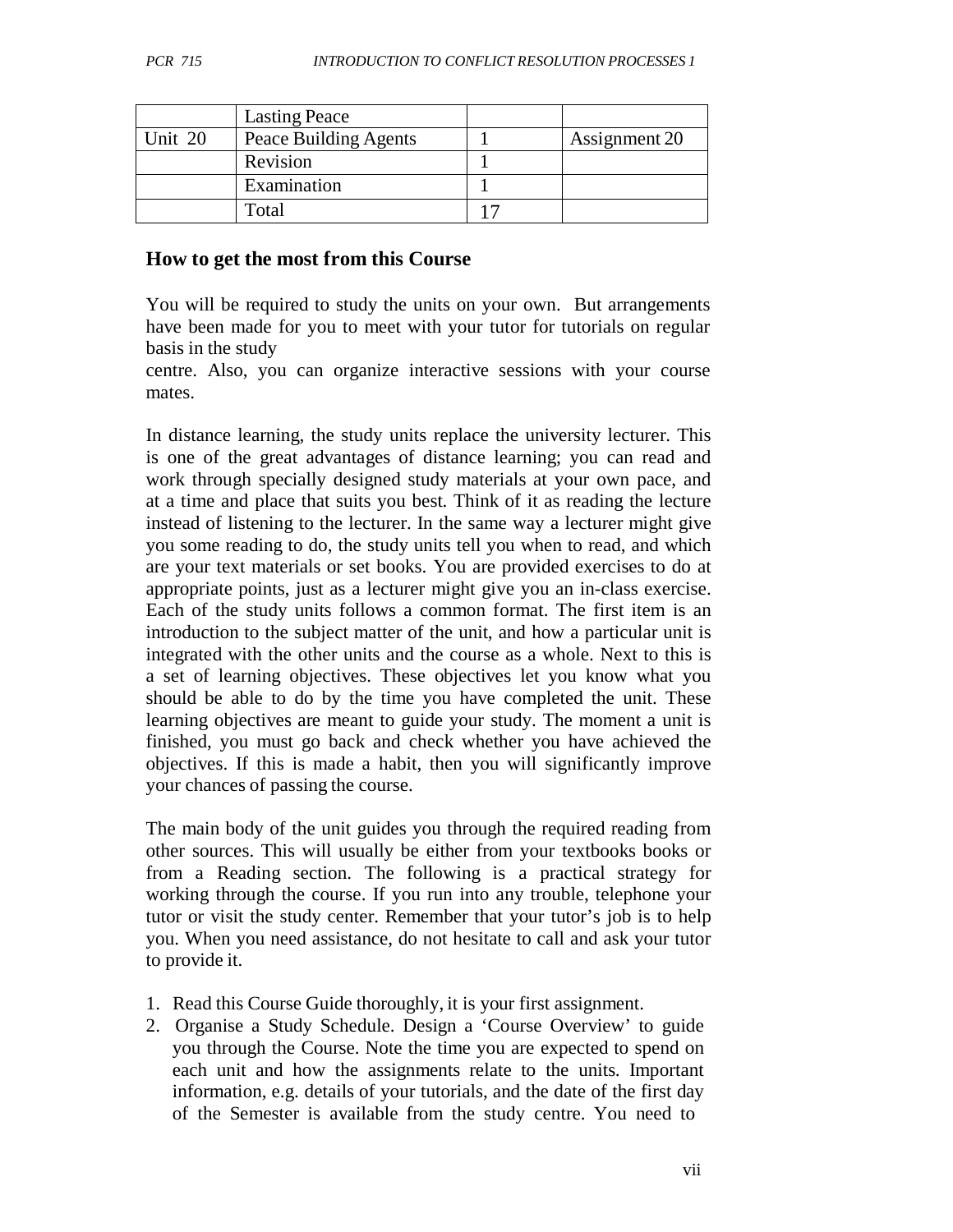gather all the information into one place, such as your diary or a wall calendar. Whatever method you choose to use, you should decide on and write in your own dates and schedule of work for each unit.

- 3. Once you have created your own study schedule, do everything to stay faithful to it. The major reason that students fail is that they get behind with their course work. If you get into difficulties with your schedule, please, let your tutor know before it is too late for help.
- 4. Turn to Unit 1, and read the introduction and the objectives for the unit.
- 5. Assemble the study materials. You will need your set books and the unit you are studying at any point in time.
- 6. Work through the unit. As you work through the unit, you will know what sources to consult for further information.
- 7. Well before the relevant due dates (about 4 weeks before due dates), check the Assignment File for your next required assignment. Keep in mind that you will learn a lot by doing the assignment carefully. They have been designed to help you meet the objectives of the course and, therefore, will help you pass the examination. Submit all assignments not later than the due date.
- 8. Review the objectives for each study unit to confirm that you have achieved them. If you feel unsure about any of the objectives, review the study materials or consult your tutor.
- 9. When you are confident that you have achieved a unit's objectives, you can start on the next unit. Proceed unit by unit through the course and try to pace your study so that you keep yourself on schedule.
- 10. When you have submitted an assignment to your tutor for marking, do not wait for its return before starting on the next unit. Keep to your schedule. When the Assignment is returned, pay particular attention to your tutor's comments, both on the tutor-marked assignment form and also the written comments on the ordinary assignments.
- 11. After completing the last unit, review the course and prepare yourself for the final examination. Check that you have achieved the unit objectives (listed at the beginning of each unit) and the course objectives (listed in the Course Guide).

## **Tutors and Tutorials**

There are 15 hours of tutorials provided in support of this course Information relating to the tutorials will be provided at the appropriate time.

Your tutor will mark and comment on your assignments, keep a close watch on your progress and on any difficulties you might encounter and provide assistance to you during the course. You must take your tutor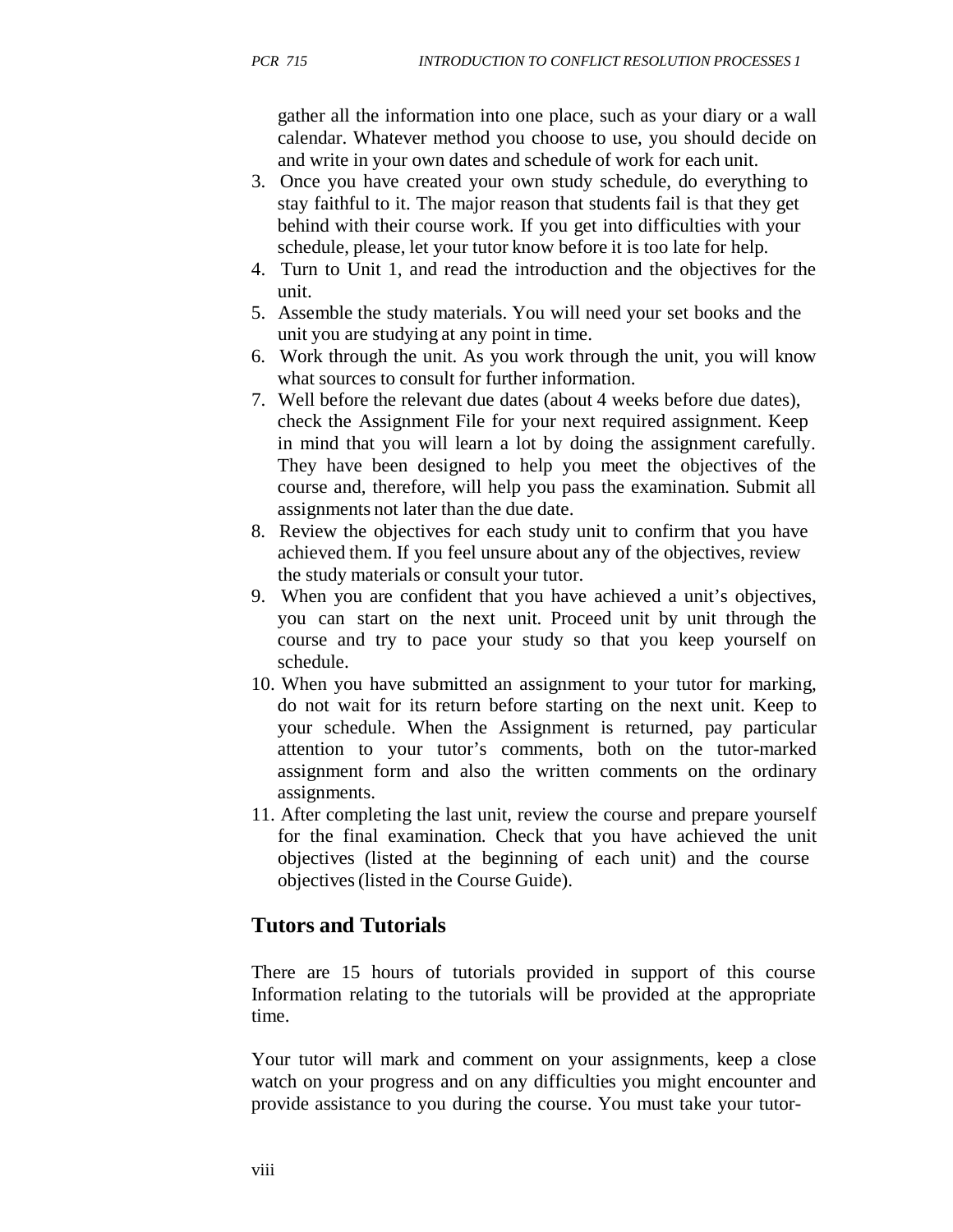marked assignments to the study centre well before the due date (at least two working days are required). They will be marked by your tutor and returned to you as soon as possible.

Do not hesitate to contact your tutor if you need help. Contact your tutor if: you do not understand any part of the study units or the assigned readings; you have difficulty with the exercises; you have a question or problem with and assignment, with your tutor's comments on an assignment or with the grading of an assignment. You should try your best to attend the tutorials. This is the only chance to have face-to-face contact with your tutor and ask questions which are answered instantly. You can raise any problem encountered in the course of your study. To gain the maximum benefit from course tutorials, prepare a question list before attending them. You will learn a lot from participating in discussion actively.

We wish you success with the course and hope that you will find it both interesting and useful.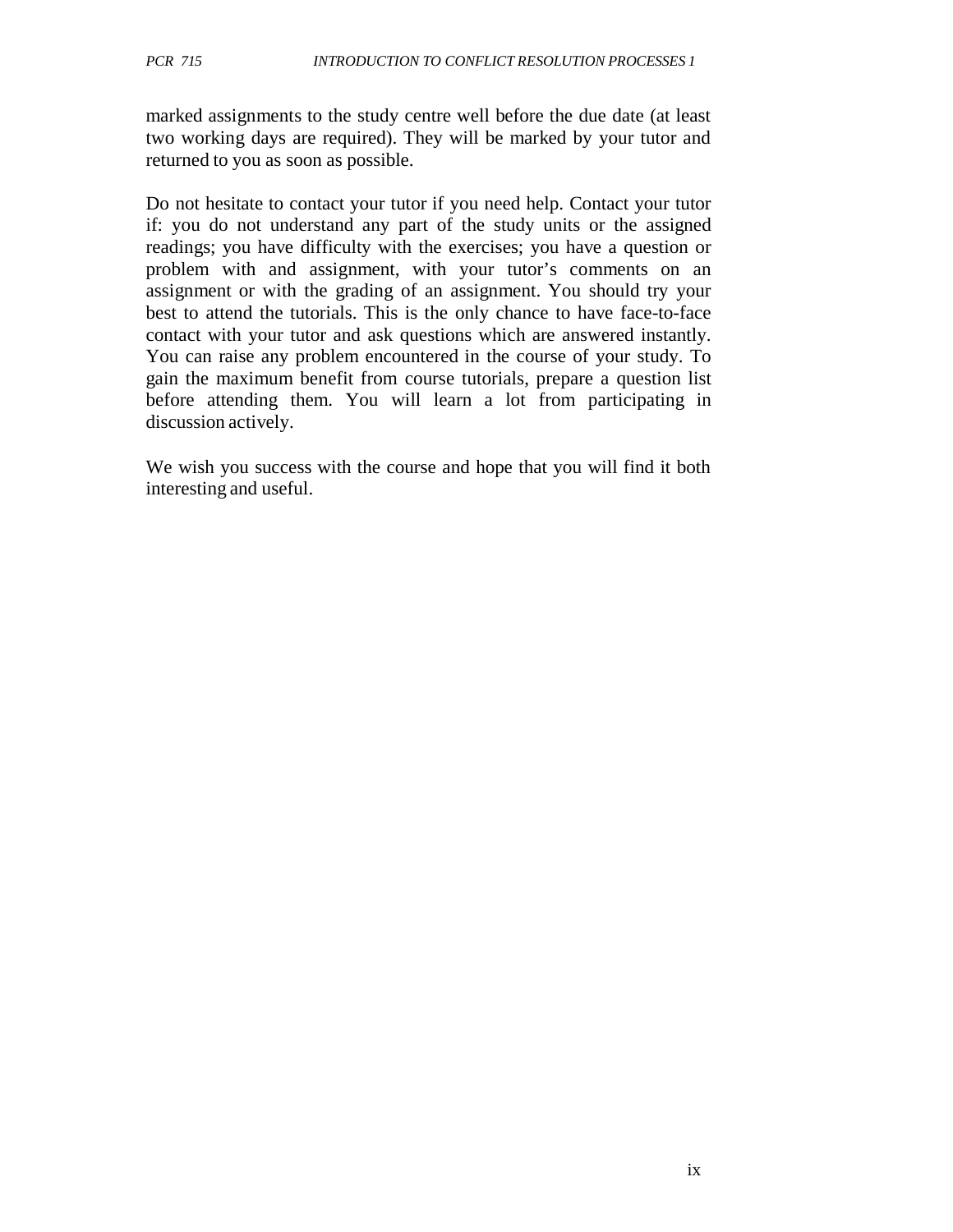| MAIN          |  |
|---------------|--|
| <b>COURSE</b> |  |

| Course Code               | <b>PCR 715</b>                                                            |
|---------------------------|---------------------------------------------------------------------------|
| Course Title              | Introduction to Conflict Resolution I                                     |
| <b>Course Developer</b>   | Dr. Osita Agbu<br>Nigerian Institute of International Affairs<br>Lagos    |
| Course Writer             | Dr. Ogaba Oche<br>Nigerian Institute of International Affairs<br>Lagos    |
| Course Editor             | Dr. E. Remi Aiyede<br>University of Ibadan                                |
| <b>Course Coordinator</b> | Mr. Oyedolapo B. Durojaye<br>National Open University of Nigeria<br>Lagos |

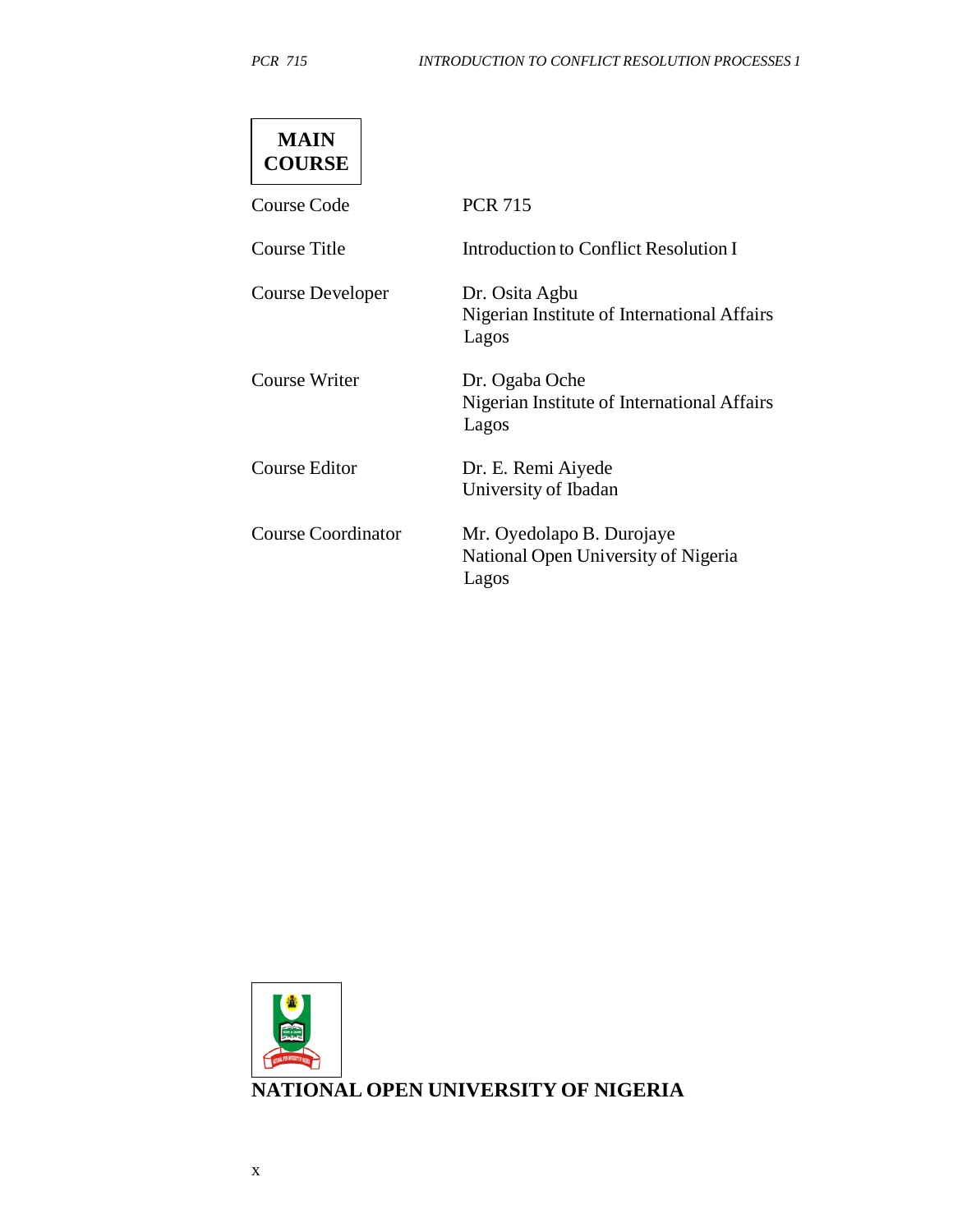*PCR 715 INTRODUCTION TO CONFLICT RESOLUTION PROCESSES 1*

National Open University of Nigeria **Headquarters** 14/16 Ahmadu Bello Way Victoria Island Lagos

Abuja Annex 245 Samuel Adesujo Ademulegun Street Central Business District Opposite Arewa Suites Abuja

e-mail: centralinfo@nou.edu.ng URL: www.nou.edu.ng

National Open University of Nigeria 2006

First Printed 2006

ISBN: 978-058-614-8

All Rights Reserved

Printed by …………….. For National Open University of Nigeria

#### **CONTENTS PAGE**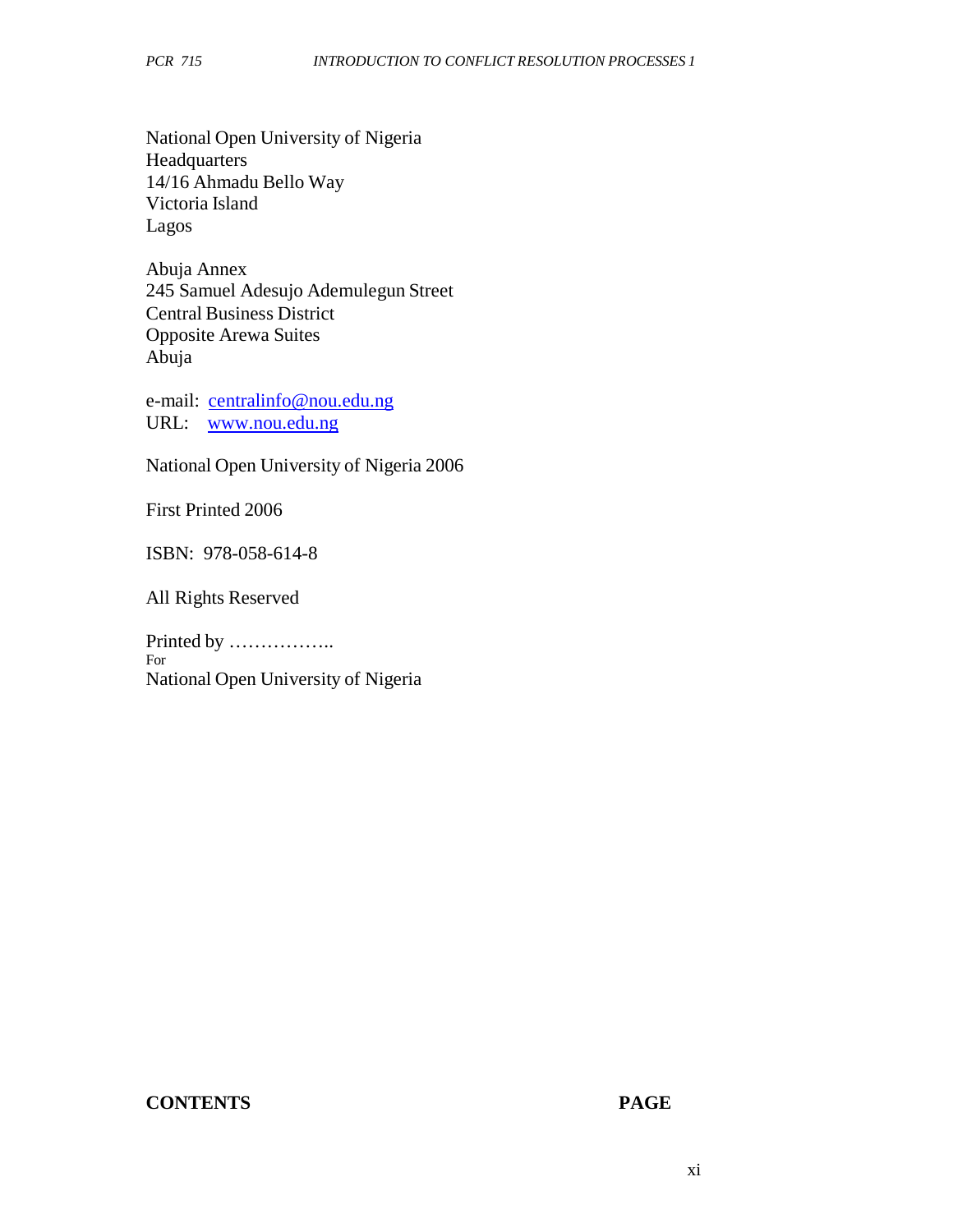#### **Module 1**

## **Module 2**

#### **Module 3**

| Unit 2: Integrative or Interest-based Bargaining |  |
|--------------------------------------------------|--|
|                                                  |  |
|                                                  |  |
|                                                  |  |

## **Module 4**

| Unit 2: Basic Standards in International Law and |
|--------------------------------------------------|
|                                                  |
|                                                  |
|                                                  |
|                                                  |

## **Module 5**

| Unit 2: Protection of Civilians and Vulnerable Groups 73-77 |  |
|-------------------------------------------------------------|--|
|                                                             |  |
|                                                             |  |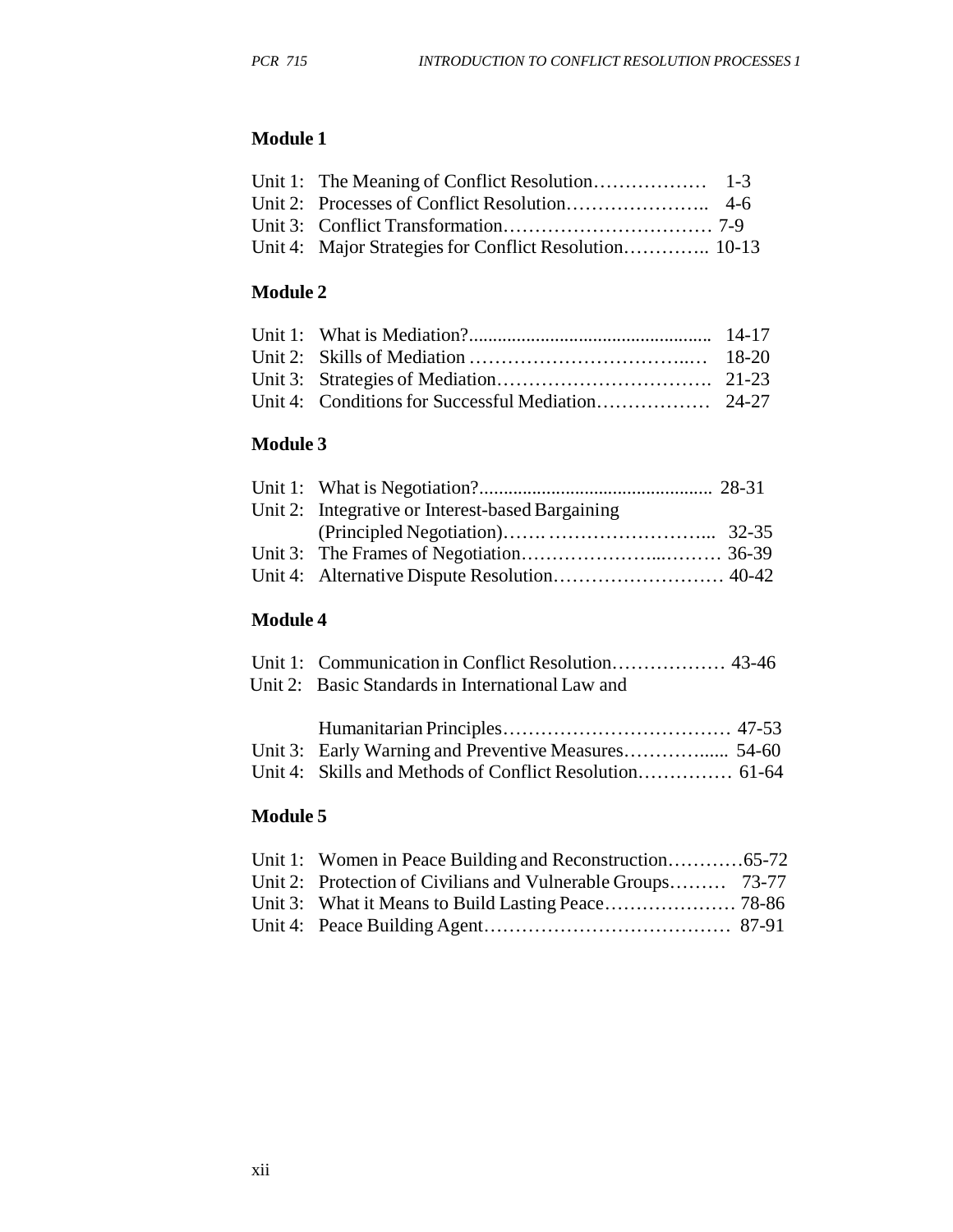## **MODULE 1**

- Unit 1: The Meaning of Conflict Resolution
- Unit 2: Processes of Conflict Resolution
- Unit 3: Conflict Transformation
- Unit 4: Major Strategies for Conflict Resolution

## **UNIT 1 THE MEANING OF CONFLICT RESOLUTION**

#### **CONTENTS**

- 1.0 Introduction
- 2.0 Objectives
- 3.0 Main Body
	- 3.1 Dispute Settlement and Conflict Resolution
- 4.0 Conclusion
- 5.0 Summary
- 6.0 Tutor Marked Assignment
- 7.0 References/Further Readings

## **1.0 INTRODUCTION**

When human beings come together there is bound to be conflict. This is because human beings have different background, interests and worldviews. These lead to differences in opinion. These differences in opinion could sometimes degenerate into aggression and violence. This conflict may first be noticed at the individual level, but may eventually spread to the larger society. But it is important to note that just as peace and cooperation is desirable, conflict too could be progressive when not allowed to become destructive.

However, when it does get out of hand, it is necessary to break a long term resolution base on understanding of its underlying causes. This will ensure that resurgence does not arise. There are many definitions of conflict, which you should endeavour to seek out. However conflict is commonly defined as an open clash between two opposing groups or individuals. Usually, the disagreement may be as a result of incompatibility of views, opinion or access to shared resources. In Nigeria, many of the conflicts bedeviling the polity have been communal and ethnic based.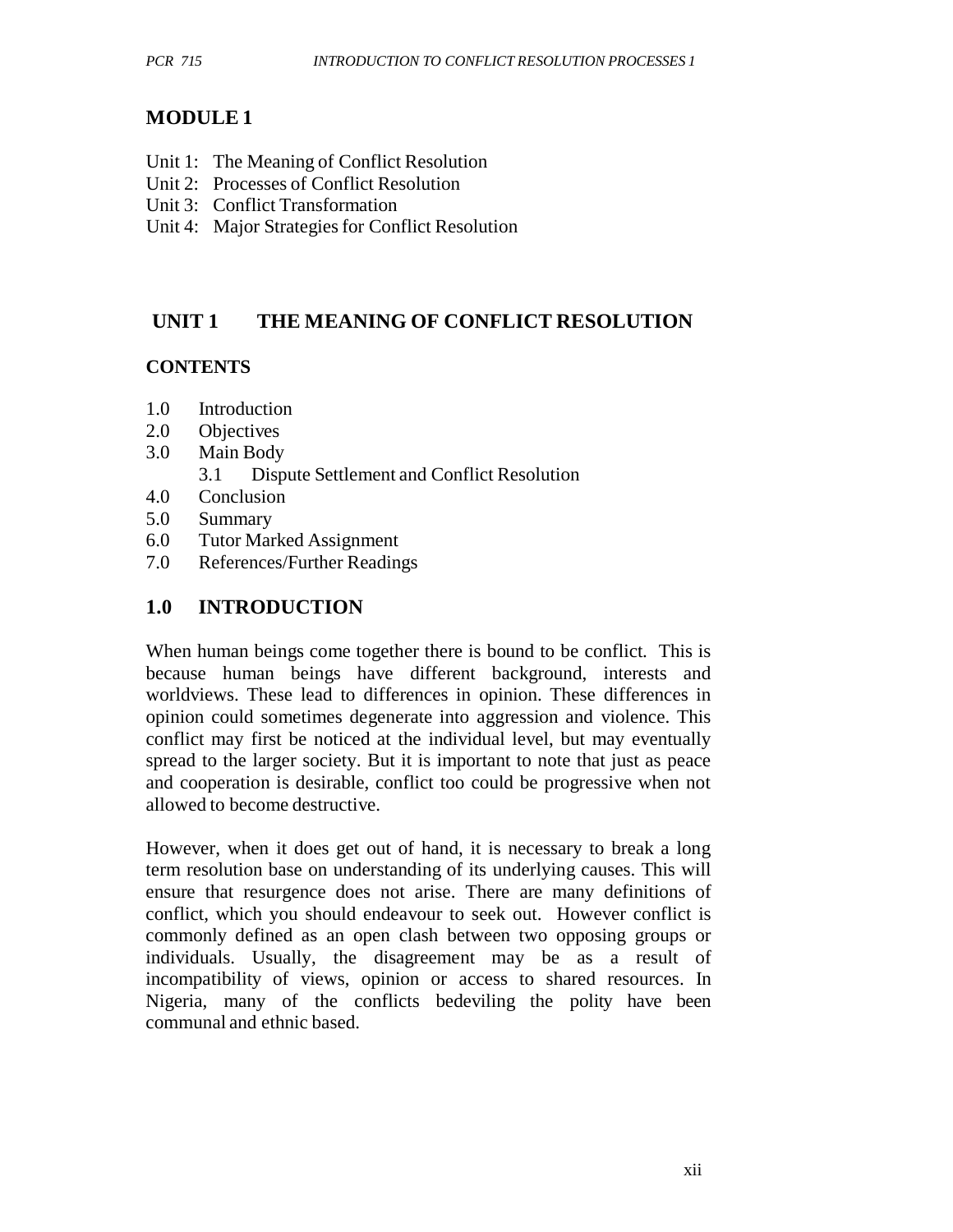## **2.0 OBJECTIVES**

At the end of this unit, you should be able to:

- i. Define conflict;
- ii. Define conflict resolution;
- iii. Differentiate between Dispute Settlement and Conflict Resolution; and
- iv. Explain what is meant by the institutional structures of a society.

## **3.0 MAIN BODY**

#### **3.1 Dispute Settlement and Conflict Resolution**

To end or resolve a long-term conflict, a relatively stable solution that identifies and deals with the underlying sources of the conflict must be found. This is a more difficult task than simple dispute settlement, because resolution means going beyond negotiating interests to meet all sides' basic needs, while simultaneously finding a way to respect their underlying values and identities.

True conflict resolution requires a more analytical, problem-solving approach than dispute settlement. The main difference is that resolution requires identifying the causal factors behind the conflict, and finding ways to deal with them. On the other hand, settlement is simply aimed at ending a dispute as quickly and amicably as possible. This means that it is possible to settle a dispute that exists within the context of a larger conflict, without resolving the overall conflict. This occurs when a dispute is settled, but the underlying causes of the conflict are not addressed.

There are many reasons why underlying causes of conflict may not be addressed. Often, the underlying causes of conflict are embedded in the institutional structure of society. Achieving complete resolution of a conflict can require making significant socioeconomic or political changes that restructure society in a more just or inclusive way. Changing societal structures, such as the distribution of wealth in society, is a difficult thing to do and can take decades to accomplish. Thus, fully resolving conflict can be a long, laborious process. As a result there are other conceptions or ways of doing this.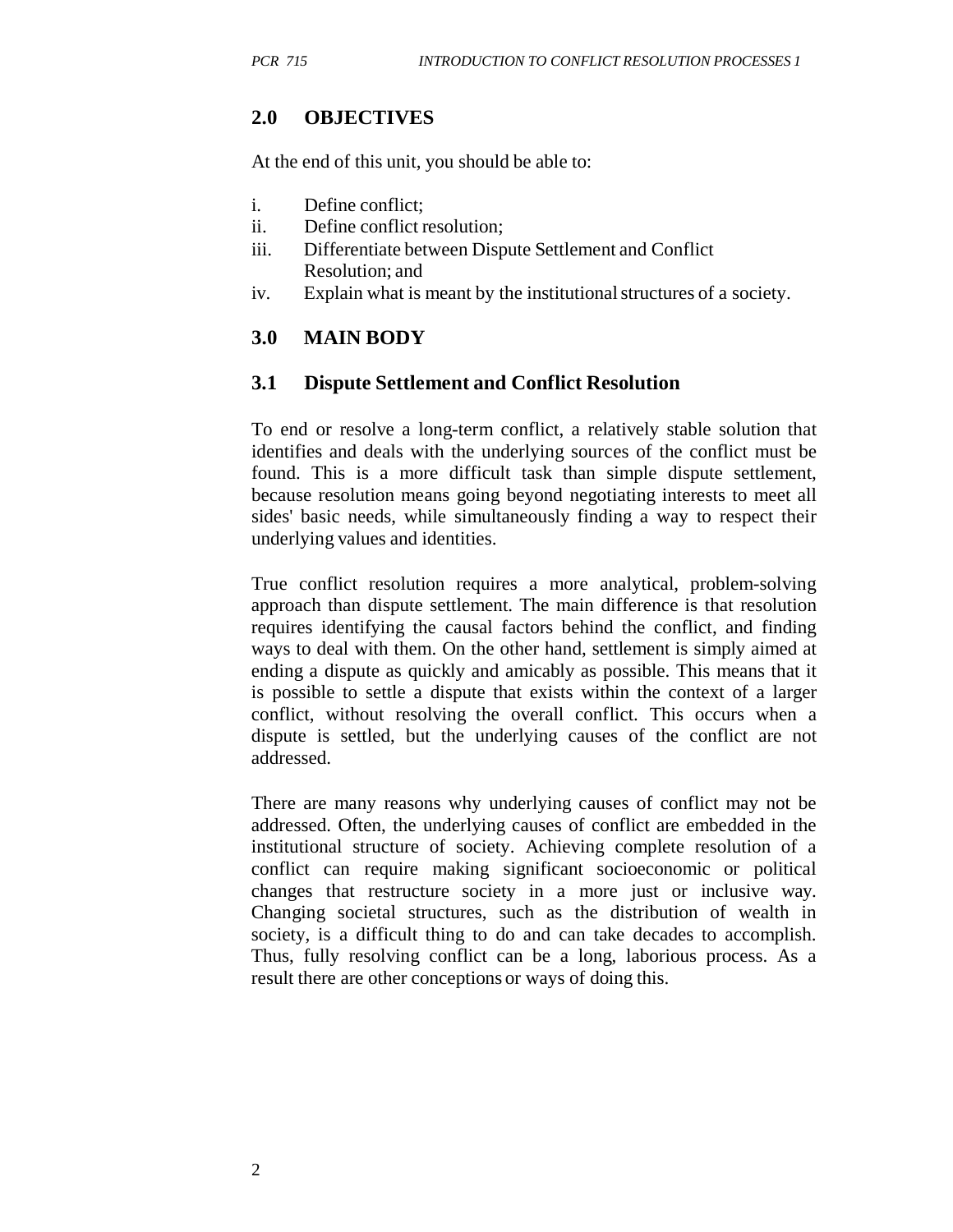#### **Self Assessment Exercise 1**

- 1. What is the difference between dispute resolution and conflict resolution?
- 2. Why is it very difficult to address underlying causes of conflicts?

## **4.0 CONCLUSION**

It is important that you understand the meaning of conflict, dispute settlement, conflict resolution and the differences between the concepts. Special attention should be paid to the underlying causes of conflicts especially in Africa.

## **5.0 SUMMARY**

In this unit, we have dealt with the meanings of Conflict, Dispute Settlement, Conflict Resolution and the differences between them.

## **6.0 TUTOR-MARKED ASSIGNMENT**

- i) Define Conflict and discuss the differences between dispute settlement and conflict resolution?
- ii) What do you understand by the institutional structures of a society?

## **7.0 REFERENCES/FURTHER READINGS**

- John W. Burton 1990 Conflict: Resolution and Prevention, New York, NY: St. Martins Press Inc.
- Morton Deutsch 1973 The Resolution of Conflict: Constructive and Destructive Processes, New Haven, CT, Yale University Press.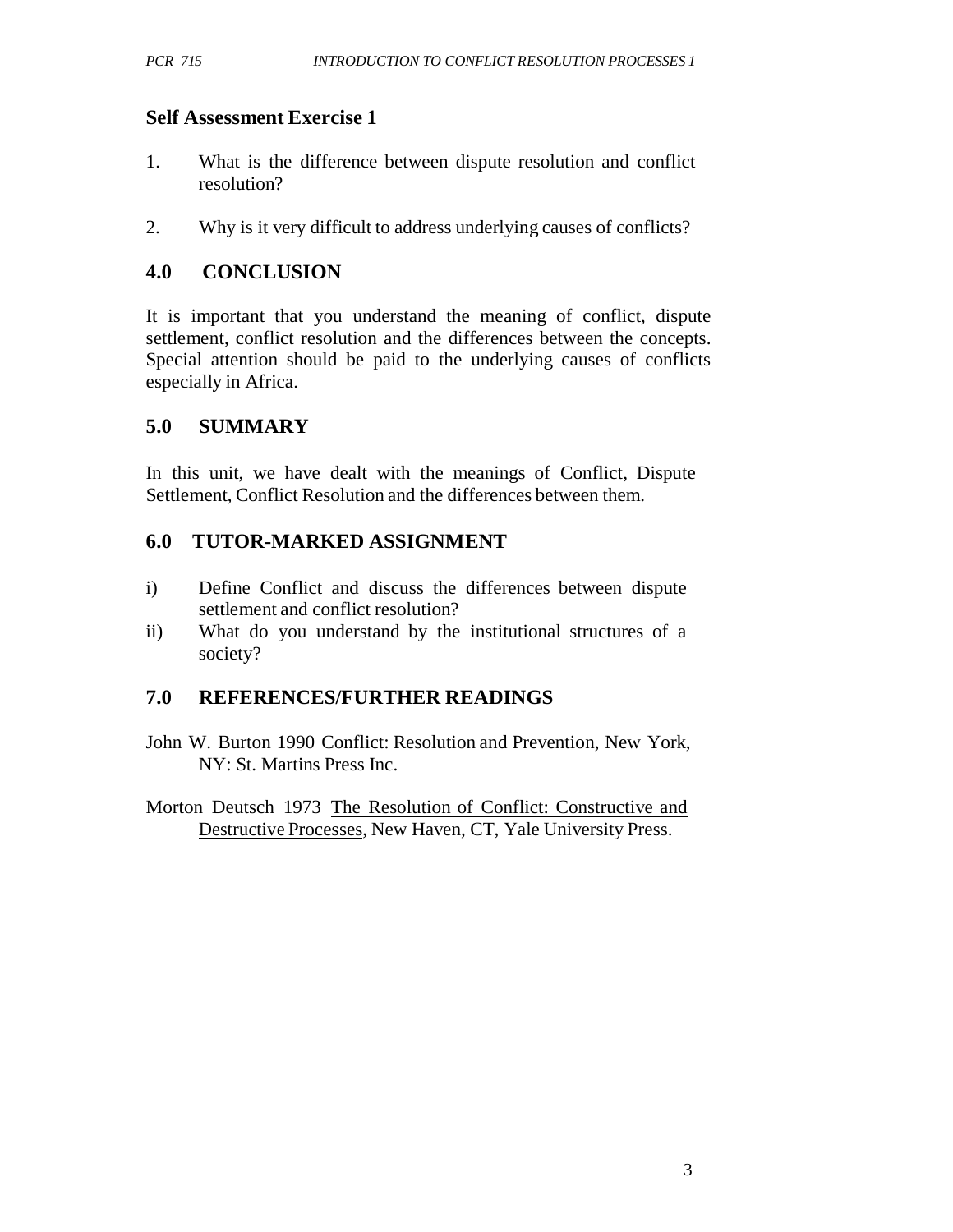#### **UNIT 2 PROCESSES OF CONFLICT RESOLUTION**

#### **CONTENTS**

- 1.0 Introduction
- 2.0 Objectives
- 3.0 Main Body
	- 3.1 Co-operative vs. Competitive Conflict Styles
- 4.0 Conclusion
- 5.0 Summary
- 6.0 Tutor Marked Assignment (TMA)
- 7.0 References/Further Readings

## **1.0 INTRODUCTION**

In this unit, we will discuss two major orientations in the processes of conflict resolution. These are the cooperative and competitive approaches to the settlement of conflicts. Oftentimes, the depth of grief may make it difficult for a party to the conflict to be cooperative during negotiations. Nonetheless, the conflict has to be resolved one way or the other. You are enjoined to explore other possible processes of conflict resolution, especially African traditional processes of conflict resolution.

#### **2.0 OBJECTIVES**

At the end of this unit you should be able to:

- i. Explain the cooperative approach to conflict resolution;
- ii. Discuss competitive approach to conflict resolution;
- iii. Compare mutual gains with competitive negotiation tactics.

#### **3.0 MAIN BODY**

#### **3.1 Co-operative vs. Competitive Conflict Styles**

When individuals or parties enter into a negotiation process to resolve conflict, they will bring a certain orientation to the table in their effort to settle the conflict. The two most basic orientations when people enter into negotiations are "cooperative" or "competitive". A cooperative approach leads parties to seek win-win solutions in which both sides to the conflict feel they have won and, as such, any resolutions to the conflict are likely to be accepted voluntarily.

Disputants that work cooperatively to negotiate a solution are more likely to develop a relationship of trust and come up with mutually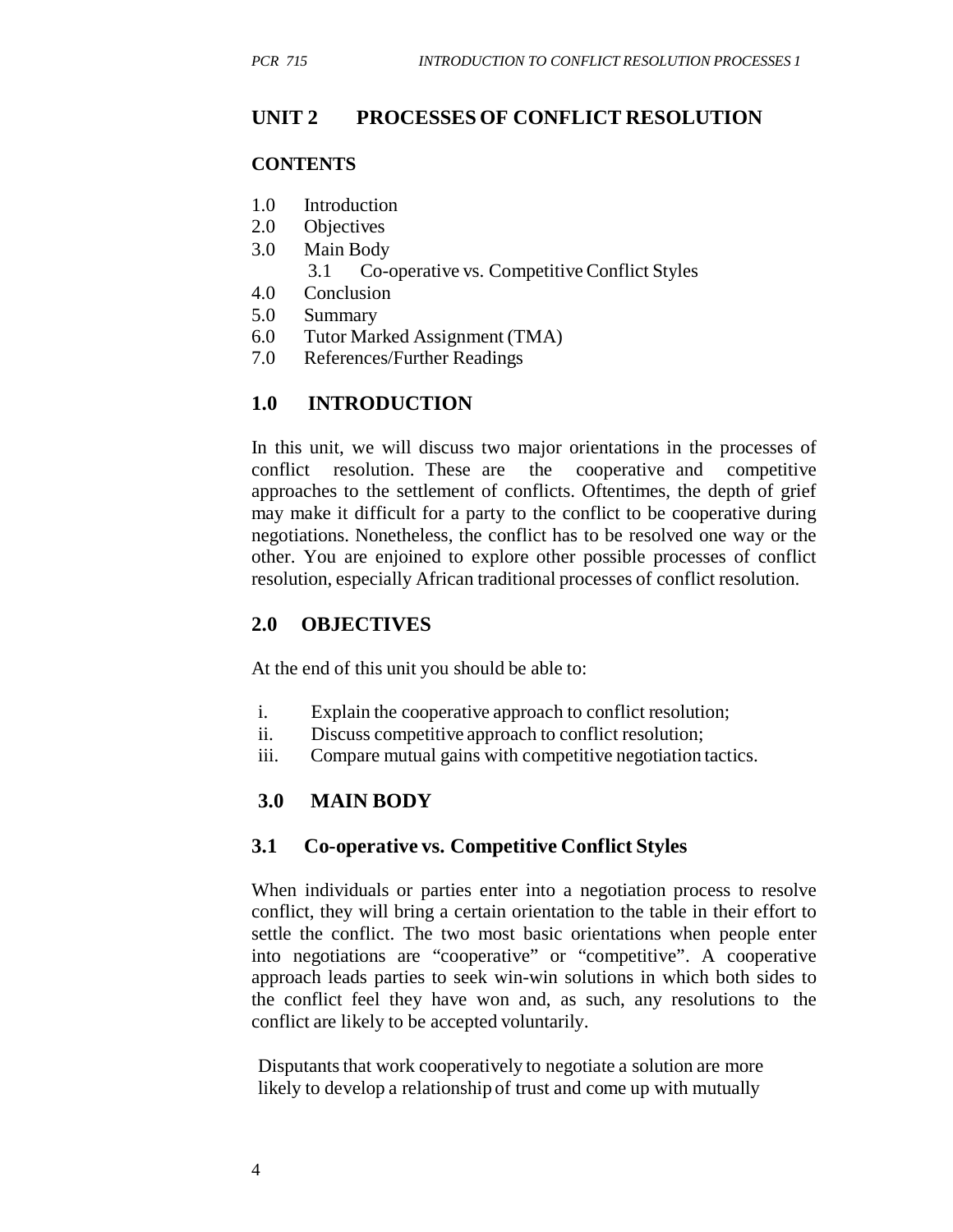beneficial options for settlement. The mutual gains approach is considered as a constructive resolution process.

Options for a negotiated settlement are limited in some cases by a fixed amount of rewards that must be divided one way or the other. Such situations leave no alternative for mutual gains and therefore, parties must utilize competitive negotiation tactics to pursue their goal(s).

Competitive approaches tend to result in win-lose outcomes in which only one side perceives the outcome as positive. Such outcomes are less likely to be accepted voluntarily, especially by the loser. A competitive approach to conflict tends to increase animosity and distrust between parties and is generally considered destructive.

## **Self Assessment Exercise 1**

- i. What are the two most basic orientations to conflict resolution?
- ii. What do you understand by the Mutual Gains Approach?

#### **4.0 CONCLUSION**

Note that during negotiations to the resolution of conflicts, each party come to the table ready to sacrifice certain advantages without which a resolution will be difficult. Oftentimes, failure to make sacrifices results in the intensification of conflict once the initial efforts at resolution fails. Overall, the co-operative approach as against the competitive negotiation tactics should be encouraged.

## **5.0 SUMMARY**

In this unit, we have examined two basic orientations of parties to a conflict in the negotiation process leads to the conflict resolution. These are the Mutual Gains and a win-lose situation.

## **6.0 TUTOR-MARKED ASSIGNMENTS**

- i. Explain Cooperative as against Competitive orientation to negotiations?
- ii. What will you consider to be the most productive approach to conflict negotiations?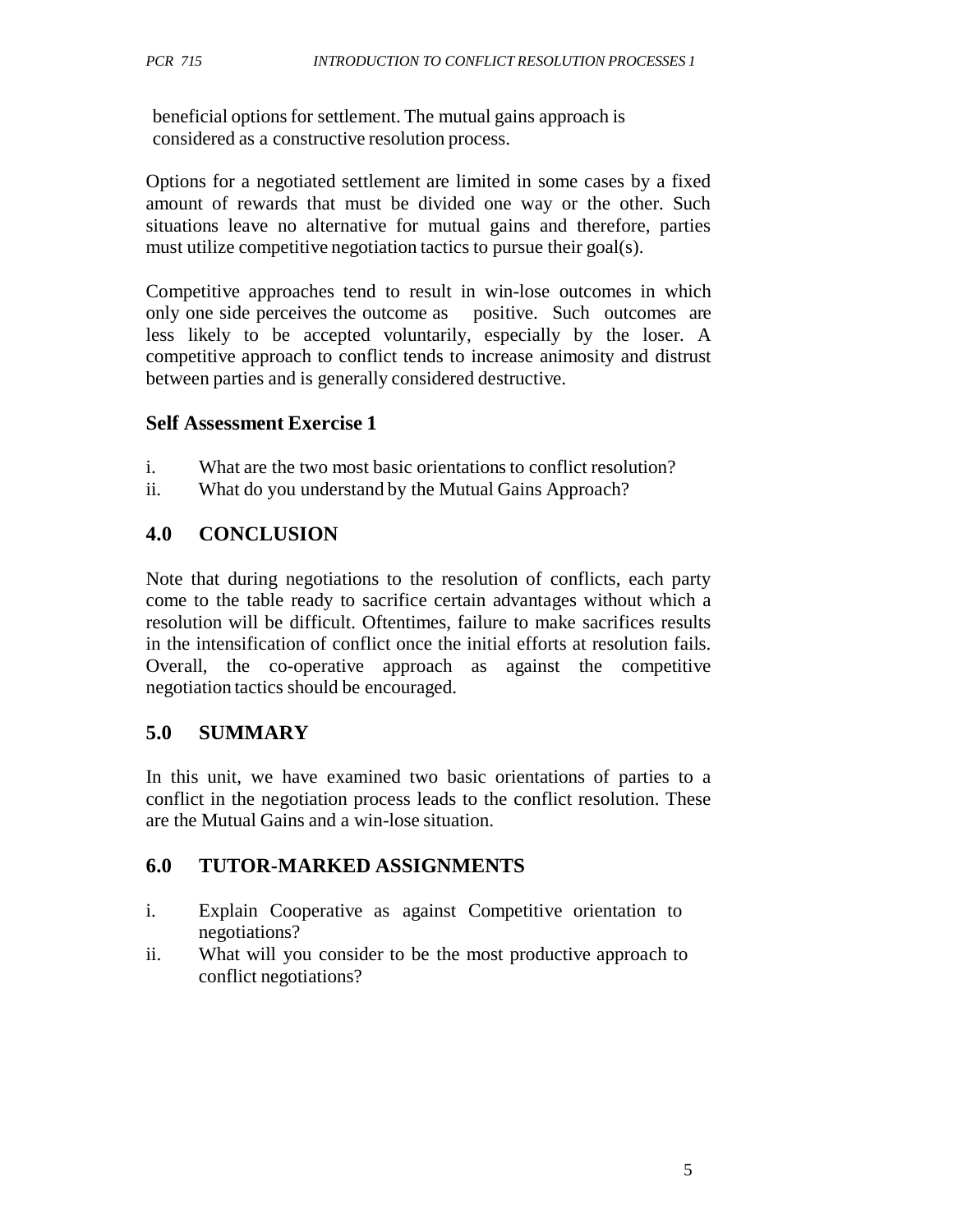#### **7.0 REFERENCES/FURTHER READINGS**

Ho-Won Jeong (ed.), 1999 Conflict Resolution: Dynamics, Process and Structures, Brookfield,VT, Ashgate Pub. Co. Ltd.

John W. Burton, 1990 Conflict Resolution and Prevention, New York, NY, St Martins Press Inc.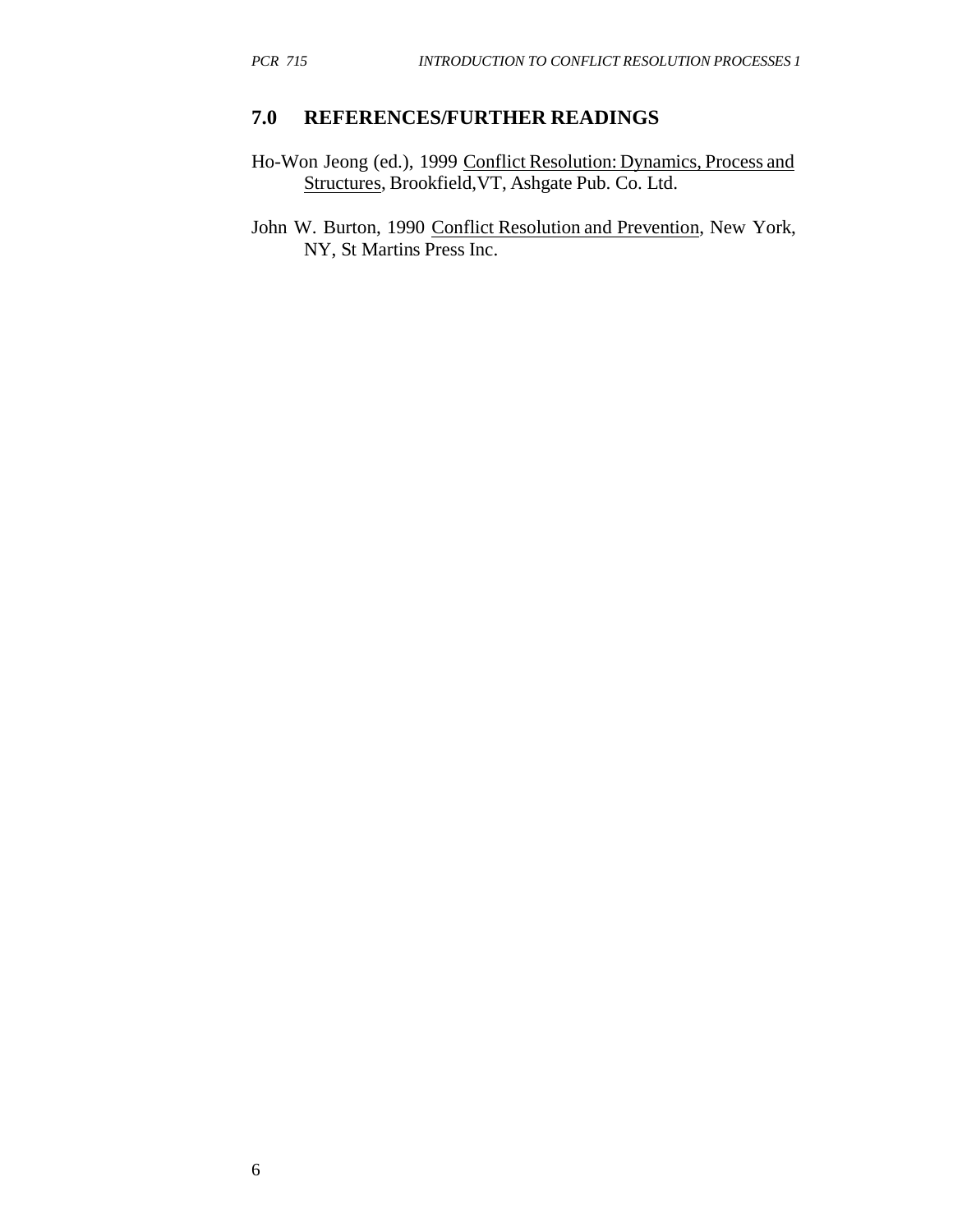## **UNIT 3 CONFLICT TRANSFORMATION**

## **CONTENTS**

- 1.0 Introduction
- 2.0 Objectives
- 3.0 Main Body
	- 3.1 Differences in Conflict Resolution Approaches
- 4.0 Conclusion
- 5.0 Summary
- 6.0 Tutor Marked Assignment (TMA)
- 7.0 References/Further Readings

## **1.0 INTRODUCTION**

This unit focuses on the distinction between conflict transformation, conflict resolution and conflict management. Often, the three concepts are used interchangeably, and therefore misapplied. It is important therefore, that we clarify the differences between these concepts when addressing the issue of conflicts and how they can be resolved.

## **2.0 OBJECTIVES**

At the end of this unit you should be able to:

- i. Define and understand what conflict transformation is;
- ii. Distinguish between conflict transformation, conflict resolution and conflict management.

## **3.0 MAIN BODY**

## **3.1 Differences in Conflict Resolution Approaches**

A number of conflict theorists and practitioners advocate the pursuit of conflict transformation, as opposed to "conflict resolution" or "conflict management." Conflict transformation is different from the other two because it reflects a better understanding of the nature of conflict itself.

"Conflict resolution" implies that conflict is bad, and is therefore something that should be ended. It also assumes that conflict is a shortterm phenomenon that can be "resolved" permanently through mediation or other intervention processes.

"Conflict management" correctly assumes that conflicts are long-term processes that often cannot be quickly resolved. The problem with the notion of "management," however, is that it suggests that people can be directed or controlled as if they were physical objects. In addition,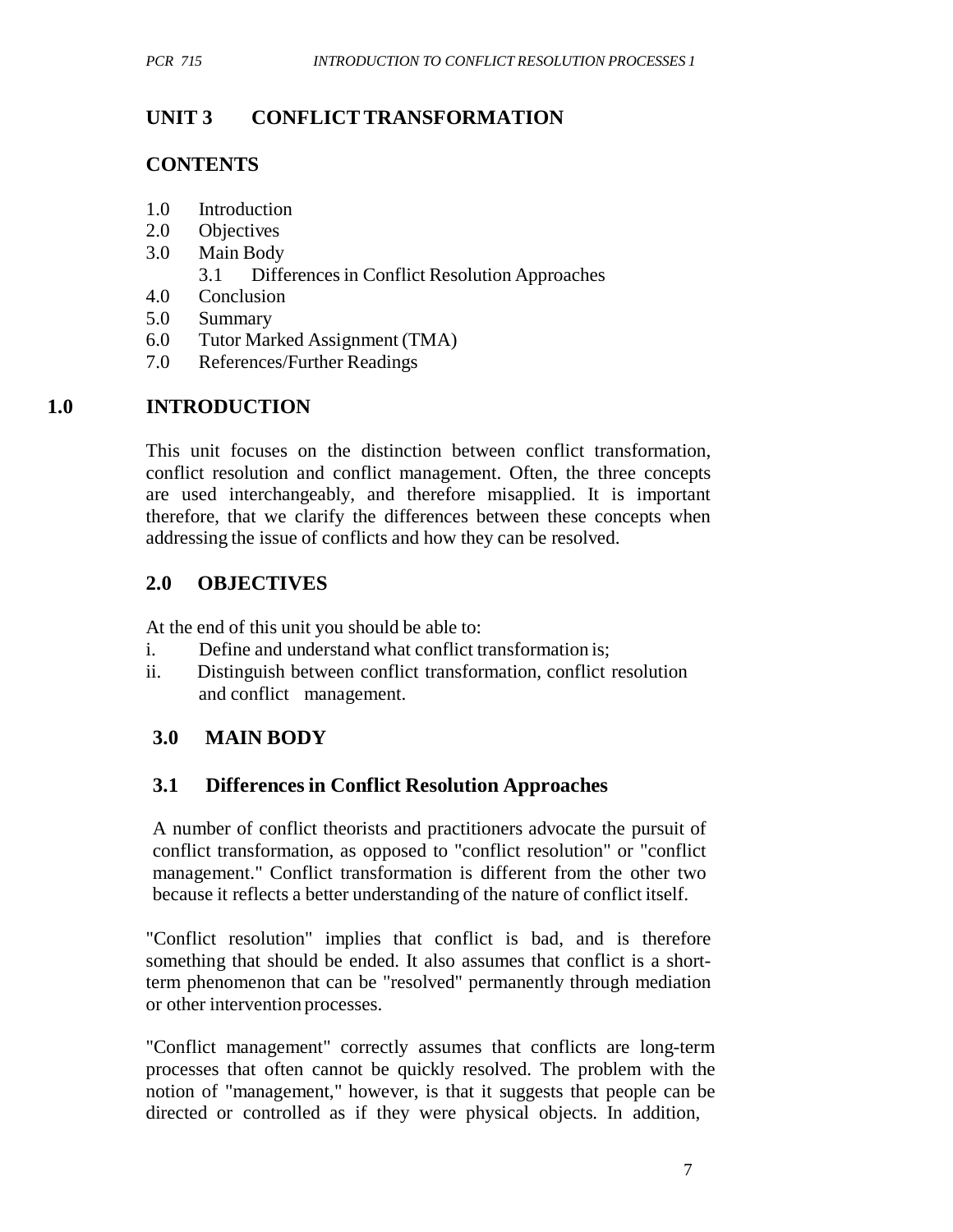"management" suggests that the goal is the reduction or control of volatility, rather than dealing with the real source of the problem. Conflict transformation does not suggest that we simply eliminate or control conflict, but rather that we recognize and work with its "dialectic nature." First, it argues that social conflict is a natural occurrence between humans who are involved in relationships. Once conflict occurs, it changes or transforms those events, people, and relationships that created the initial conflict.

Thus, the cause-and-effect relationship goes both ways -- from the people and the relationships to the conflict and back to the people and relationships. In this sense, "conflict transformation" is a term that describes the natural process of conflict. Conflicts change relationships in predictable ways, altering communication patterns and patterns of social organization, altering images of the self and of the other.

Conflict transformation is also a prescriptive concept. It suggests that the destructive consequences of a conflict can be modified or transformed so that self-images, relationships, and social structures improve as a result of conflict instead of being harmed by it. Usually, this involves transforming perceptions of issues, actions, and other people or groups.

Conflict usually transforms perceptions by accentuating the differences between people and positions. This approach assumes that effective conflict transformation can utilize this highlighting of differences in a constructive way, and can improve mutual understanding. From the perspective of conflict transformation, intervention has been successful if each group gains a relatively accurate understanding of the other. In the end, improving understanding is the objective of conflict transformation, in spite of parties differing or even irreconcilable interests, values, and needs.

#### **Self Assessment Exercise 1**

Define and explain what you understand by conflict transformation.

#### **4.0CONCLUSION**

It is necessary that you clearly understand the three major concepts – conflict transformation, conflict resolution and conflict management. Understanding these concepts and their individual important will help in analyzing approaches and strategies for dealing with conflict situations.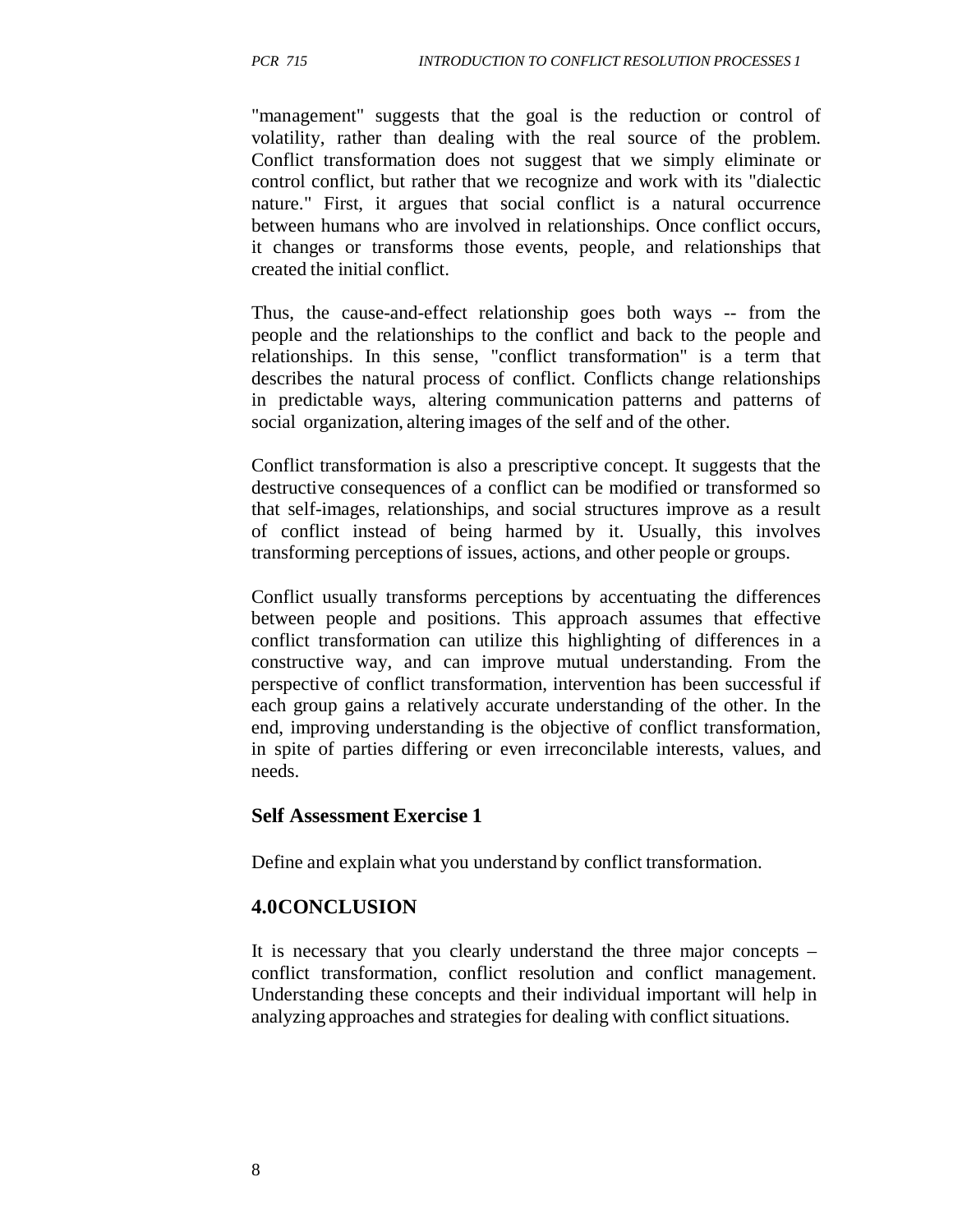## **5.0 SUMMARY**

We have examined the concepts of conflict transformation, conflict resolution and conflict management, and the meanings and interpretations attached to them. Note however, that the major aim of conflict transformation is to enhance understanding amongst the parties in spite of existing differences.

## **6.0 TUTOR- MARKED ASSIGNMENT**

- i. Distinguish between conflict transformation, conflict resolution and conflict management?
- ii. What may you consider the major objectives of conflict transformation?

## **7.0 REFERENCES/FURTHER READINGS**

- John Paul Lederach, 1996 Preparing for Peace: Conflict Transformation Across Cultures, Syracuse University Press,.
- Nicole Negowetti, Reconciliation: Central Component of Conflict Transformation, Irish Peace Society, URL-

http://www.peace.ie/read/reconciliation.html (2003-4-04).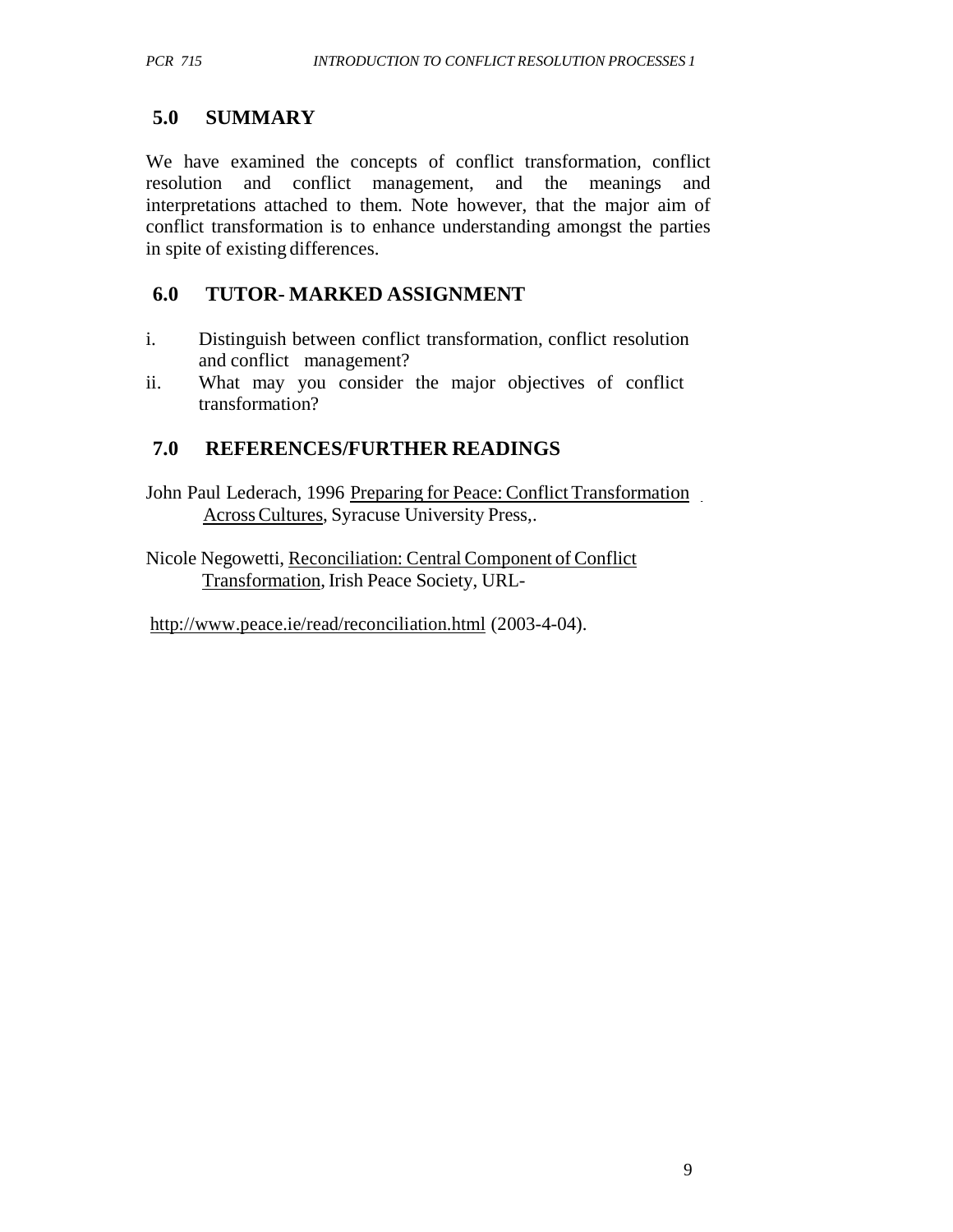## **UNIT 4 MAJOR STRATEGIES FOR CONFLICT RESOLUTION**

#### **CONTENTS**

- 1.0 Introduction
- 2.0 Objectives
- 3.0 Main Body
	- 3.1 Strategies of Conflict Resolution
- 4.0 Conclusion
- 5.0 Summary
- 6.0 Tutor Marked Assignment (TMA)
- 7.0 References/Further Readings

## **1.0 INTRODUCTION**

In this segment, we examine the different strategies that could be used for conflict resolution. These include conciliation, mediation, arbitration and litigation. Though arbitration and litigation have legal moorings, all are used interchangeably during the resolution of conflicts at individual, state and international levels.

## **2.0 OBJECTIVES**

By the end of this unit you should be able to:

- i. Explain what conciliation and mediation means;
- ii. Explain what is meant by arbitration and litigation;
- iii. Identify the major strategies for conflict resolution.

## **3.0 MAIN BODY**

#### **3.1 Strategies of Conflict Resolution**

A number of strategies exist for the purposes of conflict resolution. One of such strategies is Conciliation which is a process whereby the parties to a dispute agree to utilize the services of a conciliator, who then meets with the parties separately in an attempt to resolve their differences.

Conciliation differs from arbitration in that the conciliation process, in and of itself, has no legal standing, and the conciliator usually has no authority to seek evidence or call witnesses, usually writes no decision, and makes no award. Conciliation differs from mediation in that the main goal is to conciliate, most of the time by seeking concessions. In mediation, the mediator tries to guide the discussion in a way that optimizes parties needs, takes feelings into account and reframes representations.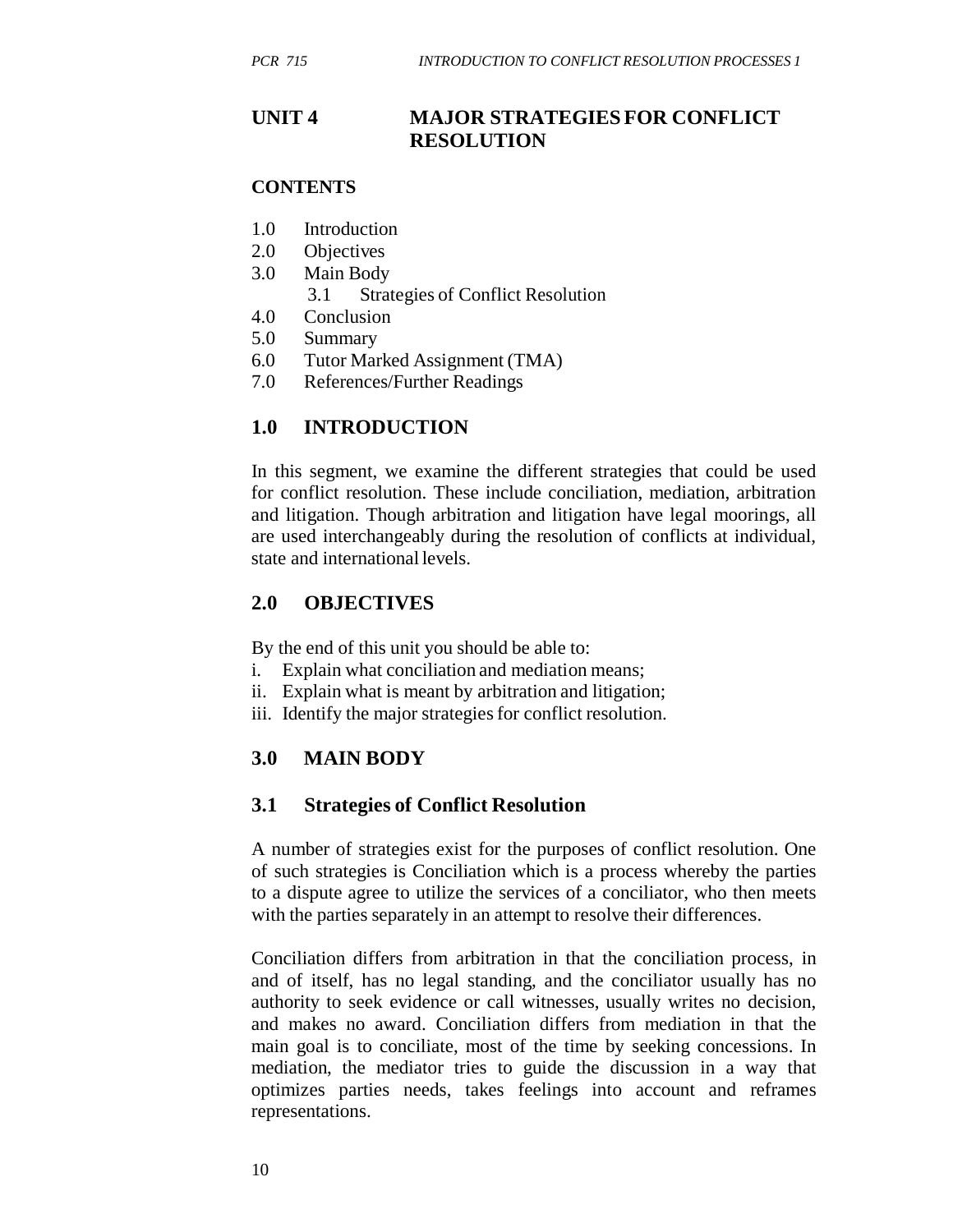If the conciliator is successful in negotiating an understanding between the parties, the understanding is almost always committed to writing (usually with the assistance of legal counsel) and signed by the parties, at which time it becomes a legally binding contract and falls under contract law. Most successful conciliators are highly skilled negotiators.

Mediation is a process in which a neutral third party, the mediator, assists two or more parties in order to help them negotiate an agreement on a matter of common interest. Mediation applies to different fields, with some common peculiar elements and some differences for each of its specialties. The main fields of application of mediation are business commerce, legal dispute and diplomacy, but minor forms can be found in other fields too. The mediation in marriages is technically admitted in the category, even if it follows its own history since the times of ancient Greeks.

Arbitration, in the law, is a form of legal alternative to litigation whereby the parties to a dispute agree to submit their respective positions (through agreement or hearing) to a neutral third party (the arbitrator(s) or arbiter(s)) for resolution. Since arbitration is based upon either contract law or the law of treaties, the agreement between the parties to submit their dispute to arbitration is a legally binding contract. All arbitral decisions are considered to be "final and binding." This does not, however, void the requirements of law. Any dispute not excluded from arbitration by virtue of law (e.g. criminal proceedings) may be submitted to arbitration.

Arbitration exists under national and international law, and arbitration can be carried out between private individuals, between states, or between states and private individuals. In the case of arbitration between states, or between states and individuals, the Permanent Court of Arbitration and the International Center for the Settlement of Investment Disputes (ICSID) are the predominant organizations. Arbitration is also used as part of the dispute settlement process under the WTO Dispute Settlement Understanding. International arbitral bodies for cases between private persons also exist, the International Chamber of Commerce Court of Arbitration being the most important. Arbitration also exists in international sport through the Court of Arbitration for Sport.

Arbitrators are not bound by precedent and have great leeway in such matters as: active participation in the proceedings, accepting evidence, questioning witnesses, and deciding appropriate remedies. Arbitrators may visit sites outside the hearing room, call expert witnesses, seek out additional evidence, decide whether or not the parties may be represented by legal counsel, and perform many other actions not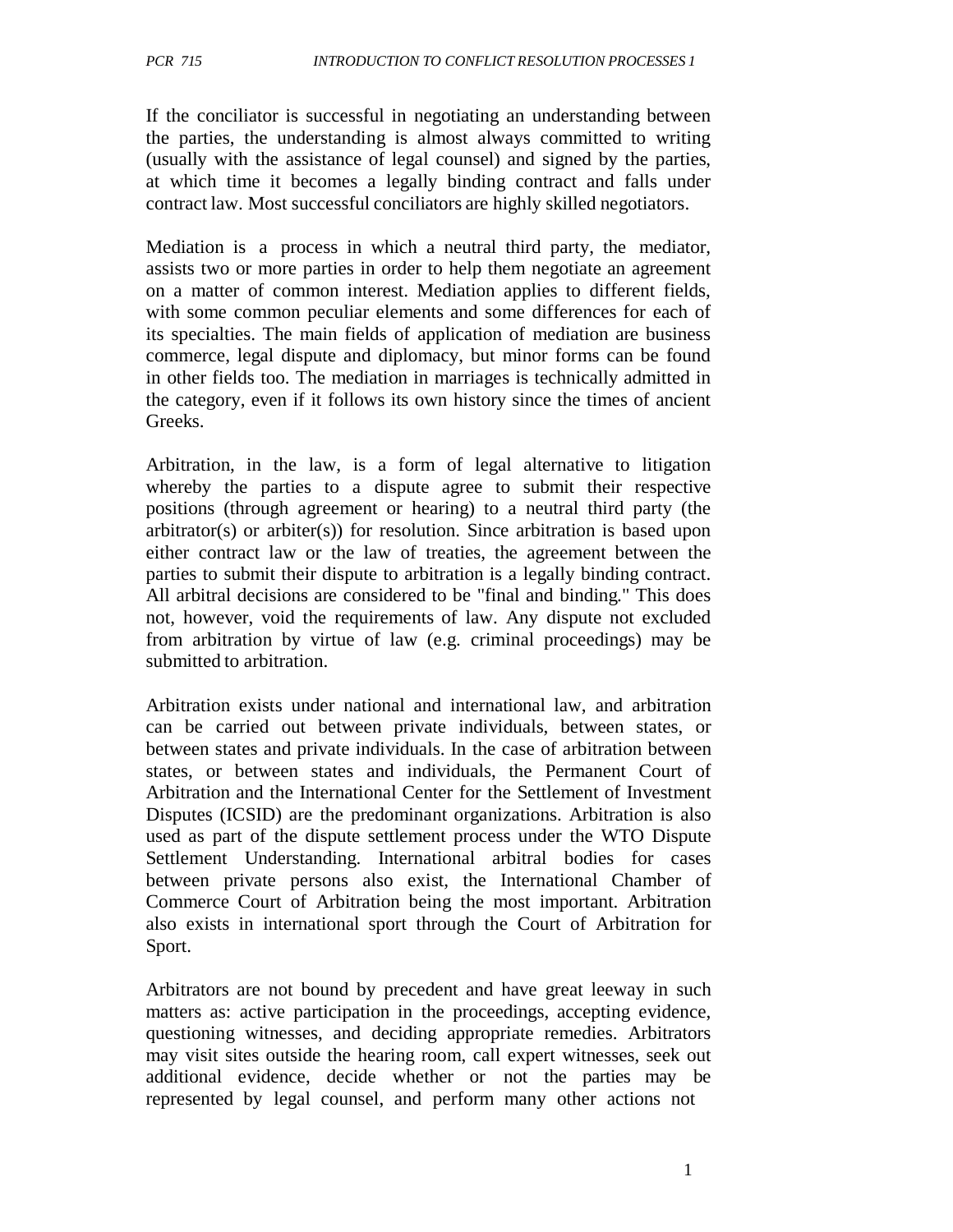normally within the purview of a court. It is this great flexibility of action which, combined with costs usually far below those of traditional litigation, makes arbitration so attractive.

To ensure effective arbitration and to increase the general credibility of the arbitral process, arbitrators will sometimes sit as a panel, usually consisting of three arbitrators. Often the three consist of an expert in the legal area within which the dispute falls (such as contract law in the case of a dispute over the terms and conditions of a contract), an expert in the industry within which the dispute falls (such as the construction industry, in the case of a dispute between a homeowner and his general contractor), and an experienced arbitrator.

Litigation is a lawsuit or a civil action brought before a court in which the party commencing the action, the plaintiff, seeks a legal remedy, usually for an offence. If the plaintiff is successful, judgement will be given in the plaintiff's favour, and a range of court orders may be issued to enforce a right, impose a penalty, award damages, impose an injunction to prevent an act or compel an act, or to obtain a declaratory judgement to prevent future legal disputes.

#### **Self Assessment Exercise 1**

- i. What do you understand by conciliation?
- ii. What is conciliation and how is it different from arbitration and mediation?
- iii. Define and explain what you understand by litigation.

## **4.0 CONCLUSION**

What is important in this unit is to be aware of and conversant with the different strategies of conflict resolution, and the levels at which they may be applied. Determining the best strategy to use at any point in time is important. Hence, anyone involved in conflict resolution must be very discerning.

## **5.0 SUMMARY**

This unit familiarized you with the concepts of conciliation, mediation, arbitration and litigation as major strategies of conflict resolution.

## **6.0 TUTOR-MARKED ASSIGNMENT**

- i. What are the major strategies for conflict resolution?
- ii. Define and discuss what you understand by arbitration.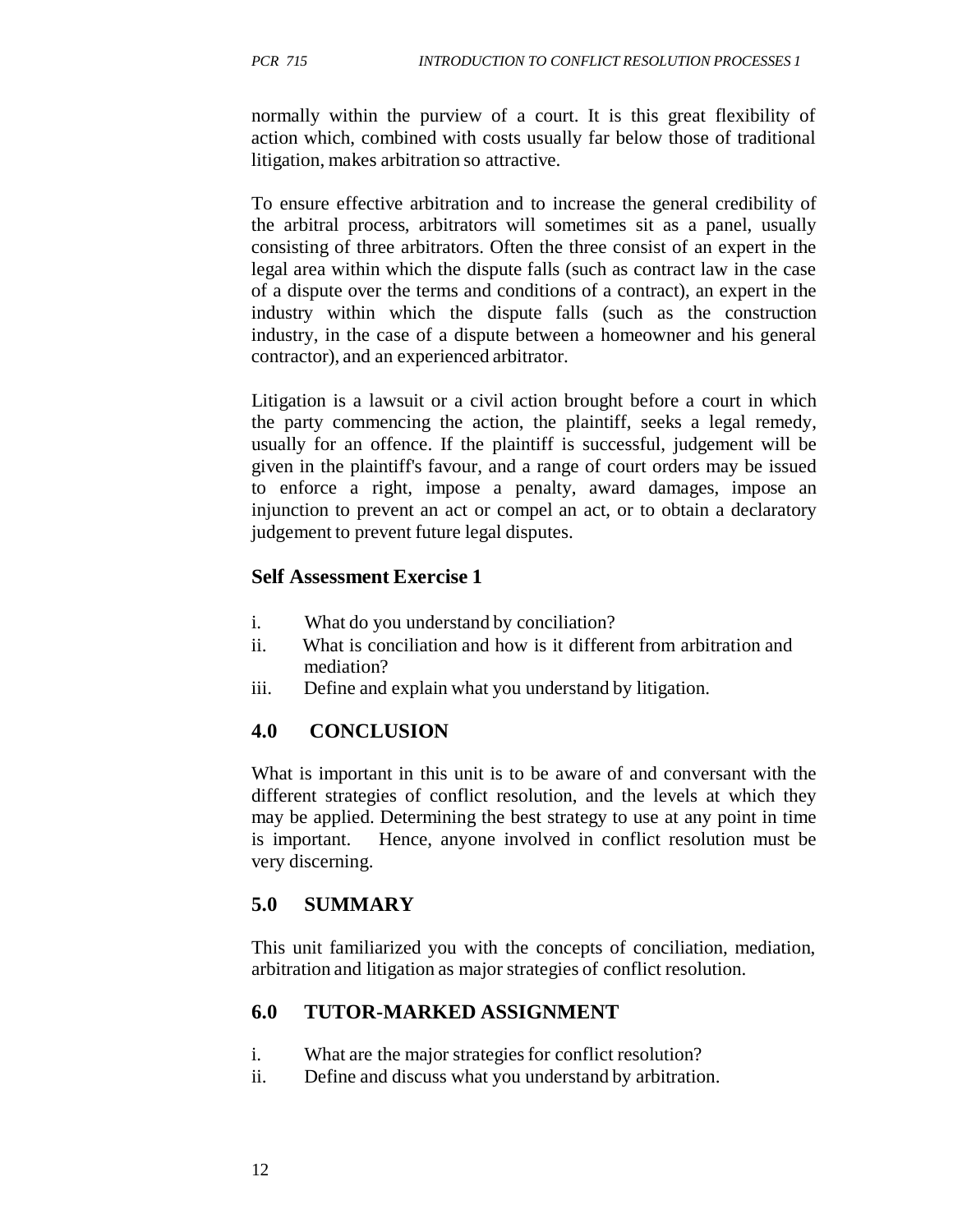*PCR 715 INTRODUCTION TO CONFLICT RESOLUTION PROCESSES 1*

#### **7.0 REFERENCES/FURTHER READINGS**

- John W. Burton and E. Frank Dukes, 1990 Conflict: Practices in Management, Settlement and Resolution, New York, St. Martins Press.
- Roger Fisher et.al, 1994 Beyond Machiavelli: Tools for coping with conflict, Cambridge, MIT: Harvard University Press.

## **MODULE 2**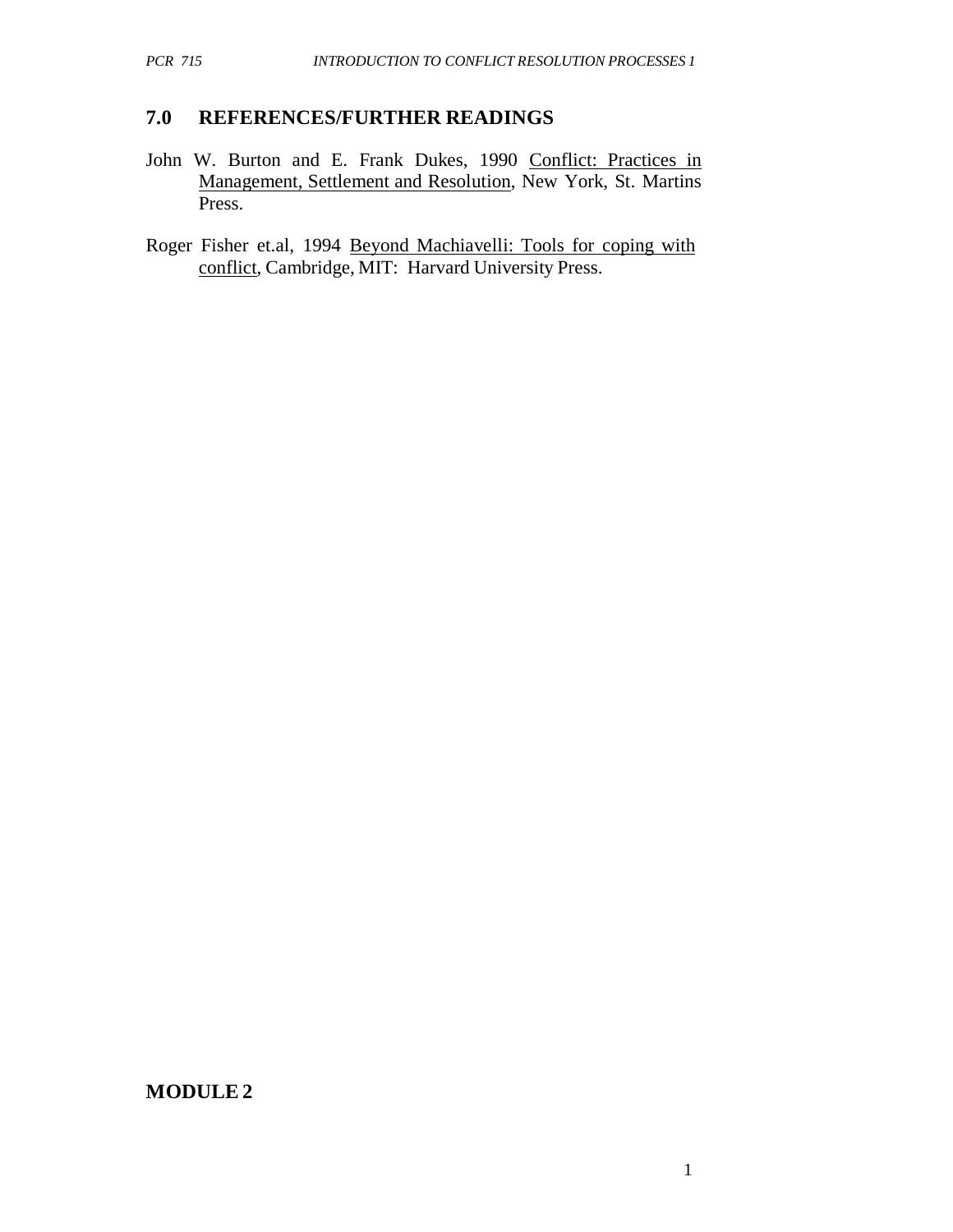- Unit 1: What is Mediation?
- Unit 2: Skills of Mediation
- Unit 3: Strategies of Mediation
- Unit 4: Conditions for Successful Mediation

#### **UNIT 1 WHAT IS MEDIATION?**

#### **CONTENTS**

- 1.0 Introduction
- 2.0 Objectives
- 3.0 Main Body
	- 3.1 The Process of Mediation
	- 3.2 Who are the Mediators?
		- 3.2.1 Individuals
		- 3.2.2 States
		- 3.2.3 Institutions and Organizations
- 4.0 Conclusion
- 5.0 Summary
- 6.0 Tutor Marked Assignment
- 7.0 References/Further Readings

#### **1.0 INTRODUCTION**

Mediation is a flexible and highly varied process that includes any situation in which a person gets involved in a conflict between two or more other people to help them resolve it, but has no power to make anyone do anything in particular. Like a facilitator, the mediator is primarily a "process person," helping the parties define the agenda, identify and reframe the issues, communicate more effectively, find areas of common ground, negotiate fairly, and hopefully, reach an agreement.

Mediation is widely used in all sorts of disputes, ranging from divorces to civil lawsuits to very complex public policy problems to international conflicts. Even when conflicts are seemingly intractable, they sometimes yield to mediation. Mediation is of particular importance in longrunning, deep-rooted conflicts, as this type of conflict is rarely resolved without such outside assistance. Even if the full range of grievances cannot be resolved, mediation is often useful for dealing with particular limited aspects of the wider conflict.

#### **2.0 OBJECTIVES**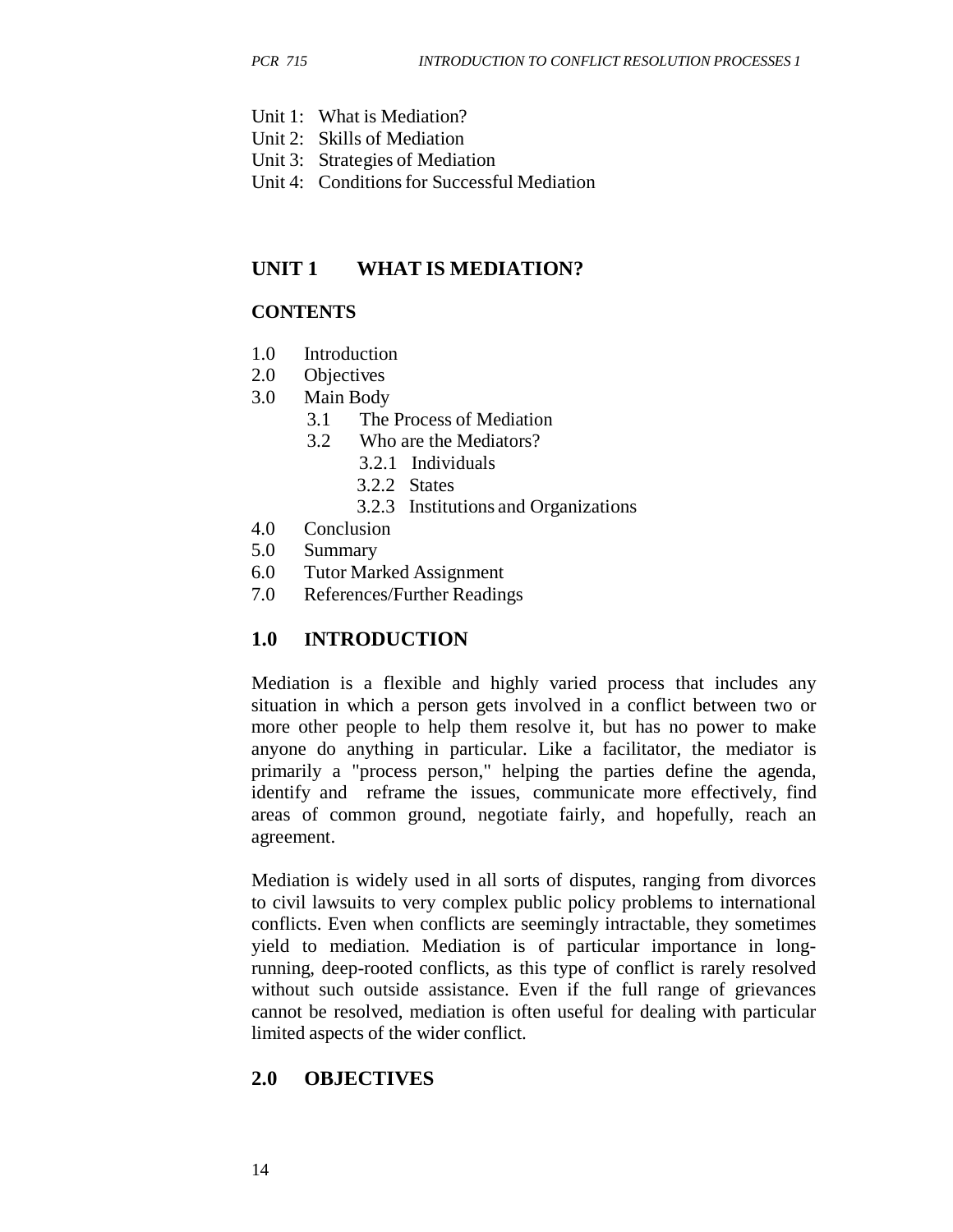At the end of this unit you should be able to:

- i. Define and explain what mediation is;
- ii. Explain the process of mediation;
- iii. List and explain the three categories of potential mediators.

## **3. 0 MAIN BODY**

#### **3.1 The Process of Mediation**

Although a mediator cannot force an outcome, the process is very often effective. The key is the ability of the mediator to create a more productive discussion than the parties could have had by themselves. To do this, mediators help the parties determine facts; they show empathy and impartiality with the parties; and they help the parties generate new ideas. Mediators also exercise political skill and use persuasion to get people to soften hard-line positions. Often, though not always, they have a lot of background knowledge of the issues and type of dispute. Though many mediators are highly trained and experienced, not all are professionals, and they come from many different walks of life.

## **3.2 Who are the Mediators?**

It is useful to think of all potential mediators in conflicts as falling into one of the following three categories.

## **3.2.1 Individuals**

The traditional image of mediation, one nurtured by the media and popular accounts, is that of a single, usually high-ranking, individual, shuttling from one place to another, trying to search for understanding, restore communication, or help settle conflict. This image is only partly accurate. In many instances, a mediator is an individual who does not have an official role, or who does not represent his/her country in any capacity. Leaders such as Olusegun Obasanjo, Abdusalami Abubakar, Thabo Mbeki and Jimmy Carter have intervened in conflicts in different parts of the world as respected persons with a strong commitment to conflict resolution. They do not do so as government officials.

Individual mediators may hold different beliefs, values, and attitudes, and their mediation strategies may exhibit greater flexibility than official state mediators. What they all have in common is knowledge, experience, and commitment to peaceful conflict resolution. Such mediation is normally carried on without the glare of publicity, thus permitting the parties to engage in some meaningful dialogue should they choose to.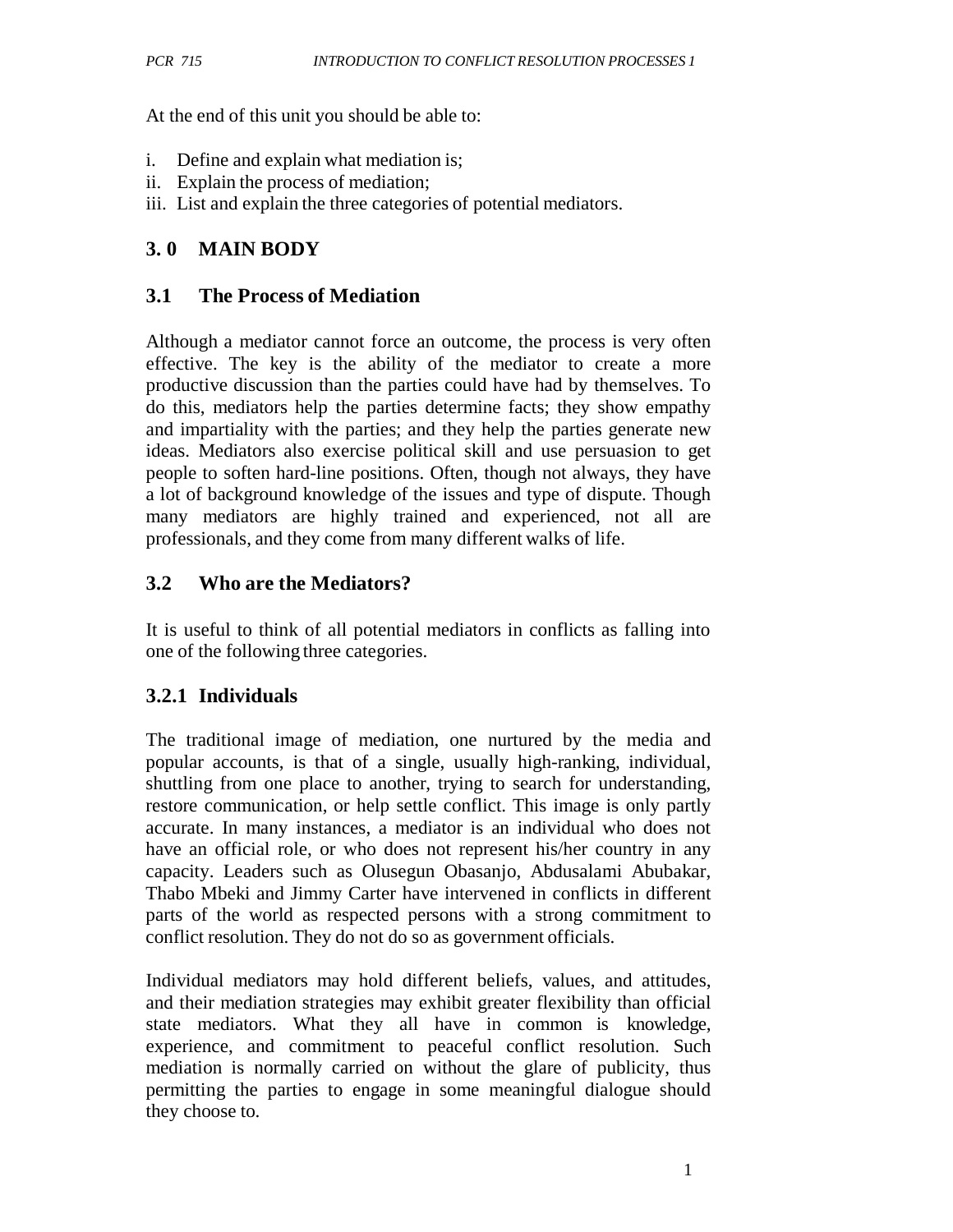#### **3.2.2 States**

Today there are 198 sovereign and legally equal states, but with different capabilities, regime-structures, and interests, which interact on the international arena. They are major actors in mediation, and often find themselves having to mediate a conflict that may otherwise threaten their own interests. States, both large and small, frequently have reason or motive to mediate in conflicts, especially when these are in their region or where they may have some interests to promote or protect. Whether it is the United States, Switzerland, Norway, or Algeria, states find themselves very often at the forefront of mediation activities.

When a state mediates a conflict, it does so because it feels the conflict is a genuine threat to international peace and regional stability. When this happens, the state concerned, through its official representatives, may marshal all necessary resources behind a mediation effort and give it all the necessary clout. Unlike other mediators, states have considerable tangible resources, means of mobilizing them, and leaders with a mandate to use these resources. States that become engaged as mediators in a conflict may find that they have to use all their resources in order to facilitate an agreement.

#### **3.2.3 Institutions and Organizations**

The complexity of conflicts is such that states can no longer meet all the mediation requirements, nor facilitate a settlement when conflicts are long, drawn out, and intense. Other bodies and organizations are coming in to offer and deliver different mediation services. We have witnessed a phenomenal growth in the number of international, transnational and other non-state actors as mediators in the last decade or so. These functional actors have become an indispensable adjunct to traditional mediation by individuals and states.

Two kinds of actors are important here. They are: (a) specialized nongovernmental actors committed to conflict resolution (such as Amnesty International, International Alert, the Carter Center), and (b) a wide variety of religious (the Quakers, Islamic Conference Organization, the Community of Sante Egidio) and civic and humanitarian organizations (The International Committee of the Red Cross, Center for Humanitarian Mediation, Oxfam) whose main concern is to heal, to deal with some of the basic issues in conflict, and achieve reconciliation, and changed attitudes, not just of a conflict.

All these actors have some decided advantages in conflicts; they operate informally and secretly, thus the parties need fear no loss of face. They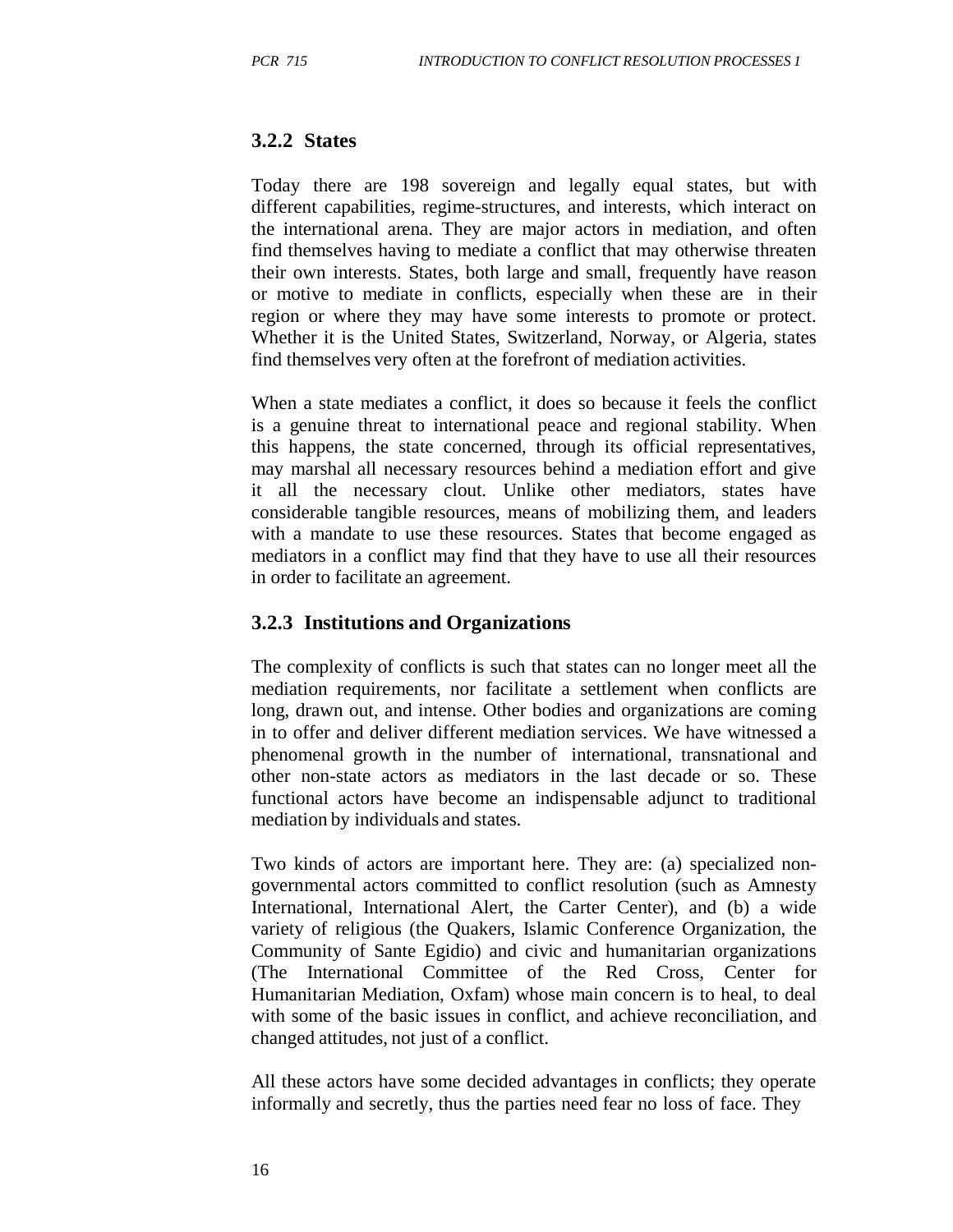offer services that other mediators cannot offer, and they may find it easier to gain access to the parties where formal diplomats may be viewed with suspicion if not downright hostility. Such actors can be less inhibited in their approach to a conflict, and can afford the luxury of appealing to the parties by promising them to work on all levels of their conflict and to achieve a long lasting solution to their problems.

#### **Self Assessment Exercise 1**

What is Mediation? Under what circumstances can it be used in the resolution of conflicts?

#### **4.0 CONCLUSION**

Here we have extensively discussed mediation and the process of mediation at the individual, state, and institutions/organizations levels.

#### **5.0 SUMMARY**

The point to note is that mediators do not necessary have to be government officials, but individuals with the will and the standing to mediate successfully in conflicts. This unit has described the mediation process. It has also elaborated the role potential mediators. Mediation is used in a variety of conflict situations, which are not confined to national settings only. In the next unit, we will examine the specific skills required to be an effective mediator.

## **6.0 TUTOR – MARKED ASSIGNMENTS**

- i. Describe the categories into which mediators may fall.
- ii. In what manner do international, transnational and non-state actors deliver mediation service?

#### **7.0 REFERENCES/FURTHER READINGS**

- Charles Hauss, 2001 International Conflict Resolution: International Relations for the  $21<sup>st</sup>$  Century, New York, Continuum Publishing.
- Ho- Won Jeong (ed.), 1999 Conflict Resolution: Dynamics, Process and Structures, Brookfield, VT: Ashgate Pub.Co.

## **UNIT 2 SKILLS OF MEDIATION**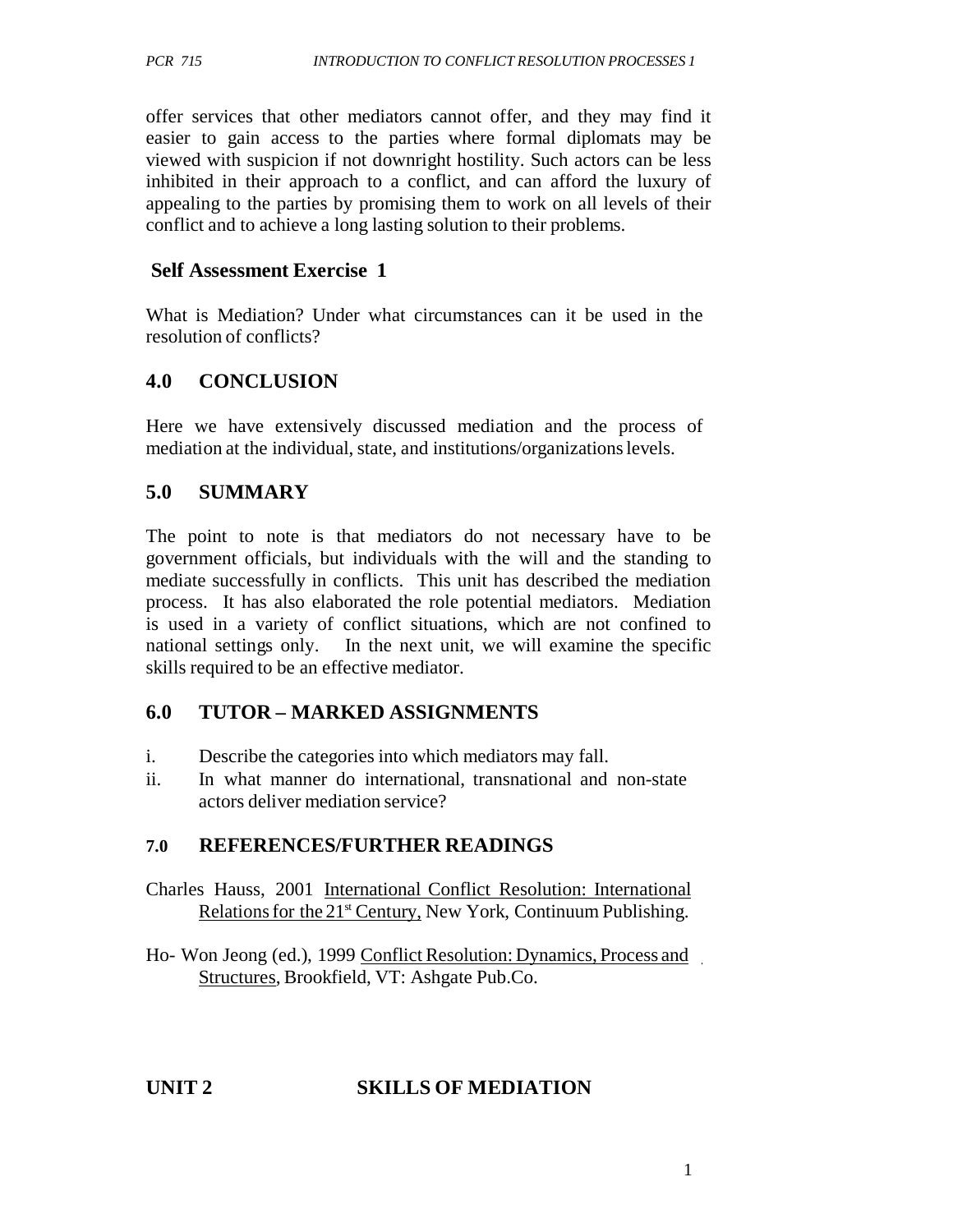#### **CONTENTS**

- 1.0 Introduction
- 2.0 Objectives
- 3.0 Main Body
	- 3.1 Sources of Trust
	- 3.2 How Mediators build trust with parties
- 4.0 Conclusion
- 5.0 Summary
- 6.0 Tutor Marked Assignment
- 7.0 References/Further Readings

## **1.0 INTRODUCTION**

From the moment they enter into a conflict, mediators strive to gain the trust of the parties. Throughout the mediation, they work to build and maintain the parties' trust on the mediation process, the mediators, and between the parties themselves. When trust levels are high, parties are less defensive and more willing to share information with other parties at the mediation table and in private sessions with the mediator information that may be crucial to finding a mutual acceptable solution.

## **2.0 OBJECTIVES**

At the end of this unit, you should be able to:

- i. Explain the various skills of mediation; and
- ii. Identify the various sources of trust.

## **3.0 MAIN BODY**

#### **3.1 Sources of Trust**

There are three basic sources of mediator trust:

If a mediating organization has a good reputation, a mediator representing that organization can expect a certain level of trust from the disputing parties, even before interacting with them.

A mediator's personal reputation can also help to build trust. In the North America mediation model, trust may be based on the mediator's reputation for being a fair and natural person, someone who enters the conflict as an outsider, conducts the mediation process, and then leaves.

Other cultures prefer "insider partials" or third parties who have connections to both sides and who can help in establishing communication and understanding between the adversaries. In this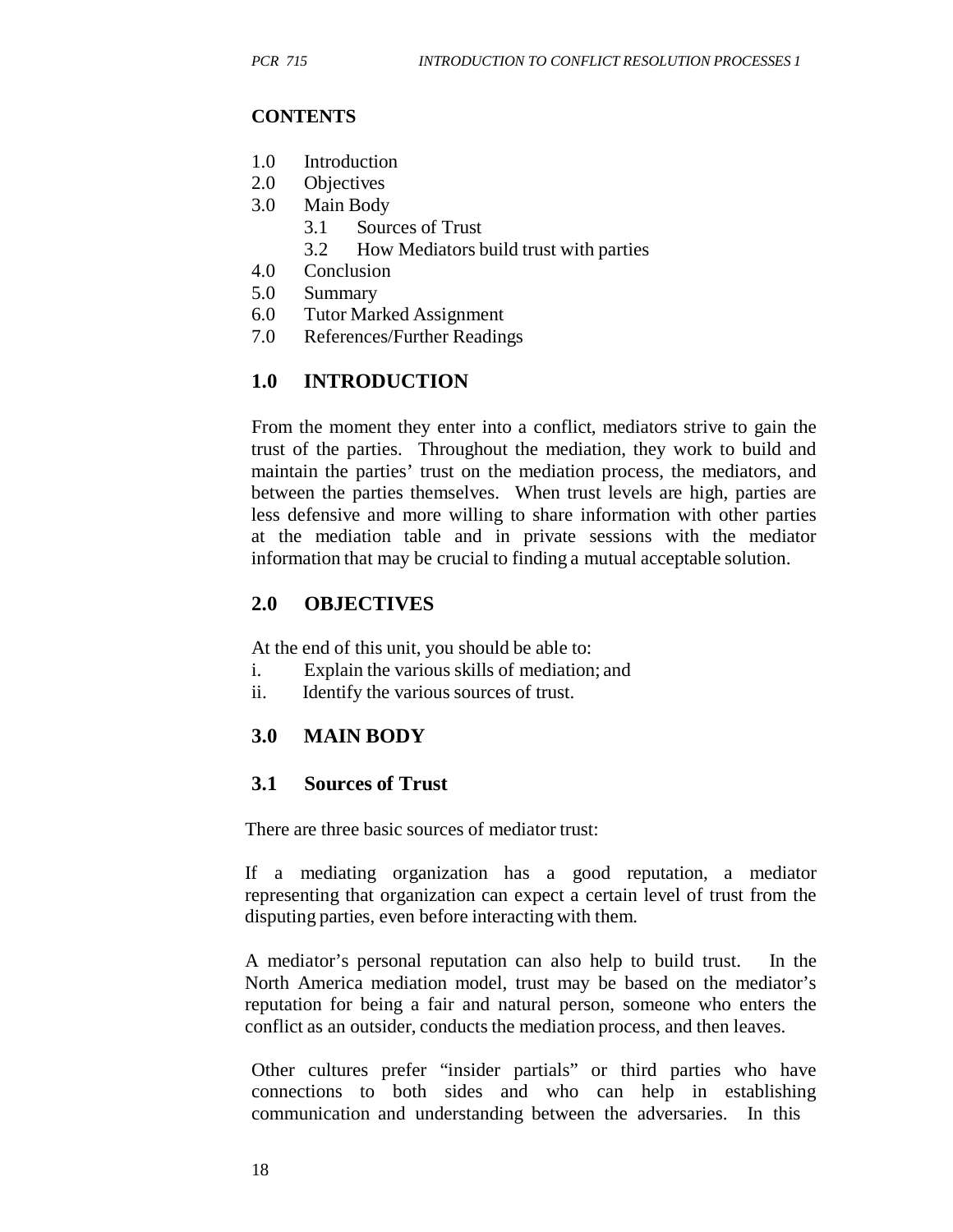alternative model, trust comes as a result of familiarity with the parties and the situation, and of involvement with the parties before, during, and after the settlement is achieved.

Most importantly, trust is earned through a mediator's behaviour during the mediation process. Effective mediators pay close attention to the ways in which they are building trust, and carefully weigh the possible consequences before taking any action that might counteract their trustbuilding efforts. Once lost, trust can be very difficult to restore.

#### **3.2 How Mediators Build Trust with the Parties**

In considering how to gain the trust of the parties, it may help to reflect upon the qualities and behaviour of the people you trust the most. For example, I find it easiest to trust people who (a) treat me with dignity and respect; (b) are like me; (c) behave as though they like and care about me; (d) don't hurt me and protect me from being hurt by myself or others; (e) have no interest that conflict with mine; (f) listen to and understand me;  $(g)$  help me solve my problems when I ask them to do so and (h) are reliable and do what they promise to do in a timely manner.

Applying some of these principles to mediator can earn trust in several key ways:

Treat the parties equally, with respect and dignity at all times.

Create an environment that makes the parties feel comfortable and safe.

Let each party know the mediator is listening to them, understands their problem and how they feel about it, cares about their problem, and can serve as a resource to help them resolve that problem.

Show that the mediator has no stake in the outcome of the dispute that will prevent the parties from reaching an agreement that serves each of their interests.

Never fix blame, put down, or judge the parties, or tell them what they must do.

Ask non-threatening, open-ended questions.

vii. Balance the mediation process by:

Making certain the parties understand the mediation process;

Permitting the parties to discuss the problem without interruption;

Protecting the parties from threats, intimidation, or disrespectful behaviour during the mediation;

Always demonstrating impartiality.

## **4.0 CONCLUSION**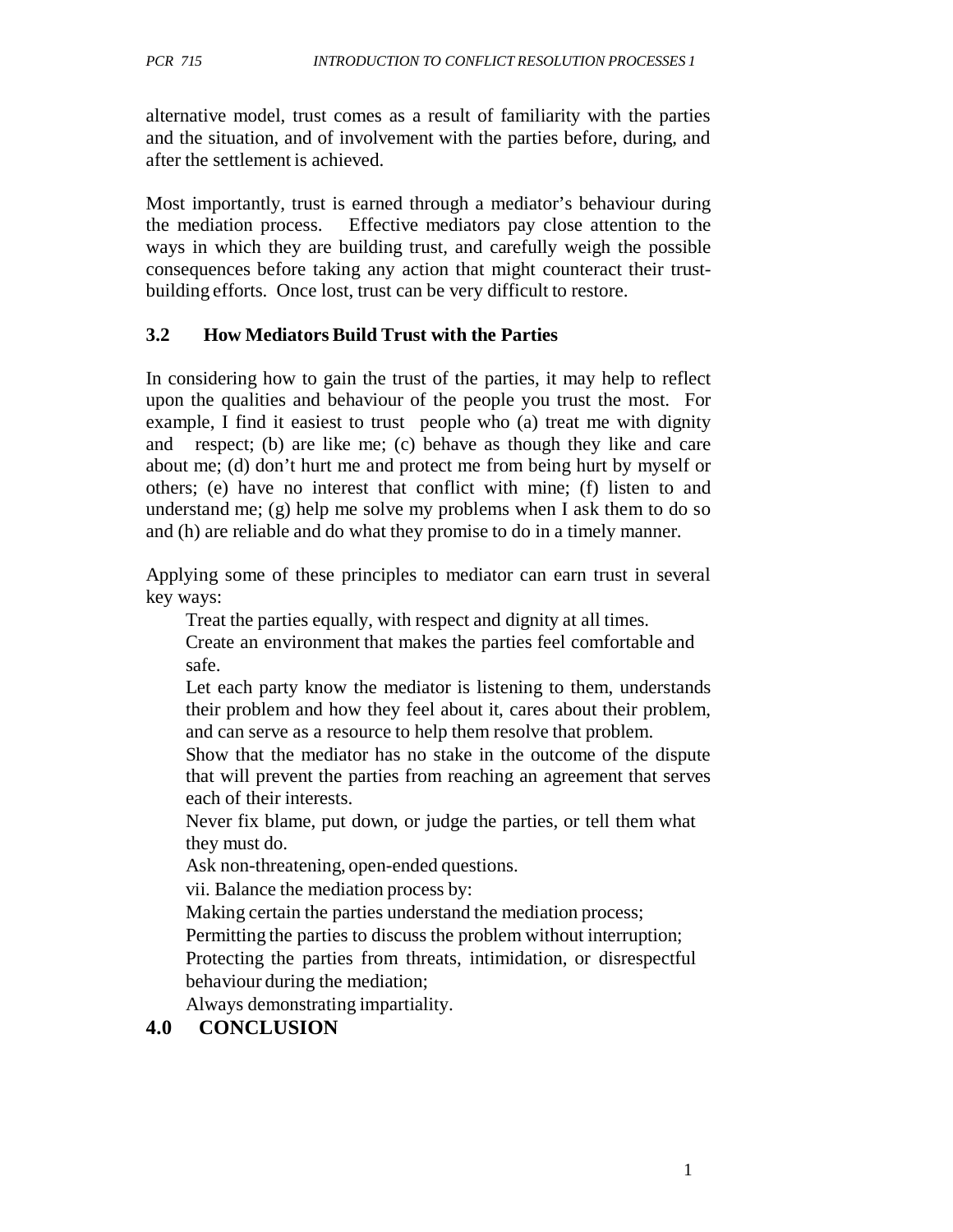There are various ways through which a mediator can earn the trust of parties to a conflict. Oftentimes, it is essential that the mediator be seen to be neutral during the process of mediation.

#### **5.0 SUMMARY**

We have examined the various sources of conflict mediator trust, and in particular focused on the possible ways a mediator could build trust during mediation.

#### **6.0 TUTOR MARKED ASSIGNMENT**

Describe how a mediator could build trust between parties to a conflict?

#### **7.0 REFERENCES/FURTHER READINGS**

Ho-won Jeong(ed) 1999 Conflict Resolution: Dynamics, Process and Structures Brookfield, VT: Ashgate Pub. Co.

Roger Fisher et.al 1994 Beyond Machiavelli Tools for Coping with Conflict, Cambridge, MA: Havard University Press.

#### **UNIT 3 STRATEGIES OF MEDIATION**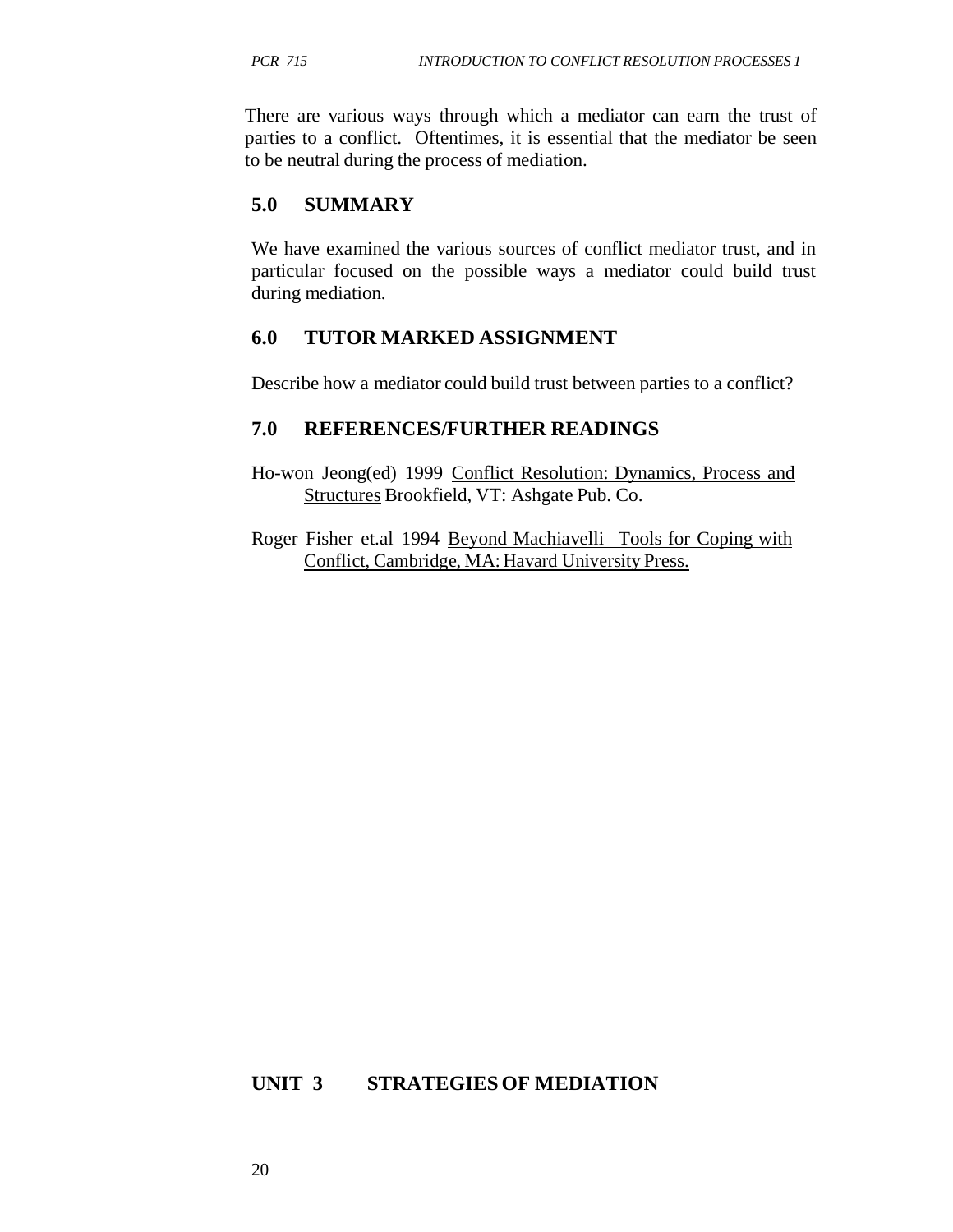## **CONTENTS**

- 1.0 Introduction
- 2.0 Objectives
- 3.0 Main Body
	- 3.1 Communication-Facilitation Strategies
		- 3.1.1 Procedural Strategies
		- 3.1.2 Directive Strategies
- 4.0 Conclusion
- 5.0 Summary
- 6.0 Tutor Marked Assignment (TMA)
- 7.0 References/Further Readings

# **1.0 INTRODUCTION**

Mediators have many resources, strategies and techniques available to them in trying to intervene in a conflict situation. Specifically, mediators may use one of the following three strategies in the course of helping to deal with a conflict. They may rely on communication-facilitation strategies, procedural strategies, or directive strategies.

# **2.0 OBJECTIVES**

At the end of this unit, you should be able to:

- i. Identity the three main strategies a mediation;
- ii. Explain communication facilitation strategies;
- iii. Explain procedural strategies; and
- iv. Explain the use of directive strategies

# **3.0 MAIN BODY**

# **3.1 Communication-Facilitation Strategies**

This describes mediator behavior at the low end of the intervention spectrum. Here a mediator typically adopts a fairly passive role, channeling information to the parties, facilitating cooperation, but exhibiting little control over the more formal process or substance of mediation. This is a very important role in the context of conflicts, where parties in conflict lack direct channels of communication, have different conceptions of the central issues, and/or do not even have the opportunity to explore any options that might benefit both. In such situations, a mediator who can facilitate dialogue and communication, and just carry out information from one to the other, is a prerequisite for an effective process of peacemaking. Norway's intervention in bringing about the Oslo Accords in 1993 (in which in fact) is a good example of what we mean by communication-facilitation strategies.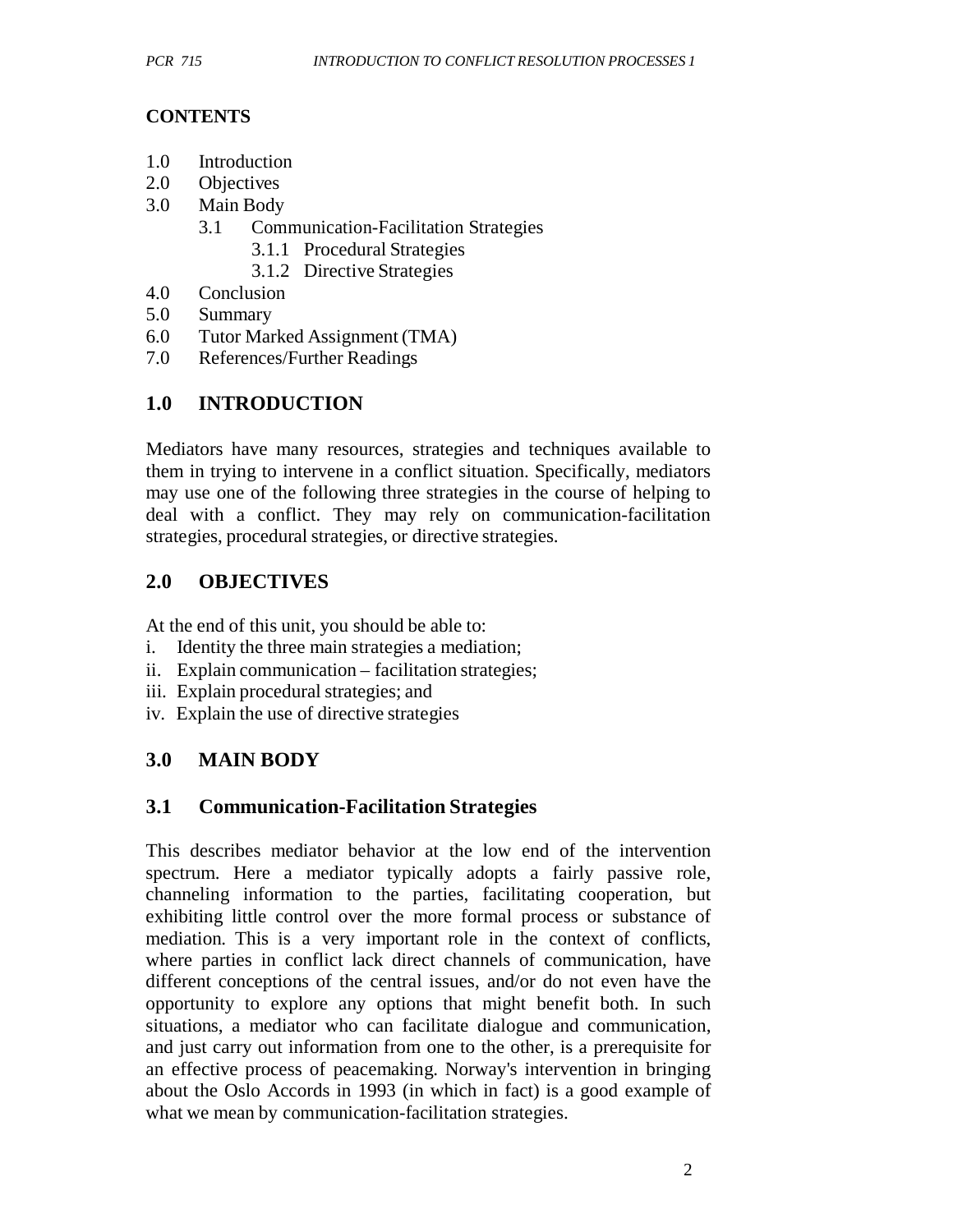## **3.1.1 Procedural Strategies**

Enables a mediator to bring both parties together, in some neutral environment, where they (i.e., the mediator) exert some control over the conflict management process. Here a mediator may exercise control over timing, issues on the agenda, meeting place and arrangements, media publicity, the distribution of information, and the formality or flexibility of the meetings. Procedural strategies give a mediator the opportunity to control aspects of interaction. This is very significant for parties in a conflict that may not have had an opportunity to interact together in any other place besides the battlefield. Procedural strategies help to minimize stress and disruption that arise when two or more conflictual parties who have little history of peacemaking get together to deal with their conflict.

## **3.1.2 Directive Strategies**

Are the most powerful form of intervention. Here a mediator works hard to shape the content and nature of a final outcome. This is done by offering each party in conflict incentives, promises of support, or threats of diplomatic sanctions. When a mediator engages in such behavior, the parties are confronted with new resources or the prospect of losing resources. This may change the value they attach to their conflict and produce behavior that is more consonant with the requirements of conflict resolution.

Directive strategies are crucial in any conflict. They allow a mediator to break through a cycle of violence by changing the factors influencing the parties' decision making. By making financial or diplomatic support contingent on co-operation, people who are otherwise opposed to settlement might be persuaded to agree to one. Directive strategies take the form of promises of rewards or threats of withdrawals, if certain agreements are not made or actions are not taken. In either case they are significant in getting parties in a conflict to change their values and behavior.

## **4.0 CONCLUSION**

After examining these strategies, it is evident that a mediator could either remain distantly passive, exert a little control, or a strong control over the mediation process. The choice of strategy the mediator decides to use may depend on the nature or stage of the conflict.

## **5.0 SUMMARY**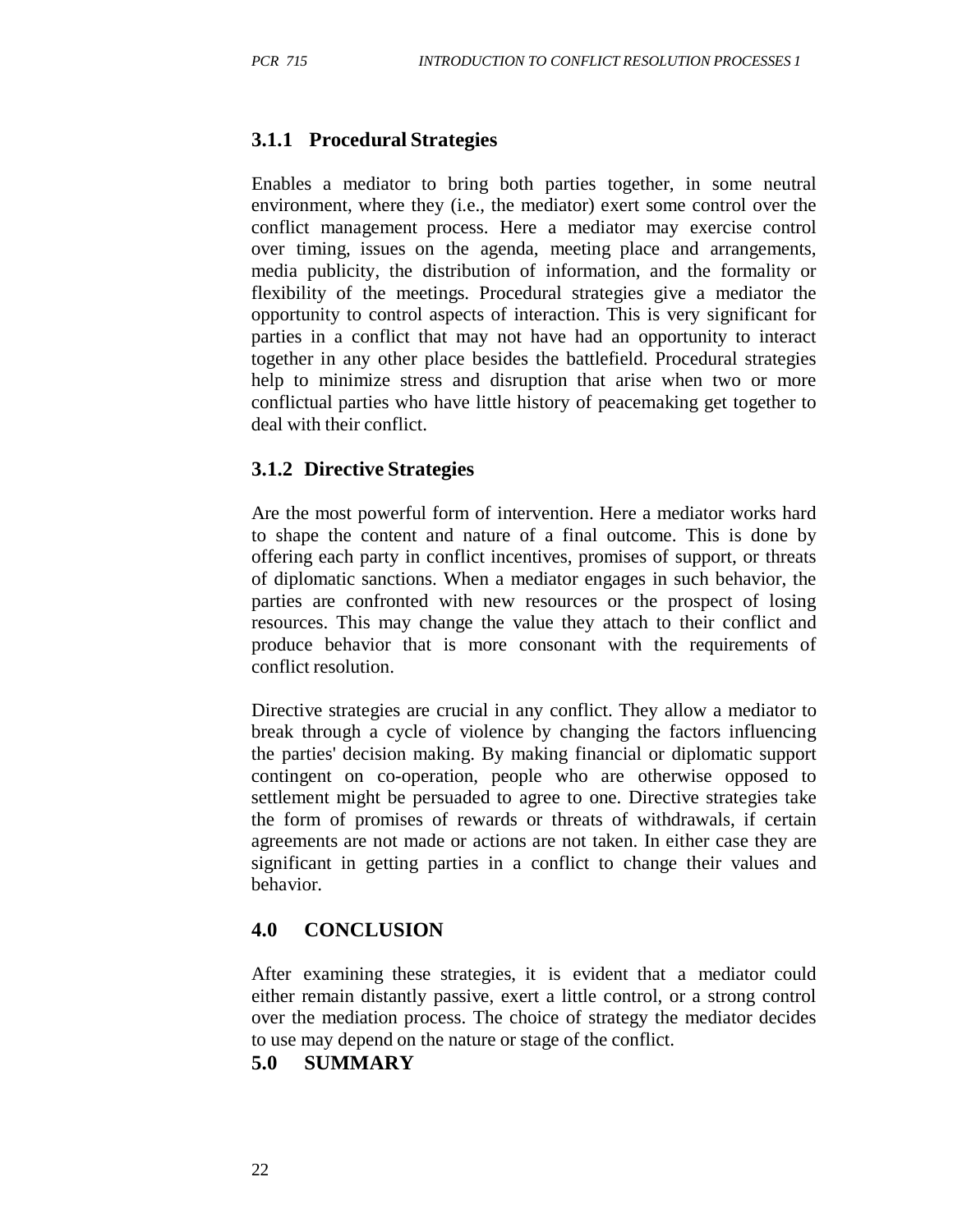We have examined the three strategies of mediation, namely, communication-facilitation, procedural strategies and directive strategies.

### **6.0 TUTOR-MARKED ASSIGNMENT**

Identify and describe the three main strategies used in the course of settling disputes by mediators?

## **7.0 REFERENCE/FURTHER READINGS**

Sung Hee Kim et.al, 1994 Social Conflict: Escalation, Stalemate and Settlement, 2<sup>nd</sup> Edition, New York, McGraw Hill College Division,

# **UNIT 4 CONDITIONS FOR SUCCESSFUL MEDIATION**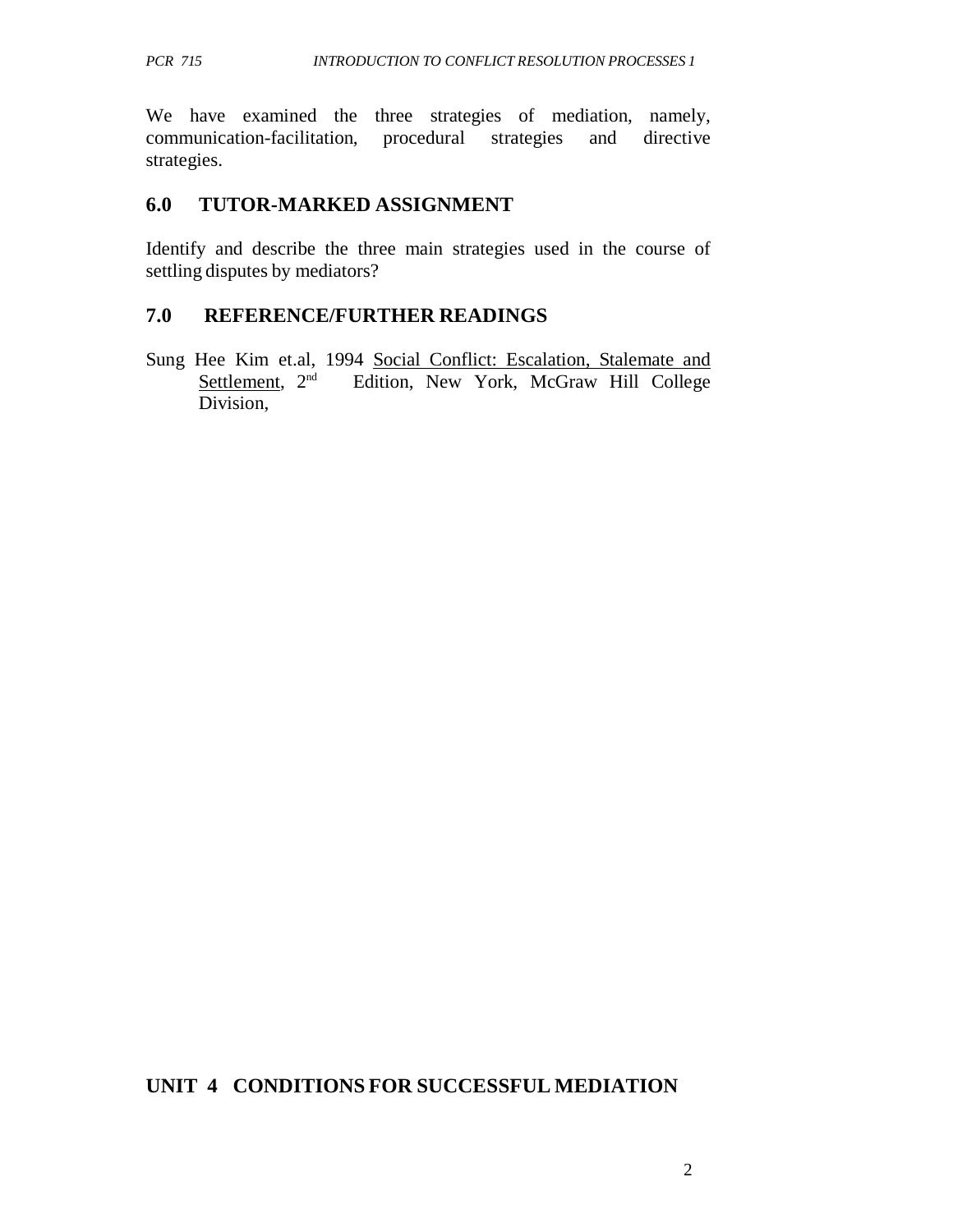#### **CONTENTS**

- 1.0 Introduction
- 2.0 Objectives
- 3.0 Main Body
	- 3.1 Points of Mediation
- 4.0 Conclusion
- 5.0 Summary
- 6.0 Tutor Marked Assignment
- 7.0 References/Further Readings

# **1.0 INTRODUCTION**

Mediation is an effective and useful way of dealing with conflicts. This is not to suggest that every conflict can be mediated. Many conflicts are just too intense, the parties too entrenched and the behaviour just too violent for any mediator to achieve very much. Some conflicts go on and on with little signs of abatement. They cease to become intractable only when there is a major systemic change (e.g. change of leaders, collapse of country, etc.).

# **2.0 OBJECTIVES**

At the end of this unit, you should be able to:

- i. Explain the importance of timing in the mediation process;
- ii. Describe the enabling factors for mediation;
- iii. Identify instances in which mediation will be extremely difficult.

# **3.0 MAIN BODY**

## **3.1 Points of Mediation**

Mediators can engage in a conflict only after a thorough and complete analysis of the conflict, issues at stake, context and dynamics, parties' grievances, etc. Conflicts are complex and multi-layered. A mediation initiative is more likely to be successful if it is predicated on knowledge and understanding rather than on good intentions only. A good analysis and a thorough understanding of all aspects of the conflict are important prerequisites for successful mediation in conflicts.

Mediation must take place at an optimal or ripe moment. Early mediation may be premature and late mediation may face too many obstacles. A ripe moment describes a phase in the life cycle of the conflict where the parties feel exhausted and hurt, or where they may not wish to countenance any further losses and are prepared to commit to a settlement, or at least believe one to be possible. In destructive and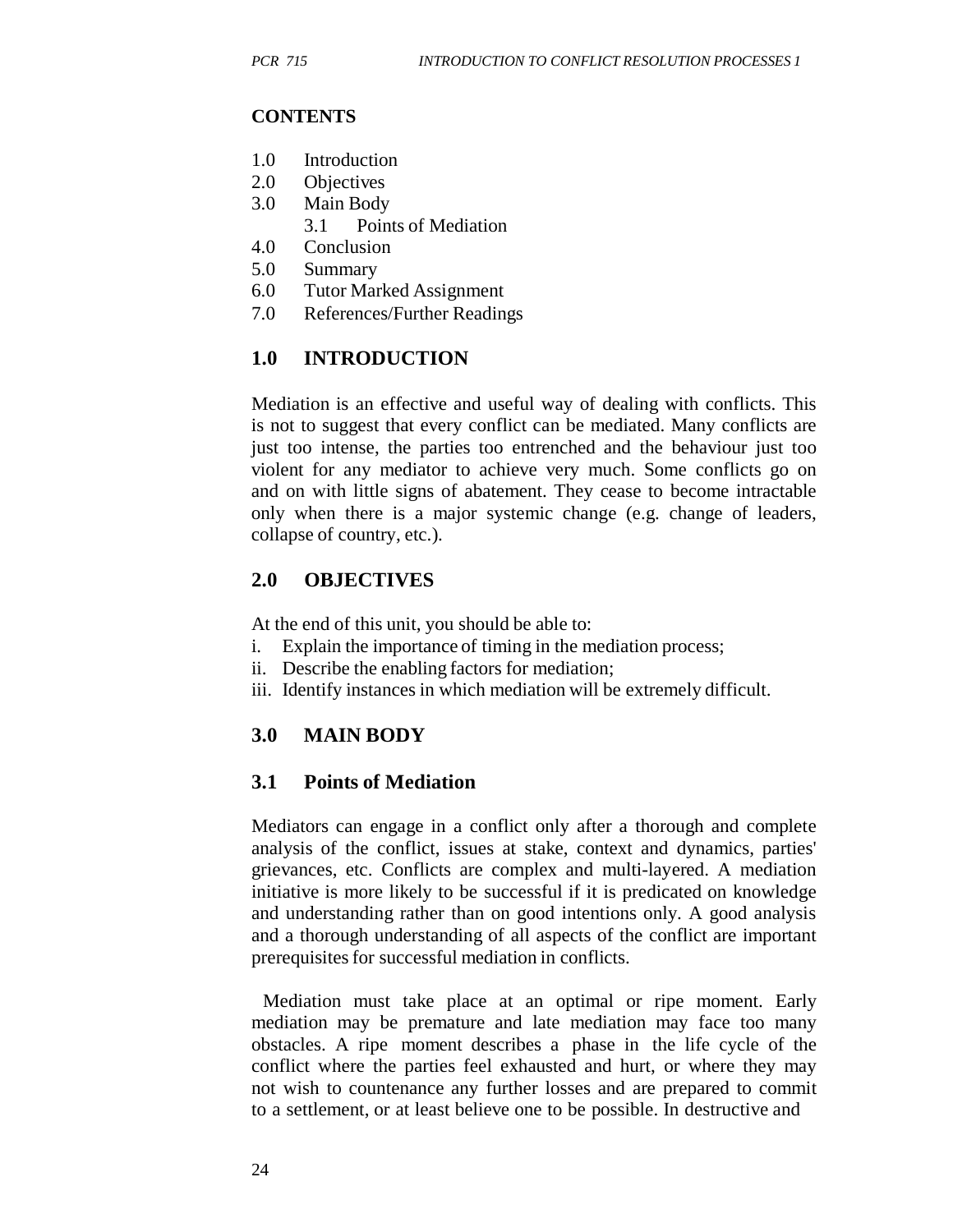escalating conflicts, mediation can have any chance of success only if it can capture a particular moment when the adversaries, for a variety of reasons, appear most amenable to change. Timing of intervention in a conflict is an issue of crucial importance, and one that must be properly assessed by any would be mediator.

Given the nature and complexity of conflicts, successful mediation requires a coordinated approach between different aspects of intervention. Mediation here requires leverage and resources to nudge the parties toward a settlement, but also acute psychological understanding of the parties' feelings and grievances. The kind of mediation we are talking about here is mediation that is embedded in various disciplinary frameworks, ranging from problem-solving workshops to more traditional diplomatic methods. No one aspect or form of behavior will suffice to turn a conflict around. Diverse and complementary methods, an interdisciplinary focus, and a full range of intervention methods responding to the many concerns and fears of the adversaries, are required to achieve some accommodation between parties in a conflict.

Mediating conflicts require commitment, resources, persistence, and experience. Mediators of high rank or prestige are more likely to possess these attributes and thus are more likely to be successful in conflicts. Such mediators have the capacity to appeal directly to the domestic constituency and build up support for some peace agreement. Influential, high ranking or prestigious mediators have more at stake, can marshal more resources, have better information, and can devote more time to a conflict. Such mediators can work toward achieving some visible signs of progress in the short term, and identify steps that need to be taken to deal with the issues of a long term peace objectives. Influential mediators can work better within the constraints of conflicts, and more likely to elicit accommodative responses from the adversaries.

Mediation in conflicts is more likely to be successful when there are recognizable leaders within each party, where the leaders are accepted as legitimate by all concerned, and where they have considerable control over their territory. A conflict between parties with competing leaders and constituents can prove very difficult to deal with. Where there are recognizable leaders, each from the mainstream of their respective community, and where each embodies the aspirations and expectations of their respective community, provides mediators with individuals who may have a serious impact on official diplomacy. Where there are competing leadership factions, state institutions, and governance capacity are all too uncertain, and the chances of successful mediation decline sharply.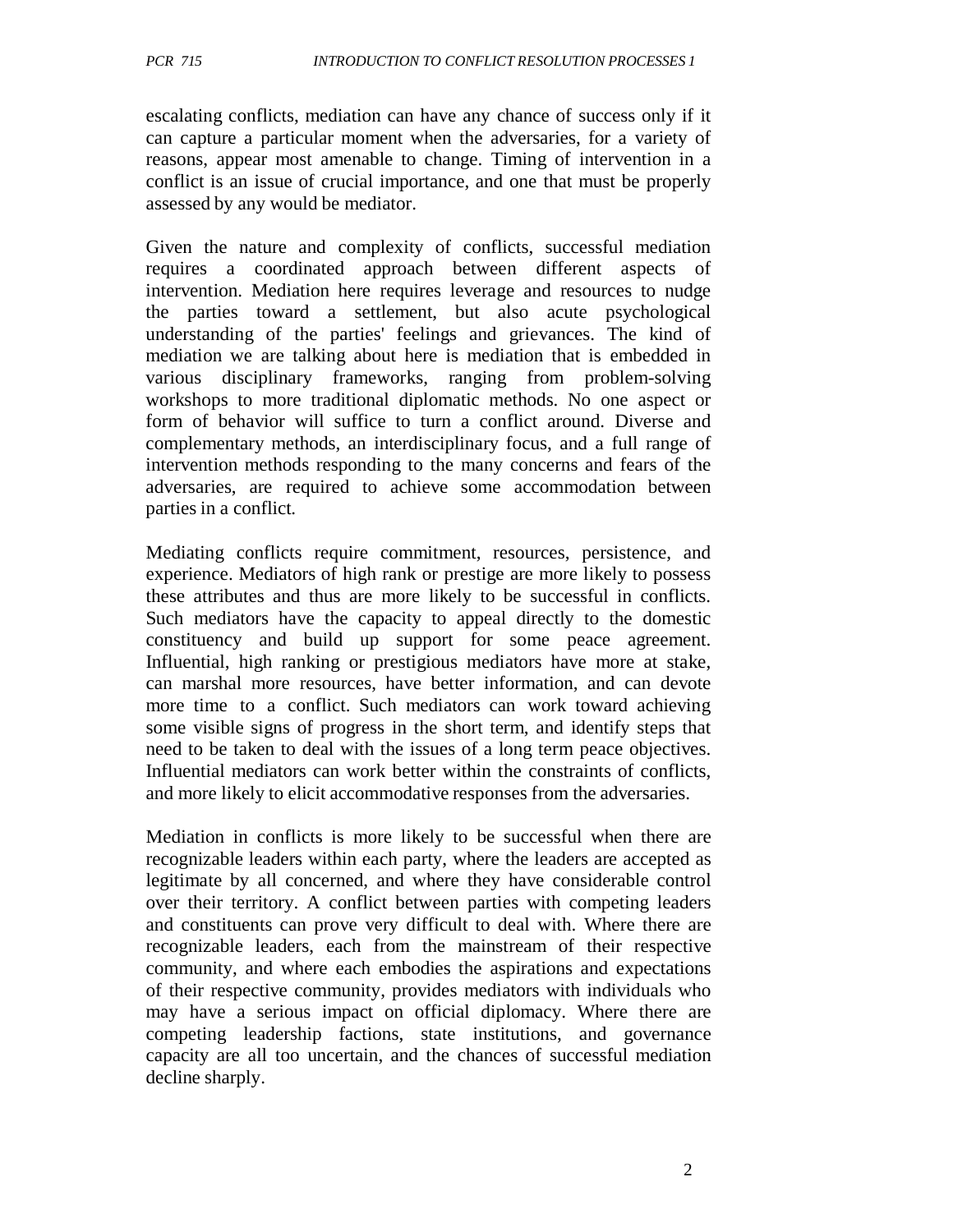Mediation in conflicts is more likely to be effective if there are no sections in each community committed to the continuation of violence. Such parties are usually described as spoilers. Spoilers in such a context have much to lose from a peaceful outcome and much to gain from the continuation of violence. Their presence and activities constitute a major obstacle to any mediation effort.

Where a conflict involves a major power, or major powers have interests (vital or otherwise) at stake, it is very unlikely that mediation will be attempted, and if attempted, very unlikely that it will succeed. The involvement of major powers in any capacity in a conflict poses too serious a constraint on any mediation effort. A major power involvement in a conflict provides a clear indication of the difficulty of initiating any form of mediation.

#### **Self Assessment Exercise 1**

How can you distinguish between conflicts that can be mediated and those that cannot?

#### **4.0 CONCLUSION**

All the factors discussed above provide some guidance on when mediation might make a contribution to conflicts, and when it will be extremely difficult to mediate. Surely other factors are present too, factors such as commitment to mediation and willingness to achieve a suitable outcome, desire to stop a cycle of violence, etc. These may be hard to identify and assess, but their presence or absence will surely affect the process and outcome of any mediation effort.

#### **5.0 SUMMARY**

In this unit, effort has been made to identify and explain different points of mediation; it has also explored situations when mediation may not be possible.

## **6.0 TUTOR-MARKED ASSIGNMENT**

When should mediators intervene in a conflict, and how can they increase their chances of success?

#### **7.0 REFERENCE/FURTHER READINGS**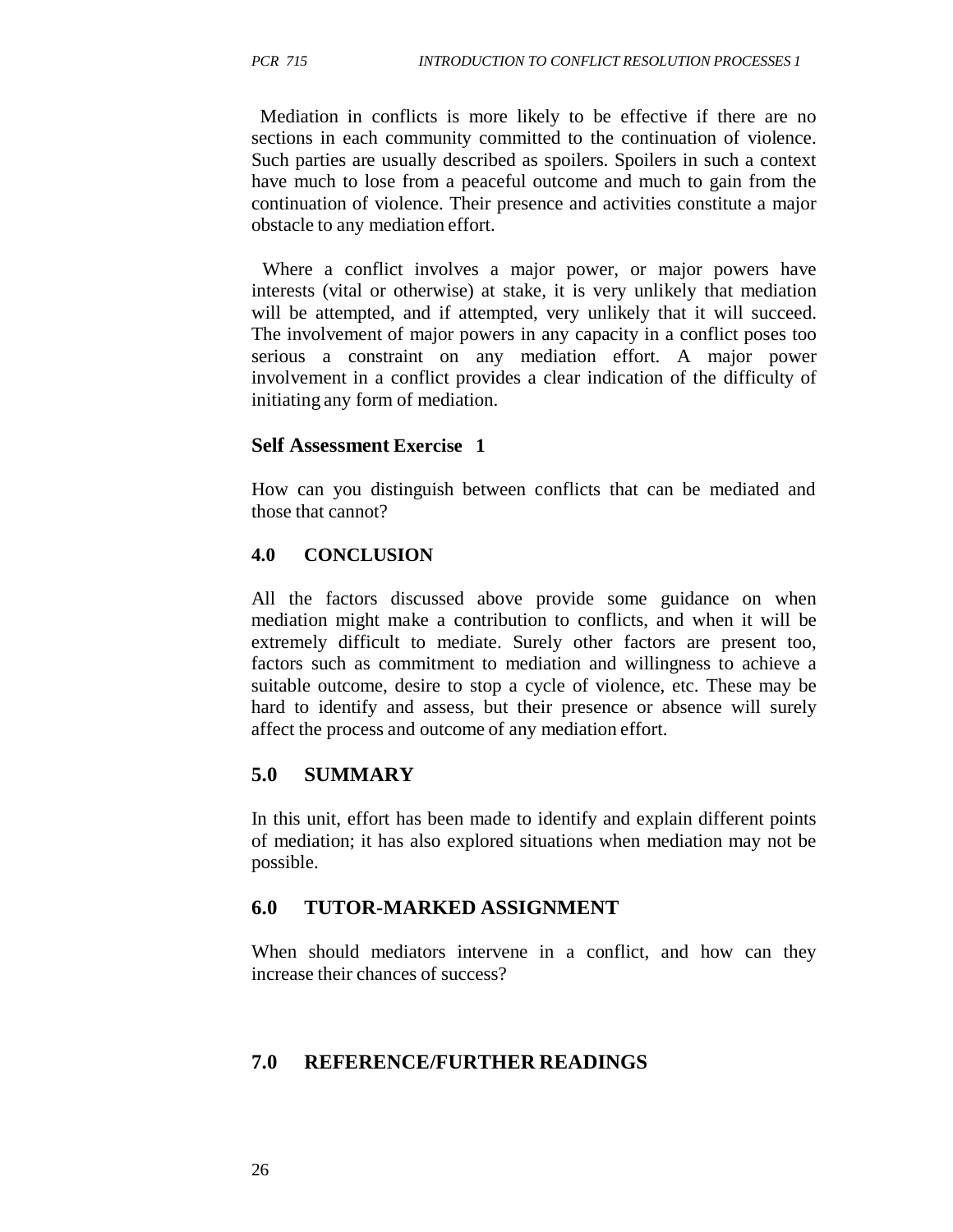John W. Burton and E. Frank Dukes, 1990 Conflict Practices in Management, Settlement and Resolution, New York, St. Martins Press.

# **MODULE 3**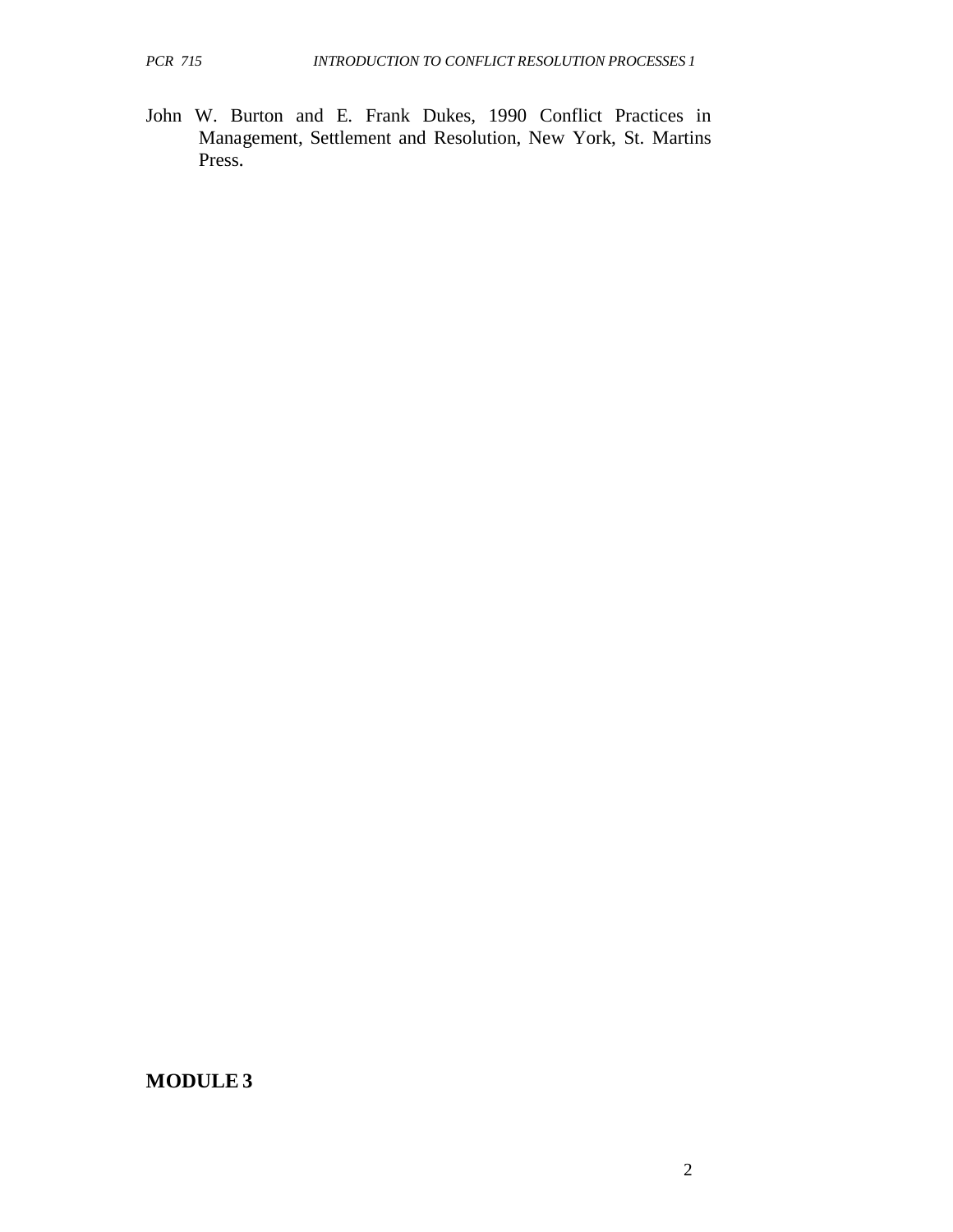- Unit 1: What is Negotiation?
- Unit 2: Integrative or Interest-based Bargaining (Principled Negotiation)
- Unit 3: The Frames of Negotiation39
- Unit 4: Alternative Dispute Resolution

#### **UNIT 1 WHAT IS NEGOTIATION?**

#### **CONTENTS**

- 1.0 Introduction
- 2.0 Objectives
- 3.0 Main Body
	- 3.1 The Process of Negotiation
	- 3.2 Approaches to Negotiation
- 4.0 Conclusion
- 5.0 Summary
- 6.0 Tutor Marked Assignment
- 7.0 References and Further Readings

#### **1.0 INTRODUCTION**

In simplest terms, negotiation is a discussion between two or more disputants who are trying to work out a solution to their problem. This process can occur at a personal level, as well as at a corporate or international (diplomatic) level. Negotiations typically take place because the parties wish to create something new that neither could do on his or her own, or to resolve a problem or dispute between them. The parties acknowledge that there is some conflict of interest between them and think they can use some form of influence to get a better deal, rather than simply taking what the other side will voluntarily give them. They prefer to search for agreement rather than fight openly, give in, or break off contact.

#### **2.0 OBJECTIVES**

At the end of this unit you should be able to:

- i. Explain and define negotiation
- ii. Explain the processes of negotiation
- iii. Explain the objective of negotiations
- iv. Explain why parties engage in negotiations
- v. Distinguish between positional bargaining and principled negotiations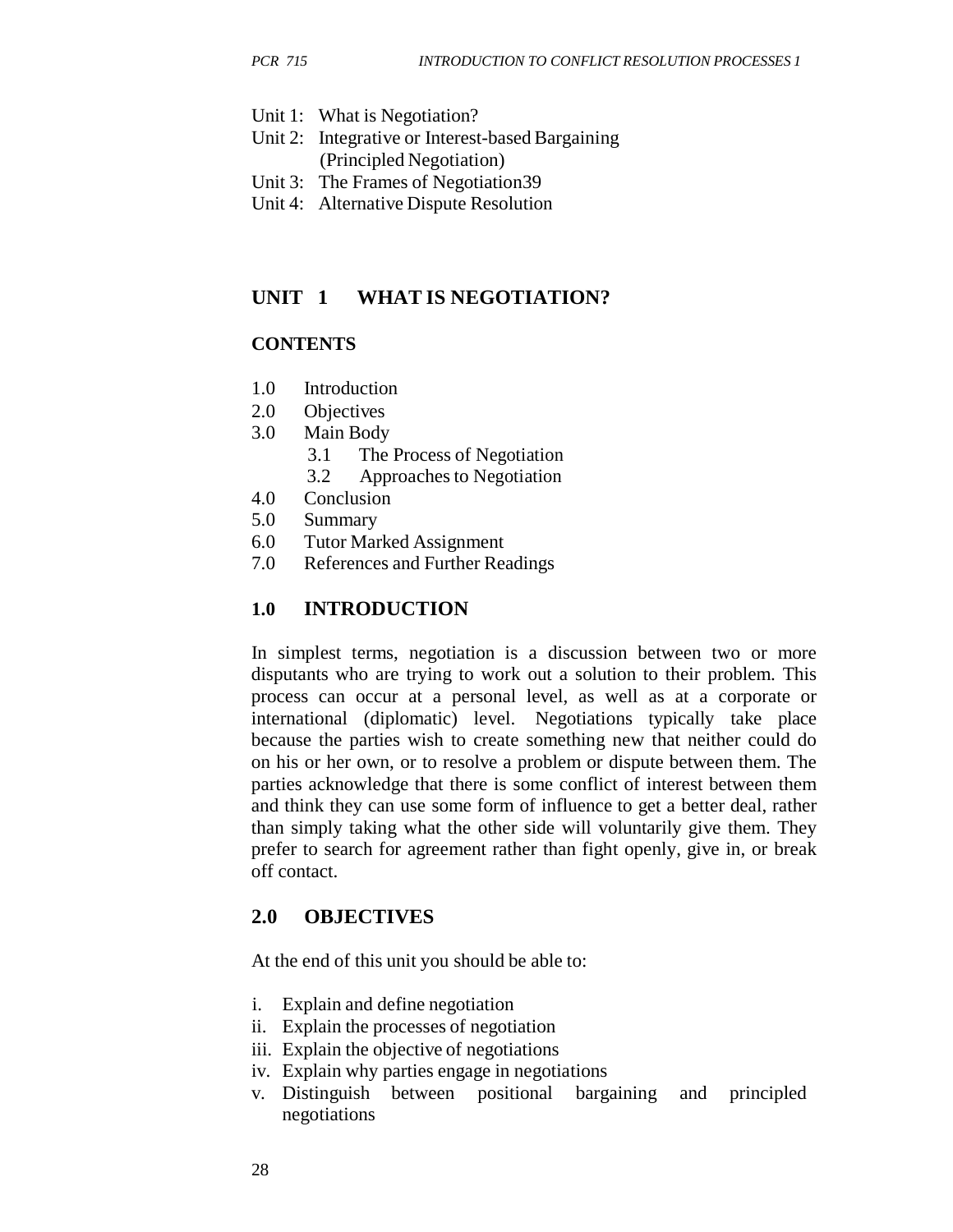vi. Describe the "negotiator's dilemma".

#### **3.0 MAIN BODY**

#### **3.1 The Process of Negotiation**

When parties negotiate, they usually expect give and take. While they have interlocking goals that they cannot accomplish independently, they usually do not want or need exactly the same thing. This interdependence can be either win-lose or win-win in nature, and the type of negotiation that is appropriate will vary accordingly. The disputants will either attempt to force the other side to comply with their demands, to modify the opposing position and move toward compromise, or to invent a solution that meets the objectives of all sides. The nature of their interdependence will have a major impact on the nature of their relationship, the way negotiations are conducted, and the outcomes of these negotiations.

Mutual adjustment is one of the key causes of the changes that occur during a negotiation. Both parties know that they can influence the other's outcomes and that the other side can influence theirs. The effective negotiator attempts to understand how people will adjust and readjust their positions during negotiations, based on what the other party does and is expected to do. The parties have to exchange information and make an effort to influence each other. As negotiations evolve, each side proposes changes to the other party's position and makes changes to its own. This process of give-and-take and making concessions is necessary if a settlement is to be reached. If one party makes several proposals that are rejected, and the other party makes no alternate proposal, the first party may break off negotiations. Parties typically will not want to concede too much if they do not sense that those with whom they are negotiating are willing to compromise.

The parties must work toward a solution that takes into account each person's requirements and hopefully optimizes the outcomes for both. As they try to find their way toward agreement, the parties focus on interests, issues, and positions, and use cooperative and/or competitive processes to come to an agreement.

## **3.2 Approaches to Negotiation**

Negotiation theorists make several overlapping distinctions about approaches to negotiation. Distinctions can be made between positional bargaining, which is competitive and interest-based bargaining or principled negotiation, which is primarily cooperative. One can also make the distinction between soft, hard, and principled negotiation, the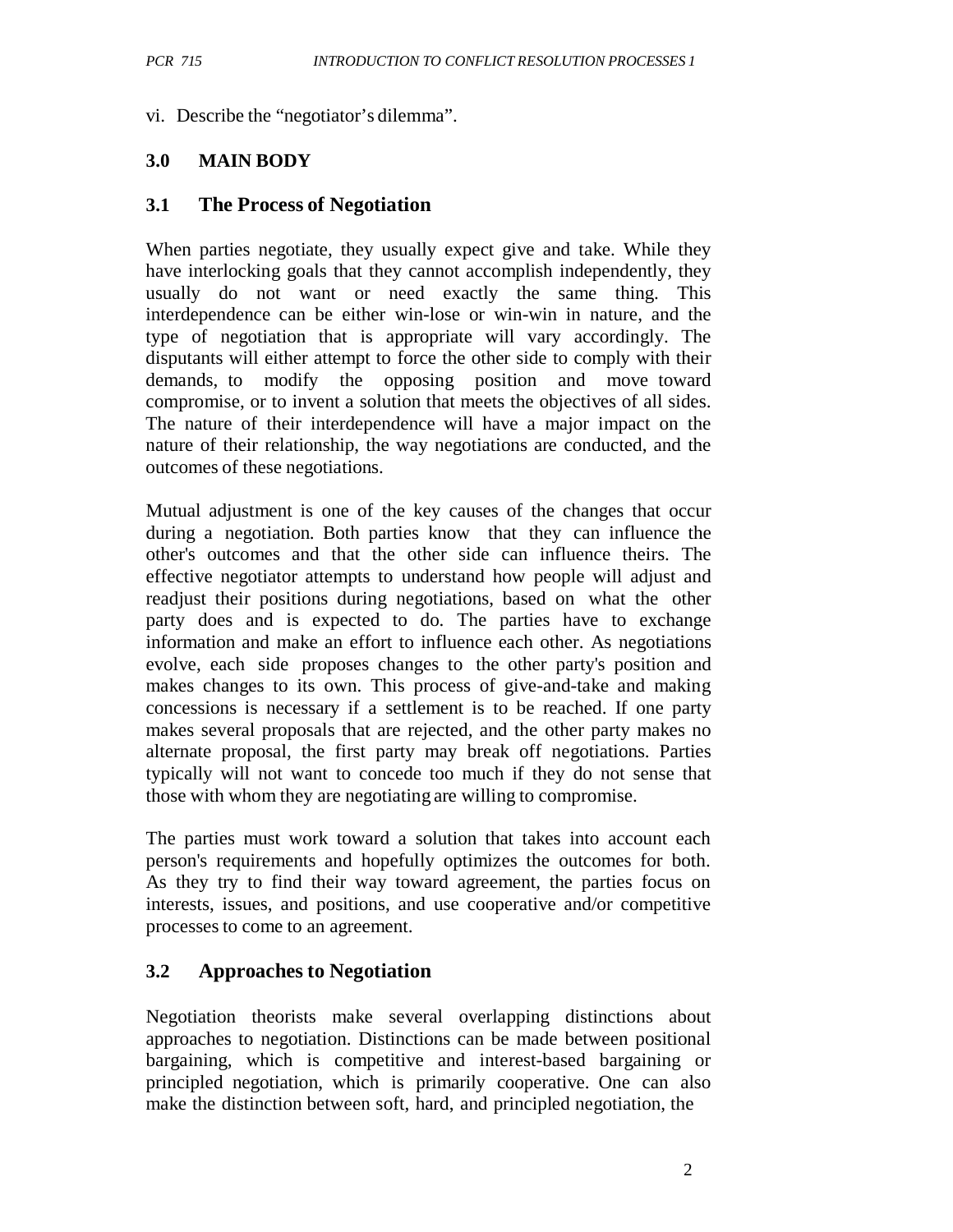latter of which is neither soft, nor hard, but based on cooperative principles which look out for oneself as well as one's opponent.

The most important factors that determine whether an individual will approach a conflict cooperatively or competitively are the nature of the dispute and the goals each side seeks to achieve. Often the two sides' goals are linked together, or interdependent*.* The parties' interaction will be shaped by whether this interdependence is positive or negative, according to Deutsch:

Goals with positive interdependence are tied together in such a way that the chance of one side attaining its goal is increased by the other side's attaining its goal. Positively interdependent goals normally result in cooperative approaches to negotiation, because any participant can "attain his goal if, and only if, the others with whom he is linked can attain their goals."

On the other hand, negative interdependence means that the chance of one side attaining its goal is decreased by the other's success. Negatively interdependent goals force competitive situations, because the only way for one side to achieve its goals and "win" is for the other side to "lose."

In the process of negotiation the tension that exists between cooperation and competition in negotiation is known as "The Negotiator's Dilemma:"

If both sides cooperate, they will both have good outcomes.

If one cooperates and the other competes, the cooperator will get a terrible outcome and the competitor will get a great outcome.

If both compete, they will both have mediocre outcomes.

In the face of uncertainty about what strategy the other side will adopt, each side's best choice is to compete.

However, if they both compete, both sides end up worse off.

In real life, parties can communicate and commit themselves to a cooperative approach. They can also adopt norms of fair and cooperative behavior and focus on their future relationship. This fosters a cooperative approach between both parties and helps them to find joint gains.

#### **Self Assessment Exercise 1**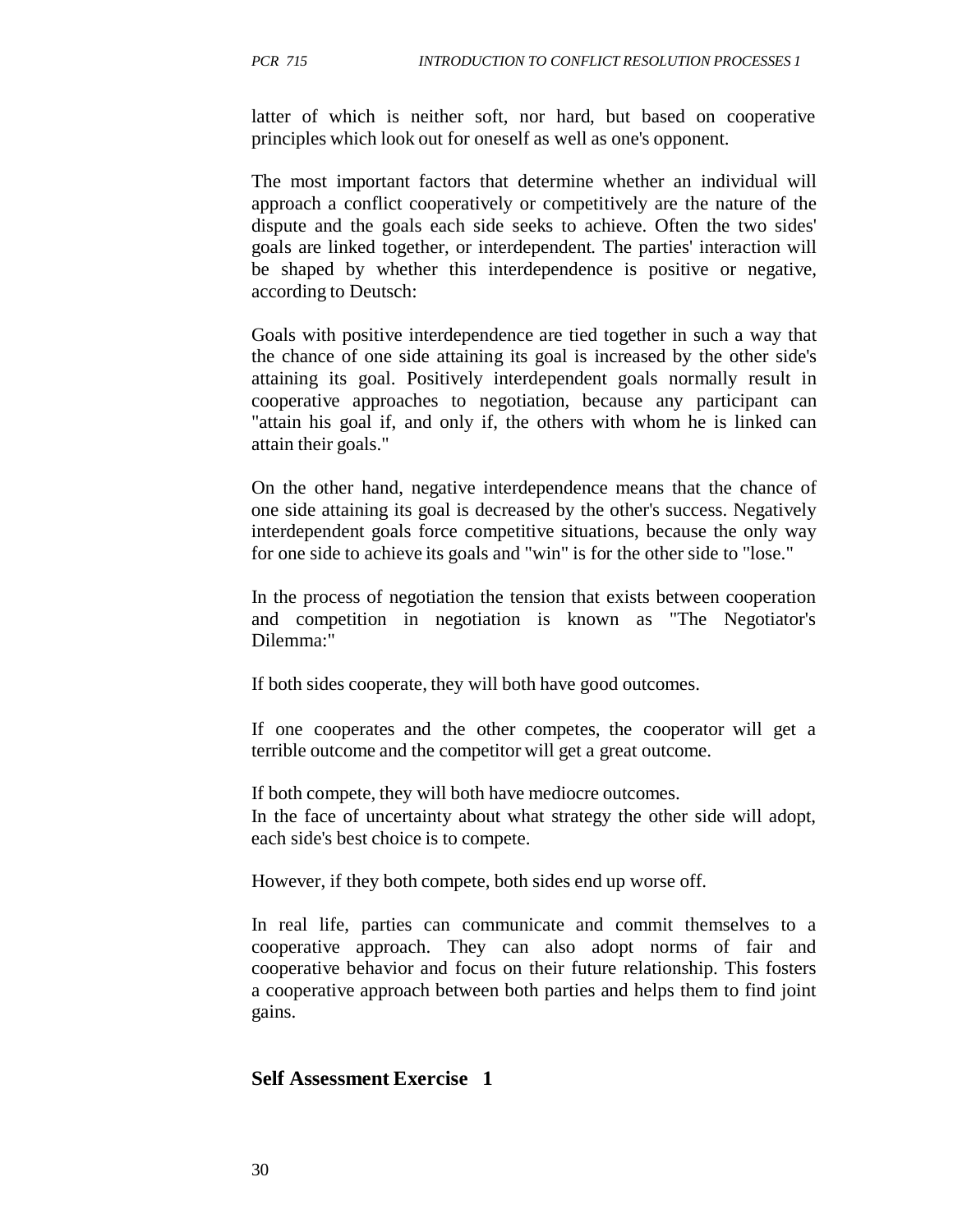Define negotiation and explain why parties prefer to engage in negotiations

Draw a distinction between positional bargaining and principled negotiation.

### 4.0 **CONCLUSION**

In this unit, we have defined negotiations and why oftentimes it is better to engage in negotiations than the alternative of continuing with the dispute. Though, each party will want to get the best out of the negotiations, in reality, a cooperative negotiation outlook is a more productive outcome for all the parties.

## **5.0 SUMMARY**

We have once more revisited the important issue of negotiations in conflict resolution, Note in particular the distinction between positional bargaining and principled negotiation.

## **6.0 TUTOR-MARKED ASSIGNMENT**

What do you understand by the "Negotiator's Dilemma"? Describe a hypothetical scenario.

## **7.0 REFERENCES/FURTHER READINGS**

Ho-Won Jeng (ed.), 1999 Conflict Resolution: Dynamics, Process and Structures, Brookfield,VT, Ashgate Publishing Co.

Morton Deutsch, 1973 The Resolution of Conflict: Constructive and Destructive Processes, New Haven, CT: Yale University Press.

## **UNIT 2 INTEGRATIVE OR INTEREST-BASED BARGAINING (PRINCIPLED NEGOTIATION)**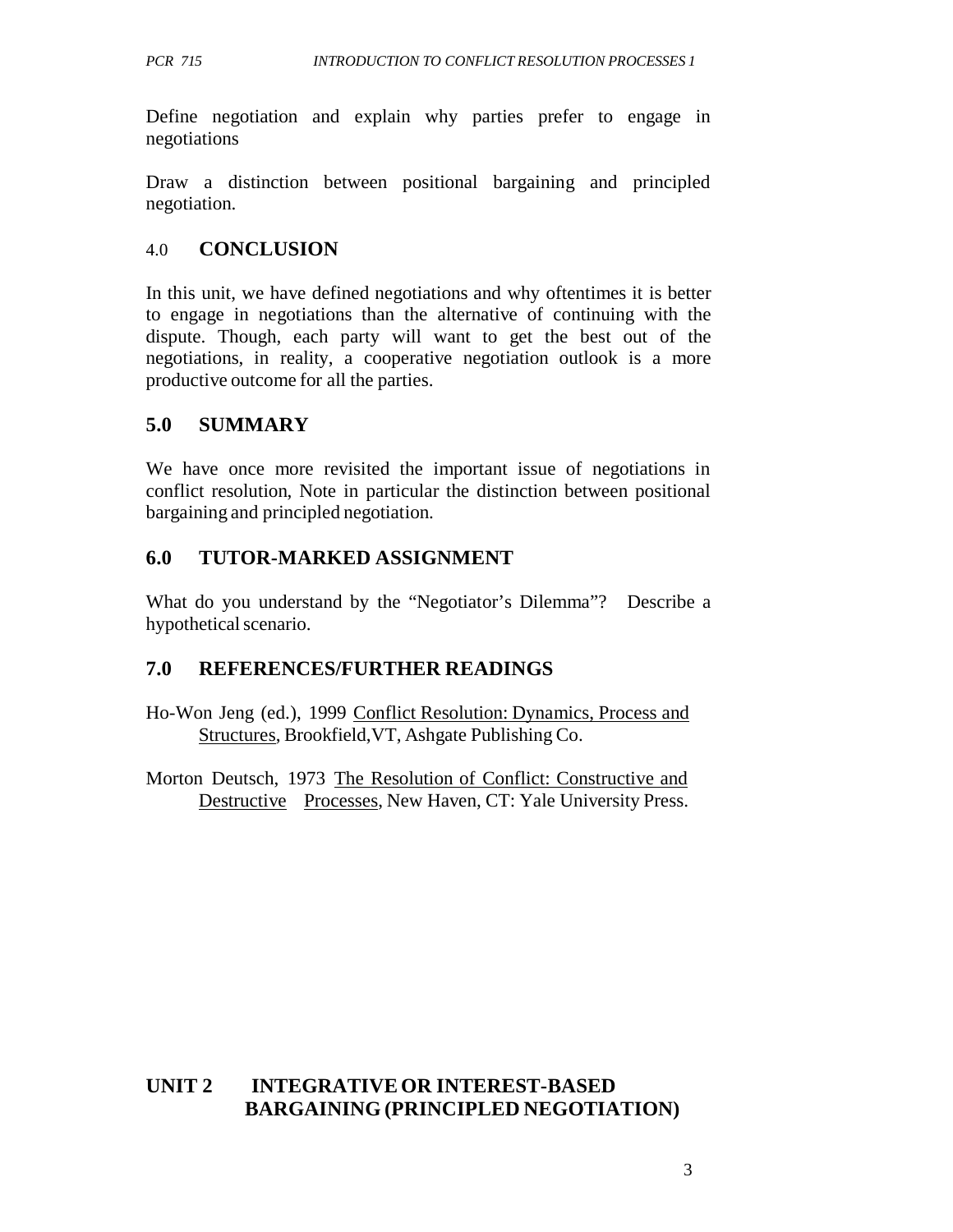#### **CONTENTS**

- 1.0 Introduction
- 2.0 Objectives
- 3.0 Main Body
	- 3.1 Integrative Bargaining
	- 3.2 Identifying Interest
	- 3.3 Creating Options
- 4.0 Conclusion
- 5.0 Summary
- 6.0 Tutor Marked Assignment
- 7.0 References and Further Readings

## **1.0 INTRODUCTION**

Integrative bargaining (also called "interest-based bargaining," "win-win bargaining") is a negotiation strategy in which parties collaborate to find a "win-win" solution to their dispute. This strategy focuses on developing mutually beneficial agreements based on the interests of the disputants. Interests include the needs, desires, concerns, and fears important to each side. They are the underlying reasons why people become involved in a conflict. We will examine this in more detail later.

## **2.0 OBJECTIVES**

At the end of this unit you should be able to:

- i. Define integrative or interest-based bargaining;
- ii. Identify collective interests;
- iii. Explain the process of creating new options.

## **3.0 MAIN BODY**

## **3.1 Integrative Bargaining**

Integrative refers to the potential for the parties' interests to be [combined] in ways that create joint value or "enlarge the pie" (the stakes of negotiation). Potential for integration only exists when there are multiple issues involved in the negotiation. This is because the parties must be able to make trade-offs across issues in order for both sides to be satisfied with the outcome.

Integrative bargaining is important because it usually produces more satisfactory outcomes for the parties involved than does positional bargaining. Positional bargaining is based on fixed, opposing viewpoints (positions) and tends to result in compromise or no agreement at all.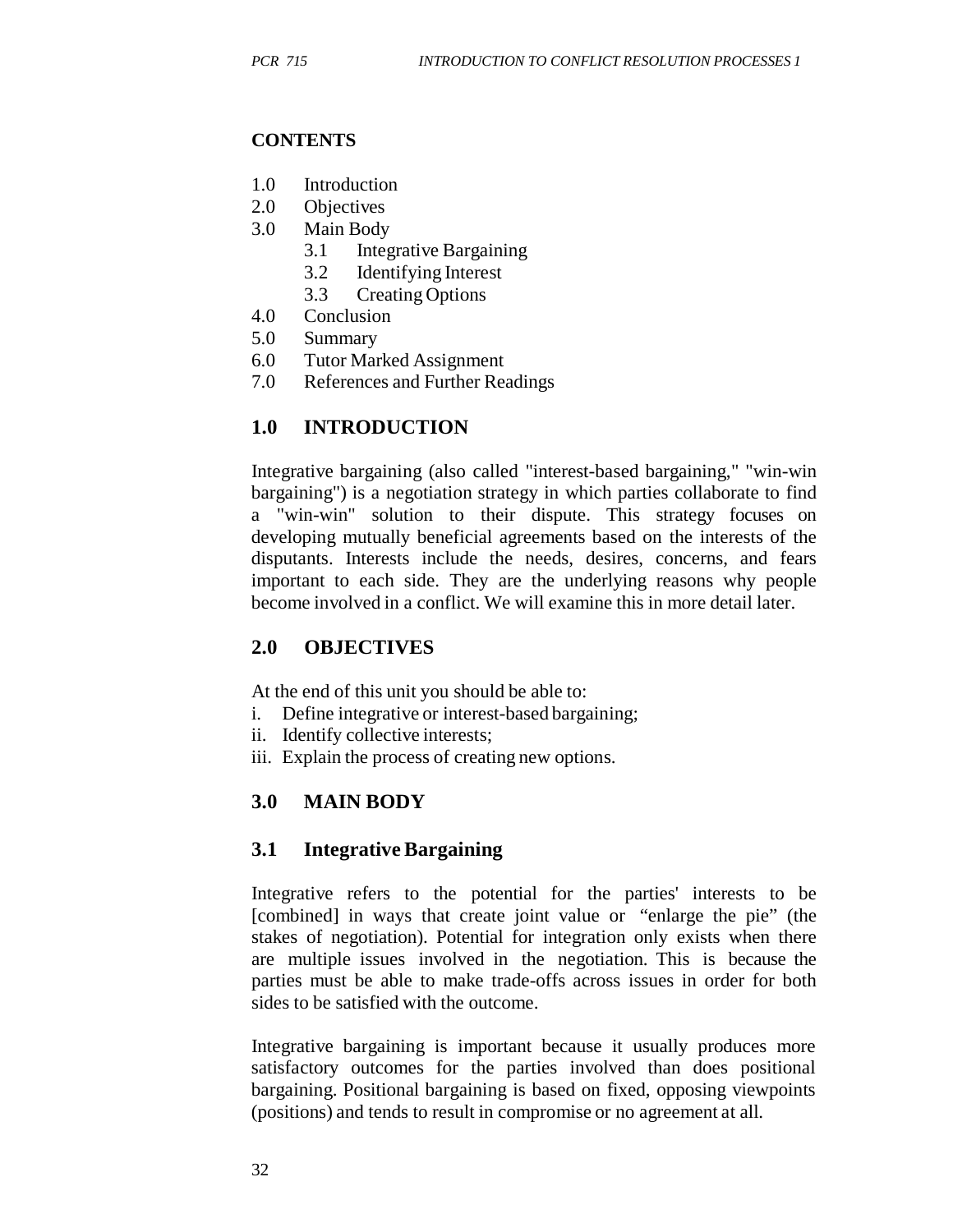Oftentimes, compromises do not efficiently satisfy the true interests of the disputants. Instead, compromises simply split the difference between the two positions, giving each side half of what they want. Creative, integrative solutions, on the other hand, can potentially give everyone all of what they want.

There are often many interests behind any one position. If parties focus on identifying those interests, they will increase their ability to develop win-win solutions. The classic example of interest-based bargaining and creating joint value is that of a dispute between two little girls over an orange. Both girls take the position that they want the whole orange. Their mother serves as the moderator of the dispute and based on their positions, cuts the orange in half and gives each girl one half. This outcome represents a compromise. However, if the mother had asked each of the girls why she wanted the orange -- what her interests were - there could have been a different, win-win outcome. This is because one girl wanted to eat the meat of the orange, but the other just wanted the peel to use in baking some biscuits. If their mother had known their interests, they could have both gotten all of what they wanted, rather than just half.

Integrative solutions are generally more gratifying for all involved in negotiation, as the true needs and concerns of both sides will be met to some degree. It is a collaborative process and therefore the parties actually end up helping each other. This prevents ongoing ill will after the negotiation concludes. Instead, interest-based bargaining facilitates constructive, positive relationships between previous adversaries.

## **Self Assessment Exercise 1**

What do you understand by integrative or interest – based bargaining? How does integrative bargaining differ from positional bargaining?

# **3.2 Identifying Interest**

The first step in integrative bargaining is identifying each side's interests. This will take some work by the negotiating parties, as interests are often less tangible than positions and are often not publicly revealed. A key approach to determining interests is asking "Why?" Why do you want that? Why do you need that? What are your concerns? Fears? Hopes? If you cannot ask these questions directly, get an intermediary to ask them.

The bottom line is you need to figure out why people feel the way they do, why they are demanding what they are demanding. Be sure to make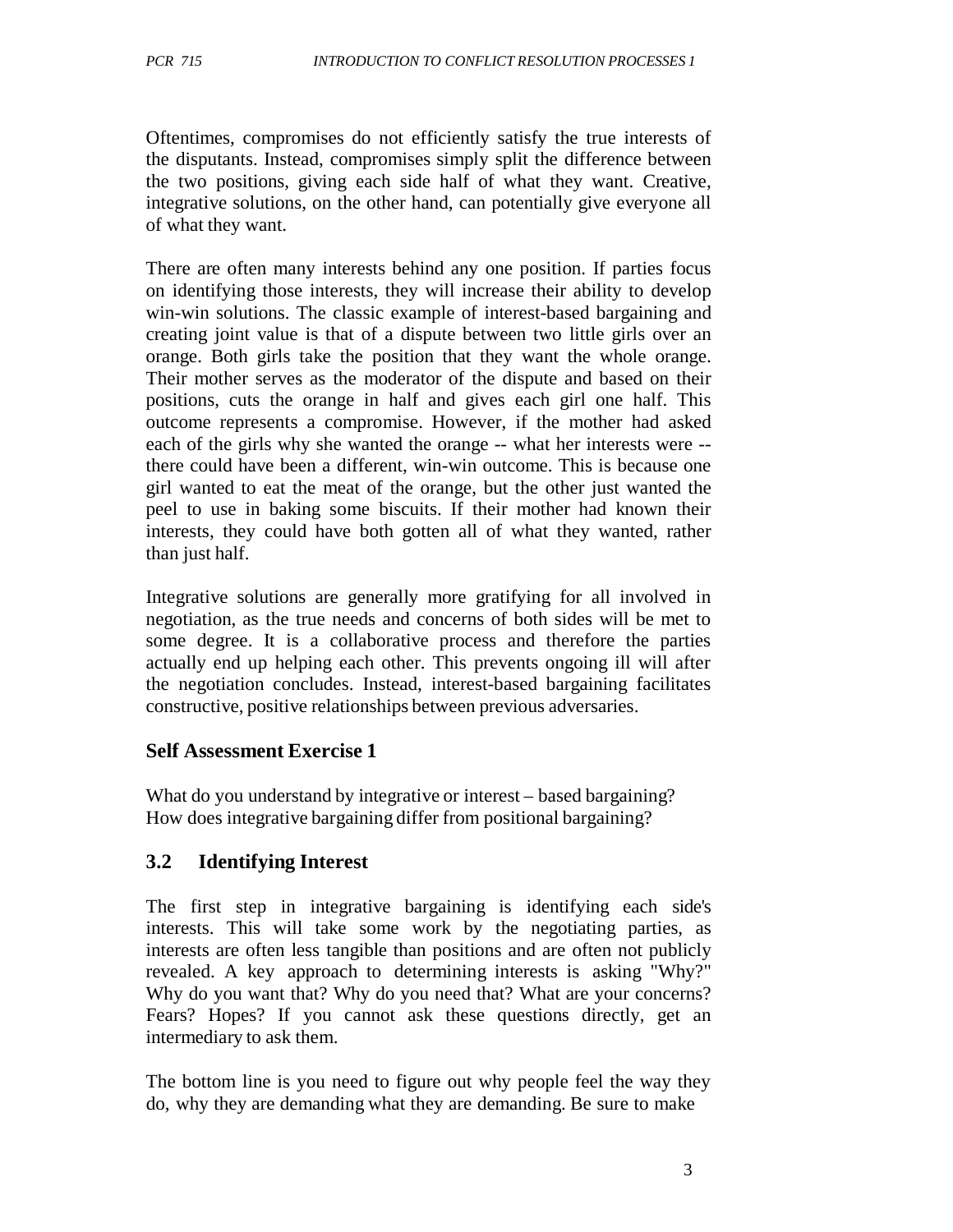it clear that you are asking these questions so you can understand their interests (needs, hopes, fears, or desires) better, not because you are challenging them or trying to figure out how to beat them.

Next you might ask yourself how the other side perceives your demands. What is standing in the way of them agreeing with you? Do they know your underlying interests? Do you know what your own underlying interests are? If you can figure out their interests as well as your own, you will be much more likely to find a solution that benefits both sides. You must also analyze the potential consequences of an agreement you are advocating, as the other side would see them. This is essentially the process of weighing pros and cons, but you attempt to do it from the perspective of the other side. Carrying out an empathetic analysis will help you understand your adversary's interests. Then you will be better equipped to negotiate an agreement that will be acceptable to both of you.

### **3.3 Creating Options**

After interests are identified, the parties need to work together cooperatively to try to figure out the best ways to meet those interests. Often by "brainstorming" -- listing all the options anyone can think of without criticizing or dismissing anything.

Initially, parties can come up with creative new ideas for meeting interests and needs that had not occurred to anyone before. The goal is a win-win outcome, giving each side as much of their interests as possible, and enough, at a minimum that they see the outcome as a win, rather than a loss.

#### **4.0 CONCLUSION**

We cannot but note the fact that integrative bargaining or interest-based bargaining is a superior approach to conflict settlement. The challenge lies in being able to articulate what the collective interests are:

## **5.0 SUMMARY**

In this unit, we have examined integrative or interest-based bargaining as a strategy of principled negotiation. We also examined how this differs from positional bargaining.

## **6.0 TUTOR-MARKED ASSIGNMENT**

Identifying collective interests is a key factor for integrative bargaining. Discuss.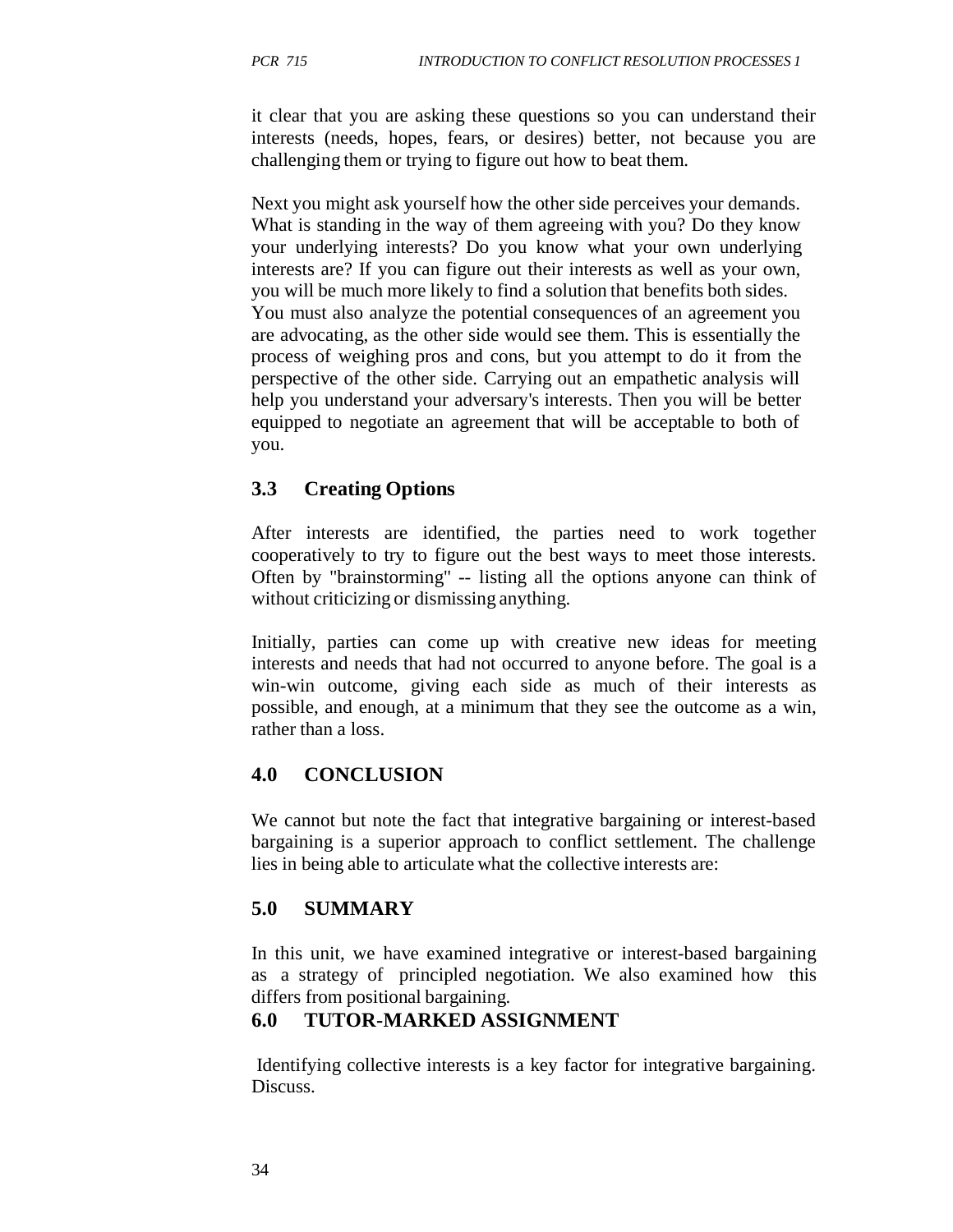#### *PCR 715 INTRODUCTION TO CONFLICT RESOLUTION PROCESSES 1*

#### **7.0 REFERENCE/FURTHER READINGS**

John W. Burton and E. Frank Dukes, 1990 Conflict: Practices in Management, Settlement and Resolution, New York, St. Martins Press.

## **UNIT 3 THE FRAMES OF NEGOTIATIONS**

#### **CONTENTS**

1.0 Introduction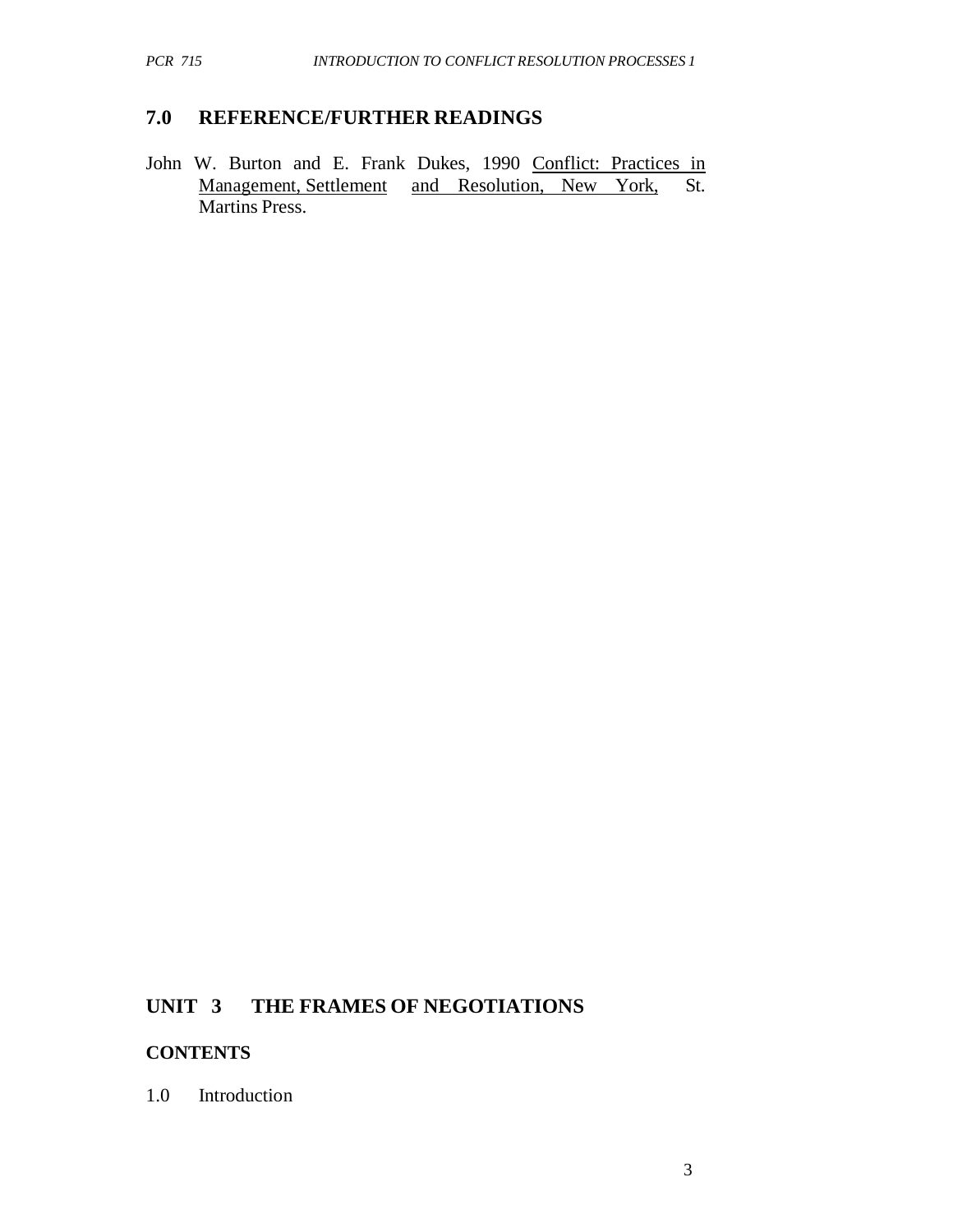- 2.0 Objectives
- 3.0 Main Body
	- 3.1 Understanding the Frames of Negotiations
- 4.0 Conclusion
- 5.0 Summary
- 6.0 Tutor Marked Assignment
- 7.0 References and Further Readings

### **1.0 INTRODUCTION**

Effective planning is crucial to meeting negotiation objectives. If the parties are to reach a stable agreement, specific events must take place before the parties ever come to the table. Parties must frame the problem, and recognize that they have a common problem that they share an interest in solving. Frames are the conceptions that parties have of the situation and its risks. They allow the parties to begin to develop a shared definition of the issues involved, and the process needed to resolve them.

When the frames of both parties match, they are more likely to focus on common issues and have a common definition of the situation. However, when the frames do not match, communication between the parties is likely to be more difficult. Unless the different outlooks on the problem begin to overlap, it is unlikely that negotiations will be successful.

## **2.0 OBJECTIVES**

At the end of this unit, you should be able to:

- i. Explain what framing a problem entails;
- ii. Explain the necessity of planning for negotiation

#### **3.0 MAIN BODY**

#### **3.1 Understanding the Frames of Negotiations**

If negotiators understand what frame they are operating from and what frame the other is operating from, they may be able to shift the conversation and develop common definitions. The way in which parties define the problem can shape the rest of the planning process. In the early stages of framing, negotiators must also determine their goals, anticipate what they want to achieve, and prepare for the negotiation process. They must define the issues to be discussed and analyze the conflict situation. In many cases, negotiators can appeal to research or consult with experts to help them develop a complete list of the issues at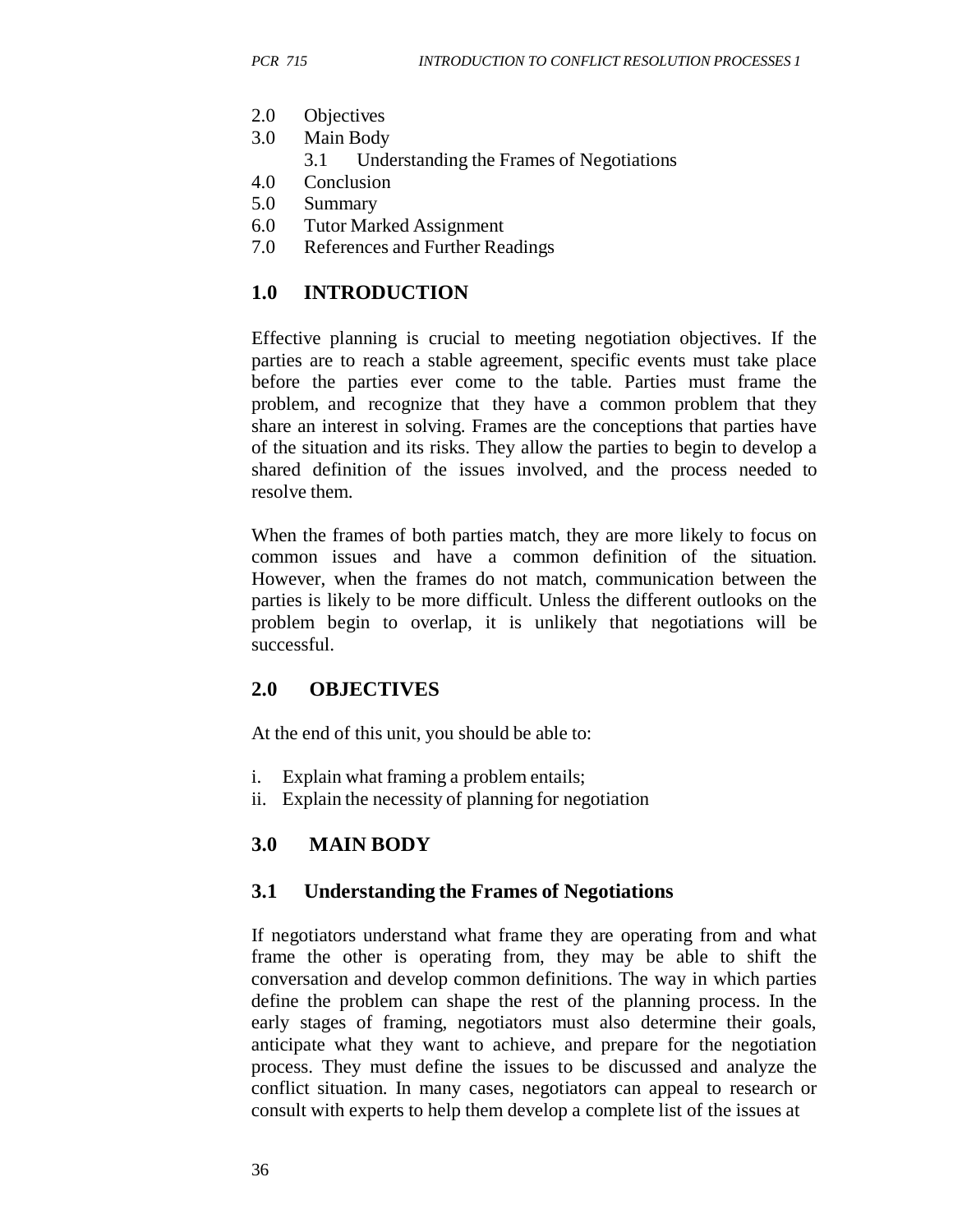stake. Next, parties should assemble all the issues that have been defined into a comprehensive list. The combined list of issues and priorities from each side determines the negotiation agenda.

Negotiators often exchange and negotiate the list of issues to be discussed in advance. Consultation between negotiators prior to actual negotiation allows them to agree on the agenda of issues to be discussed, as well as the location of the negotiations, the time and duration of the sessions, the parties to be involved in the negotiations, and techniques to pursue if negotiation fails. Negotiators should also agree on principles that will guide the drafting of a settlement, the procedures to be used in negotiations, and the formula by which a general agreement is to be reached.

Discussions about these procedural issues are often crucial for the success of substantive negotiations. If parties cannot agree on negotiation procedures and proposed items for the agenda, they may very well decide to abandon the negotiations altogether.

After assembling issues on an agenda, the negotiators must prioritize their goals and evaluate the possible tradeoffs among them. Negotiators must be aware of their goals and positions and must identify the concerns, desires, and fears that underlie their substantive goals. They must determine which issues are most important, as well as whether the various issues are linked or separate.

In addition, negotiators should be aware of the underlying interests and goals of the other side. Because the linkages between parties' goals often define the issue to be settled, these goals must be determined carefully. If one party wants more than the other party is capable or willing to give, the disputants must either change their goals or end the negotiation.

Once they have determined the relative importance of the issues, parties need to decide the order in which issues should be discussed. Many sequencing options are possible: going from easy to hard, hard to easy, or tackling everything together. Different situations suggest different answers to that question, and different negotiators and mediators prefer one approach to the others.

Negotiators that are operating on behalf of a constituency should consult with their constituents as well as with the other side to ensure that the constituents' needs and priorities are included in the negotiations.

The next step is for negotiators to define specific targets with respect to the key issues on the agenda. Parties should try to figure out the best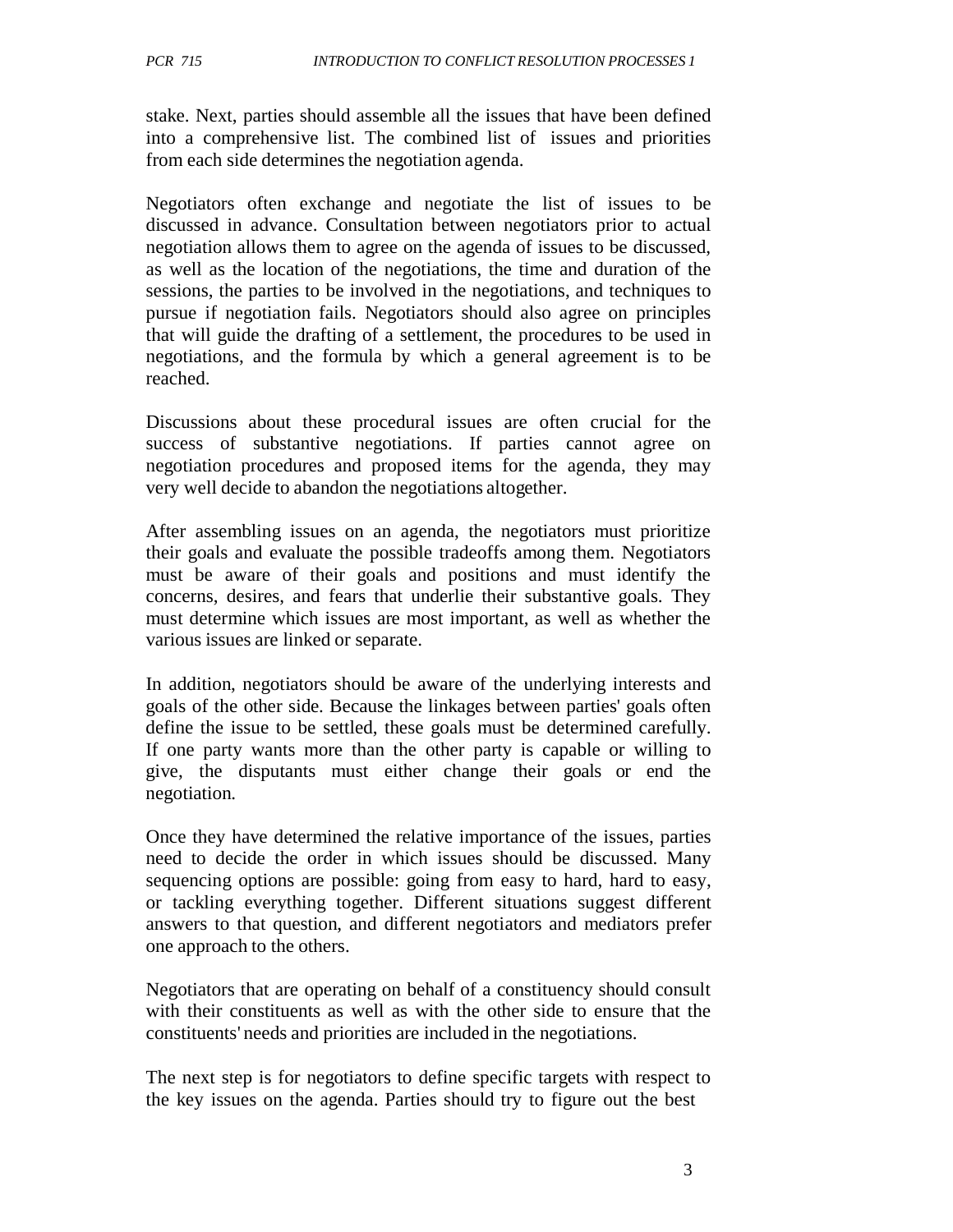resolution they can expect, what counts as a fair and reasonable deal, and what is a minimally acceptable deal. They should also be aware of the strongest points in their position and recognize the strongest points in the other side's position. This enables parties to become aware of the range of possible outcomes and to be flexible in what they will accept. It also improves the likelihood that they will arrive at a mutually satisfactory outcome.

Because negotiations typically involve more than one issue, it is helpful for negotiators to anticipate different ways of packaging issues. They can balance the issues they regard as most important by being more flexible about items they deem less important. They should also decide which items they can abandon and use as leverage to get what they really want with respect to the most important issues.

Planning for negotiation also involves the development of supporting arguments. Negotiators must be able to present supporting facts and arguments, anticipate how the other side will respond to these arguments, and respond to the other party's claims with counterarguments. This includes locating facts to support one's point of view, determining what sorts of arguments have been given in similar negotiations in the past, anticipating the arguments the other side is likely to make, and presenting facts in the most convincing way possible.

Finally, planning involves assessing the other party's priorities and interests and trying to get a better idea of what that party is likely to want. Negotiators should gather background information about the other party's current needs, resources, and interests. This can be done through preliminary interviews or consultations with those who have done business with the other party in the past.

In addition, negotiators need to understand the other party's objectives. Professional negotiators will often exchange information about targets or initial proposals before negotiations begin. Third, negotiators should be aware of the other party's negotiation style, reputation, and the strategy and tactics they commonly use. They should investigate that party's past behavior in related settings, determine his or her organizational position, and find out whom he or she admires and whose advice carries weight. An individual's past negotiation behavior is a good indication of how he or she will behave in the future. Fourth, negotiators should understand the other party's alternatives. If the other negotiator has strong alternatives, he or she will probably be willing to set high objectives and be willing to push hard for these objectives during negotiation.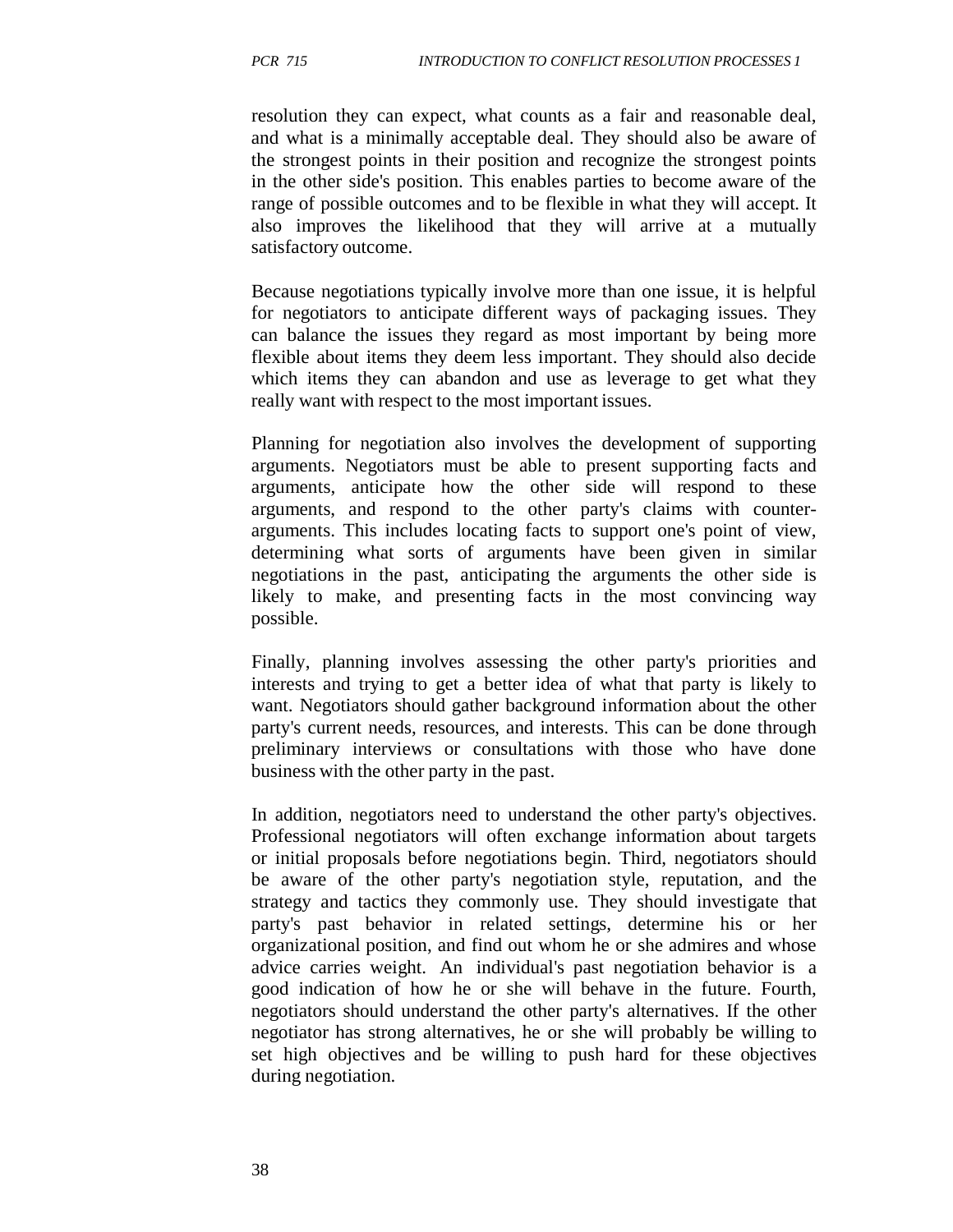### **Self Assessment Exercise 1**

What factors do you consider most important while preparing for negotiations?

## **4.0 CONCLUSION**

The necessity for properly framing the problem and the negotiation agenda and procedure cannot be over emphasized. Quite often, professional negotiators must of necessity gather information about a particular conflict, especially the critical issues underlying the conflict and the key actors involved before the negotiation begins.

### **5.0 SUMMARY**

We have extensively examined what we may want to call Prenegotiation essentials. This basically involves, amongst others, articulating and framing the key problem, drawing up a realistic negotiation agenda and engaging in a background search of information pertaining to the conflict.

## **6.0 TUTOR-MARKED ASSIGNMENT**

Effective planning is crucial to meeting negotiation objectives. Discuss.

## **7.0 REFERENCE/FURTHER READINGS**

Roger Fisher et. al., 1994 Beyond Machiavelli:Tools for coping with conflicts, Cambridge. MA, Harvard University Press,

# **UNIT 4 ALTERNATIVE DISPUTE RESOLUTION**

## **CONTENTS**

#### 1.0 Introduction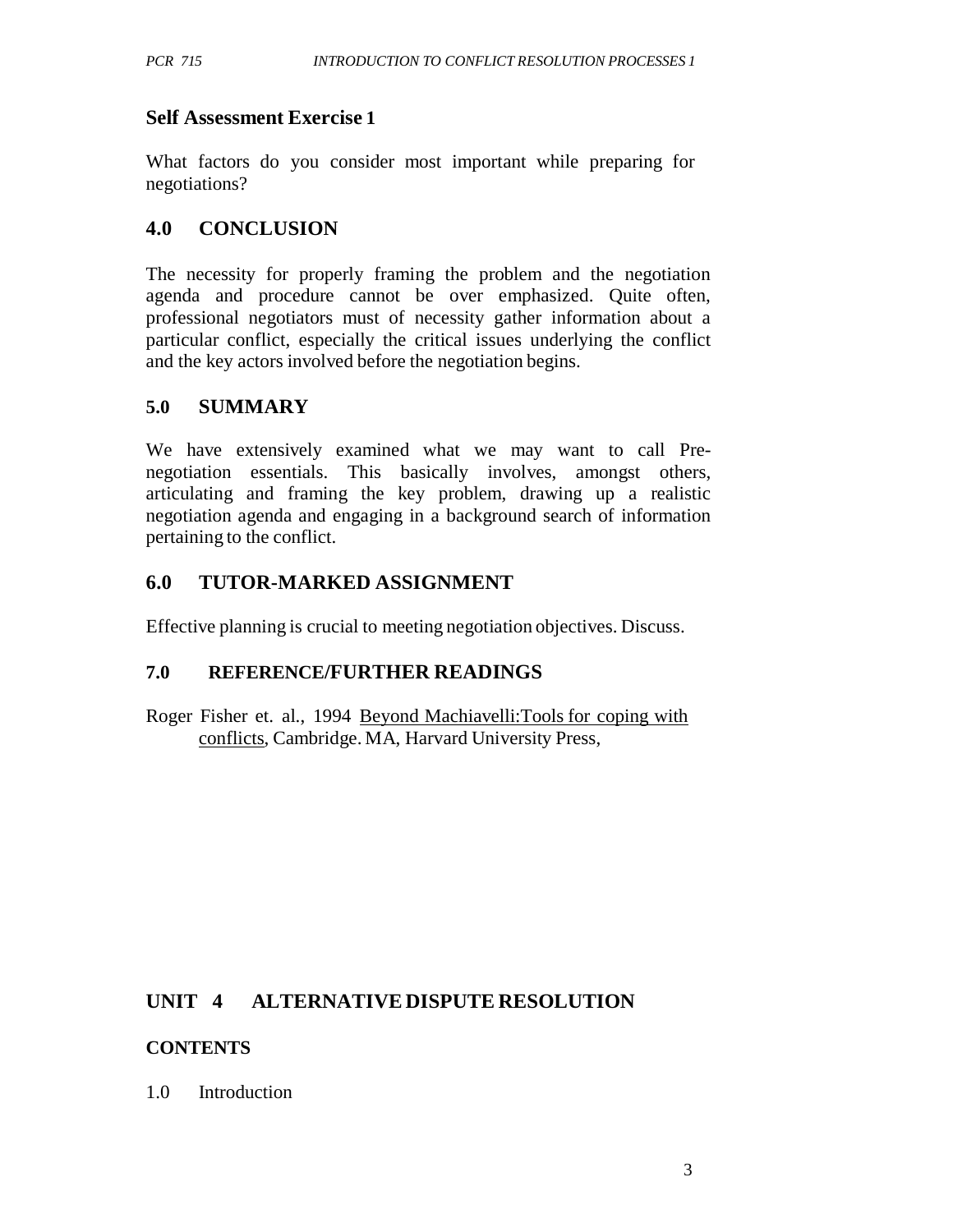- 2.0 Objectives
- 3.0 Main Body
	- 3.1 Basic ADR Process
	- 3.2 General Advantages and Disadvantages of ADR
- 4.0 Conclusion
- 5.0 Summary
- 6.0 Tutor Marked Assignment
- 7.0 References and Further Readings

### **1.0 INTRODUCTION**

Alternative dispute resolution (ADR) is a term generally used to refer to informal dispute resolution processes in which the parties meet with a professional third party who helps them resolve their dispute in a way that is less formal and often more consensual than is done in the courts. While the most common forms of ADR are mediation and arbitration, there are many other forms: judicial settlement conferences, factfinding, ombudsmen, special masters, etc. Though often voluntary, ADR is sometimes mandated by the courts, which require that disputants try mediation before they take their case to court.

### **2.0 OBJECTIVES**

At the end of this unit, you should be able to:

- i. Define Alternative Dispute Resolution;
- ii. List the basic ADR Processes;
- iii. Outline the advantages and disadvantages of ADR.

## **3.0 MAIN BODY**

#### **3.1 Basic ADR Processes**

Today, ADR is used to settle a variety of disputes in American institutions, including the family, churches, schools, the workplace, government agencies, and the courts. In Nigeria the practice of ADR is much younger but is gaining increasing acceptance.

ADR is not widely used in cases of conflict until those conflicts seem to become ready for resolution. This sometimes happens when the conflict reaches a hurting stalemate -- a situation where it becomes clear that neither side can win; yet, they are being substantially hurt by continuing the struggle.

Ripeness is crucial for ADR processes to work effectively, and ADR has been used in appropriate cases. For example: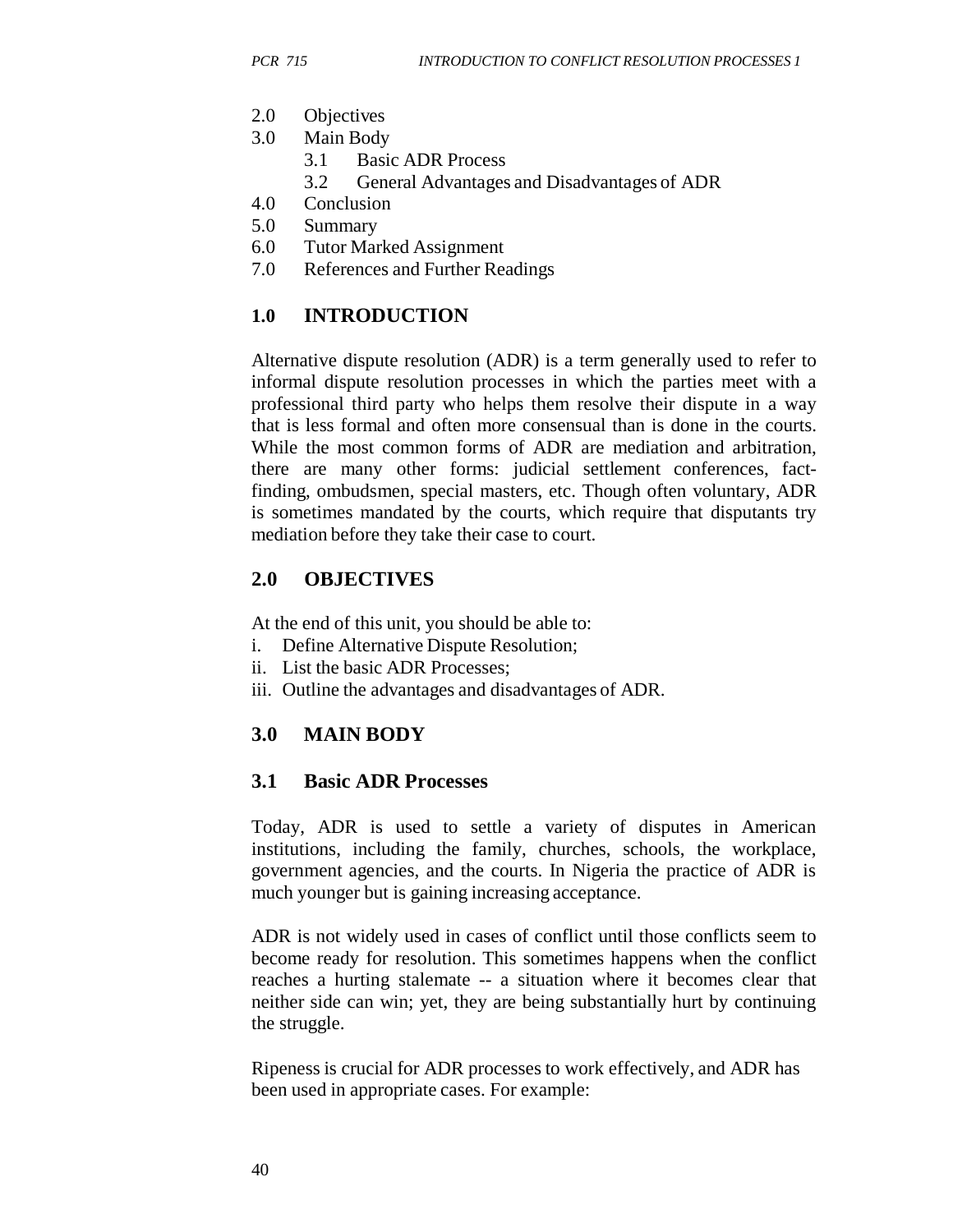Arbitration and negotiation have become common ways to resolve difficult international business disputes;

Mediation and arbitration are now commonly used to settle labormanagement disputes that often used to seem like intractable situations; International mediation has been used to resolve difficult international and ethnic conflicts, with varying degrees of success;

Consensus building has become a popular process for dealing with public-policy disputes, especially intractable environmental disputes.

## **3.2 General Advantages and Disadvantages of ADR**

For many reasons, advocates of ADR believe that it is superior to lawsuits and litigation. First, ADR is generally faster and less expensive. It is based on more direct participation by the disputants, rather than being run by lawyers, judges, and the state. In most ADR processes, the disputants outline the process they will use and define the substance of the agreements. This type of involvement is believed to increase people's satisfaction with the outcomes, as well as their compliance with the agreements reached.

Most ADR processes are based on an integrative approach. They are more cooperative and less competitive than adversarial court-based methods like litigation. For this reason, ADR tends to generate less escalation and ill will between parties. In fact, participating in an ADR process will often ultimately improve, rather than worsen, the relationship between the disputing parties. This is a key advantage in situations where the parties must continue to interact after settlement is reached, such as in child custody or labor management cases.

ADR does have many potential advantages, but there are also some possible drawbacks and criticisms of pursuing alternatives to courtbased adjudication. Some critics have concerns about the legitimacy of ADR outcomes, charging that ADR provides "second-class justice." It is argued that people who cannot afford to go to court are those most likely to use ADR procedures. As a result, these people are less likely to truly "win" a case because of the cooperative nature of ADR.

Similarly, critics believe that ADR encourages compromise. Compromise can be a good way to settle some disputes, but it is not appropriate for others. In serious conflicts of values and cases of intolerable moral differences, compromise is simply not an option because the issues mean too much to the disputants. Another concern is that ADR settlements are private and are not in the public record or exposed to public scrutiny. This could be cause for concern in some cases. For example, using ADR to settle out of court could allow a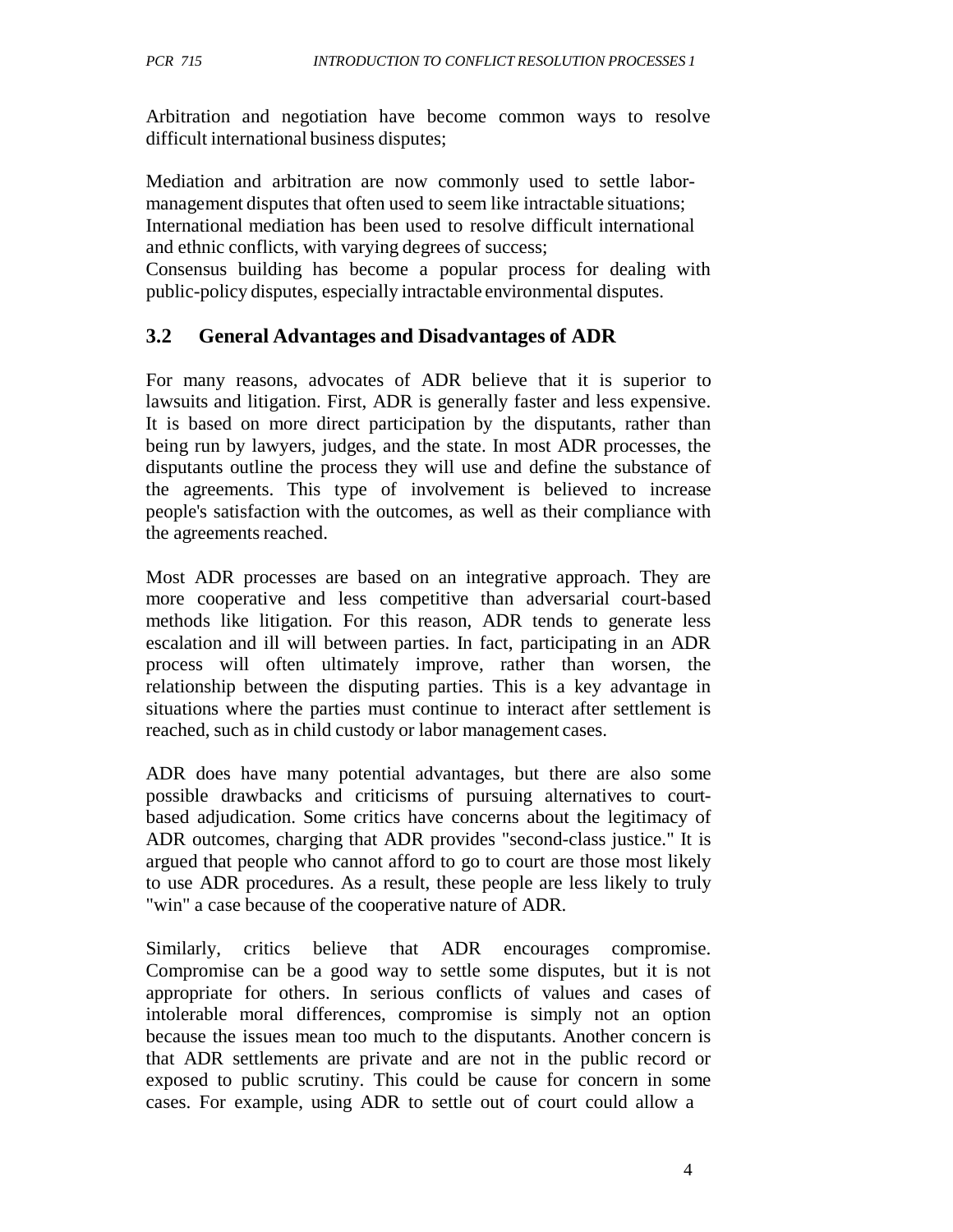company to resolve many instances of a defective product harming consumers, without the issue getting any public exposure. On the other hand, a court ruling could force the company to fix all problems associated with the bad product or even to remove it from the market.

#### **4.0 CONCLUSION**

Alternate Dispute Resolution is another strategy of settling conflicts in an informal manner. It has its advantages and disadvantages, but is frequently recommended, especially in conflict situations that do not involve value and moral differences.

### **5.0 SUMMARY**

In this unit we have examined what Alternate Dispute Resolution means and defined it. We have also examined ADR processes and critically reviewed the advantages and disadvantages of using ADR in settling disputes.

#### **Self Assessment Exercise 1**

What are the advantages and disadvantages of ADR?

#### **6.0 TUTOR-MARKED ASSIGNMENT**

Discuss the potential advantages and drawbacks in the use of ADR for conflict resolution.

#### **7.0 REFERENCES/FURTHER READINGS**

Nicole Negowetti, (Accessed 2003-04-04). Reconciliation: Central Component of Conflict Transformation, Irish Peace Society

URL-http://www.peace.ie/read/reconciliation.html

Sung Hee Kim et.al, 1994. Social Conflict: Escalation, Stalemate and Settlement, 2<sup>nd</sup> Edition, New York, McGraw Hill College Division,

#### **MODULE 4**

- Unit 1: Communication in Conflict Resolution
- Unit 2: Basic Standards in International Law and Humanitarian Principles
- Unit 3: Early Warning and Preventive Measures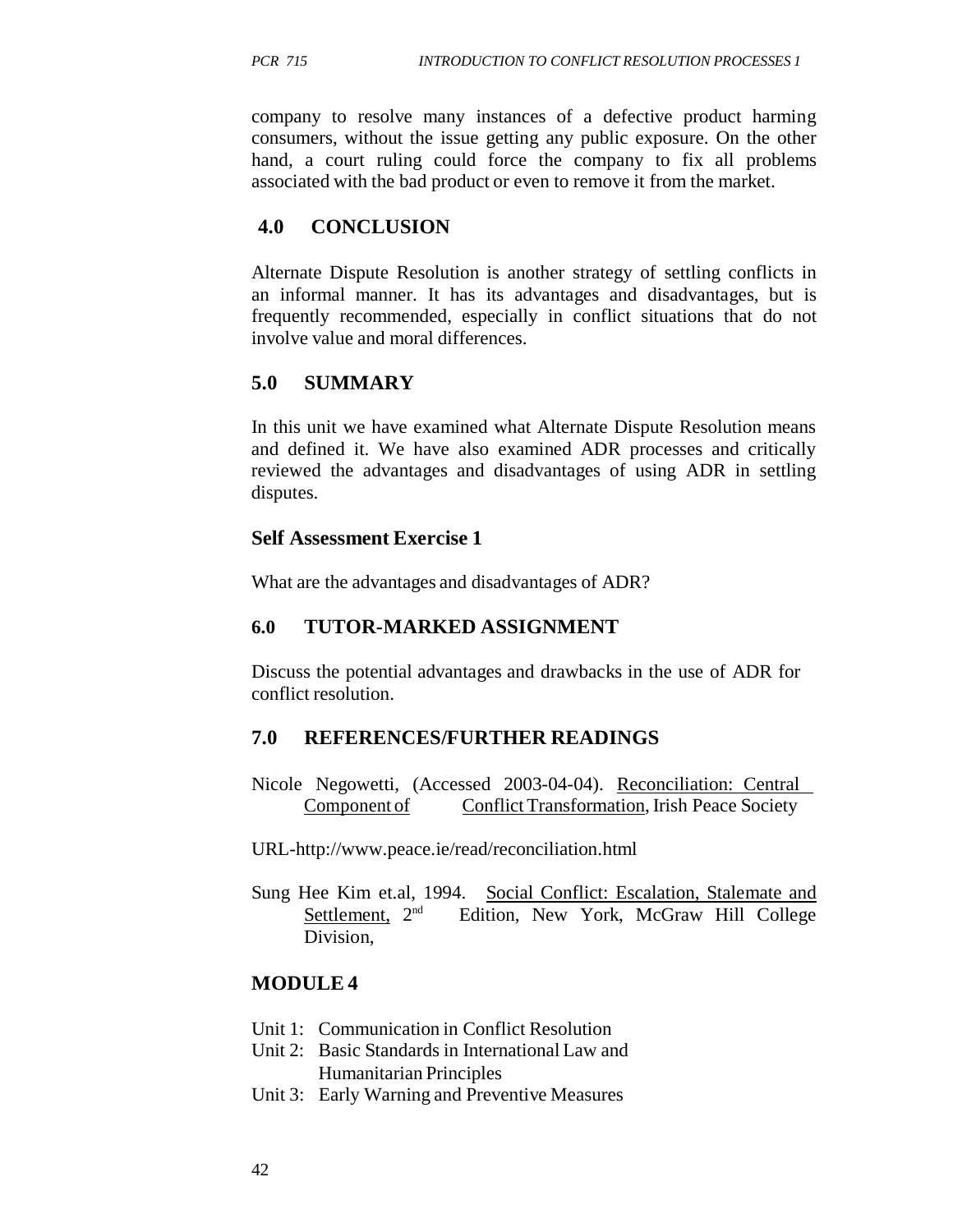#### Unit 4: Skills and Methods of Conflict Resolution

## **UNIT 1 COMMUNICATION IN CONFLICT RESOLUTION**

#### **CONTENTS**

- 1.0 Introduction
- 2.0 Objectives
- 3.0 Main Body
	- 3.1 General Principles
- 4.0 Conclusion
- 5.0 Summary
- 6.0 Tutor Marked Assignment
- 7.0 References and Further Readings

### **1.0 INTRODUCTION**

A wrong word or misconceived message during a conflict is like gasoline on a fire. Inflammatory language is one of the most common causes of conflict escalation. Avoiding the escalation of arguments requires awareness and self-control. An immense amount of embarrassment and pain could probably be avoided if everyone paused before speaking, heeding the advice to "think before we speak." However, in reality, people are not always calm, rational, or careful. We are emotional creatures and, despite better judgment, our style of communication reflects this. Learning certain principles and techniques of communication can counter this tendency: conflicts already charged with emotion can be kept from escalating and even be defused.

#### **2.0 OBJECTIVES**

At the end of this unit, you should be able to:

- i. Explain the importance of communication in conflict resolution;
- ii. Describe the implications the language of communication in conflict resolution;
- iii. Explain the importance of non-verbal expressions in settling conflicts; and
- iv. Discuss the importance of conveying the right message in conflict resolution.

#### **3.0 MAIN BODY**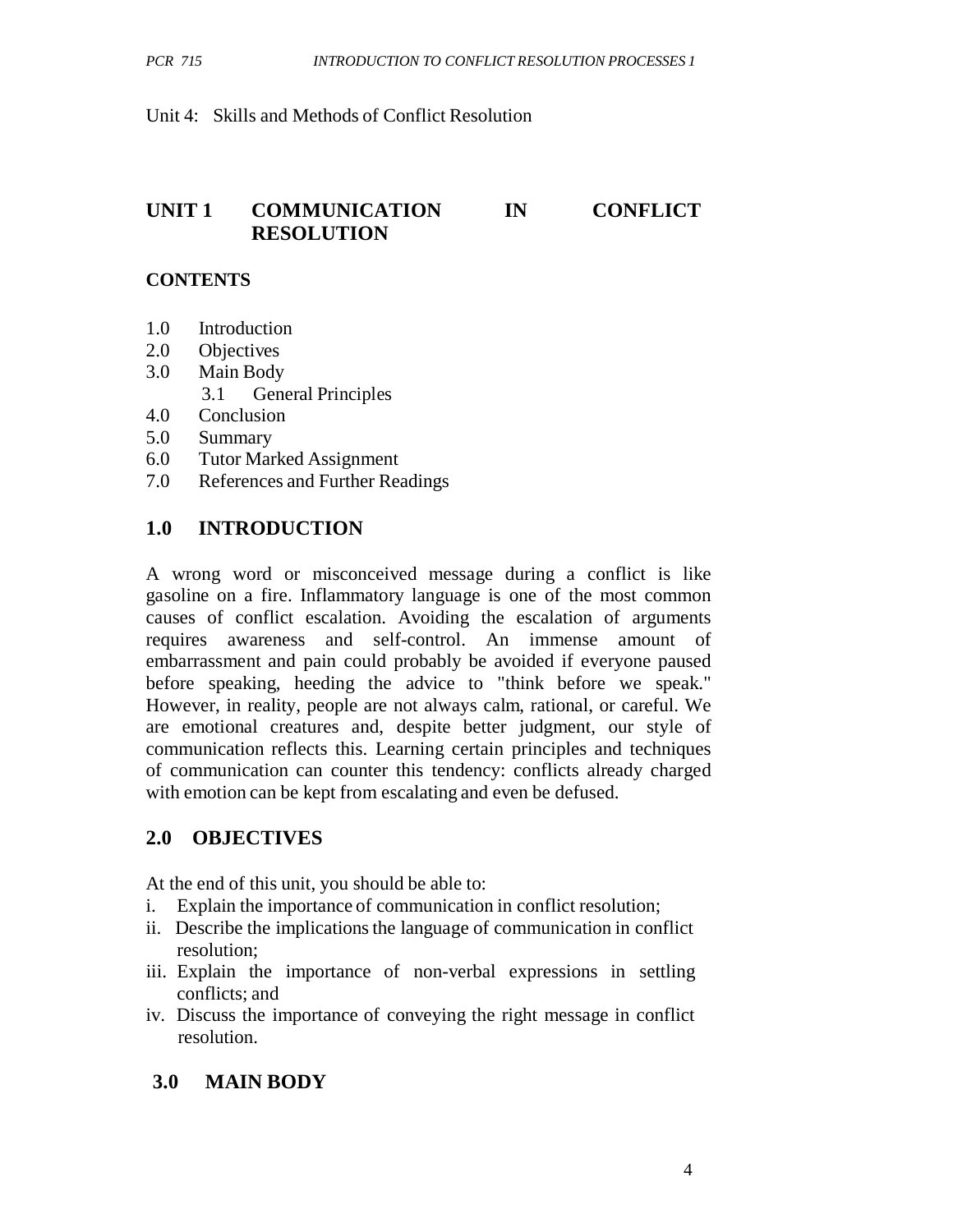#### **3.1 General Principles**

Listening is the hero of good communication. Communication requires at least two parties: one to speak and one to listen; 'good' communication demands that both parties take turns speaking and listening. Many conflicts drag on because one side will not stop until they feel heard and understood -- sometimes that is all they want. Once they feel they have been understood, the conflict dissipates. At other times, a conflict arises because one side didn't hear what the other said, and replied inappropriately in word or action, or didn't respond at all. If one is going to do only one thing to avoid escalation, it should be to listen carefully and make sure the other party knows they are listened to.

Defining one's terms is helpful even when one is not in a state of conflict. It may seem awkward at first, but a useful first step in a disagreement is to determine each side's relationship to certain words or phrases. For example, what does a word mean to each person? Does it have negative connotations, and if so, why? Does one party have a strong emotional reaction to a particular word? Often, it is taken for granted that the meanings of words are concrete, but many words have slightly different meanings and varying levels of emotional impact to different people. For example, fundamental phrases such as security and respect need to be investigated. What would it take for one party to feel secure of for another to feel respected? One side may think they are according the other respect, when the latter still feels disrespected. If these differences are not uncovered early in an argument each side becomes convinced that the other side is not making sense or not listening or not caring, and any attempts to unravel or deescalate the conflict become increasingly frustrated.

How a message is received, however, depends on much more than semantics. The spoken word is heavily influenced by expression, intonation, or body language. Intonation, or tone of voice, is critical. A single word can carry multiple meanings depending on intonation. Think how many ways one can reply to, "How are you?" with just the word "fine." Depending on one's tone of voice, "fine" can mean both "good" and "bad," as well as, "I'm angry," "Why are you asking?" "I'm tired," or "I'm busy," to name just a few possibilities.

Other nonverbal signals fall under the category of body language, and include expression, posture, and gestures. Slouching conveys a different message than standing upright; pointing at one's audience is different than scratching one's head. The challenge with all nonverbal behavior is to interpret it accurately. Often it is not possible for the "receiver" to know if a yawn signals boredom or lack of sleep. Therefore it is up to the "transmitter" to be aware of all of their communication and to clarify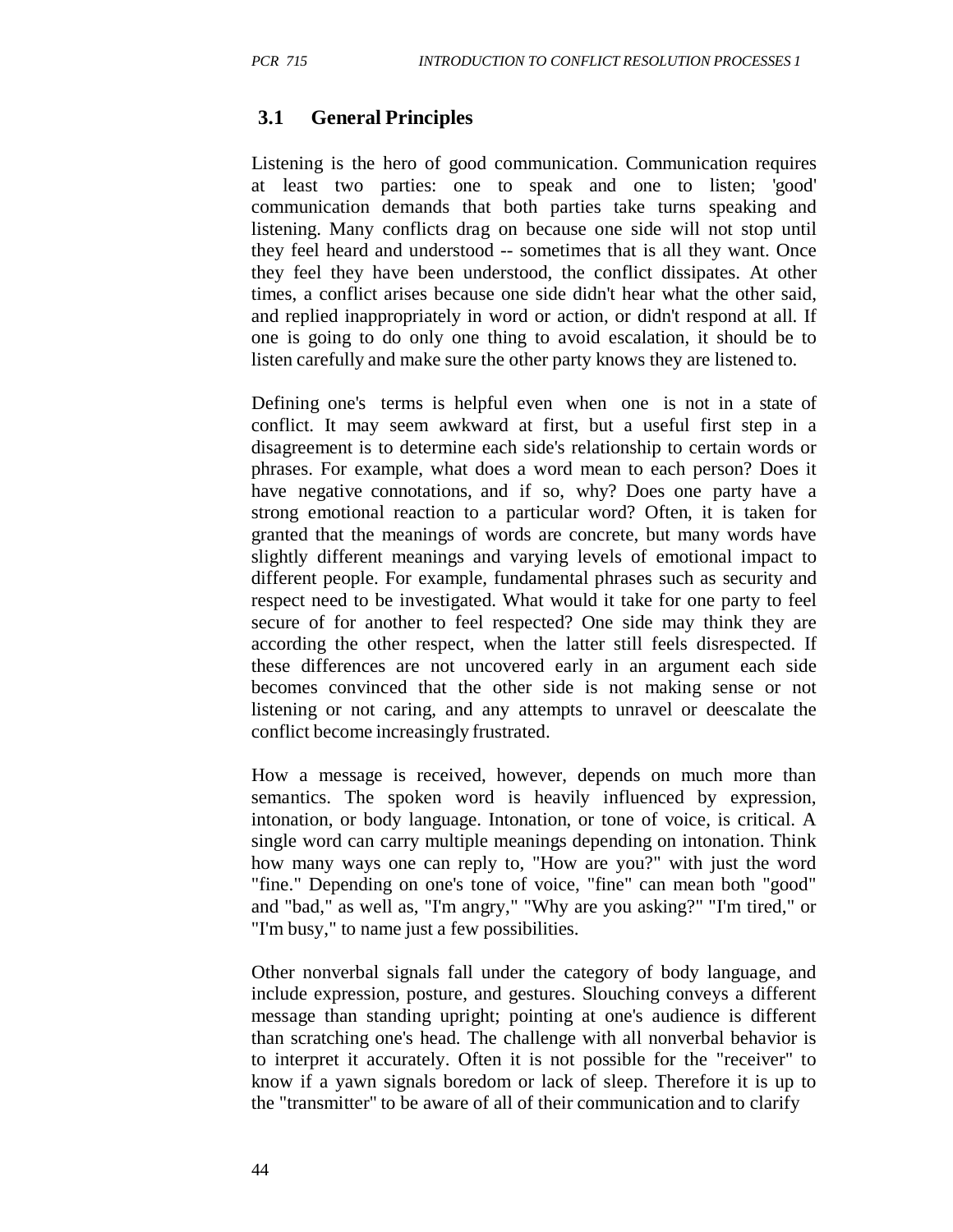if necessary. Another potential problem is that body language varies by culture. For example in many Asian countries it is a sign of respect not to look someone in the eye, while in American culture that is taken to be a sign of dishonesty or disinterest.

Finally (and obviously), during any disagreement it is important to exercise common civility. For example, do not insult the other party; do not call them derogatory names or belittle their position; avoid exaggeration and sarcasm; be respectful of those you are dealing with and of their opinions. The harder these practices seem to be in a given situation, the more important they are. If either side has become too emotional to be civil then it is better to wait and continue the discussion when they have had time to calm down.

### **Self Assessment Exercise 1**

"Listening is the hero of communication", True of false?

## **4.0 CONCLUSION**

Communication is very essential during periods of conflict management and resolution. Good communication, the right message, understanding of non-verbal expressions and differences in culture and in the understanding of issues are necessary to the resolution of conflict. The communication channel must be kept open. Though negotiations may be postponed, it should never be totally abandoned.

## **5.0 SUMMARY**

This unit has examined the role of communication in conflict resolution.

## **6.0 TUTOR-MARKED ASSIGNMENT**

A wrong word or misconceived message during conflict is like gasoline on fire. Discuss.

## **7.0 REFERENCES/FURTHER READINGS**

Charles (Chip) Hauss, 2001 International Conflict Resolution: International Relations for the 21st Century, New York: Continuum Publishing.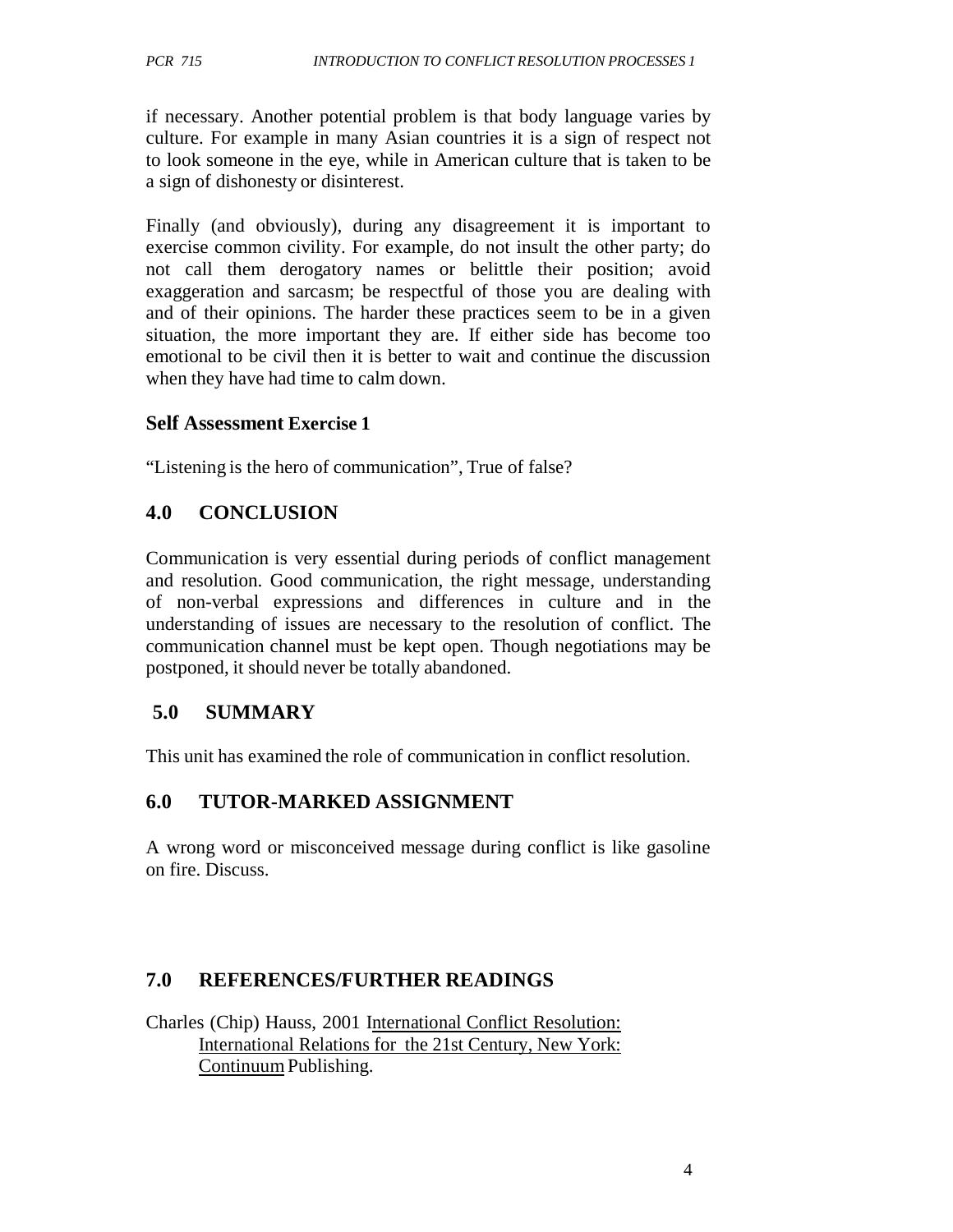- Ho-Won Jeong (ed.)**,** 1999 Conflict Resolution: Dynamics, Process and Structures, Brookfield, VT: Ashgate Publishing Co.
- John Paul Lederach, 1996 Preparing for Peace: Conflict Transformation Across Cultures Syracuse, NY: Syracuse University Press.
- John W. Burton, 1990 Conflict: Resolution and Prevention. New York, NY: St. Martin's, Press,Inc,.
- John W. Burton, E. Frank Dukes, 1990 Conflict: Practices in Management, Settlement, and Resolution. New York: St. Martin's Press.
- Morton Deutsch, 1973 The Resolution of Conflict: Constructive and Destructive Processes New Haven, CT: Yale University Press,
- R.A Akindele and B. E Ate (eds.), 2002 Beyond Conflict Resolution, Lagos, Nigerian Institute of International Affairs.
- Roger Fisher, Elizabeth Kopelman, Andrea Kupfer Schneider, 1994 Beyond Machiavelli: Tools for Coping with Conflict. Cambridge, MA: Harvard University Press.
- Sung Hee Kim, Dean G. Pruitt, Jeffrey Z. Rubin, 1994 Social Conflict: Escalation, Stalemate, and Settlement, 2nd Edition, New York: McGraw Hill College Division.

## **UNIT 2 BASIC STANDARDS OF INTERNATIONAL LAW AND HUMANITARIAN PRINCIPLES**

#### **CONTENTS**

- 1.0 Introduction
- 2.0 Objectives
- 46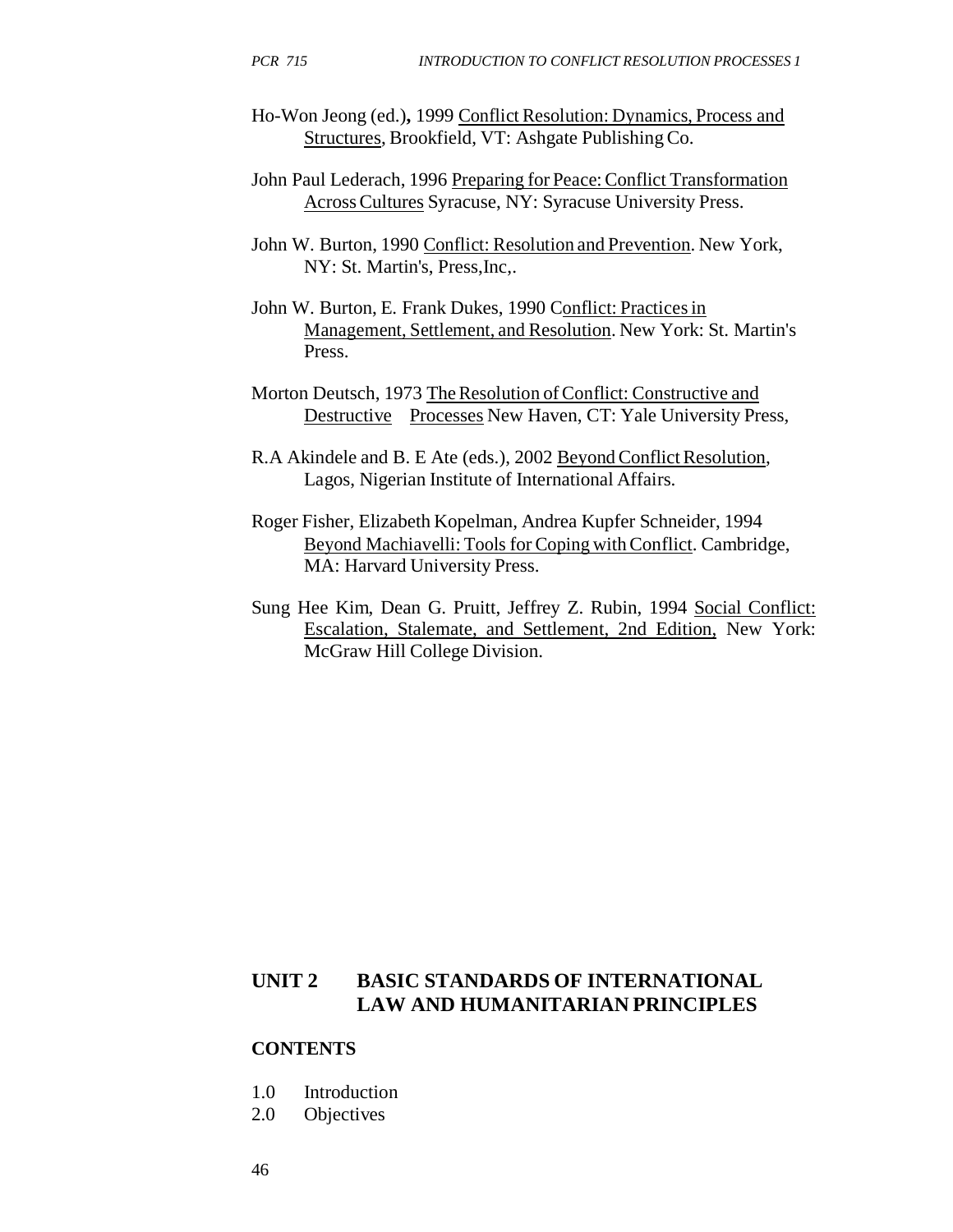- 3.0 Main Body
	- 3.1 The Meaning of International Law
	- 3.2 Types of International Law
	- 3.3 The Basic standards of International Law and
	- Humanitarian Principles
- 4.0 Conclusion
- 5.0 Summary
- 6.0 Tutor Marked Assignment
- 7.0 References and Further Readings

# **2.0 INTRODUCTION**

This unit will explore the meaning of international law. It will seek to understand the various dimensions of international law, and types of international law. It will distinguish public international law from private international law. It will also examine the basic standards of international law and humanitarianism as they relate to the treatment of refugees, prisoners of war, the under-aged, women and vulnerable groups like minorities. The knowledge of the basics of international is important for purposes of conflict resolution at the international level, that is conflicts involving states or sub-state actors across international boundaries.

## **2.0 OBJECTIVES**

At the end of this unit, you should be able to:

- i. Define international law;
- ii. Discus the types of international law;
- iii. Distinguish between Public and Private international law;
- iv. Explain the basic standards of international law and humanitarian principles.

# **3.0 MAIN BODY**

## **3.1 The Meaning of International Law**

Different writers have defined international law in various ways: Oppenheim, a Standard authority spoke of it in 1905 as "the name for the body of customary and conventional rules which are considered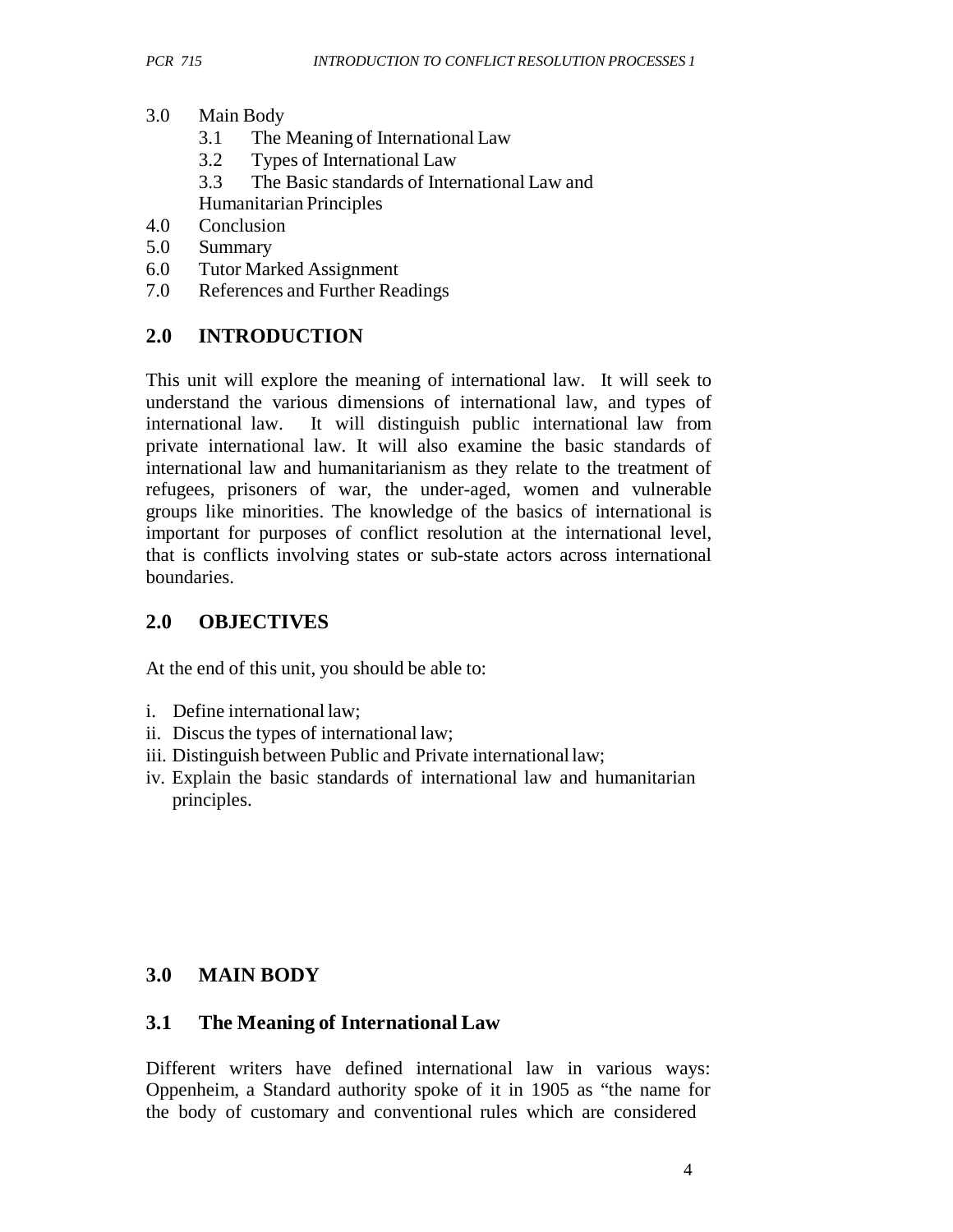legally binding by civilized states in their intercourse with each other". He added that, "it is a law for the intercourse of states with one another not a law for individuals" and that it is a law between, not above, the single states". Also Ellery C. Stowell in his writing in 1931 defined "International Law" as embodying certain rules relating to human relations throughout the world, which are generally observed by mankind and enforced primacy through the agency of the government of the independent community into which humanity is divided.

In 1948 Philip C. Jessup wrote that International Law is "generally defined as law applicable to relations between states" but he declared that "there has welled up through the years a growing opposition to this traditional concept". He was so confident that individuals are becoming more and more subject to international law that he outlined a "modern law of nations".

International law is common to all states, it is spoken of as the moral code of state by which people have lived side by side and done business with each other; for it is a body of rules upon which they have agreed so that they survive in peace.

## **3.2 Types of International Law**

They are different types of international law:

- (1) These are the Public and Private international law. Here the international law we have defined is at times spoken of as "public international law". This is to distinguish it from what is known as "private international law", a branch of the law which deals entirely with relations of persons living under different legal systems.
- (2) There is also Admiralty Law, which is the law of maritime commerce. It somehow resembles private international law in that in large part it is concerned with differences between separate national jurisdictions.
- (3) The other is the Administrative Law, which consists of the body of rules growing out of the regulations adopted by international administrative agencies, for example, the Universal Post Union.

There are three sources of international law, treaties, custom and general principles of law. Thus the statute of International Court of Justice (Article 38) stipulates that the Court shall apply:

(a) International conventions, whether general or particular, establishing rules expressly recognized by the courtesy state.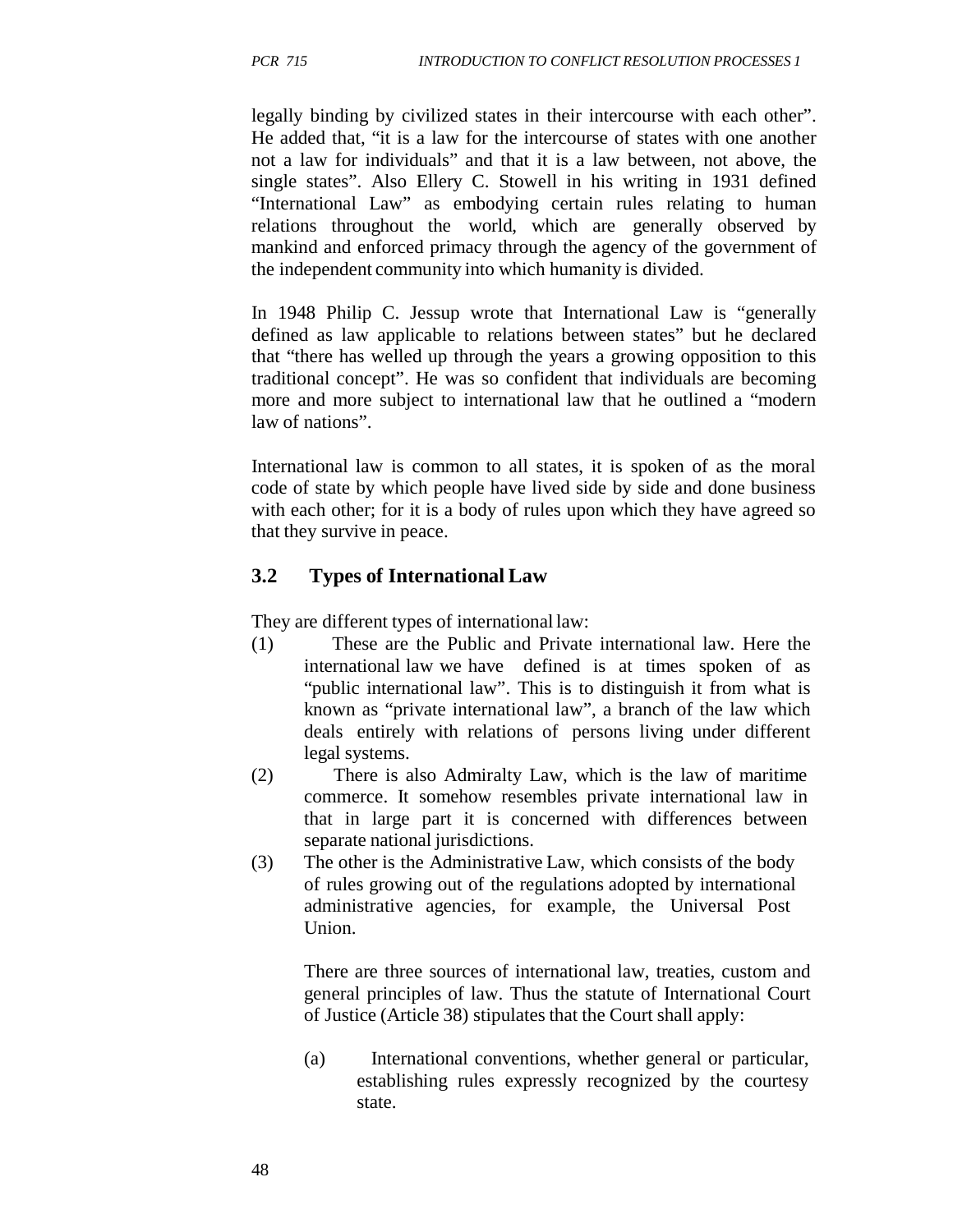- (b) International custom, as evidence of a general practice accepted as law.
- (c) The general principles of law recognized by civilized nations.
- (d) Judicial decisions and the teachings of the most highly qualified publicist of the various nations, as subsidiary means for the determination of rules of law.

#### **Self Assessment Exercise 1**

What is International law? Discuss the various types of International Law.

What do you consider to be the sources of international law?

## **3.3 The basic standard of international law and humanitarian principles**

There are ten basic standards of international law:

- (1) Everyone is entitled to equal protection of the law, without discrimination on any grounds, and especially against violence or threat, especially to potentially vulnerable groups such as children, elderly, women, refugees, displaced persons and members of minority groups.
- (2) Treat all victims of crime with compassion and respect, and in particular protect their safety and privacy.
- (3) Do not use force except when strictly necessary and to the minimum extent required under the circumstances.
- (4) Avoid using force when policing unlawful but non-violent assemblies. When dispersing violent assemblies, use force only to the minimum extent necessary.
- (5) Lethal force should not be used except when strictly unavoidable in order to protect your life or the lives of others.
- (6) Arrest no person unless there are legal grounds to do so and the arrest is carried out in accordance with lawful arrest procedures.
- (7) Ensure all detainees have access, promptly after arrest to their families and legal representative and to any necessary medical assistance.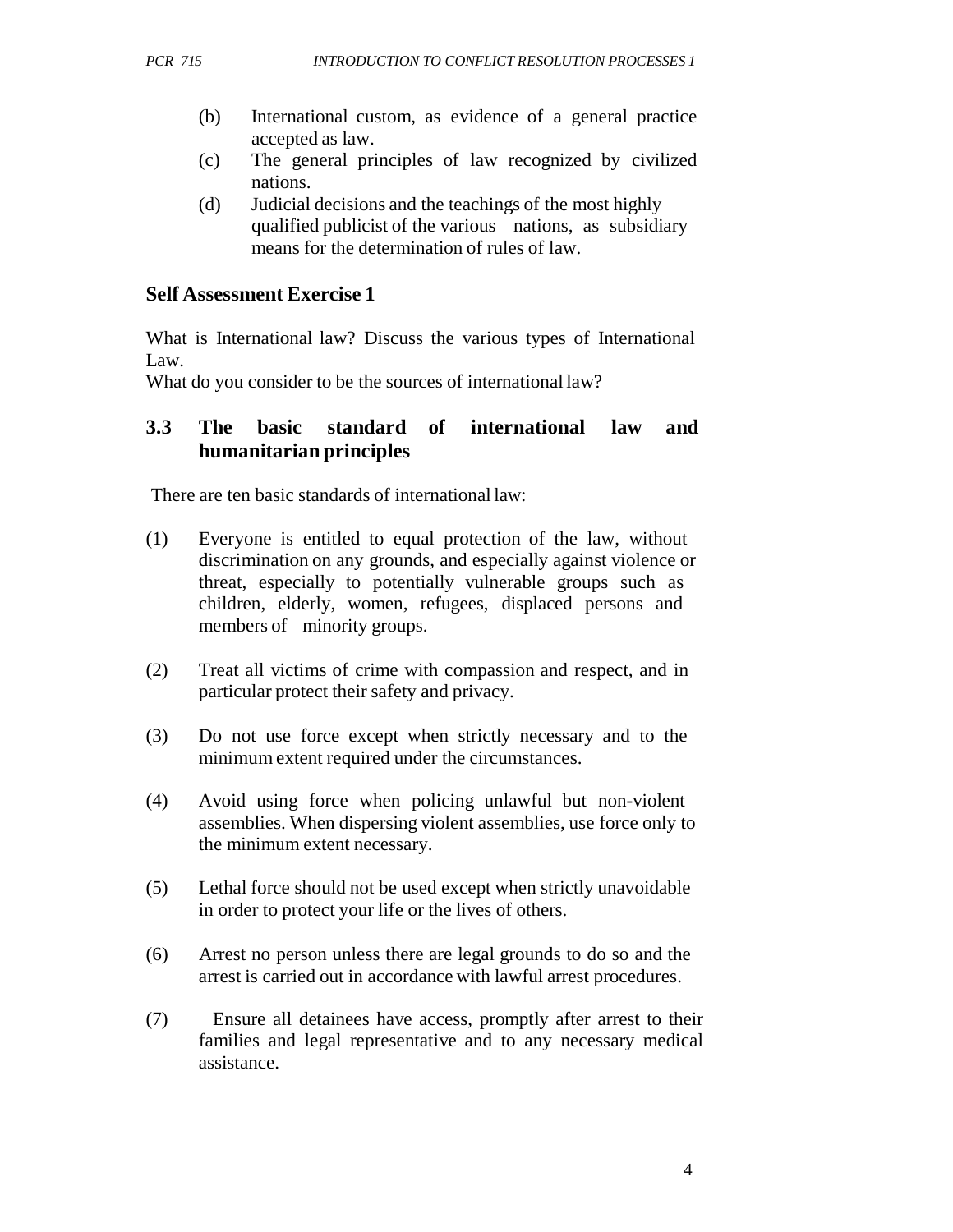- (8) All detainees must be treated humanly. Do not inflict, instigate or tolerate any act of torture or ill-treatment, in any circumstances, and refuse to obey any order to do so.
- (9) Do not carry out, order or cover up extrajudicial executions or "disappearances" and refuse to obey any order to do so.
- (10) Report all breaches of these basic standards to you senior officer and to the office of the public prosecutor.

Do everything within your power to ensure steps are taken to investigate these breaches. Having seen the basic standards, we shall now look at the Humanitarian Principles of which these are three in number:

- (1) First we have the humanitarian imperative which prevent and alleviate the suffering of the human being. It protects life and health (improve human condition) and ensures respect for the human being. Implies the right to receive humanitarian assistance and the right to offer it as fundamental to humanitarian principles. It also implies an overall protection approach i.e. the respect of international humanitarian law and human rights.
- (2) Neutrality: Here you are not to take sides in the hostilities or in controversies based on political, racial, religious or ideological identity (non-partisanship/independence). Transparency and openness are key issues to keep neutrality.
- (3) Impartiality: Aid is delivered to all those who are suffering, the guiding principle being only their need and the corresponding rights. Human rights are the basis and the framework for an assessment of needs. The aid community should respond with equal and appropriate assistance, advocacy and action. There should be no discrimination.

Everyone is entitled to equal protection of the law, without discrimination on any grounds and especially against violence or threat. Be especially vigilant to protect persons and members of minority, potentially vulnerable groups such as children, the elderly, women, refugees and displaced persons.

In principle, all members of the international community must promote and protect human dignity and maintain and uphold the human rights of all persons, among which are the following:

Everyone has the right to liberty and security of the person No one should be subjected to arbitrary arrest, detention or exile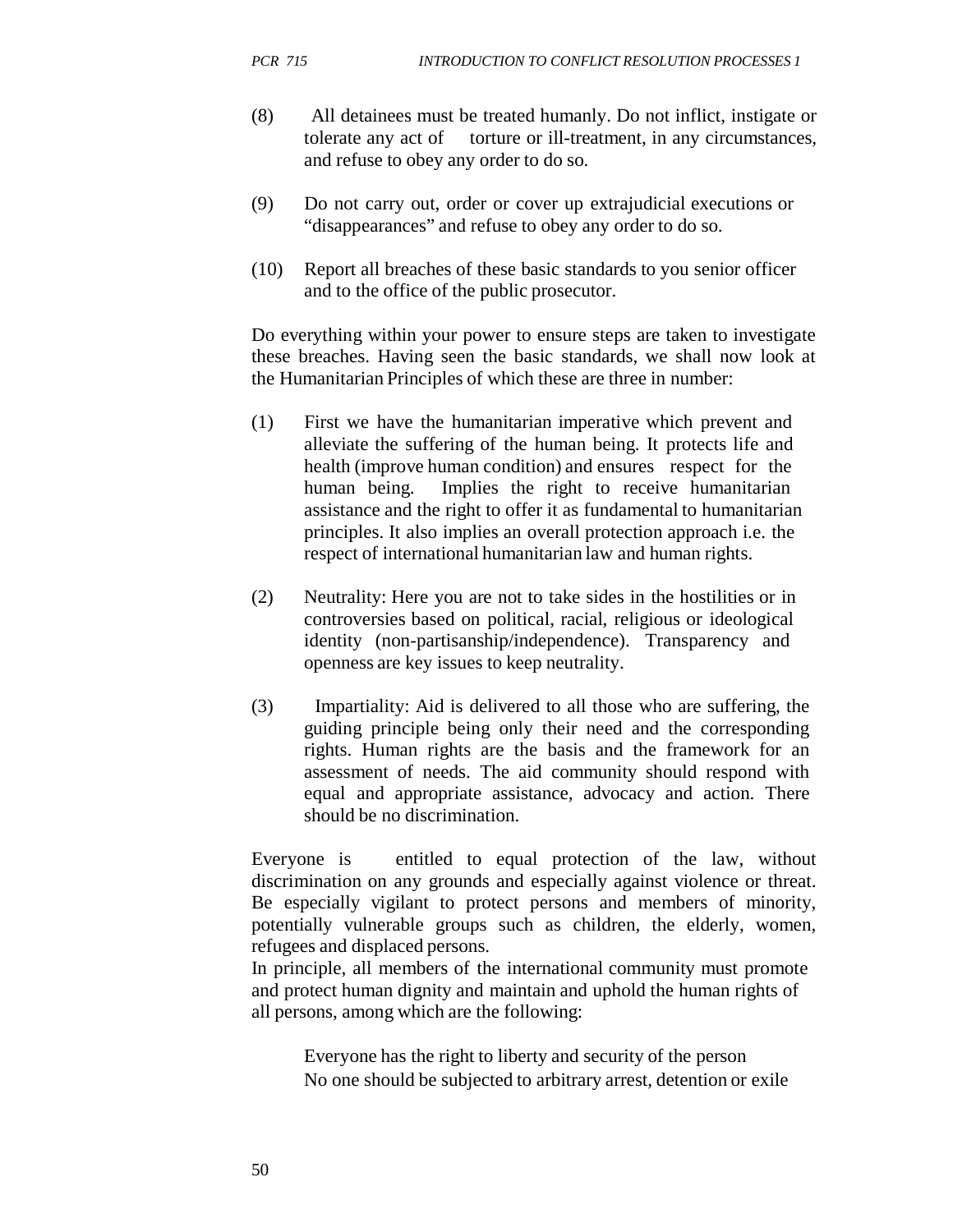All persons deprived of their liberty have the right not to suffer torture or cruel, inhuman or degrading treatment Everyone is entitled without any discrimination to equal protection of the law Everyone has the right to a fair trial Everyone has the right to freedom of movement Everyone has the right to peaceful assembly Everyone has the right to freedom of expression

No person or state may inflict, instigate or tolerate any act of torture or other cruel, inhuman or degrading treatment or punishment, nor may they invoke superior orders or exceptional circumstances such as a state of war or threat of war, or political instability or other public emergency as a justification for such acts. Special attention should be given to the protection of human rights of members of potentially vulnerable groups, such as children, the elderly, women, refugees, displaced persons and members of minority groups.

Generally, from the perspective of Standard International Law, the rape of women is considered an act of torture that is not tolerated. Any other forms of sexual abuse may constitute torture or cruel, inhuman or degrading treatment and offenders will usually be brought to justice.

The term "cruel, inhuman or degrading treatment or punishment" should be interpreted so as to extend the widest possible protection against abuses, whether physical or mental, including holding a detainee in conditions which deprive him or her, even temporarily, of the use of any of his or her natural senses, such as sight or hearing, of his or her awareness of place or passing of time.

Compliance with the other basic standards for law enforcement is also essential safeguards against torture and ill-treat.

A detainee may not be compelled to confess, to otherwise incriminate himself or herself or to testify against any other person. While being interrogated, no detainee may be subject to violent threats or methods, which impair his or her capacity of decision or judgment. Female guards should be present during the interrogation of female detainees and should be solely responsible for carrying out any body searches of female detainees.

Children should be detained only as a last resort and for the shortest possible time. They should be given immediate access to relatives, legal counsel and medical assistance and relatives or guardians should be informed immediately of their whereabouts. Juvenile detainees should be kept separate from adults and detained in separate institutions. They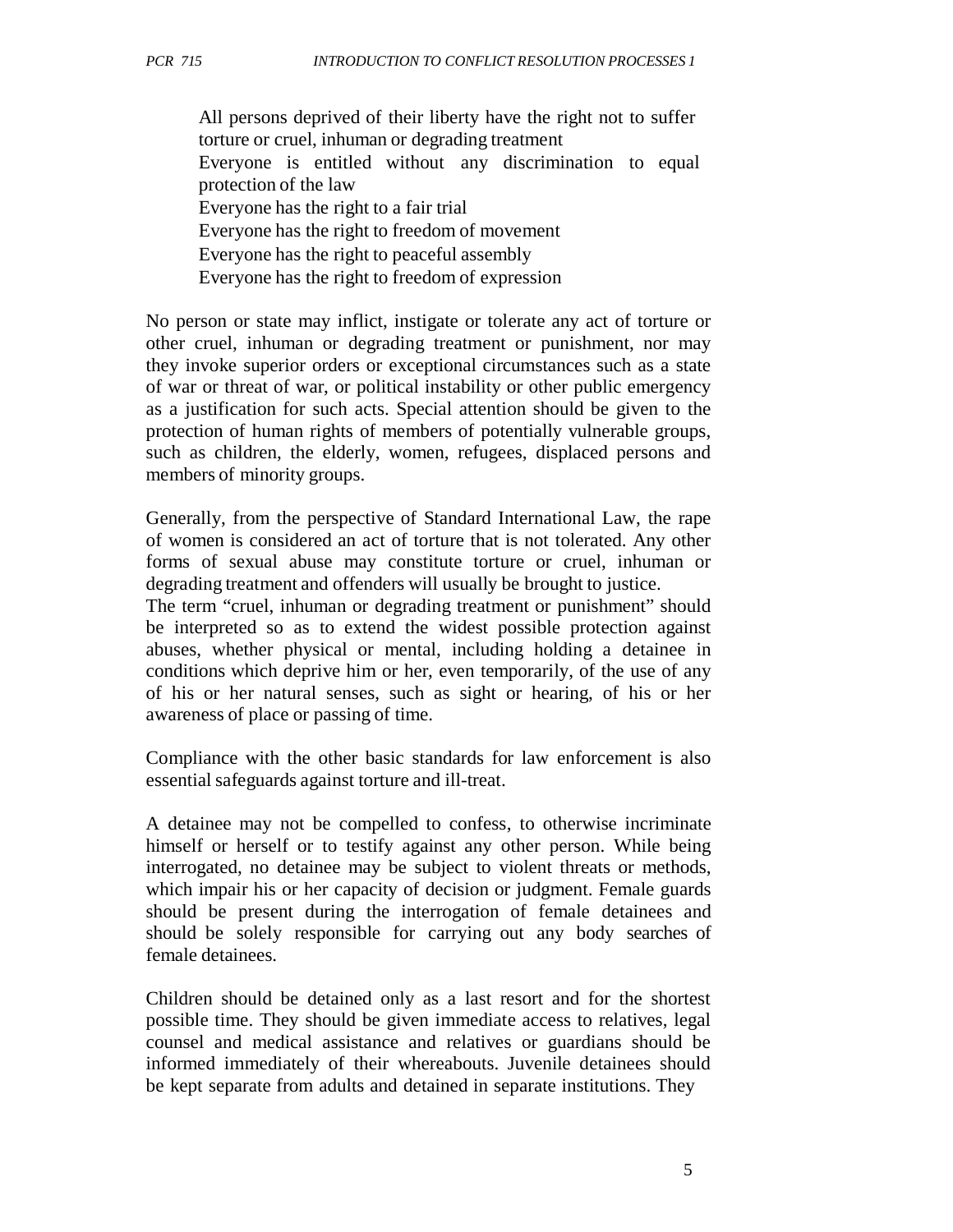should be protected from torture and ill-treatment, including rape and sexual abuse, whether by officials or other detainees.

Refugees and asylum seekers detained for non-criminal reasons should never be detained together with common law prisoners. Conditions and treatment should be humane and appropriate to their status as refugees.

## **4.0 CONCLUSION**

The point for us to note is that international humanitarian law has progressed rapidly especially after the Second World War to a stage in which the treatment of all persons and not just the prisoners of war is protected by international humanitarian law. Any nation or any individuals who fails to meet the standards set by this body of laws is liable to international condemnation and possibly trial before the international human rights courts. In summary, the points below should be noted:

Everyone is entitled to equal protection of the law, without discrimination on any grounds, and especially against violence or threat. Be especially vigilant to protect potentially vulnerable groups such as children, the elderly, women, refugees, displaced persons and members of minority groups.

Treat all victims of crime with compassion and respect, and in particular protect their safety and privacy.

## **5.0 SUMMARY**

In this unit, we have examined the meaning of international law and the types of international law. We also distinguished between public and private international law and perused the issues surrounding the basic standards of international law and humanitarian principles.

## **6.0 TUTOR MARKED ASSIGNMENT**

What do you consider to be the sources of international law?

#### **7.0 REFERENCES/FURTHER READINGS**

Amnesty International, Basic Human Rights Standards for law enforcement officials, Amnesty International.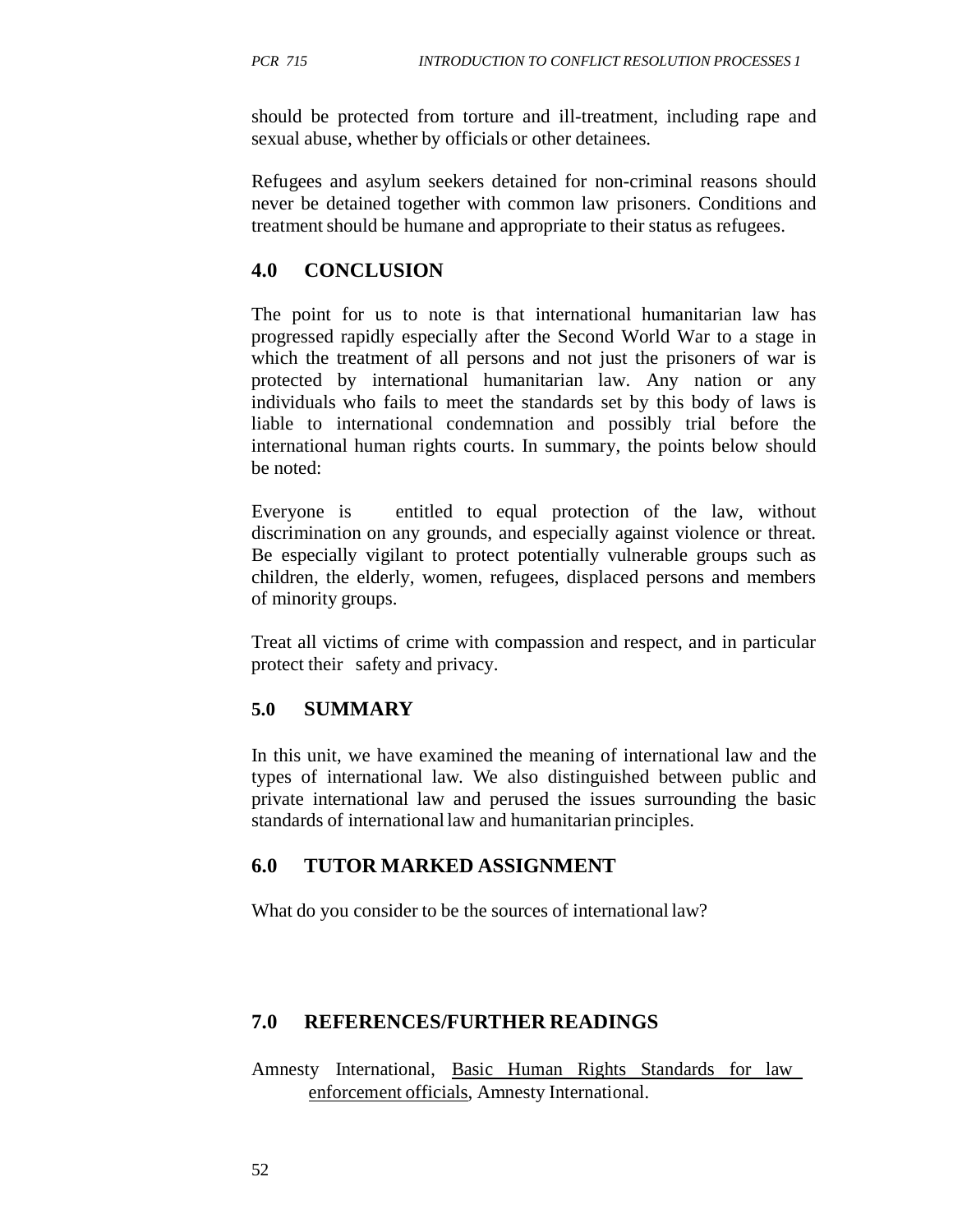- Corbett, P.E 1955 The Study of International Law. Garden City, NY: Doubleday and Company.
- Fenwick Charles G., 1965 International Law, 4<sup>th</sup> Ed. New York, Appleton-Century-Crofts.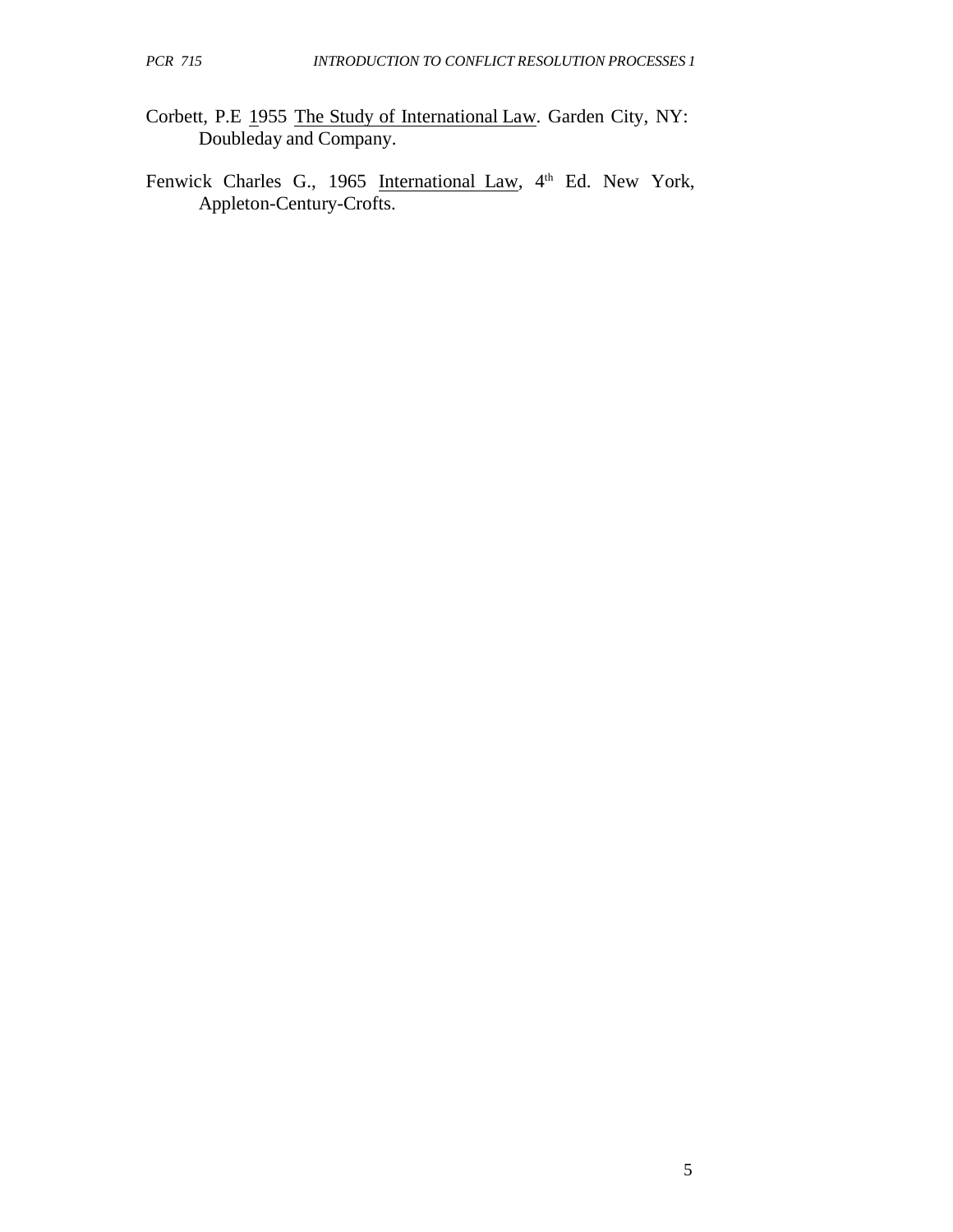## **UNIT 3 EARLY WARNING SYSTEMS AND PREVENTIVE MEASURES**

#### **CONTENTS**

- 1.0 Introduction
- 2.0 Objectives
- 3.0 Main Body
	- 3.1 Early Warning and Preventive Measures
	- 3.2 Early Warning Process
	- 3.3 Multilateral Preventive Actions
- 4.0 Conclusion
- 5.0 Summary
- 6.0 Tutor Marked Assignment
- 7.0 References and Further Readings

#### **1.0 INTRODUCTION**

In this unit, we shall examine the Early Warning and Preventive Measures for addressing conflicts. This includes the Early Warning Early Response Mechanism and the various components of this. Further, we will examine Early Warning as a system in terms of its elements and revisit Multilateral Preventive Actions by the UN with emphasis on the efforts of the Design and Development Team on Early Warning Early Response.

#### **2.0 OBJECTIVES**

At the end of this unit, you should be able to:

- i. Explain the five essential elements of early warning and Preventive Measures;
- ii. Describe the elements of the Early Warning process;
- iii. Discuss Multilateral Preventive Actions by the UN; and
- iv. Explain the problems inherent in the implementation of the Early Warning Mechanism.

#### **3.0 MAIN BODY**

#### **3.1 Early Warning and Preventive Measures**

This is the basis for any operational intelligence system designed to support military operations and the resolution of conflicts. Though with the advent of a post-cold war security system that features mainly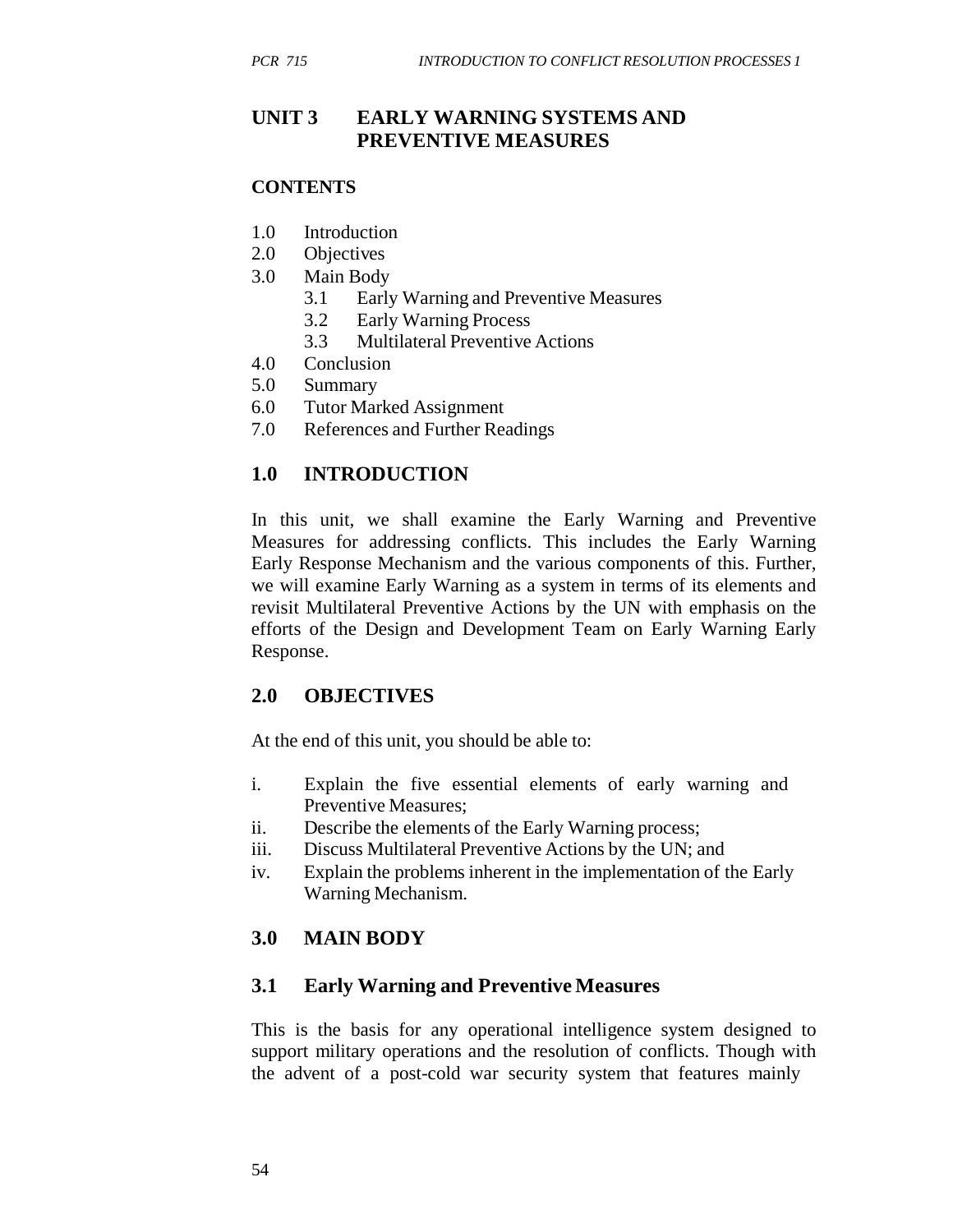multinational forces, national early warning systems have proved inadequate.

Michael Lund has written extensively on early warning, response and prevention of violent conflict and has argued cogently for more emphasis on and investment in efforts to understand the impacts of preventive/response measures. He outlines the five essential elements to be found in a complete conflict prevention planning and decision cycle, the following is a direct quote:

**Conflict diagnosis**: What are the distinctive factors that are increasing the possibility of violent conflict in the particular situation, and what capacities already exist there that might manage these factors without violence?

**Response identification**: What are the various appropriate methods and actions that can reduce these particular sources of conflict and/or improve the functioning of the existing conflict management capacities?

**Prior appraisal (prospective evaluation):** Which of these responses is likely to actually be effective and implementable?

**Implementation:** What tasks and actors are required to implement them?

**Monitoring and evaluation (retrospective evaluation**): What have been the effects of the actions that have been taken?

Element (a) begins with a thorough understanding of existing local capacities as well as deep historical understanding of the roots of the conflict. This means that local civic organizations and their capacities for non-violent conflict resolution need to be central to the process of conflict analysis. Elements (c) and (e) prior appraisal and monitoring and evaluation (PCIAs) build on this and are intended to provide the effectiveness and implementability of preventive responses, either prior to, during, or following a preventive intervention. If preventive action is going to be taken more often in the future, it is imperative that reliable advice be provided to decision-makers as to what is likely to happen if they adopt a certain course of action in given situations. So far, very few existing analyses of specific conflict situations try to, or are able to, back up what they recommend to policy-makers with a sound or at least plausible analysis of whether the recommended actions are likely to work and why. Such advice will never become an exact science and that policy prescription always must rely heavily on informed judgment. Nevertheless, policy advocacy that is based on evaluating past actions and their results in given contexts would be an improvement.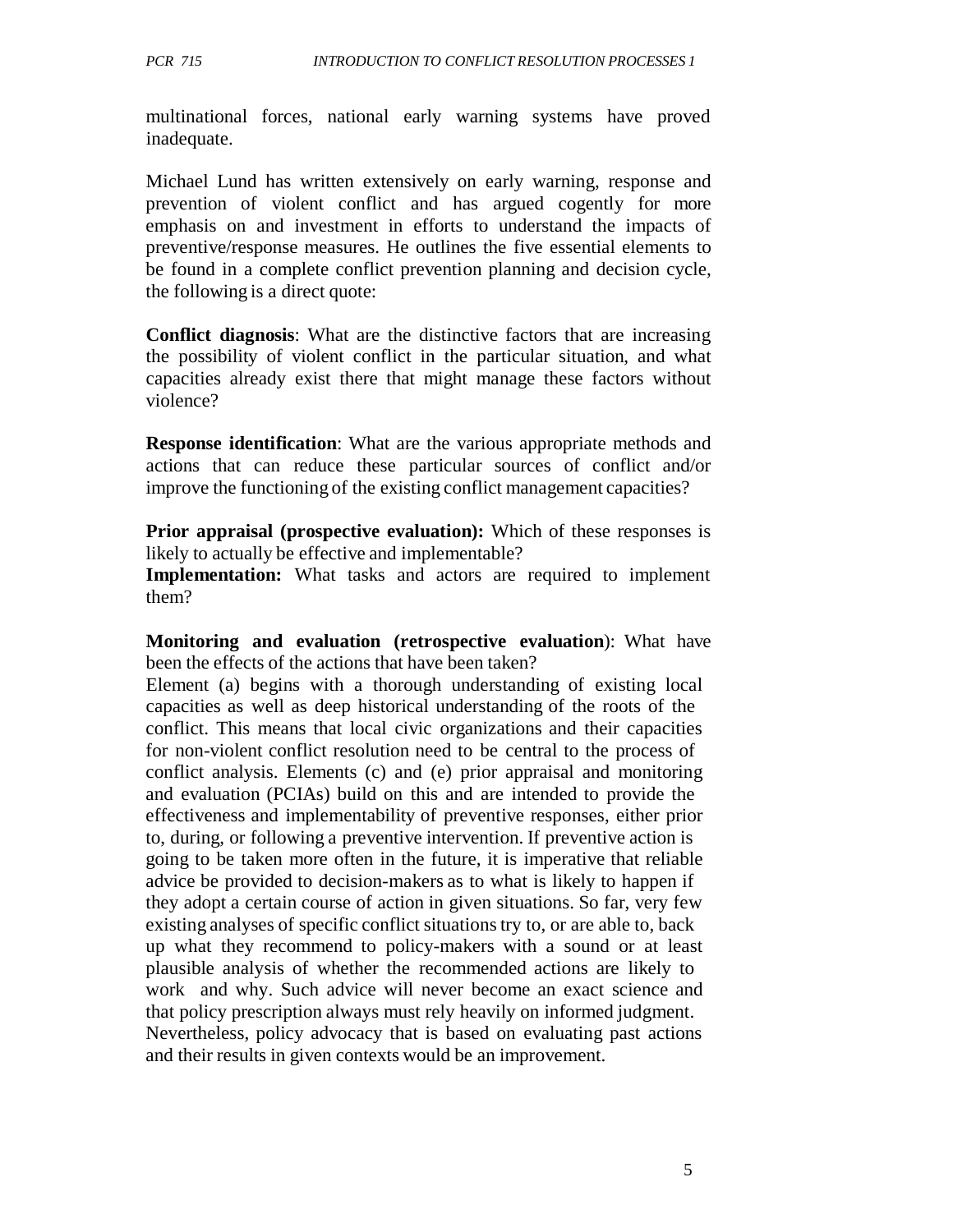## **3.2 Early Warning Process**

There are five elements of the early warning process. Information tools are the basic building blocks, they include human rights watch organizations, humanitarian NGOs, International NGOs, the UN, international economic organization, the media, state and academics among others and include the mode of collection, the categories for naming and classifying, the standards for evaluation of reliability, the elements of confidentiality that can reconcile the issue of security for the gatherers and finally the mode for transmitting the information.

The second element entails sharing the gathered information. This may involve considerations of security since, typically, NGOs and international agencies are reluctant to share information lest it get back to the states and threaten their workers in those states. There are also the bureaucratic conflict and trying wars that affect all institutions to be navigated.

The third element of early warning as a process entails the analysis and interpretation of the information gathered, this is well influenced by institutional cultures and preconceptions that in turn affect if and how the information will be shared.

The fourth element is the sending phase of the early warning process. This is when it must be decided whether the information warrants sending a signal of increased danger as well as the degree of that danger.

The final step entails the ability to receive the signal, attend to it when it is received, determine the appropriate response and then respond.

#### **Self Assessment Exercise 1**

What are the essential elements of the Early warning Process? Discuss Early Warning as a process?

#### **3.3 Multilateral Preventive Actions**

As the Secretary General's report to the General Assembly entitled: "Renewing the United Nations: A Programme for Reform" (A/51/950 of 14 July 1997) indicates, there is an urgent need for a better understanding of the root causes of prevailing multifaceted crises. As such, it is recognized that greater emphasis should be placed on timely and adequate preventive action. As the Secretary-General stated in his report, "the United Nations of the twenty-first century must become increasingly a focus of preventive measures". The United Nations is already maintaining a global watch to detect potential threats to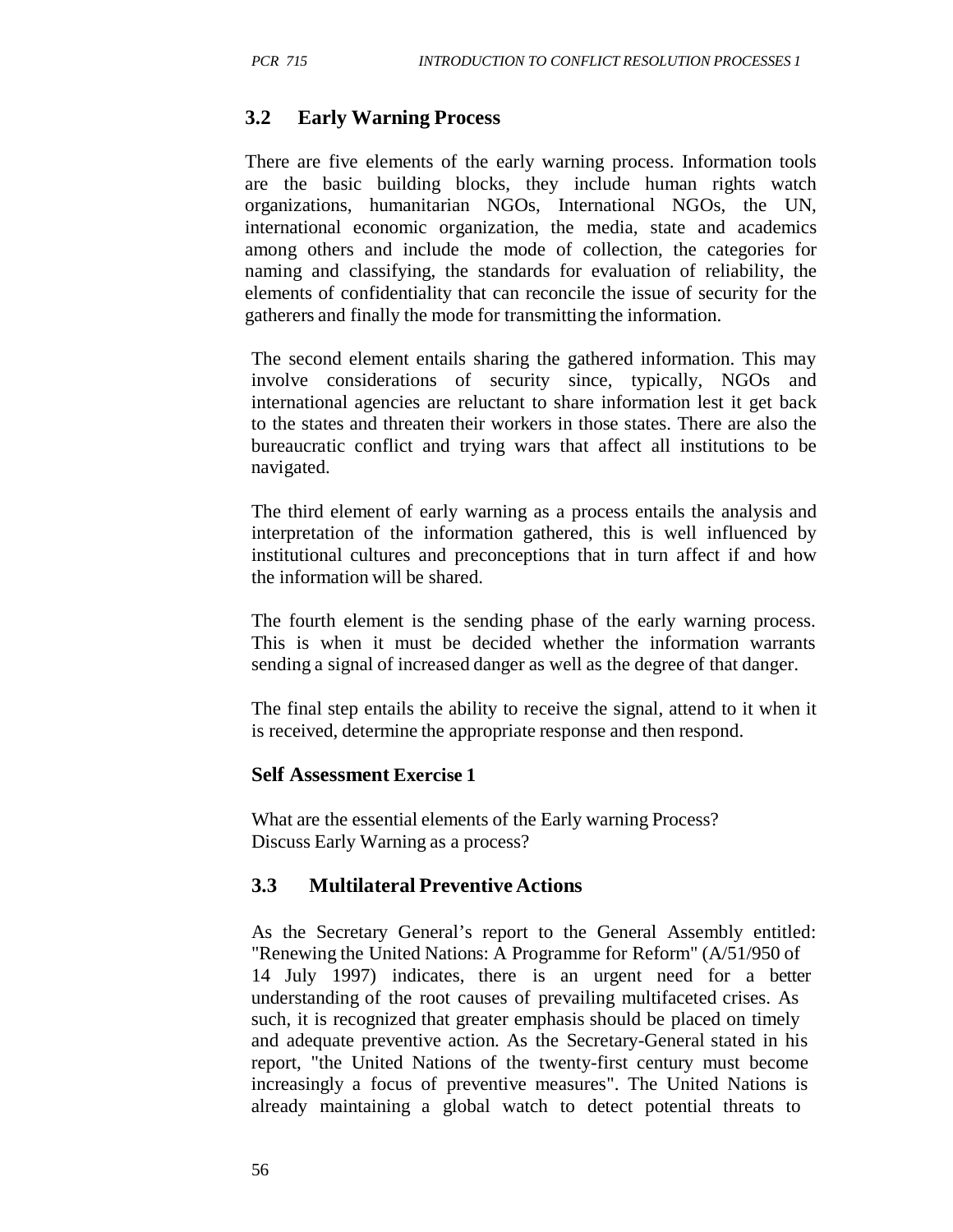international peace and security with the objective of supporting the efforts of the Security Council and the Secretary General to deter conflict. Toward this end, it is important to strengthen the professional capabilities of UN staff to support and implement this objective in the areas of early warning and preventive measures.

With the support of funds provided by the British and Italian Governments, a Design and Development Team comprised of representatives of the Department of Political Affairs, the Conflict Analysis and Development Unit of the London School of Economics and the United Nations Staff College was formed (Sep. 1998) to develop a series of pilot courses dealing with Early Warning and Preventive Measures. Following an extensive interview process (Sep. - Oct. 1998) conducted with agencies, departments and programmes that deal with complex emergencies, both in New York and Geneva, design meetings (Oct. & Dec. 1998) were held to prepare the workshop sessions and related materials.

The primary aim of the first and second pilot workshop was to begin the process of building institutional capacity by significantly improving professional and analytical skills and awareness of participants in the area of early warning and preventive action and, as a corollary, by promoting greater mutual exchange and coordination within and between departments and offices dealing with policy and practical aspects of early warning and preventive measures. Since it was a pilot workshop, it also served as an opportunity to test both content and methodological approaches.

The specific objectives of this workshop were to enhance the skills of participants and their capacity at preventing conflicts, which are as follows:

To identify conflict causes and stages of conflict; To structure systematically early warning analysis; To identify and integrate a range of preventive measures; To use existing mechanisms for early warning analysis; To improve quality and effectiveness of policy recommendations;

The core of participants to the workshop included about twenty-two representatives from various UN Agencies such as DPA, OCHA, DDA, UNDP, UNHCHR, UNHCR, UNICEF, WFP, and FAO. You are urged to find out the full meanings of these UN Agencies.

The focus of the workshop could be divided into four main knowledge and skill development areas. The first of these is in the area of analytical processes, related to early warning. Participants began by developing a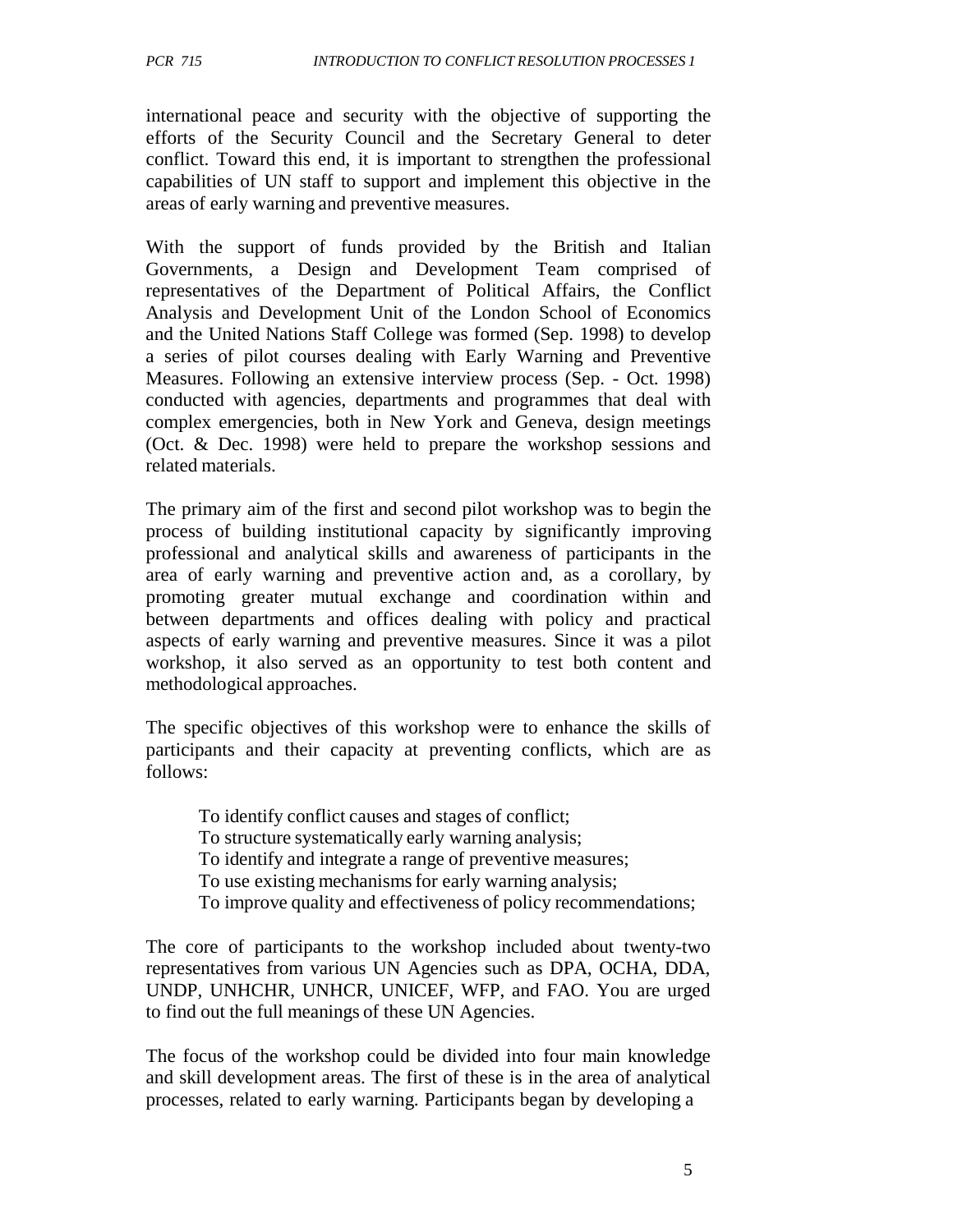joint analysis of the country situation and then assessed root causes and evolving developments that could lead to crisis and perhaps violent conflict. A list of illustrative early warning indicators by category was generated. An analytical step in this process was the development of risk scenarios, which, through the combined impact of several factors, could lead to a range of possible outcomes.

The second knowledge area is reflected in the emphasis on and support of cooperation and coordination among participants from different sections of the UN family that characterized all the working sessions.

The third area of focus was on joint planning and decision-making. Building on the outputs generated in the analytical sessions, the participants identified and discussed a range of possible preventive measures that might be employed to address the changing circumstances outlined in a risk scenario. A unique feature of this workshop was that it brought together UN staff from their respective headquarters and the field, dealing with humanitarian, political and practical issues. The sharing of different approaches to conflict prevention and the discussions that led to the identification of potential options for preventive measures was a highlight of the workshop. The mechanisms and overall process of decision-making in the UN were also explored.

A fourth area of focus was the drafting of recommendations for preventive actions that could, if implemented, positively address the events in evolving scenarios. Each of the three groups outlined one of several possible scenarios and presented a policy brief containing the results of their analysis and a set of recommendations identifying actions that might be taken by the UN system. Each team had the opportunity to play the role of the ECPS providing feedback on the policy options outlined by another team.

As a pilot, the workshop also focused on obtaining feedback from participants on content and methodologies. In addition to written feedback on daily sessions and a written evaluation of the overall workshop, the Design and Development Team met each day with representatives of the three country groups and conducted sessions at the conclusion of the workshop to obtain suggestions for improvements in subsequent workshops. The daily feedback meetings were invaluable to the learning process. Based on the response of participants to the content being covered and methodologies being used, adjustments were made to the programme content and schedule to ensure that workshop sessions addressed more effectively participants' needs and interests. The above case study was meant for your understanding as to the necessary steps needed to take in order to avert conflicts in our society.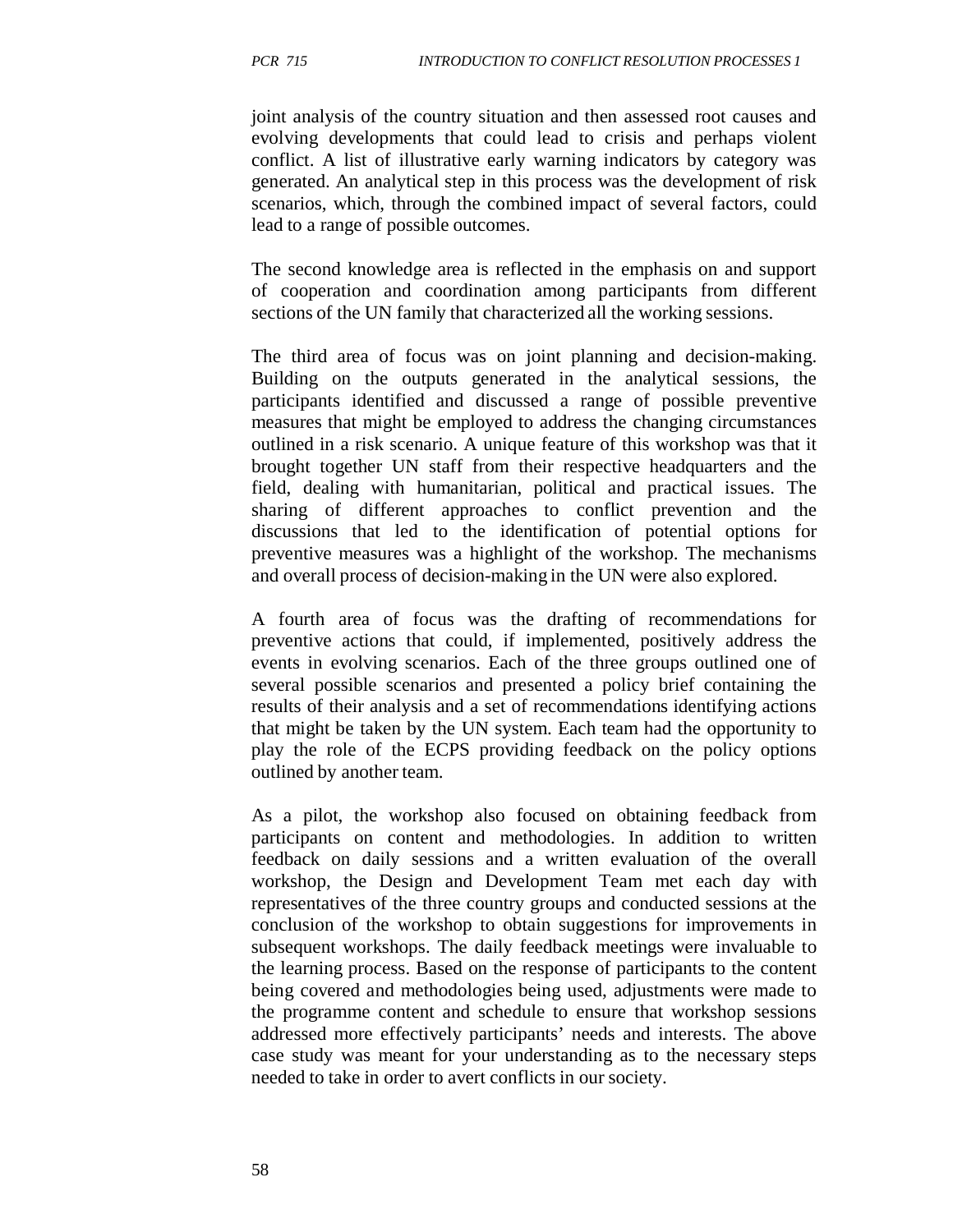# **4.0 CONCLUSION**

The final review of the workshop led to a number of conclusions and recommendations. Some of these relate to the overall process of early warning and preventive action. First among these was that a UN system focus on early warning and preventive measures is increasingly important. Secondly, that the process of sharing information, perspectives and analysis across departments, agencies and programmes leads not only to a more comprehensive and qualitative understanding of what are most often very complex circumstances, but, perhaps more importantly, to the identification of a broader range of actions that can be employed to prevent conflict or reduce its impact. Thirdly, while there will always be a need to deal with emergencies, and therefore to have an appropriate rapid response capability, the UN system, in cooperation with other partners including regional organizations and governments, could prevent a greater number of vulnerable situations from reaching emergency proportions.

It was also suggested that additional perspectives be brought into the analytical process. Representatives of regional organizations and NGOs would bring added value to the identification and analysis of early warning factors and to the development of proposed actions to address them.

It is however, important to note that the Early Warning Early Response Mechanism often suffers of problem of coordination, and inability of countries to take immediate action when potential conflicts are identified. Sometimes, this may be as a result of national considerations or incapacity. Even the UN has fallen foul of this, when it failed to act even when all the signs were there of an impending conflict in Rwanda.

## **5.0 SUMMARY**

In this unit**,** we have examined Early Warning and Preventive Measures and the essential elements of the Early Warning process. We also discussed the Multilateral Preventive Actions being taken by the United Nations to implement the Early Warning Early Response Mechanism.

#### **6.0 TUTOR-MARKED ASSIGNMENT**

Discuss the Multilateral Preventive efforts by the United Nations on Early Warning Early Response.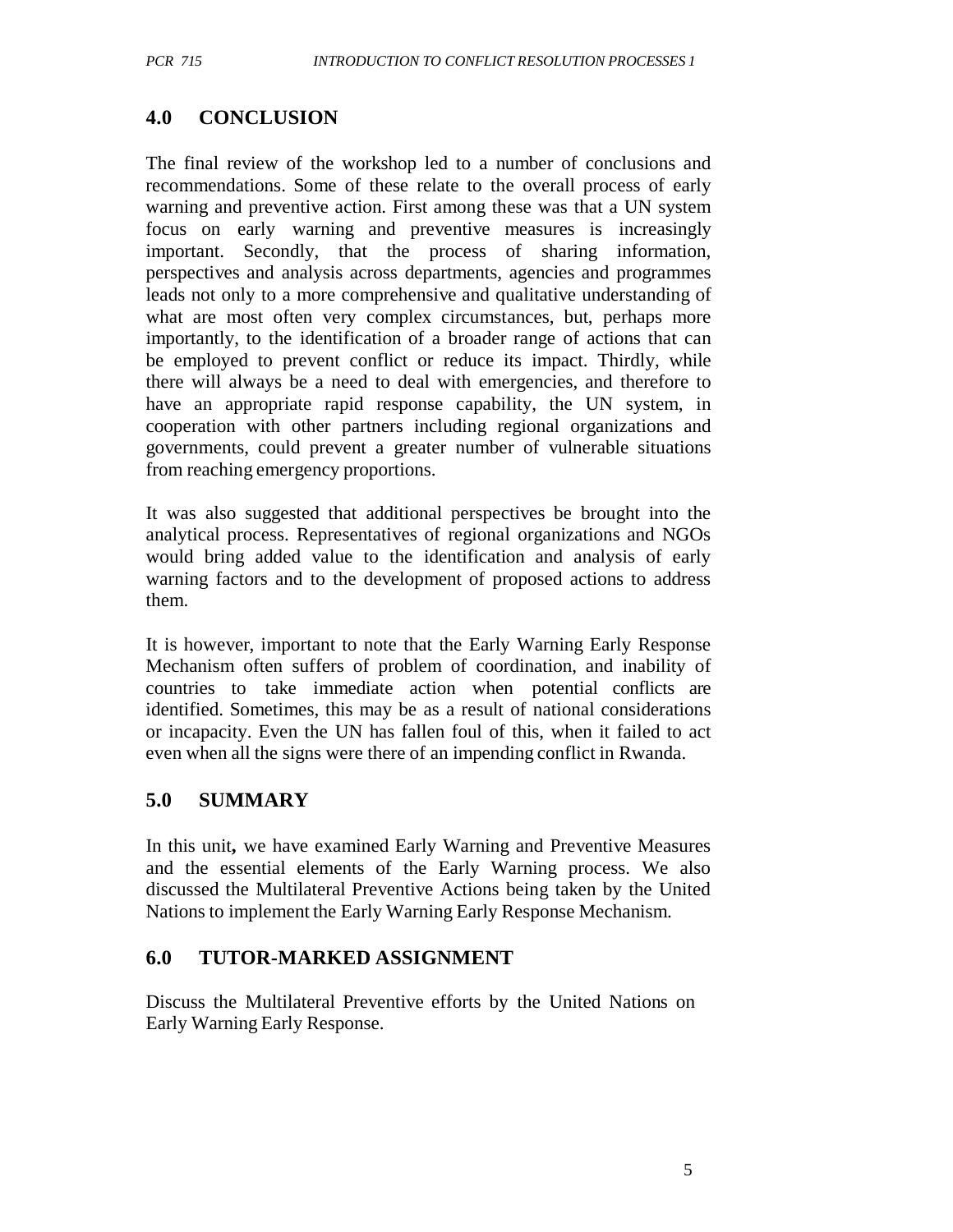#### **7.0 REFERENCES/FURTHER READINGS**

- "Humanitarian Intervention and Early Warning", 2005. The Journal of Conflict Resolution", Journal of Peace Science Society (International), Vol.49, No.1, February
- R.A Akindele, and Bassey Ate, 2001. Beyond Conflict Resolution, Lagos, Nigerian Institute of International Affairs.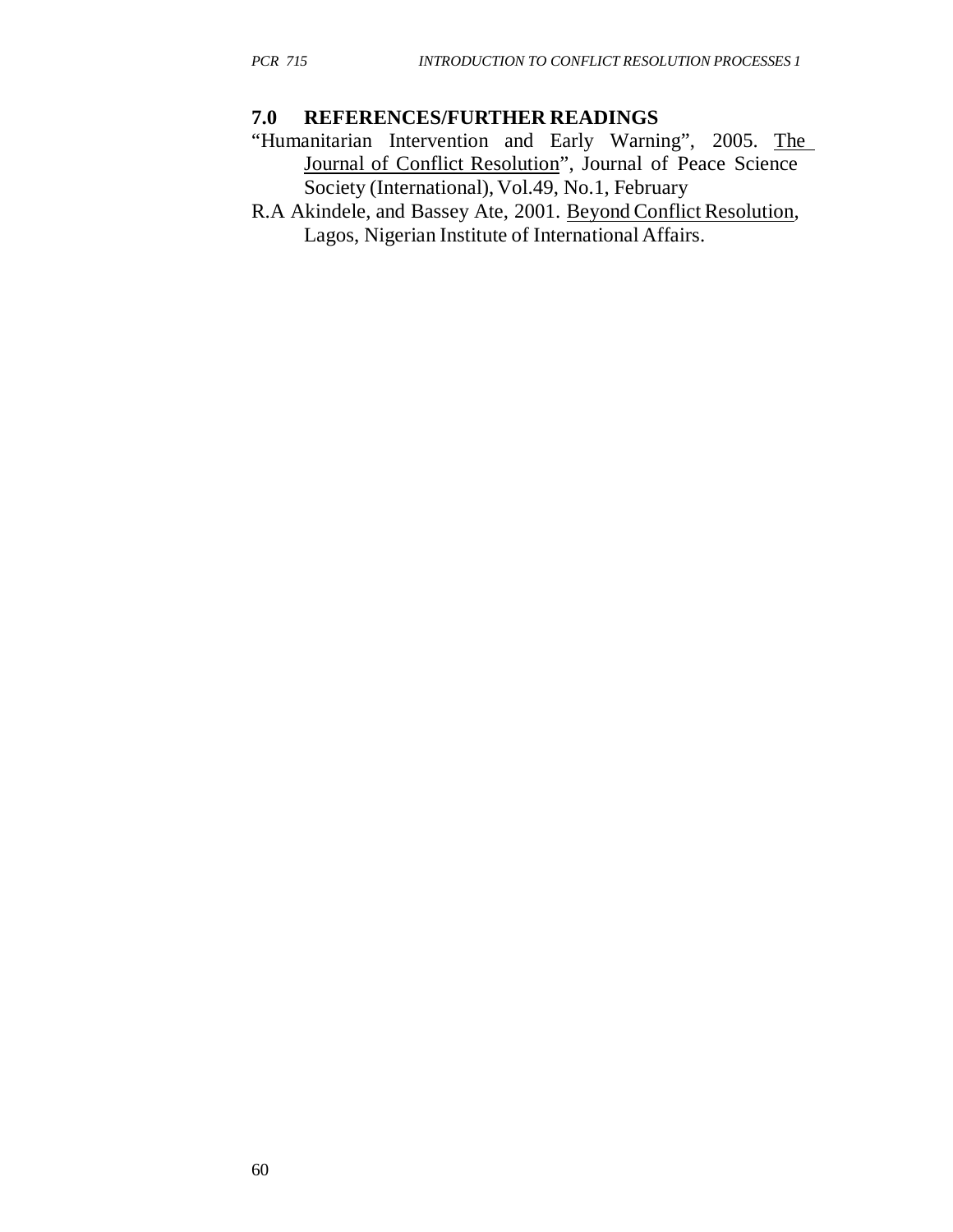# **UNIT 4 SKILLS AND METHODS OF CONFLICT RESOLUTION: MEDIATION**

## **CONTENTS**

- 1.0 Introduction
- 2.0 Objectives
- 3.0 Main Body
	- 3.1 Conflict levels
		- 3.1.1 Conflict at the individual level
		- 3.1.2 Current Thinking in Conflict Resolution
- 4.0 Conclusion
- 5.0 Summary
- 6.0 Tutor Marked Assignment
- 7.0 References and Further Readings

# **1.0 INTRODUCTION**

In this unit, we shall examine the issue of conflict Resolution and conflict Mediation at the different levels of society. We will also examine the current thinking on conflict Resolution styles and the role of Mediation and Negotiation in conflict Resolution. Conflict is a feature of human existence, and as far as human beings interact with each other, conflicts are bound to arise. However, the important thing is to be able to have ways of resolving conflicts depending on the nature of the conflict.

# **2.0 OBJECTIVES**

At the end of this unit, you should be able to:

- i) Discuss conflict at the individual level;
- ii) Explain the current thinking on conflict Resolution styles;
- iii) Identify the different levels of conflict; and
- iv) Explain the role of Mediation and Negotiation in conflict Resolution.

# **3.0 MAIN BODY**

## **3.1 Conflict Levels**

## **3.1.1 Conflict at the Individual Level**

Beginning from the individual level, many skills needed to help another person are the same or similar to the skills needed to help yourself. The skills of a professional are the skills of a helpful friend. Furthermore, the process of helping others is one of the most therapeutic and enjoyable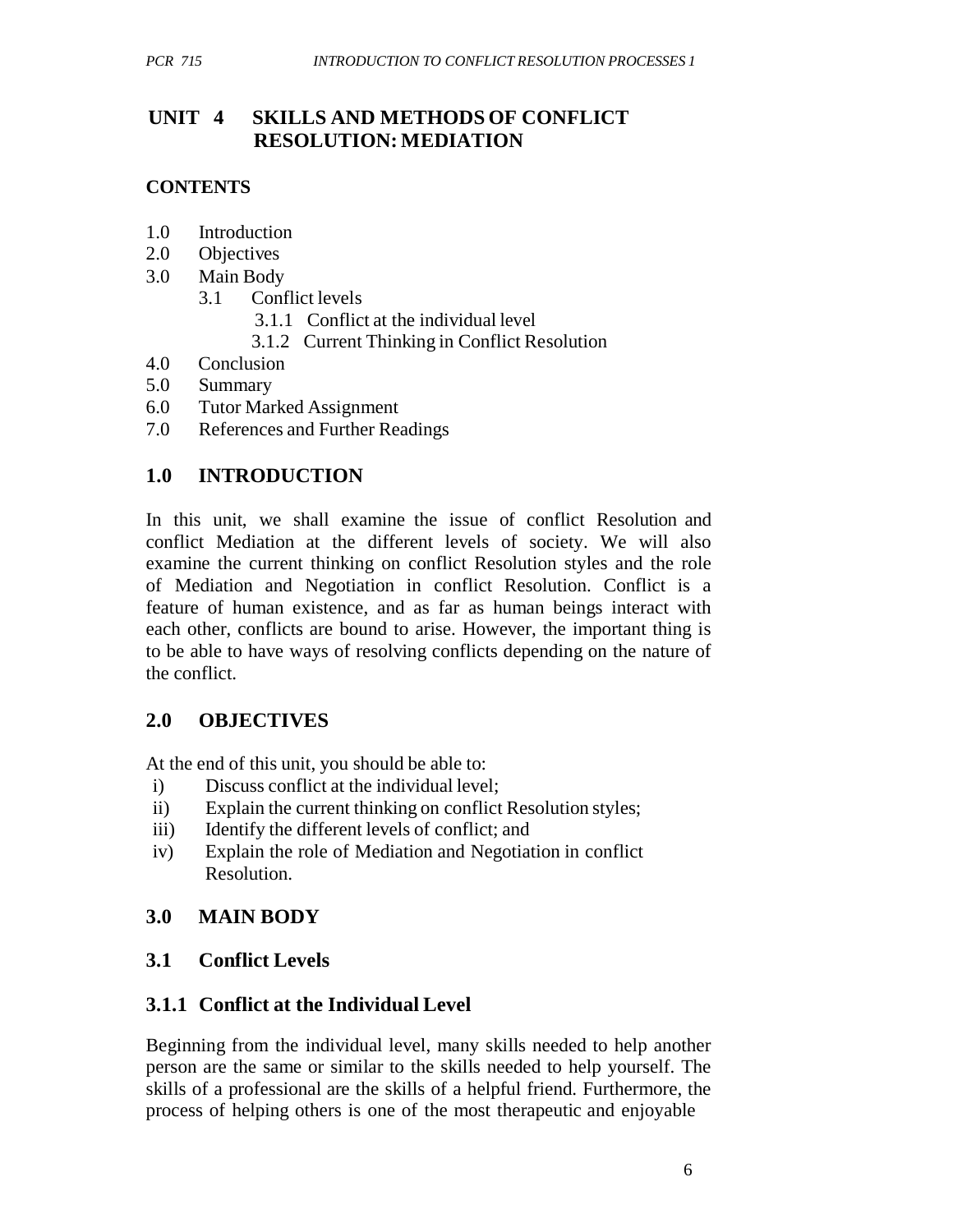things anyone can do. Thus, learning to be a good helper is a way of helping yourself, sometimes called "helper therapy."

The Society of Friends (Quakers) has many great ideas. Two are pacifism (don't settle conflicts with violence) and consensus (don't settle issues without *getting agreement from every person involved*). We live in a society, however, that believes voting is the best way of settling disputes. This method is about trying to achieve a resolution that meets each person's needs as much as possible. This is called a win-win system, in contrast to our court system where one side wins and the other side loses.

#### **3.1.2 Current thinking in conflict resolution styles**

**Avoiding** or denying the **conflict**. Such a person hopes the problem will go away. Usually it doesn't. So, this is a bad approach. But many people take it. Many prefer to **give in** rather than fight. Why? Sometimes they are being a martyr, sometimes scared, sometimes seeking appreciation, etc. In any case, this is another bad approach, because it is unfair, it generates no creative solutions, and usually such an accommodator remains very unhappy.

Some people **get mad and blame** the other person**. "You** ignored my authority" or "You are totally unfair" or "You've hurt me and I want to get even," etc. Such a conflict becomes an ugly battle in which they must "get their way" and win at any cost (like in a divorce settlement). This is also a terrible approach because it stops all constructive thinking, is unfair (deceitful, threatening, chauvinistic), and produces lasting hostility. Kottler (1994) helps such people learn to avoid blaming.

Other people appear to seek a **compromise**, i.e. find some middle ground and "work out an agreement." That would be wonderful, if it were entirely true, but sometimes a part of this approach is subtle but deftly trying to win more ground than your opponent. The objective becomes trying to prove you are clever or slick. Thus, political or social pressure, misrepresentation, threats-with-a-smile, and so on may slip in, rather than simply seeking an optimal solution for both sides.

A few people can control their anger, competitive, and I-give-up feelings and genuinely seek an innovative, fair, optimal solution for both parties. Take this creative, **integrative** approach if you can.

There are important lessons for us to learn from the experience at resolving conflicts at the individual level. It is not easy to be rational during a conflict. Moreover, it may seem very unlikely that an aggressive person would give up a chance to take advantage of an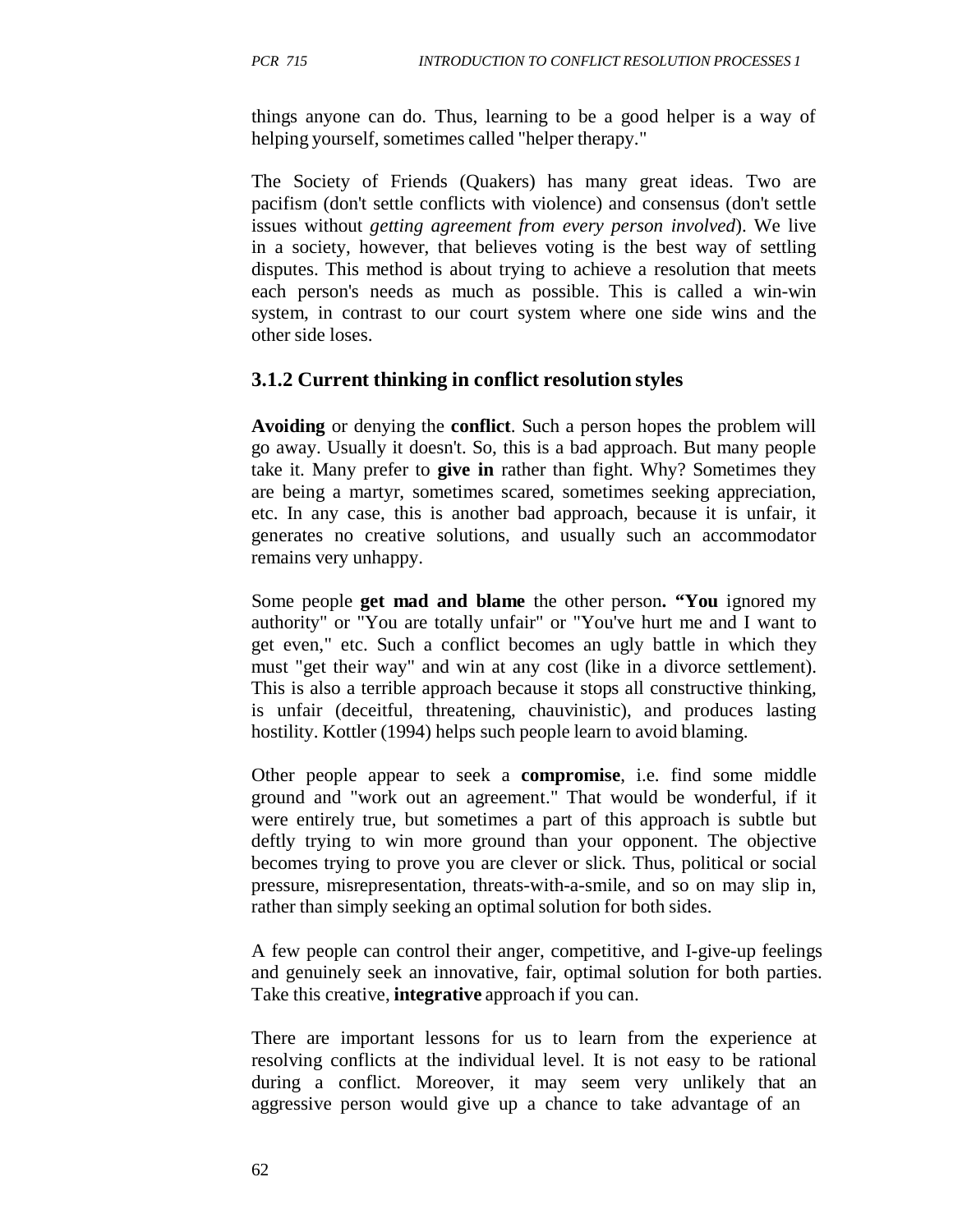avoider or an accommodating person. Yet, in the long-run, the aggressive person would probably be better off if he/she worked out a fair arrangement.

Conflicts are inevitable. They are normal and an integral part of human lives. They can occur on several grounds, international, community and organization, inter-personal (states and ethnic groups etc) depending on our style of addressing the conflict, the outcome can be destructive or constructive often proceeds a request for intervention or training, nevertheless, it still has its own dynamics and features.

Mediators are people – officials or unofficial who get involved in Conflict resolution strategies and skills can be divided into three types:

Skills and processes for intervention in an actual conflict situation (crisis or an ongoing conflict).

Skills to conduct conflict resolution training (the audience can be a group of diplomats, community organizers, educators etc.

While the third is consultation with parties to a conflict through negotiations: Viz –

a. Helping the parties define the agenda.

- b. Helping identify and reframe the issues.
- c. Encouraging the parties to a common position.
- d. Finding areas of common ground.
- e. Encouraging fair and effective negotiations and sometimes drafting an agreement (that parties have articulated) for parties to sign.

The third party consultation is also a skill of resolving conflict it is focused on the manner in which small groups resolve conflicts, problem-solving discussion between unofficial representative of parties' communities, state or groups engaged in protracted social conflict.

Some steps to prevent conflict – Through mediation:

Start with the right frame of mind.

Have a discussion to understand both sides, problems, conflicts, needs, and preferred outcomes. Be empathic.

Gather all the additional information you need and think of several options or plans for resolving the conflict and satisfying shared interest.

Both sides present plans for resolving conflict; try to integrate the best of both plans or make a fair offer or express a request. Negotiate the difference.

Mediation involves: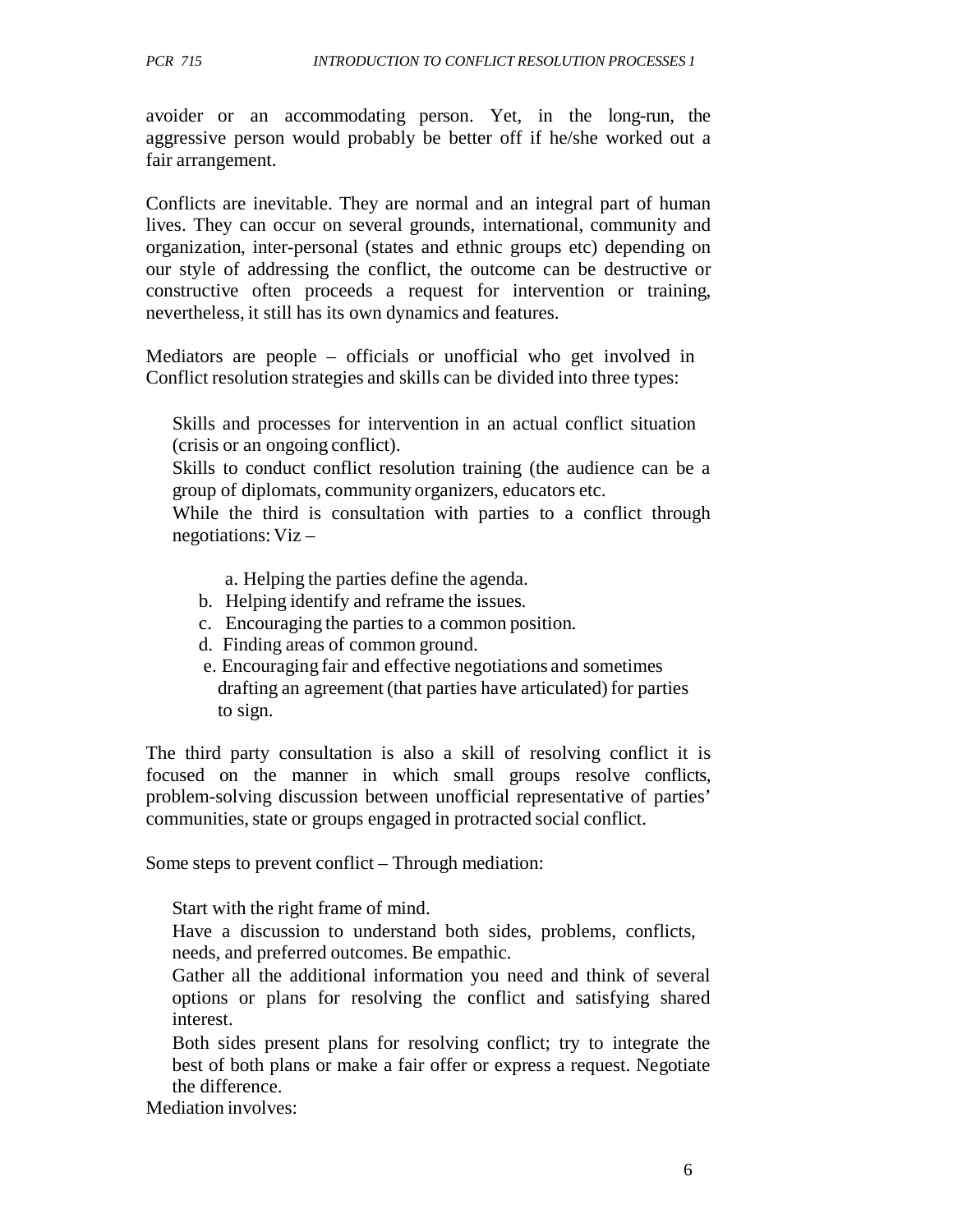- (1) Providing a suitable step for negotiation.
- (2) Encouraging the proper parties to get involved.
- (3) Helping to set ground rules (though the parties are usually involved in this process).

#### **4.0 CONCLUSION**

Since conflicts frequently exists in the society. It is imperative for us to have a checklist of ways of addressing it. Though occurring at different levels of human interaction, efforts must be made to keep conflict from exacerbating of the usual quarrels to the use of violence. Some of the ways through which conflict could e resolved include third party Intervention like through Mediation and Negotiation. Nigeria effectively mediated in the three decade old Sudanese conflict by providing her resources, facilities and expertise towards the resolution of the conflict in cooperation with the African Union.

## **5.0 SUMMARY**

In this unit, we have discussed the issue of conflict, and especially its appearance at the different levels in society. We noted the current thinking on conflict Resolution styles and the role of Mediation and Negotiation in conflict Resolution.

We have also examined the various sources of conflict mediator trust, and in particular focused on the possible ways a mediator could build trust during mediation.

#### **6.0 TUTOR-MARKED ASSIGNMENT**

Discuss Negotiation and Mediation as ways of resolving conflicts between parties.

#### **7.0 REFERENCE/FURTHER READINGS**

Ronald J. Fisher, 1977. Interactive Conflict Resolution, New York, Syracuse, Syracuse University Press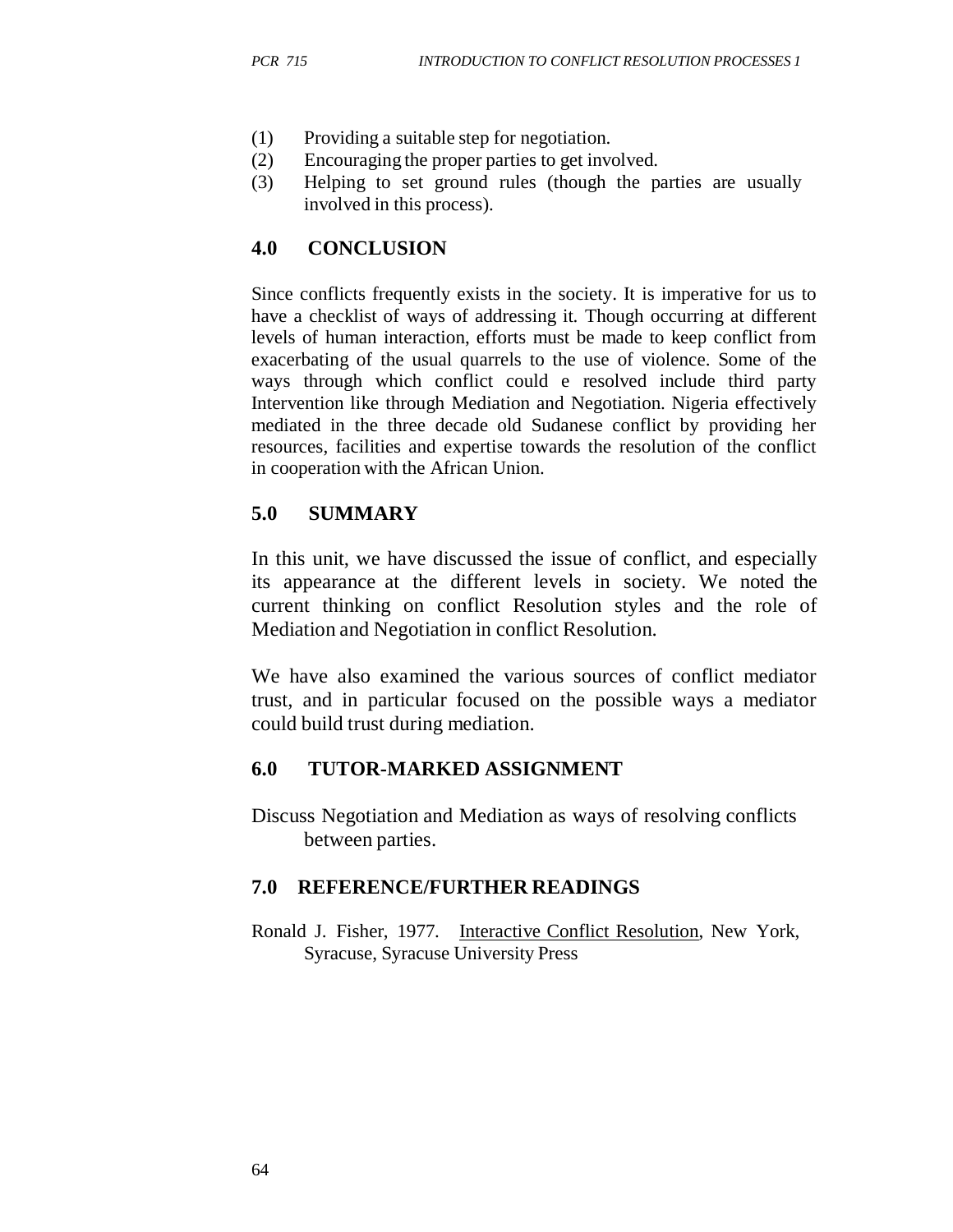# **MODULE 5**

- Unit 1: Women in Peace Building and Reconstruction
- Unit 2: Protection of Civilians and Vulnerable Groups
- Unit 3: What it Means to Build Lasting Peace
- Unit 4: Peace Building Agent

# **UNIT 1 WOMEN IN PEACE BUILDING AND RECONSTRUCTION**

# **CONTENTS**

- 1.0 Introduction
- 2.0 Objectives
- 3.0 Main Body
	- 3.1 Post-Conflict Situation
	- 3.2 Post Conflict: Rehabilitation and

Reconstruction

- 3.3 Women, Truth, Accountability and Reconstruction
- 3.4 Translating Words into Action
- 4.0 Conclusion
- 5.0 Summary
- 6.0 Tutor Marked Assignment
- 7.0 References and Further Readings

# **1.0 INTRODUCTION**

In this unit, we shall discuss a very important component of peace building and reconstruction- the role of women during conflict and after conflict ends. The experience has been that whereas women and children suffer most during wars, they are usually relegated to the background during peace negotiations and post-conflict reconstruction. This should not be so, because without the input of women in this process arising from their experiences during wars it is impossible to have an effective post conflict reconstruction.

This unit will therefore examine women in peace building and reconstruction focusing on women, peace and constitution making; women in rehabilitation and reconstruction; women, truth, accountability and reconstruction; including the institution of international tribunals to try war crimes against women and the vulnerable.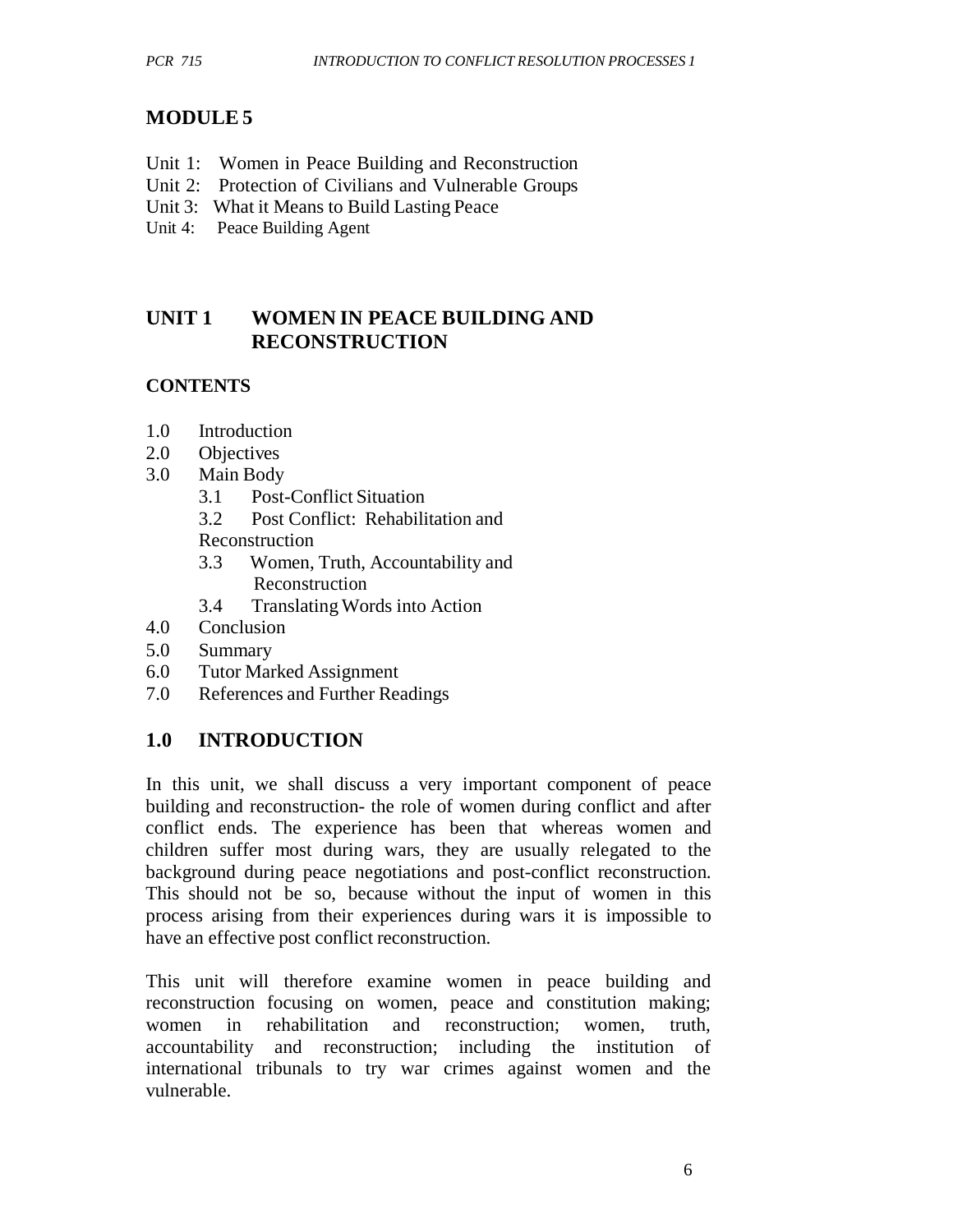# **2.0 OBJECTIVES**

At the end of this unit, you should be able to:

- i. Discuss women in peace building and reconstruction;
- ii. Discuss women, peace and constitution making;
- iii. Explain the role of women in rehabilitation and reconstruction.
- iv. Explain the challenges women are facing as victims of conflict.
- v. Explain the importance of truth and accountability in post conflict rehabilitation
- vi. Discuss the role of International Tribunals in Post conflict reconstruction

## **3.0 MAIN BODY**

## **3.1 Post-Conflict Situation Women, Peace Agreements, and Constitution Making**

The bitter experiences of women in times of war often make them strong adherents of peace building and constitution making for conflict resolution. However, women's roles in and contributions to conflict resolution are underutilized or wholly ignored in mainstream peace building and constitution making processes. Nevertheless, women all over the world are devising creative and effective strategies to ending wars and building peace.

Throughout history, men have designed Constitutions and women have been invisible, both in the process of constitutional reform and in the content of the Constitutions. A survey of the Constitutions of the world will reveal that most, if not all Constitutions, view women as gendered subjects, i.e. as wives, mothers etc. It is now an accepted fact that the law and legal processes are now being viewed as based on male norms and experiences, and that women's engagement with the law is vastly different than that of men.

We should therefore note the positive changes witnessed in the past decade, where women are now pushing at the envelope of Constitutional law and striving to influence constitutional reform processes. Significant progress and achievements have been made in Somalia and East Timor, amongst others. Also, in Northern Ireland, women have successfully come together in forming their own political party and have effectively raised the profile of women in politics.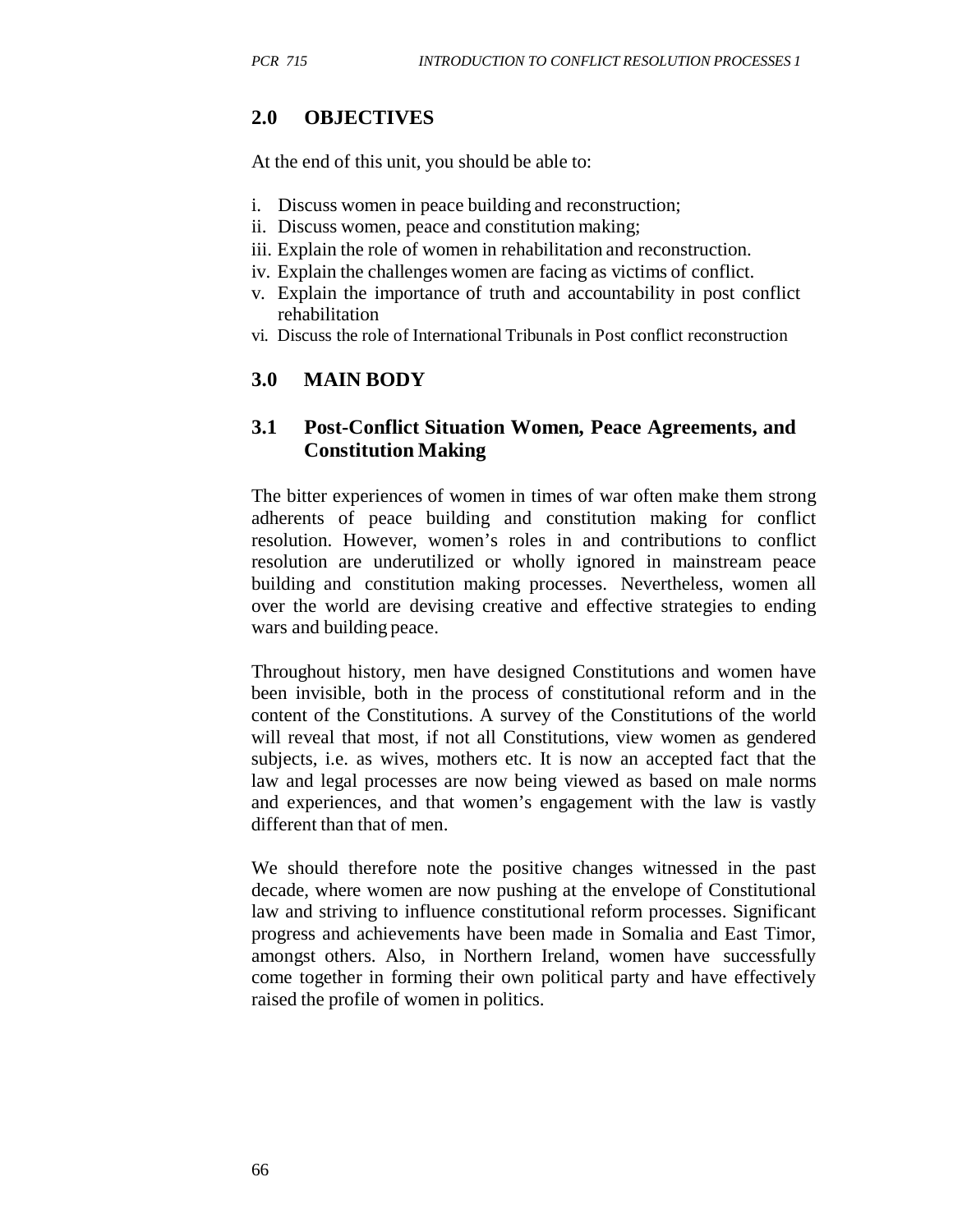## **3.2 Post-Conflict: Rehabilitation and Reconstruction**

Women often face severe obstacles and critical neglect to their needs in the rehabilitation and reconstruction process, as they struggle against discrimination at every level in trying to feed and house their families. Moreover, international donor reconstruction programmes and the distribution of humanitarian aid often fail to take into account the new economic and social roles women must fulfill in the aftermath of war. Their essential needs are thereby inadequately factored in.

We therefore, need to be able to explore the practical needs and strategic interests 2that are fundamental to women in post-conflict reconstruction. Special attention will also be paid to the new economic roles women carve out for themselves, most often as heads of households.

Conversely, we should note the new challenges faced by women in their new employment, land and property rights, the needs of ex-combatant women, etc. Striking examples in this area is reflected in the postconflict experiences of personal accounts of female combatants during conflicts. Liberia and Sierra Leone are cases in point.

# **3.3 Women, Truth, Accountability and Reconstruction**

Although rape and other gender-based forms of violence continue to be among the highest committed war crimes during times of armed conflict, they still remain the least condemned. This struggle against impunity must begin with the strengthening of the legal system and its responsibility in bringing perpetrators to justice. Furthermore, addressing the victims' needs and providing proper medical treatment, psychological care and financial compensation is crucial and must be guaranteed. Fundamentally, these crimes must be recognized for what they are – crimes against humanity.

We need therefore to be conversant with the various roles of women in the institutions and strategies for post-conflict truth and reconciliation. In addressing the specific needs of women in the aftermath of violent conflict, especially their need for accountability and justice, attention is called to the issue of comfort women and for example, the Japanese government's legal responsibility for crimes committed over fifty years ago, to the more recent tragedies such as Rwanda's genocide that is now answering to an established war crimes tribunal.

There is a recent report on "Women, War, and Peace," an independent experts' assessment by two remarkable women, Elisabeth Rehn and Ellen John Sir leaf. This report provided a wealth of information on the impact of conflict on women and gave the suffering a human face.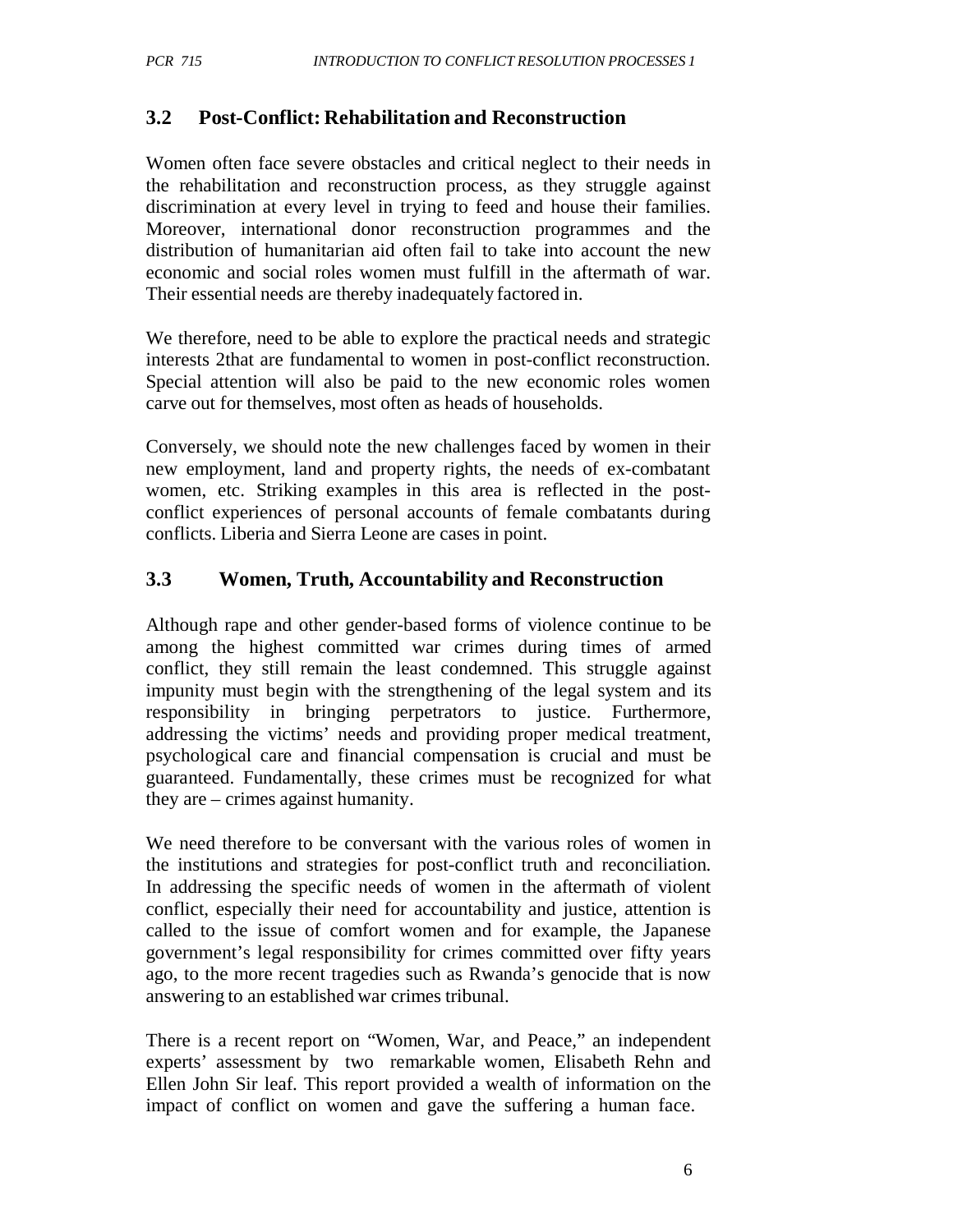Equally important, it not only provided "ground truth" from Sudan and Liberia to Afghanistan and East Timor on the impact of violence, displacement, trafficking, and other social ills, but also practical suggestions for avoiding the stigma of victimization.

Indeed, what comes through most clearly from this report is the need to view women as much more than victims, and to empower them to make their full contributions at the peace table and in post-conflict reconstruction.

This is not just a question of equity or fairness. We know that bringing women to the peace table improves the quality of agreements reached and increases the chance of success in implementing, just as involving women in post-conflict governance reduces the likelihood of returning to war. Reconstruction works best when it involves women as planners, implementers, and beneficiaries. The single most productive investment in revitalizing agriculture, restoring health systems, reducing infant mortality, and improving other social indicators after conflict is in women's and girls' education. Further, insisting on full accountability for actions against women during conflict is essential for the reestablishment of rule of law.

We know these lessons well, but too frequently, in the press of responding to the latest crises, issues related to conflict prevention in general – much less the role of women in this process – get lost in the shuffle. And yet it is precisely in the midst of crises that these issues should take center stage.

From 1995 to 1998, Angola was the site of the world's largest UN peacekeeping operation. The UN Special Representative of the Secretary General was sensitive to gender issues, and there was an active UN human rights program that forced attention to these issues as well.

Still, when conflict re-emerged in Angola in 1998 and millions of displaced persons were in need of emergency relief programs, the priority was the urgency of getting food to displaced people. This outweighed the focus on women's participation in the peace process. It was later realized during a meeting of the Joint Peace Commission that brought together the Angolan Government, UNITA, the United Nations, and the troika nations of Russia, Portugal, and the United States, that there was not a single woman at the peace table.

It was therefore recognized that a key component for post-conflict negotiation and reconstruction was missing by not bringing women to the table to plan for the emergency assistance. Using women's NGOs to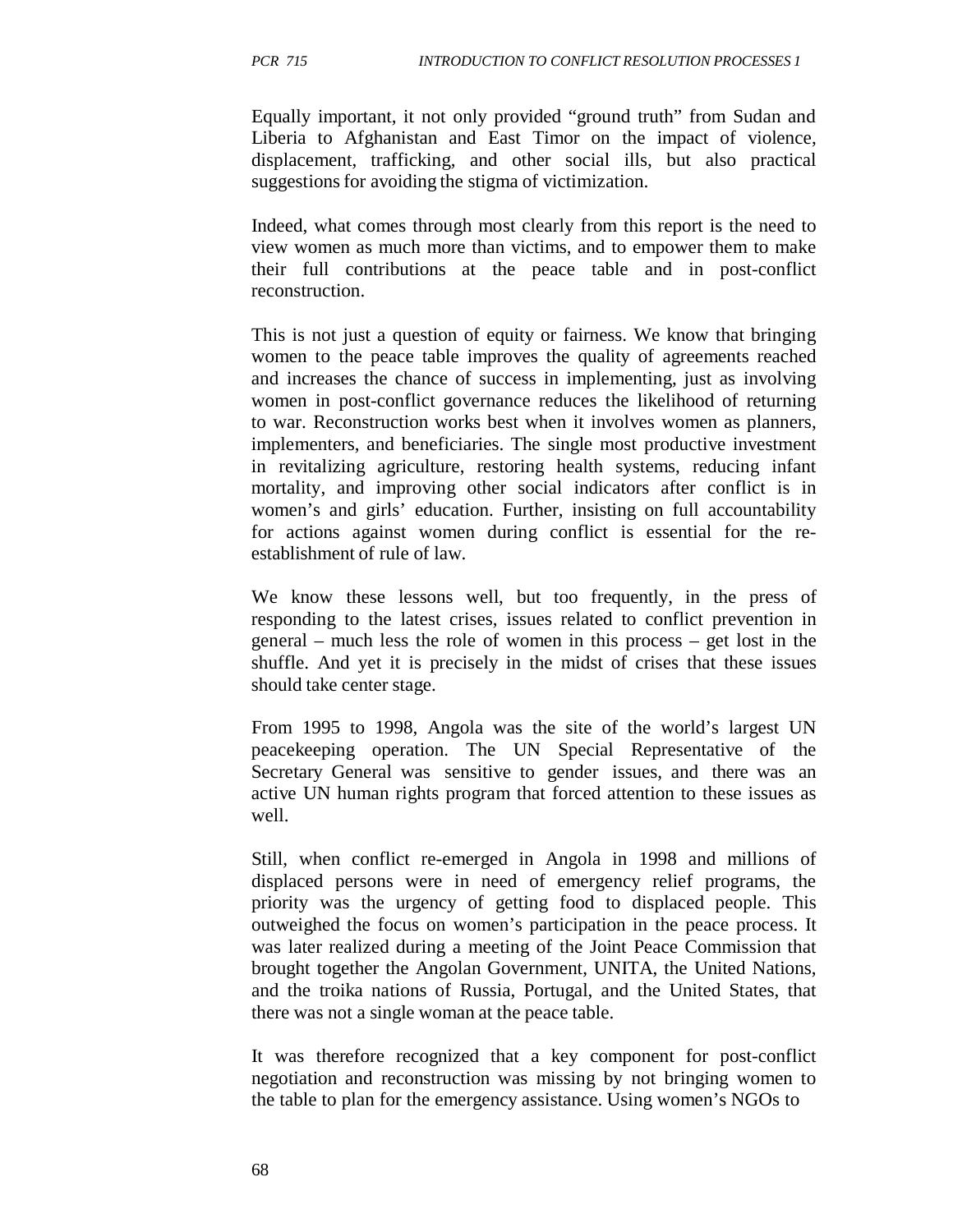distribute relief; assigning gender advisors to prevent domestic violence as ex-combatants returned to their homes; and ensuring women a seat at the table in the peace talks themselves were realized to be important. These lessons were particularly useful during the political, economic and security reconstruction of Afghanistan. Well-meaning experts – both Afghan and international – told us that the benefits of involving women in this process were outweighed by the risk of alienating anti-Taliban forces and traditional Afghan leaders whose help was needed in the fight against terrorism.

Under President Bush of the United States, women's issues were given a place at the top of the agenda in the efforts in Afghanistan as the full participation of women at the political conference in Bonn, the reconstruction conferences in Washington and Tokyo, and the Loya Jirga in Afghanistan was realized.

One area where we need to do better is insisting on full accountability for actions against women during conflict. Whilst the spirit of reconciliation and forgiveness after peace comes is welcome, but too often, amnesty means that men forgive men for atrocities committed against women. In Angola, for example, the Government and the UNITA rebels provided 13 separate amnesties for each other. Whenever a mass grave was discovered, it was in large part the international community – including the U.N. Human Rights Commission and the embassies of foreign governments – that would go to the site to protect the evidence in anticipation of the day when the Angolan authorities could be persuaded into investigating the matter.

There is no one-size-fits-all approach to transitional justice: whether it is the Truth and Reconciliation Commission in South Africa, the *gacaca*  community court system in Rwanda, a human rights commission in Afghanistan under the Bonn agreement, or international tribunals where local courts are inadequate, ensuring accountability is essential to convince men with guns that there is impunity in acting against women. But words alone cannot earn women a seat at the peace table, force financial institutions to provide capital to women entrepreneurs, or ensure adequate protection for women in refugee and displaced situations.

## **3.4 Translating Words into Action**

For example, the Offices of International Women's Issues, Women in Development and Transition Initiatives, and the Bureau of Democracy, Human Rights and International Labor are assisting women's organizations and ministries of women's affairs, promoting women's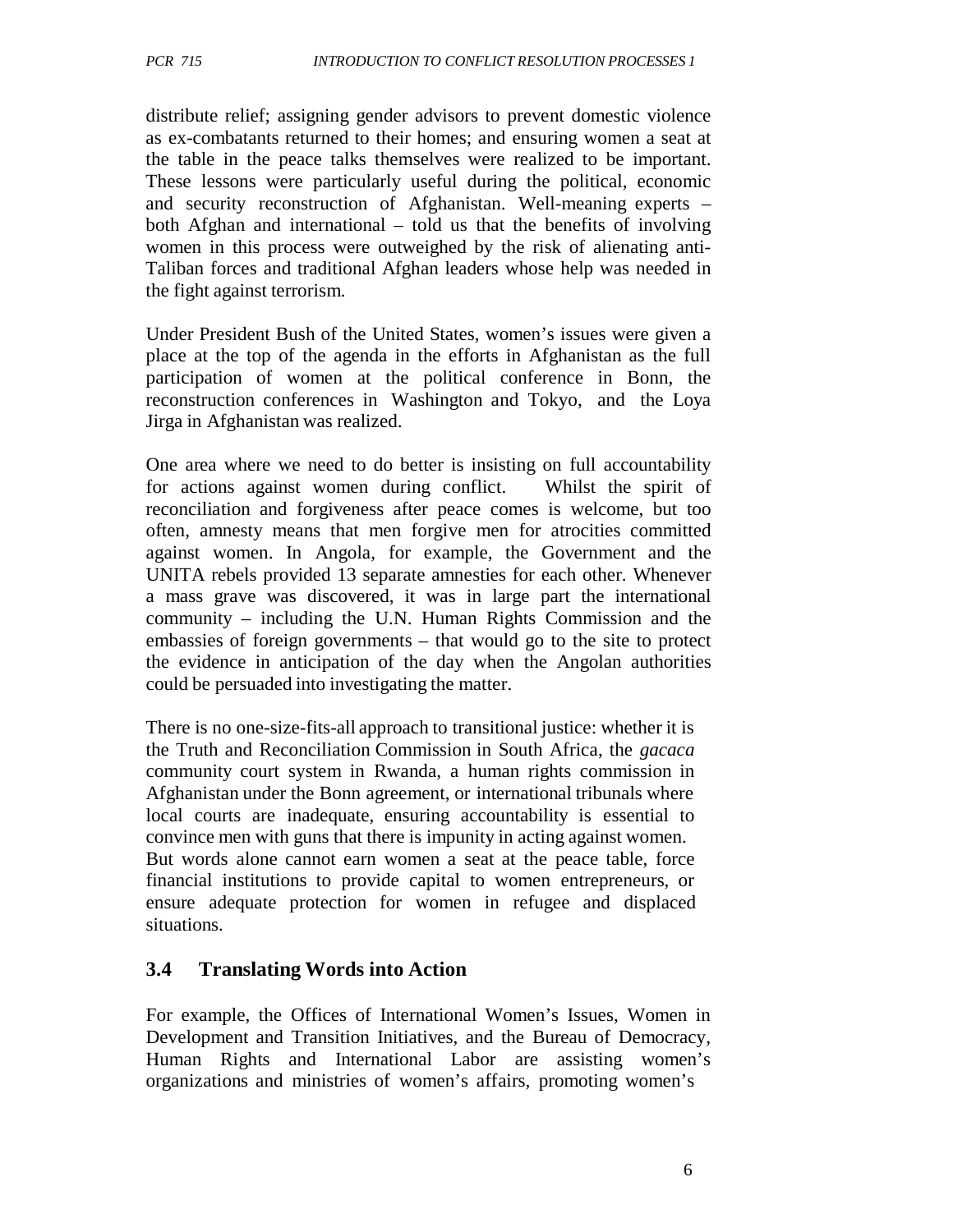rights, and involving women in peace-building and post-conflict political structures.

The Bureau of Population, Refugees, and Migration and the Office of Foreign Disaster Assistance are addressing women's and girls' education, psychosocial trauma, special feeding programs, mother-child health care, and protection services for refugees and internally displaced. In the United States, the Office of Trafficking in Persons is a catalyst within the Government and beyond for new efforts to address this pernicious problem. Within the State Department itself, attention is being paid to issues related to women in conflict in training programs for junior, mid-level and senior officers at our Foreign Service Institute. At USAID, women's issues have taken center stage. USAID recently unveiled the African Education Initiative, which will help train 160,000 new teachers, mostly women, and provide scholarships for 250,000 girls. The Clean Energy Initiative will help address the problem of indoor air pollution from cooking with wood and dung that causes 2 million premature deaths a year globally, especially among women. The Global Food for Education initiative will provide school-feeding programme for 7 million school children, with particular emphasis on girls. Other programmes announced at the World Summit for Sustainable Development in Johannesburg in 2001 for clean water, sanitation, hygiene, small-scale agriculture, and housing also have a direct and immediate impact on women.

And clearly, the United States' announcement of a \$15 billion program over the next five years to fight HIV/AIDS in the most highly affected countries of Africa and the Caribbean will have a dramatic impact on the status of women, especially through programs designed to attach mother-to-child transmission of this deadly virus.

For every picture of a woman speaking to the Loya Jirga in Afghanistan or girls returning to school in that country, there are dozens of countries around the world where women are systematically excluded from peace processes and post-conflict governance, and where girls' access to education, health, and other social services is minimal.

Within many countries, programmes to address these issues are too often adopted on an ad hoc basis. They may be poorly coordinated; they often overlap; and each new effort tends to start from scratch. We can do better in expanding and coordinating these efforts to ensure maximum effectiveness.

Further, there is the need elevate the issue of women in conflict within the foreign policy establishment of the various countries. This issue still suffers from "second-class citizenship." Despite the heavy emphasis placed on these issues you still hear advancement of women's interests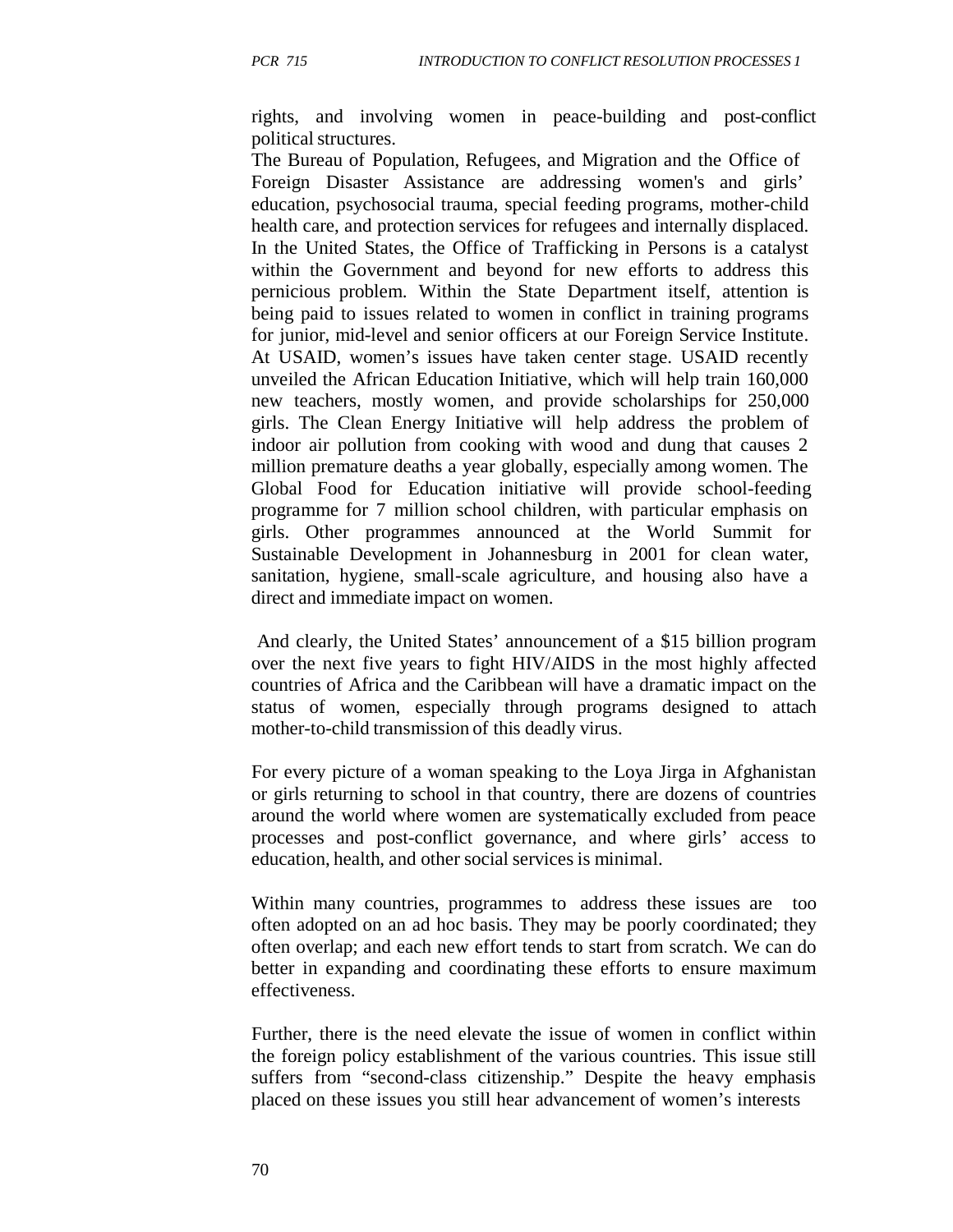described as the "soft side" of foreign policy, especially by those who have never worked on them.

There is nothing "soft" about going after traffickers who turn women and girls into commodities. There is nothing "soft" about preventing armed thugs from abusing women in refugee camps, holding warlords and other human rights violators accountable for their actions against women, forcing demobilized soldiers to refrain from domestic violence, or insisting that women have a seat at the table in peace negotiations and post-conflict governments.

These are among the hardest responsibilities in the foreign policy agenda of various countries and we need to do more to empower those courageous individuals who are dedicated to addressing them.

# **4.0 CONCLUSION**

In the  $21<sup>st</sup>$  century many including scholars and statesmen have realized that women have not been treated fairly especially during periods of negotiations for Post Conflict Rehabilitation and Reconstruction. Often, men forgive themselves for what they had done to the "enemies'" women, but never deem it necessary to compensate the women for the rape, violations and the hardship, which they had to endure for the family while the men were fighting. Through the instrumentalities of the International Human Rights Tribunals, at least, the voices of women can now be heard of what they went through (for those who can tell the story), and how they will like to be compensated ( not that compensation will heal the wounds). However, it is increasingly being accepted that telling the truth and hearing the truth of what happened can help heal the wounds more quickly. The point however, remains that women should be an important component of efforts at rehabilitation and reconstruction after conflicts or wars.

## **5.0 SUMMARY**

In this unit, we have extensively discussed women in peace building and reconstruction. In doing this, we examined women and peace; women, peace and constitution making; women in rehabilitation and reconstruction; women, truth, accountability and reconstruction; and the role of International Human Rights Tribunals.

# **6.0 TUTOR-MARKED ASSIGNMENT**

Peace building is incomplete without the participation of women. Discuss.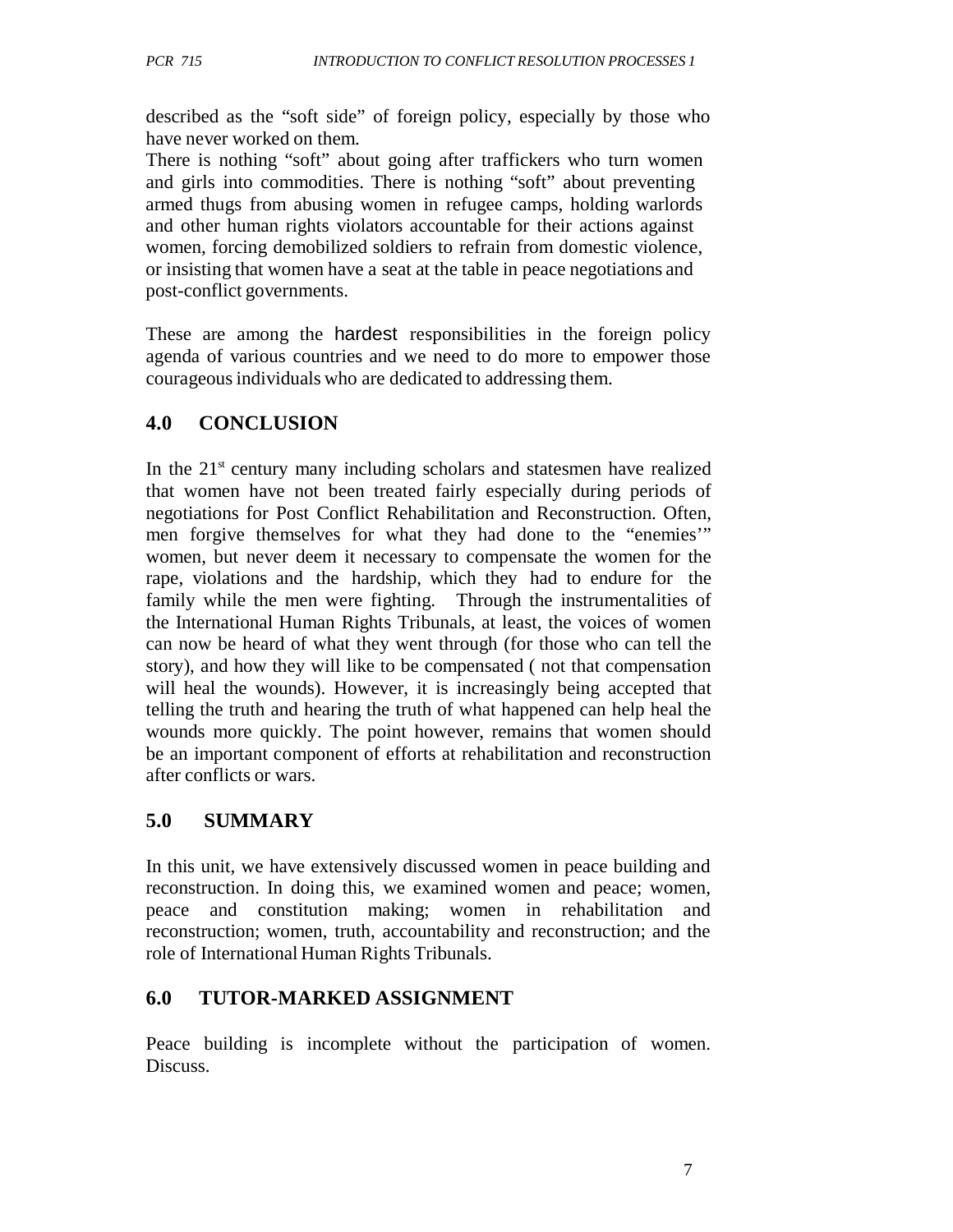#### **7.0 REFERENCES/FURTHER READINGS**

Okwudiba Nnoli, (1998) Ethnic Conflicts in Africa, Ibadan, Ibadan University Press Amani Journal of African Peace, 2005 Volume 1, No.1, February.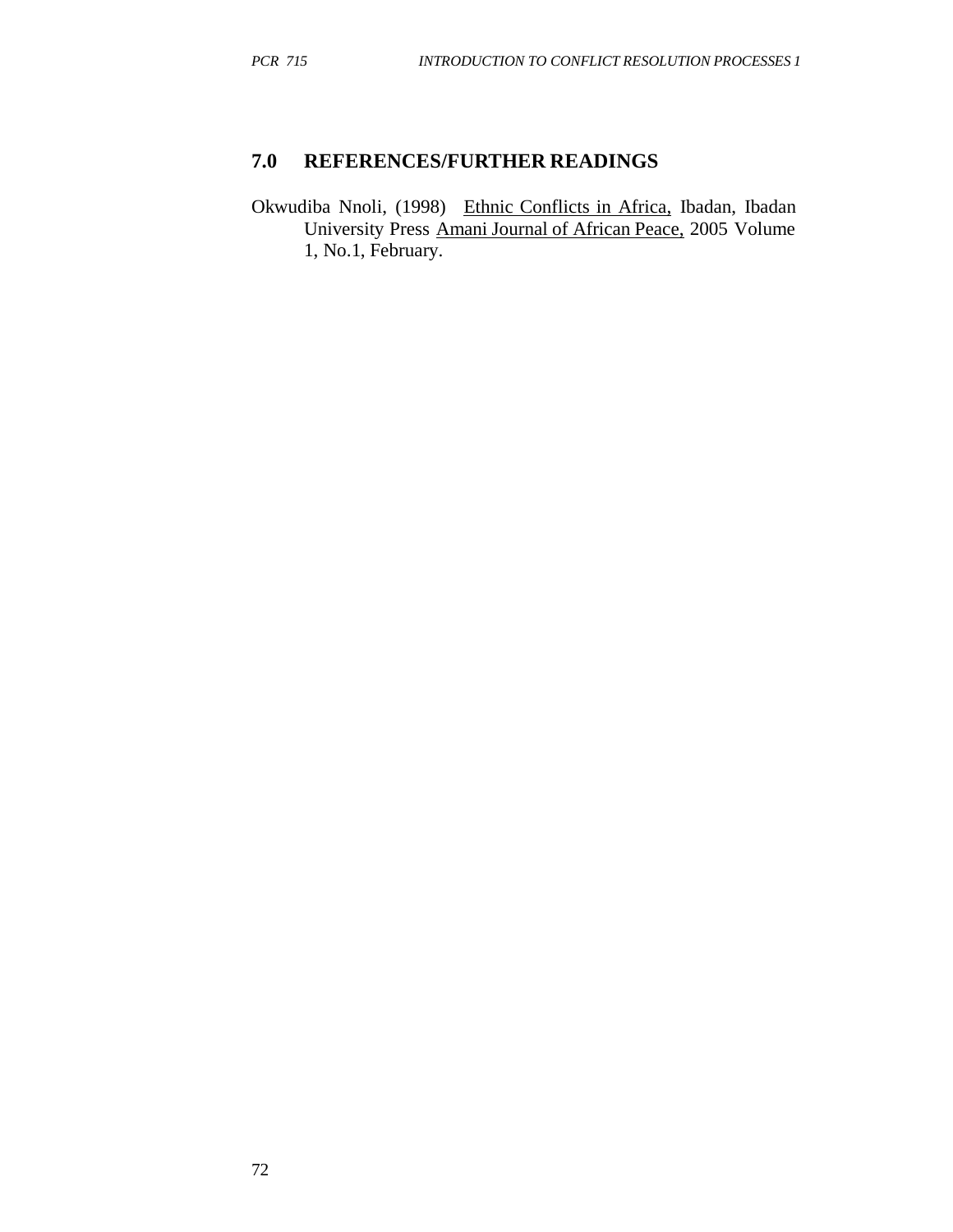# **UNIT 2 PROTECTION OF CIVILIANS AND VULNERABLE GROUP**

# **CONTENTS**

- 1.0 Introduction
- 2.0 Objectives
- 3.0 Main Body
	- 3.1 The International Humanitarian Law
	- 3.2 Protection of Children in Conflict
	- 3.3 Geneva Convention and Protocols
	- 3.4 Older Person in Armed Conflict
	- 3.5 Steps taken to redress issues are?
- 4.0 Conclusion
- 5.0 Summary
- 6.0 Tutor Marked Assignment
- 7.0 References and Further Readings

# **1.0 INTRODUCTION**

The reality of millions of civilians caught up in conflict is alarming and civilians are now the main casualties of wars in the world. They are often specifically targeted by warring parties rather than merely being caught up in the fighting. The toll of dead and wounded, particularly among innocent civilians has risen to a level that can be described without any exaggeration as appalling by the Secretary-General of the UN, Koffi Annan. A good example is the plight of civilians used as collaterals in the wave of terrorism around the world and the war being prosecuted against terrorism.

In this unit, we shall examine in particular, International Humanitarian Law on the protection of civilians and vulnerable groups. The plight of children and older persons will be examined in relation to the international instruments for their protection.

# **2.0 OBJECTIVES**

At the end of this unit, you should be able to:

Discuss International Humanitarian Law on the protection of Children and vulnerable groups;

i Discus International Instruments for the protection of children;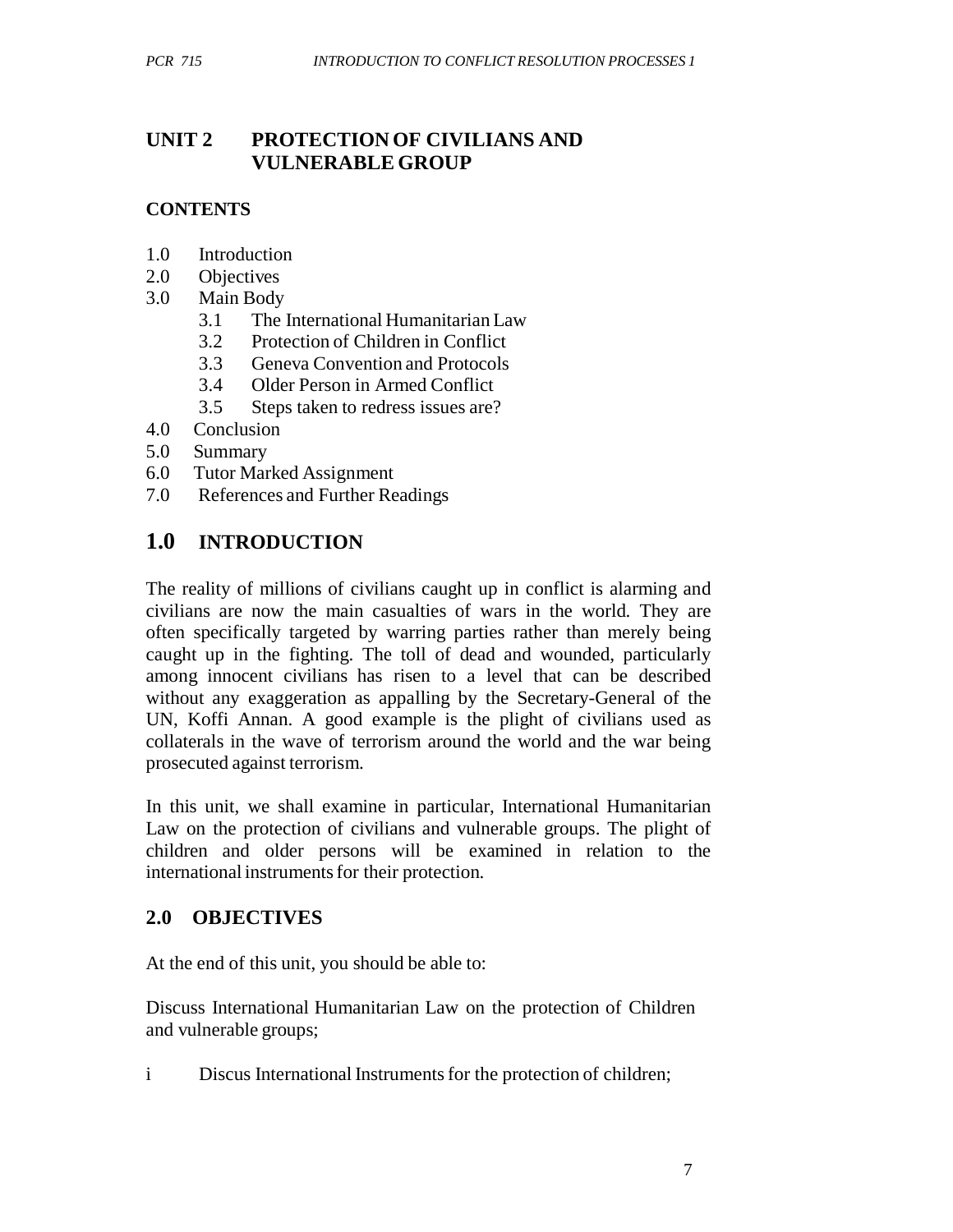- ii Describe the existing instruments for the protection of older persons;
- iii. Discuss the Geneva Conventions and Protocols.

# **3.0 MAIN BODY**

#### **3.1 The International Humanitarian Law**

IHL lays down the minimum protection and standards applicable to situations where people are most vulnerable in armed conflict. It aims to prevent situations that might exacerbate vulnerabilities, such as displacement and destruction of civilian lives and property.

The IHL also demands of belligerents that they respect the distinction between combatants and noncombatants, attack only military targets and use only the degree of violence proportionate to their military requirement while still taking due care to protect civilians and civilian infrastructures. The steps to protecting civilians are:

The IHL which as earlier mentioned lays down the minimum protection and standards applicable to situations where people are most vulnerable in armed conflict and the Geneva conventions and their additional protocols.

This requires combatants to distinguish between those actively engaged in hostilities on one hand and civilians on the others (including the sick, wounded and prisoners of war) on the other. The Geneva protocol demands that civilians distinguish between civilian objects and military objectives.

#### **3.2 Protection of Children in Conflict**

Both in international and non-international armed conflicts today there is tendency towards disregard for the most fundamental humanitarian rules which many times result in discriminating and horrifying attack on the civilian population, especially children.

As one of the most vulnerable in armed conflicts children are therefore more than ever in great need of protection.

Under IHL children are entitled to the general protection for civilians in armed conflicts, but owing to their particular vulnerability they are also entitled to special protection.

International legal instruments are important tools to protect children in armed conflicts and there are several provisions in international conventions that grant children special protection adapted to their needs. Some of the most important instruments are from the Geneva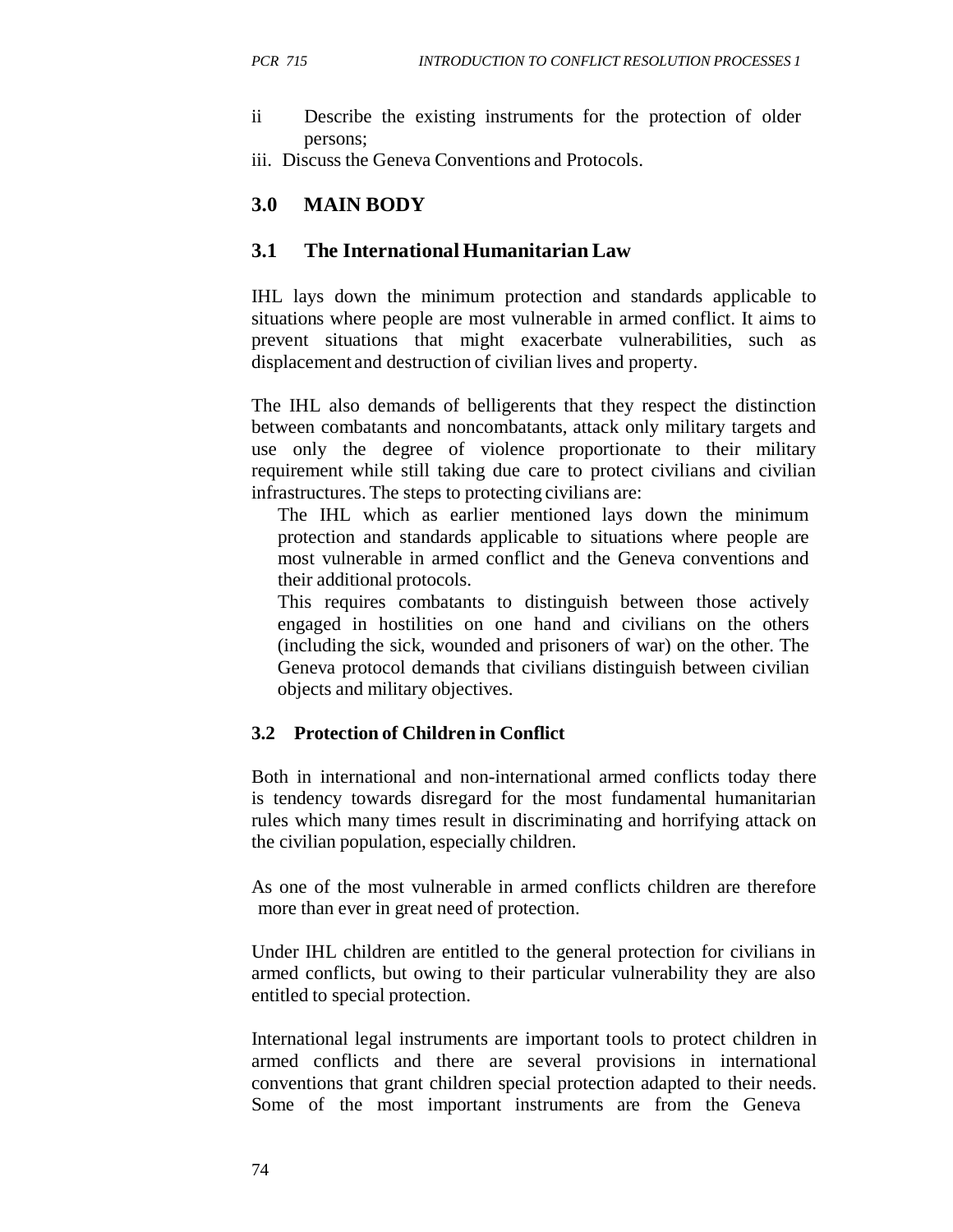Convention of 1949 to the optional protocol to the Convention on the Right of the Child of 2000.

## **3.3 Geneva Conventions and Protocols**

There are several principles as the protection of a child in armed conflict; already the four Geneva Convention of 1949 and their Additional protocols of 1977 contain many children – specific provision. Two general principles are laid down in Article 77 in Protocol 1 and in Article 4 Protocol 4. They state that:

- (1) Children shall be the object of special respect and be protected against any form of indecent assault;
- (2) Children shall be provided with care and aid they require;
- (3) Children must be evacuated from besieged or encircled areas;
- (4) Children have a right to receive care and aid by the dispatch of medicines;
- (5) They have a right to the maintenance of their cultural environment to education and the preservation of family unity;
- (6) It is prohibited to impose the death penalty on children under 18 years of age;
- (7) If detained or internal, they must be held in quarters separate from the quarters of adults; and (8) it is prohibited to recruit children less than 15 years into the armed forces, etc.

## **3.4 Older Persons in Armed Conflict**

Older persons are weak persons who can hardly help themselves, in armed conflict they need the help of others in order to survive. In armed conflict they are exposed to great danger like other civilians but in addition, they have vulnerabilities and needs associated with ageing that place them at greater risk. However, their special situation has been insufficiently recognized and addressed by humanitarian intervention targeted to vulnerable groups generally. More over, lack of understanding, even prejudice towards older women and old men often results in devaluation of their unique capacities and contributions and of the role they can and do play in the care of dependants, the mitigation of emergencies and the recovery of war-torn societies.

## **3.5 Steps taken to redress issues are**

In 2001, the UN High Commission for Refugees adopted a policy on older-persons;

In 2002, the Second World Assembly on Ageing adopted specific policy commitments concerning older persons in emerging situation although much still needs to be done both in terms of making older persons visible and in ensuring that their specific needs for protection and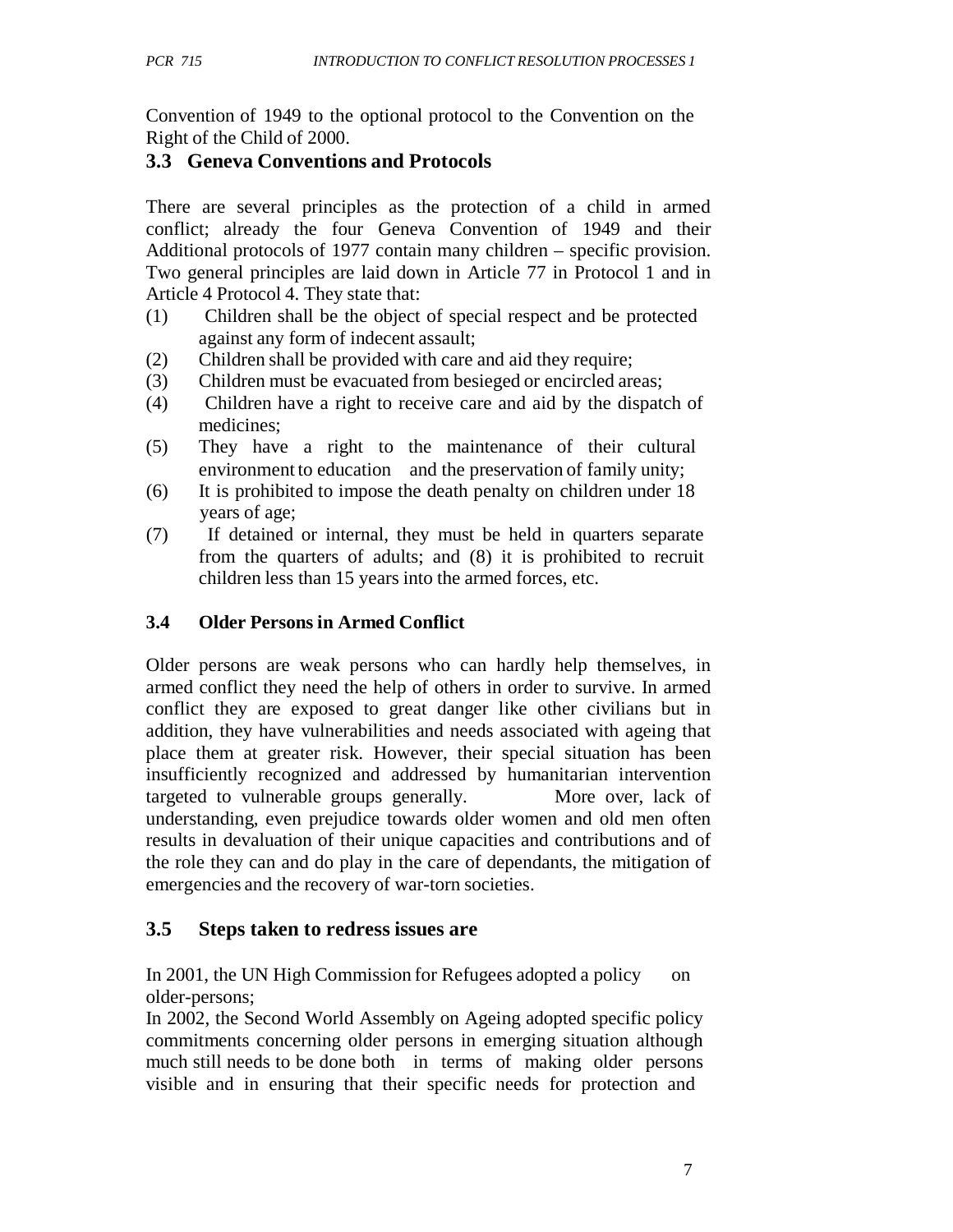assistance are met. The Security Council can play an important role in mainstreaming concern for older persons.

These people are entitled to equal protection under international human rights and humanitarian law as members of the general population.

#### **Self Assessment Exercise 1**

What are the general provisions of the Geneva Conventions and Protocols as they relate to the protection of children and older persons?

#### **4.0 CONCLUSION**

The Security Council adopted an *aide memoire* on March 2002 (S/PRST/2002/6) as a means to facilitate its consideration of issues pertaining to protection of civilians and decided to review and update the document as appropriate. The aide memoire contains a section on vulnerable populations in general but does not contain specific reference to older persons.

In view of the fact that the international community has increasingly recognized the plight of old persons as an important emerging issue, it is recommended that the Security Council include this set of issues as en additional objective in a revision of its aide memoir.

The greater danger that occurs to the vulnerable groups in armed conflict has led the United Nations, the International Committee for Red Cross, regional organizations and many other international agencies increasingly to dedicate greater attention to protecting civilians in ongoing armed conflicts. The UN Secretary-General has called for the establishment of a culture of protection.

## **5.0 SUMMARY**

We have examined the issue of the protection of civilians and vulnerable groups during conflicts. In doing this, we examined International Humanitarian Law on this matter and the instruments in existence for the protection of children and the aged during conflicts.

#### **6.0 TUTOR-MARKED ASSIGNMENT**

Discuss International Humanitarian Law with respect to the protection of children and older persons in armed conflicts.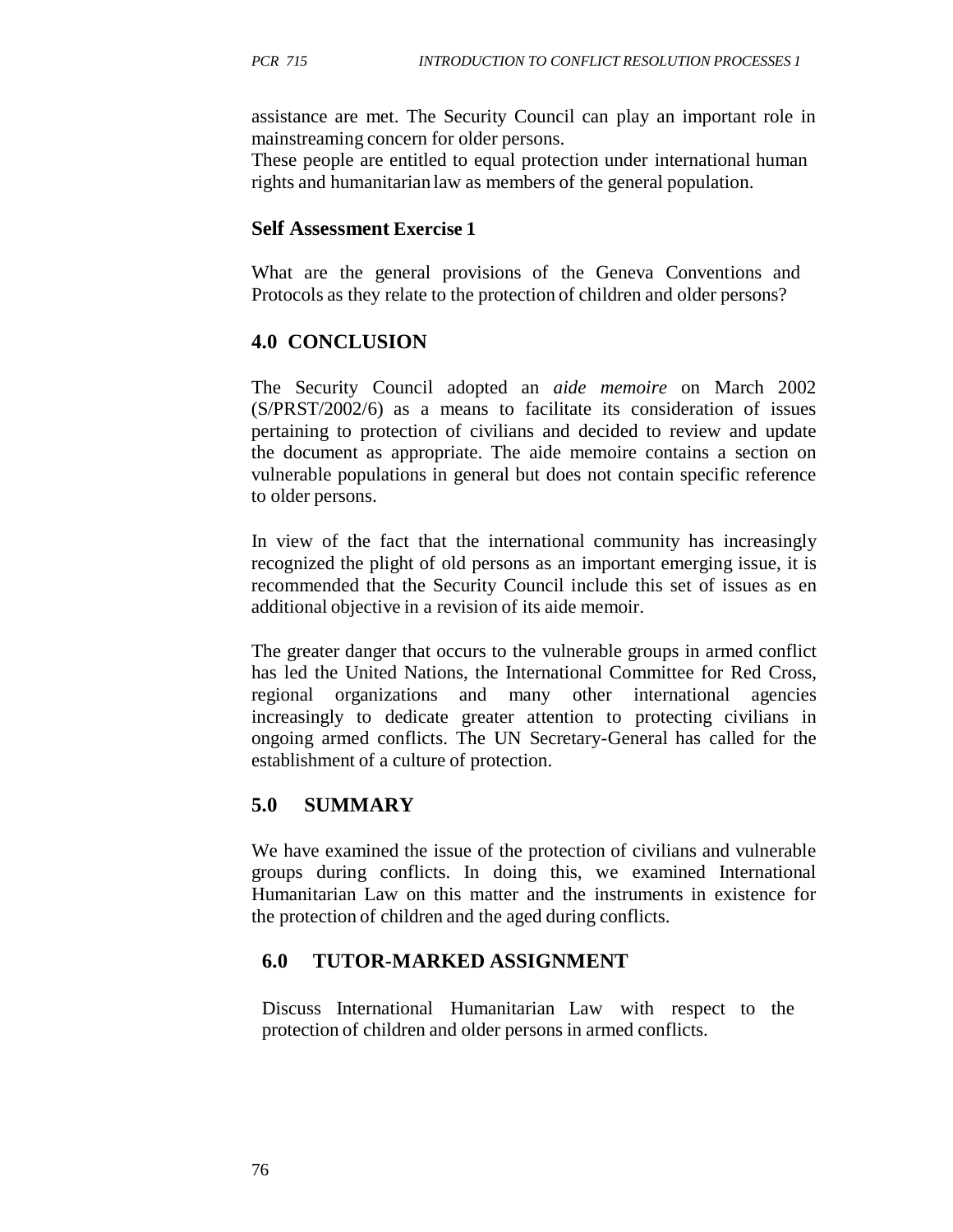## **7.0 REFERENCES/FURTHER READINGS**

- Fenwick Charles G., (1965) International Law, 4<sup>th</sup> ed., New York, Appleton Century-Croft.
- Freidrich Ebert Stiftung, (2002) Introduction to Conflict Reporting in Nigeria, Lagos, Frankad Publishers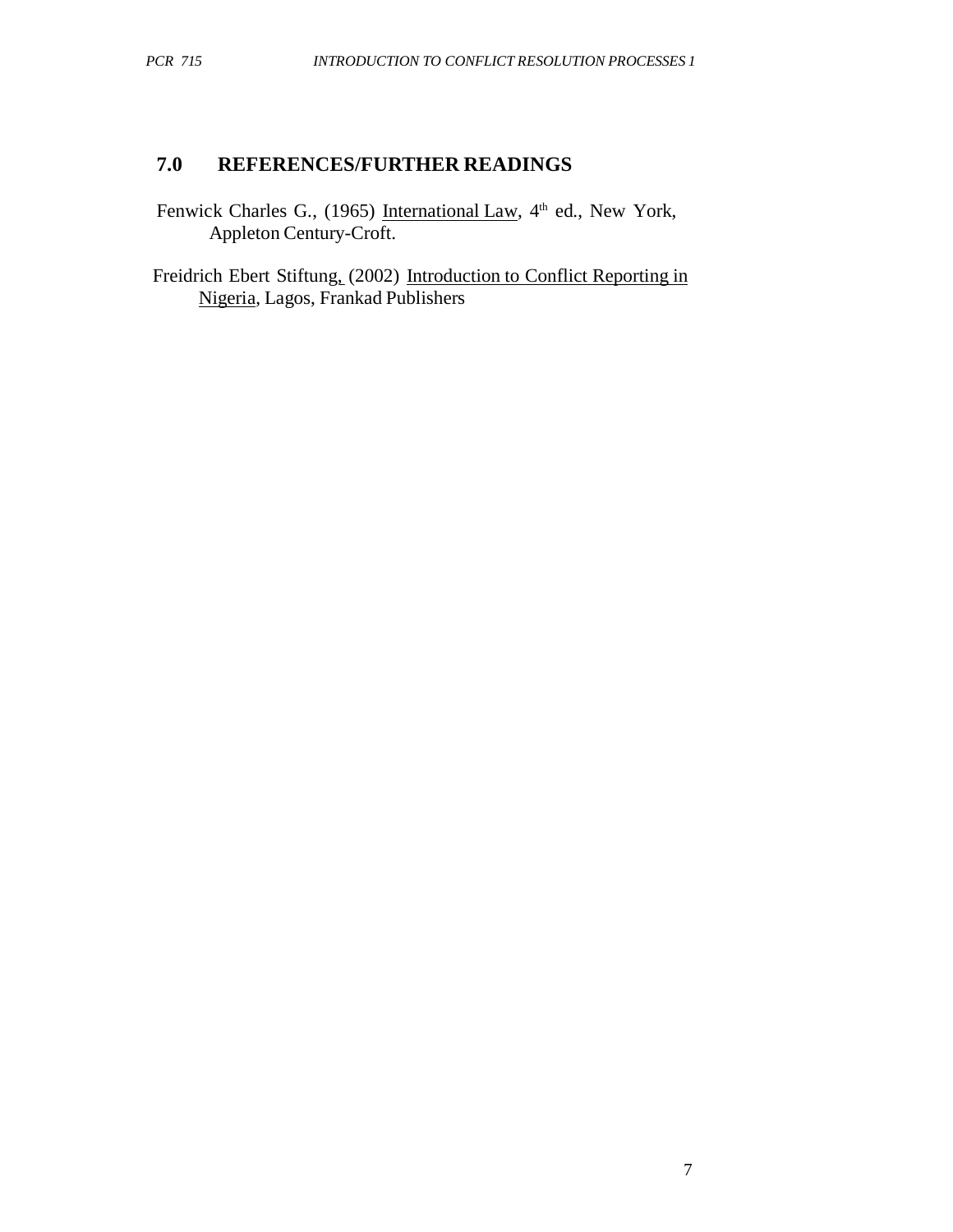# **UNIT 3 WHAT IT MEANS TO BUILD LASTING PEACE**

#### **CONTENTS**

- 1.0 Introduction
- 2.0 Objectives
- 3.0 Main Body
	- 3.1 Understanding Peace Building
	- 3.2 The Structural Dimension Addressing Root Causes
	- 3.3 The Rational Dimension
		- 3.4 The Personal Dimension
- 4.0 Conclusion
- 5.0 Summary
- 6.0 Tutor Marked Assignment
- 7.0 References and Further Readings

## **1.0 INTRODUCTION**

In this unit, we shall examine the concept of peace building as a practical approach aimed at bringing sanity back to beleaguered societies. In doing this, we shall seek to determine what really peace building is and distinguish it from Peacemaking and Peacekeeping. In examining the root causes of conflicts, we shall address the structural, relational and personal dimensions to building peace.

## **2.0 OBJECTIVES**

At the end of this unit, you should be able to:

- i. Define what peace building is;
- ii. Distinguish between peacemaking, peacekeeping and peace building;
- iii. Discuss the structural dimension to peace building;
- iv. Discuss the relational dimension to peace building;
- v. Discuss the personal dimension to peace building.

#### **3.0 MAIN BODY**

#### **3.1 Understanding Peace Building**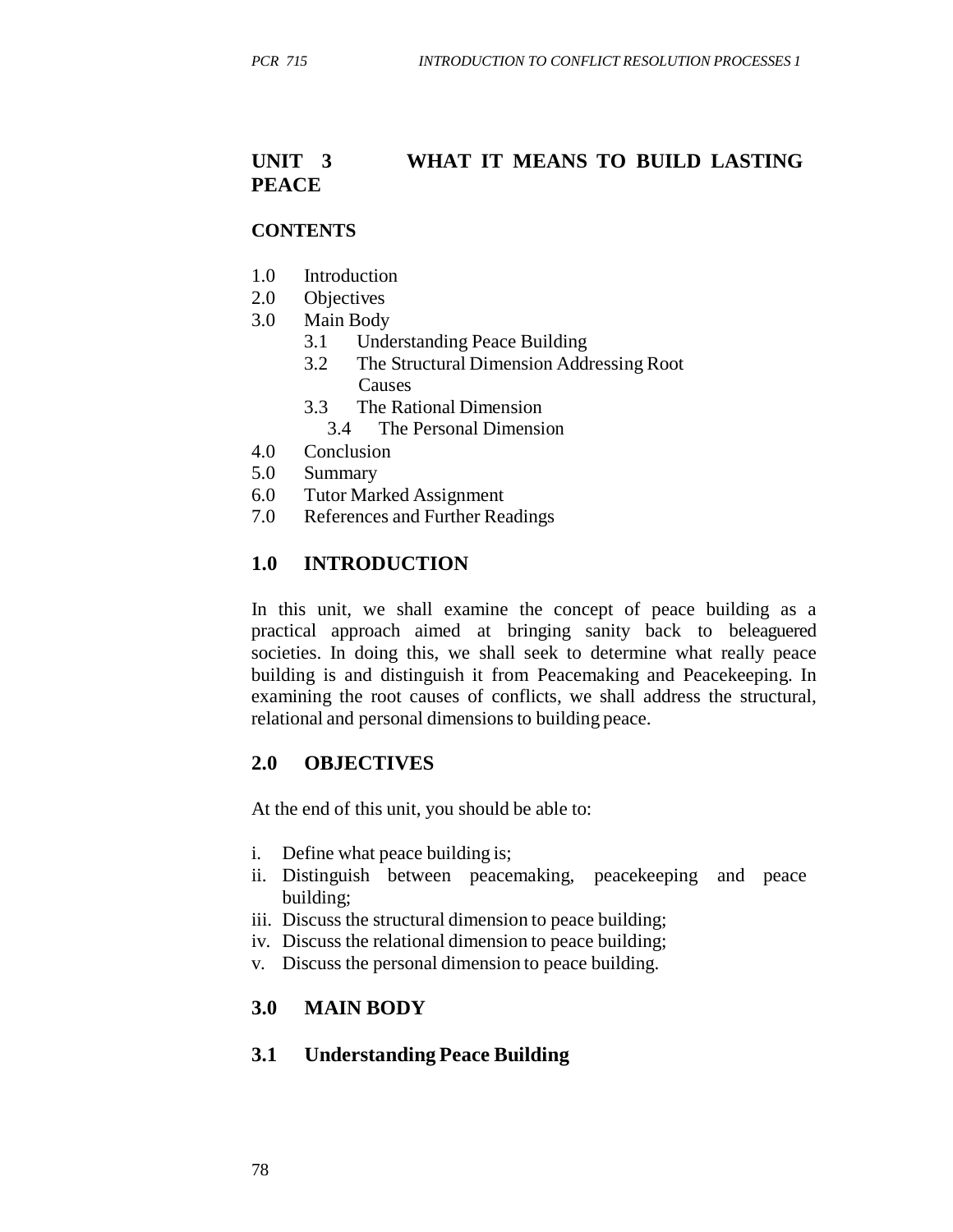It should be noted at the outset that there are two distinct ways to understand peace building. According to the United Nations (UN) document *An Agenda for Peace*, peace building consists of a wide range of activities associated with capacity building, reconciliation, and societal transformation. Peace building is a long-term process that occurs after violent conflict has slowed down or come to a halt. Thus, it is the phases of the peace process that takes place after peacemaking and peacekeeping.

Many non-governmental organizations (NGOs), on the other hand, understand peace building as an umbrella concept that encompasses not only long-term transformative efforts, but also peacemaking and peacekeeping. In this view, peace building includes early warning and response efforts, violence prevention, advocacy work, civilian and military peacekeeping, military intervention, humanitarian assistance, ceasefire agreements, and the establishment of peace zones.

In its narrower sense, peace building is a process that facilitates the establishment of durable peace and tries to prevent the recurrence of violence by addressing root causes and effects of conflict through reconciliation, institution building, and political as well as economic transformation. This consists of a set of physical, social and structural initiatives that are often an integral part of post-conflict reconstruction and rehabilitation.

It is generally agreed that the central task of peace building is to create positive peace, a "stable social equilibrium in which the surfacing of new disputes does not escalate into violence and war". Sustainable peace is characterized by the absence of physical and structural violence, the elimination of discrimination, and self-sustainability. Moving towards this sort of environment goes beyond problem solving or conflict management. Peace building initiatives try to fix the core problems that underlie the conflict and change the patterns of interaction of the involved parties. They aim to move a given population from a condition of extreme vulnerability and dependency to one of selfsufficiency and wellbeing.

To further understand the notion of peace building, many contrast it with the more traditional strategies of peacemaking and peacekeeping. Peacemaking is the diplomatic effort to end the violence between the conflicting parties, move them towards nonviolent dialogue, and eventually reach a peace agreement. Peacekeeping, on the other hand, is a third-party intervention (often, but not always done by military forces) to assist parties in transitioning from violent conflict to peace by separating the fighting parties and keeping them apart. These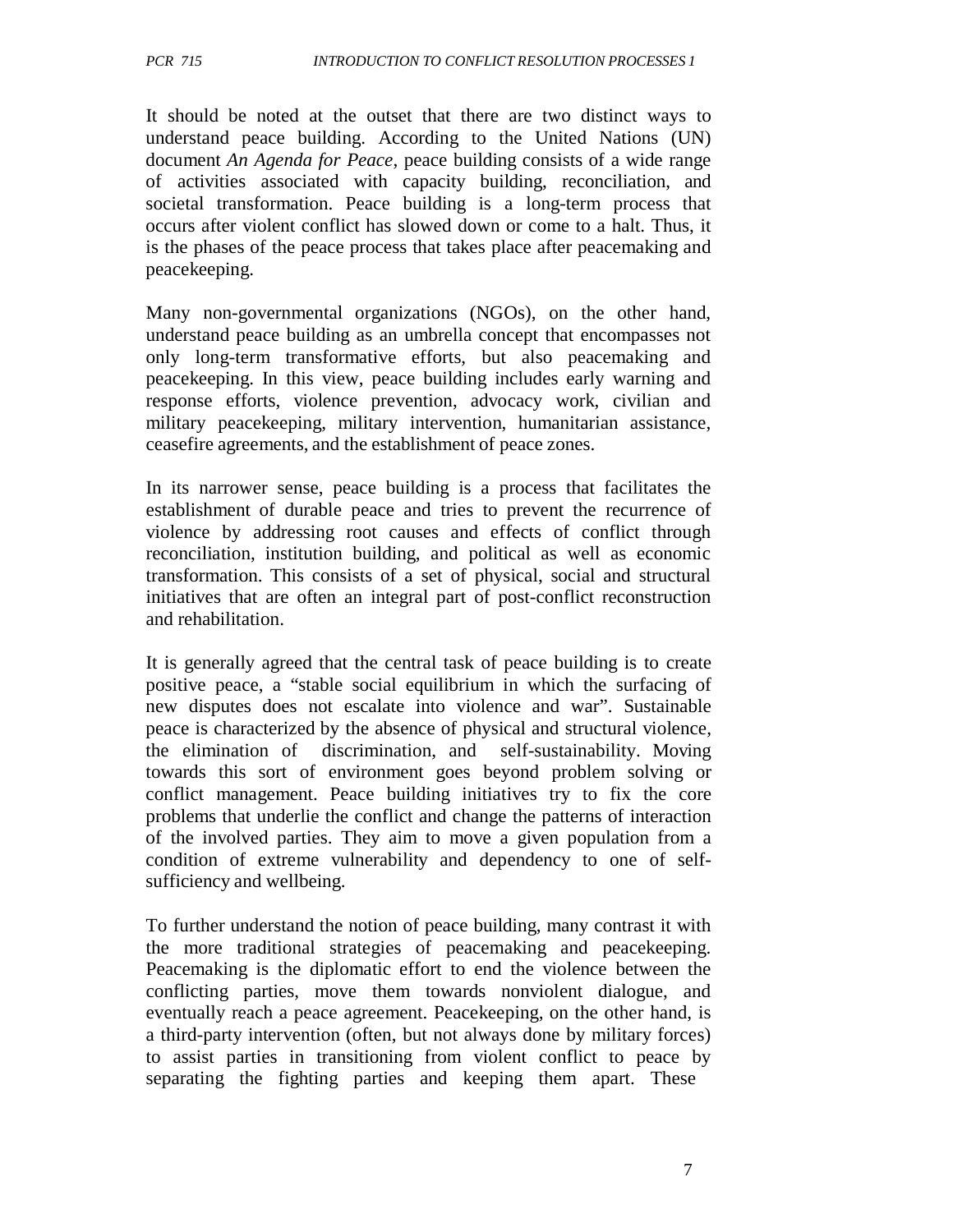peacekeeping operations not only provide security, but also facilitate other non-military initiatives.

Some draw a distinction between post-conflict peace building and longterm peace building. Post-conflict peace building is connected to peacekeeping, and often involves demobilization and reintegration programmes, as well as immediate reconstruction needs. Meeting immediate needs and, handling crises is no doubt crucial. But while peacemaking and peacekeeping processes are an important part of peace transitions, they are not enough in and of themselves to meet longerterm needs and build a lasting peace.

Long-term peace building techniques are designed to fill this gap; and to address the underlying substantive issues that brought about conflict. Various transformation techniques aim to move parties away from confrontation and violence, and towards political and economic participation, peaceful relationships, and social harmony.

This longer-term perspective is crucial to future violence prevention and the promotion of a more peaceful future. Thinking about the future involves articulating desirable structural, systemic, and relationship goals. These might include sustainable economic development, selfsufficiency, equitable social structures that meet human needs, and building positive relationships.

Peace building measures also aim to prevent conflict from reemerging. Through the creation of mechanisms that enhance cooperation and dialogue among different identity groups, these measures can help parties manage their conflict of interests through peaceful means. This might include building institutions that provide procedures and mechanisms for effectively handling and resolving conflict. For example, societies scan build fair courts, capacities for labour negotiation, systems of civil society reconciliation, and a stable electoral process. Such designing of new dispute resolution systems is an important part of creating a lasting peace.

In short, parties must replace the spiral of violence and destruction with a spiral of peace and development, and create an environment conducive to self-sustaining and durable peace. The creation of such an environment has three central dimensions: addressing the underlying causes of conflict, repairing damaged relationships and dealing with psychological trauma at the individual level. Each of these dimensions relies on different strategies and techniques.

#### **Self Assessment Exercise 1**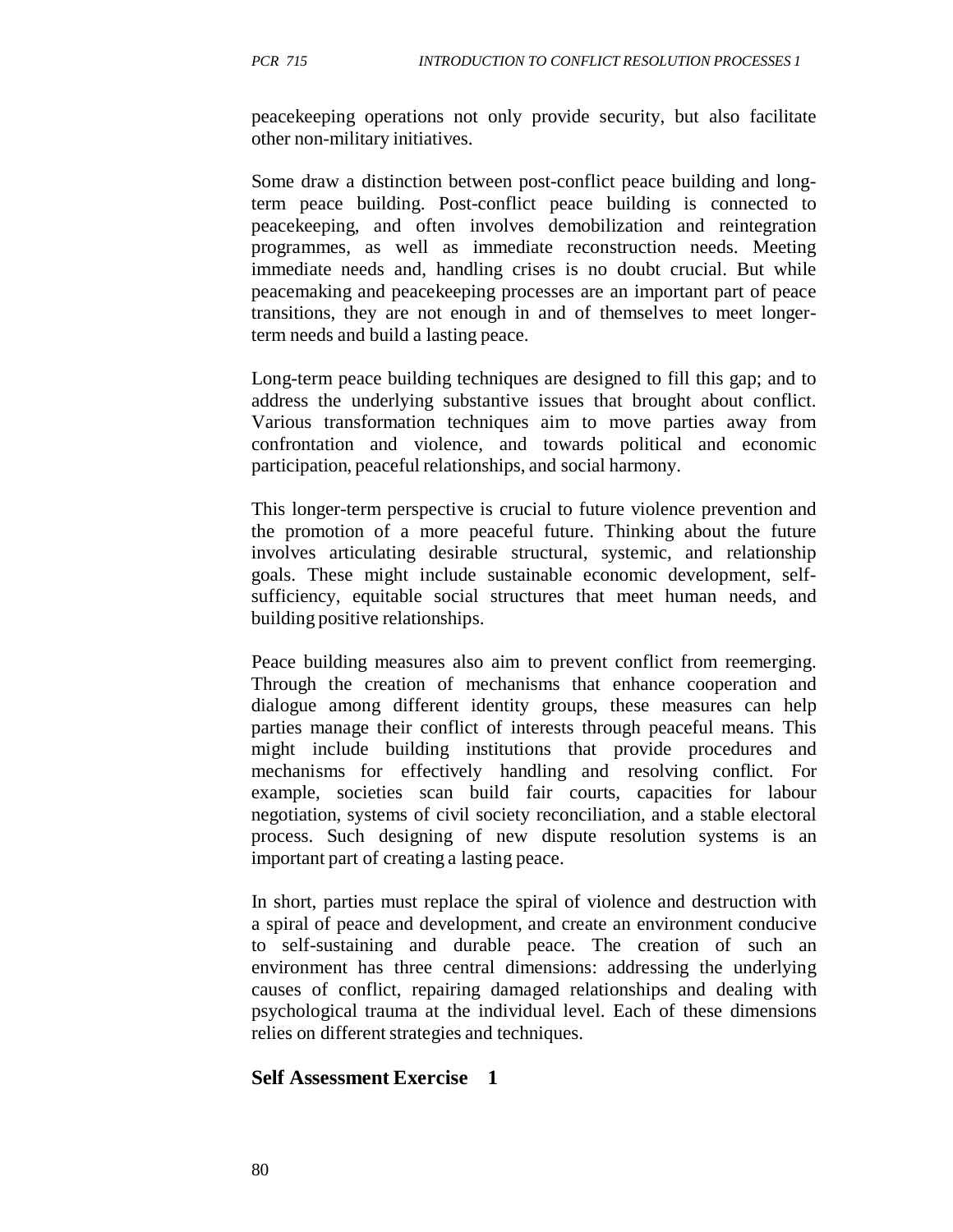What is a Post Conflict Situation? Distinguish between peacemaking, peacekeeping and peace building?

#### **3.2 The Structural Dimension of Peace Building**

The structural dimension of peace building focuses on the social conditions that foster violent conflict. Many note that stable peace must be built on social, economic, and political foundations that serve the needs of the populace. In many cases, crises arise out of systemic roots. These root causes are typically complex, but include skewed land distribution, environmental degradation, and unequal political representation. If these social problems are not addressed, there can be no lasting peace.

Thus, in order to establish durable peace, parties must analyze the structural causes of the conflict and initiates social structural change. The promotion of substantive and procedural justice through structural means typically involves institution building and the strengthening of civil society.

Avenues of political and economic transformation include social structural change to remedy political or economic injustice, reconstruction programmes designed to help communities ravaged by conflict revitalize their economies, and the institution of effective and legitimate restorative justice systems. Peace building initiatives aim to promote nonviolent mechanisms that eliminate violence, foster structures that meet basic human needs, and maximize public participation.

To provide fundamental services to its citizens, a state needs strong executive, legislative, and judicial institutions. Many point to democratization as a key way to create these sorts of peace-enhancing structures. Democratization seeks to establish legitimate and stable political institutions and civil liberties that allow for meaningful competition for political power and broad participation in the selection of leaders and policies. It is important for governments to adhere to principles o f transparency and predictability, and for laws to be adopted through an open and public process. For the purpose of post-conflict peace building, the democratization process should be part of a comprehensive project to rebuild society's institutions.

Political structural changes focus on political development, state building, and the establishment of effective government institutions. This often involves election reform, judicial reform, power sharing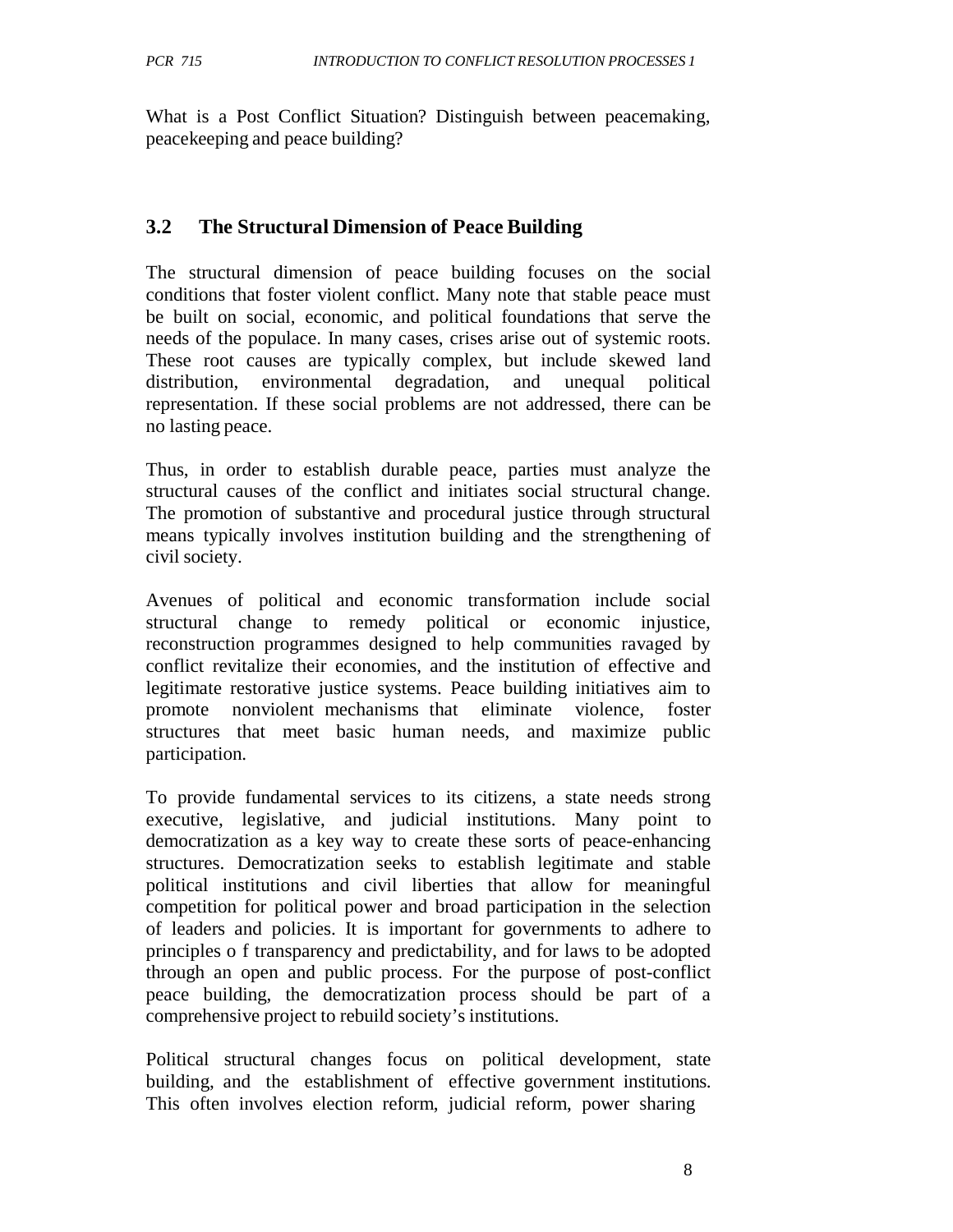initiatives, and constitutional reform. It also includes building political parties, creating institutions that provide procedures and mechanisms for effectively handling and resolving conflict, and establishing mechanisms to monitor and protect human rights. Such institution building and infrastructure development typically requires the dismantling, strengthening, or reformation of old institutions in order to make them more effective.

It is crucial to establish and maintain rule of law, and to implement rules and procedures that constrain the powers of all parties and hold them accountable for their actions. This can help to ease tension, create stability, and lesson the likelihood of further conflict. For example, an independent judiciary can serve as a forum for the peaceful resolution of disputes and post-war grievances.

In addition, societies need a system of criminal justice that deters and punishes banditry and acts of violence. Fair police mechanisms must be established and government officials and members of the police force must be trained to observe basic rights in the execution of their duties. In addition, legislation protecting minorities and laws securing gender equality should be advanced. Courts and police forces must be free of corruption and discrimination.

But structural change can also be economic. Many note that economic development is integral to preventing future conflict and avoiding a relapse into violence. Economic factors that put societies at risk include lack of employment opportunities, food scarcity, and lack of access to natural resources or land. A variety of social structural changes aim to eliminate the structural violence that arises out of a society's economic system. These economic and social reforms include economic development programs, health care assistance, land reform, social safety nets, and programs to promote agricultural productivity.

Economic peace building targets both the micro and macro-level and aims to create economic opportunities and ensure that the basic needs o f the population are met. On the microeconomic level, societies should establish micro-credit institutions to increase economic activity and investment at the local level, promote inter-communal trade and an equitable distribution of land, and expand school enrollment and job training. On the macroeconomic level, the post-conflict government should be assisted in the efforts to secure the economic foundations and infrastructure necessary for a transition to peace.

#### **3.3 The Relational Dimension of Peace Building**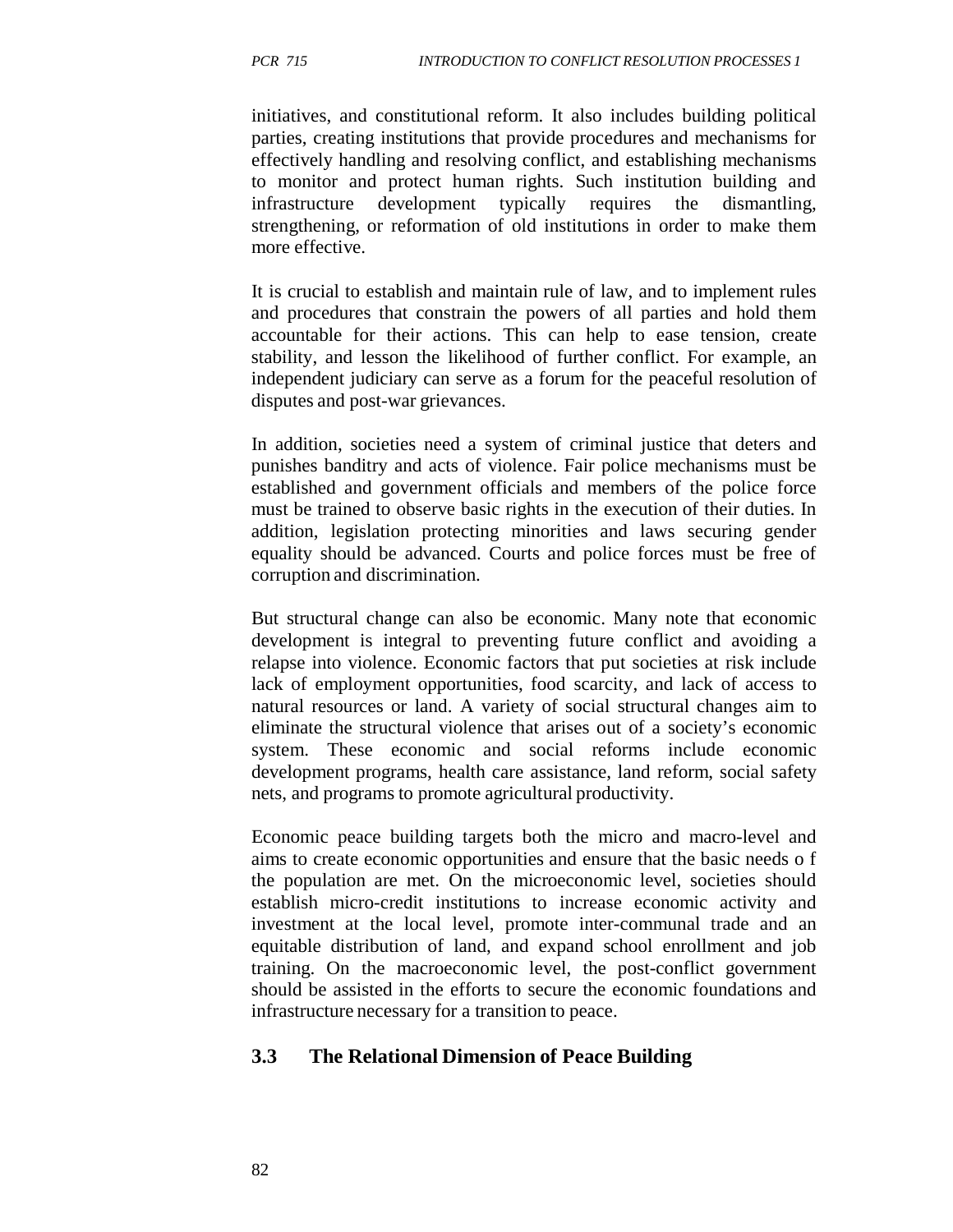A second integral part of building peace is reducing the effects of warrelated hostility through the repair and transformation of damaged relationships. The relational dimension of peace building focuses on reconciliation, forgiveness, trust building, and future imagining. It seeks to minimize poorly functioning communication and maximize mutual understanding.

Many believe that reconciliation is one of most effective and durable ways to transform relationships and prevent destructive conflicts. The essence of reconciliation is the voluntary initiative of the conflicting parties to acknowledge their responsibility and guilt. Parties reflect upon their own role and behaviour in the conflict, and acknowledge and accept responsibility for the part they have played. As parties share their experiences, they learn new perspectives and change their perception of their "enemies." There is recognition of the difficulties faced by the opposing side and of their legitimate grievances, and a sense of empathy begins to develop.

Each side expresses sincere regret and remorse, and is prepared to apologize for what has transpired. The parties make a commitment to let go of anger, and to refrain from repeating the injury. Finally, there is a sincere effort to redress past grievances and compensate for the damage done. This process often relies on interactive negotiation and allows the parties to enter into a new mutually enriching relationship.

One of the essential requirements for the transformation of conflicts is effective communication and negotiation at both the elite and grassroots levels. Through both high and-community-level dialogues, parties can increase their awareness of their own role in the conflict and develop a more accurate perception of both their own and the other group's identity. As each group shares its unique history, traditions, and culture, the parties may come to understand each other better. International exchange programs and problem-solving workshops are two techniques that can help to change perceptions, build trust, open communication, and increase empathy. For example, over the course of the Israeli-Palestinian conflict, the main antagonists have sometimes been able to build trust through meeting outside their areas, not for formal negotiations, but simply to better understand each other.

If these sorts of bridge-building communication systems are in place, relations between the parties can improve and any peace agreements they reach will more likely be self-sustaining. (The Israeli-Palestinian situation illustrates that there are no guarantees, however.) Various mass communication and education measures, such as peace radio and TV, peace-education projects, and conflict-resolution training can help parties to reach such agreements. And dialogue between people of various ethnicities or opposing groups can lead to deepened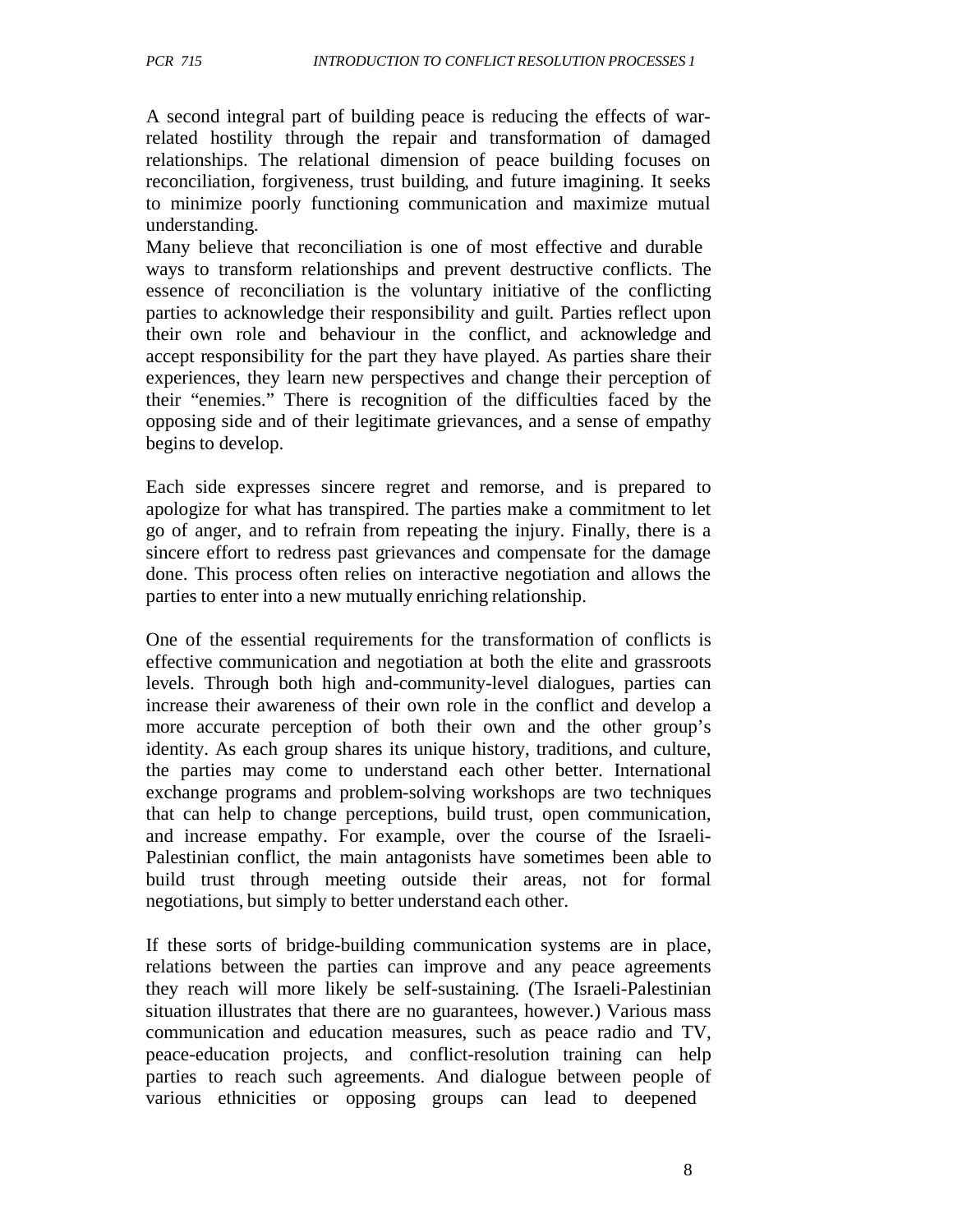understanding and help to change the demonic image of the enemy group. It can also help parties to overcome grief, fear, and mistrust and enhance their sense of security.

A crucial component of such dialogue is future imaging, whereby parties form a vision of the commonly shared future they are trying to build. Conflicting parties often have more in common in terms of their visions o f the future than they do in terms of their shared and violent past. The thought is that if they know where they are trying to go, it will be easier to get there.

Another way for the parties to build a future together is to pursue joint projects that are unrelated to the conflict's core issues and center on shared interests. This can benefit the parties' relationship. Leaders who project a clear and hopeful vision o f the future and the ways and means to get there can play a crucial role here.

But in addition to looking towards the future, parties must deal with their painful past. Reconciliation not only envisions a common, connected future, but also recognizes the need to redress past wrongdoing. If the parties are to renew their relationship and build an interdependent future, what has happened must be exposed and then be forgiven.

Indeed, a crucial part of peace building is addressing past wrongdoing while at the same time promoting healing and rule of law. Part of repairing damaged relationships is responding to past human rights, violations and genocide through the establishment of truth commissions, fact-finding missions, and war crimes tribunals. These processes attempt to deal with the complex legal and emotional issues associated with human rights abuses and ensure that justice is served. It is commonly thought that past injustice must be recognized, and the perpetrators punished if parties wish to achieve reconciliation.

However, many note that the retributive justice advanced by Western legal systems often ignores the needs of victims and exacerbates wounds. Many note that to advance healing between the conflicting parties. Justice must be more reparative in focus. Central to restorative justice is its future-orientation and its emphasis on the relationship between victims and offenders. It seeks to engage both victims and offenders in dialogue and make things right by identifying their needs and obligations. Having community-based restorative justice processes in place can help to build a sustainable peace.

#### **3.4 The Personal Dimension of Peace Building**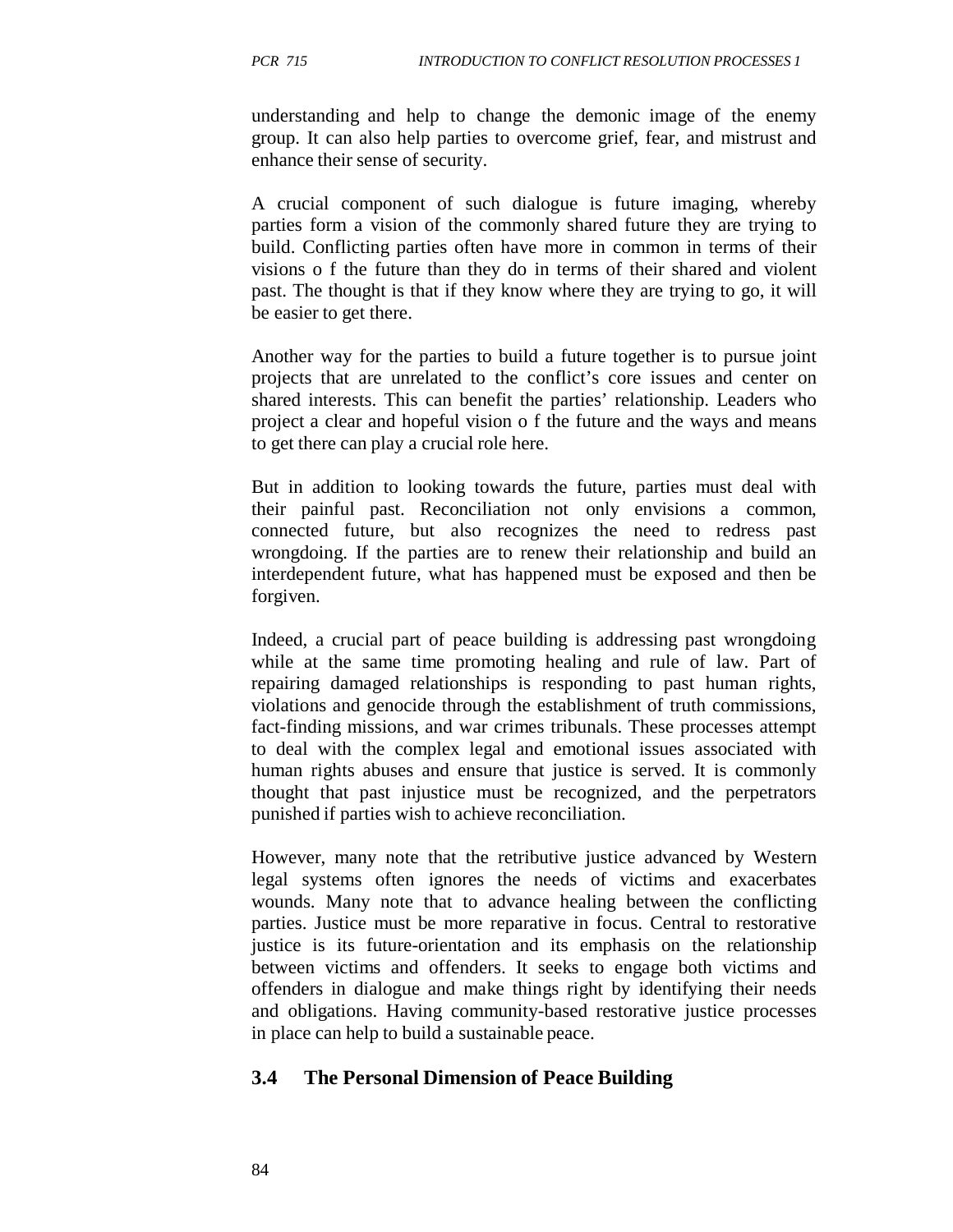The personal dimension of peace building centers on desired changes at the individual level. If individuals are not able to undergo a process of healing, there will be broader social political and economic repercussions. The destructive effects of social conflict must be minimized, and its potential for personal growth must be maximized. Reconstruction and peace building efforts must prioritize treating mental health problems and integrate these efforts into peace plans and rehabilitation efforts.

In traumatic situations, a person is rendered powerless and faces the threat of death and injury. Traumatic events might include a serious threat o r harm to one's family or friends, sudden destruction of one's home or community, and a threat to one's own physical being. Such events overwhelm an individual's coping resources, making it difficult for the individual to function effectively in society. Typical emotional effects include depression and post-traumatic stress disorder. After prolonged and extensive trauma, a person is often left with intense feelings that negatively influence his/her psychological wellbeing. After an experience of violence, an individual is likely to feel vulnerable, helpless, and out of control in a world that is unpredictable.

Building peace requires attention to these psychological and emotional layers of the conflict. The social fabric that has been destroyed by war must be repaired, and trauma must be dealt with on the national, community, and individual levels. At the national level, parties can accomplish widespread personal healing through truth and reconciliation commission that seek to uncover the truth and deal with perpetrators. At the community level, parties can pay tribute to the suffering of the past through various rituals or ceremonies, or build memorials to commemorate the pain and suffering that has been endured. Strong family units that can rebuild community structures and moral environments are also crucial.

At the individual level, one-on-one counseling has obvious limitations when large numbers of people have been traumatized and there are insufficient resources to address their needs. Peace building initiatives must therefore provide support for mental health infrastructure and ensure that mental health professionals receive adequate training. Mental health programmes should be adapted to suit the local context, and draw from traditional and communal practice and customs wherever possible. Participating in counseling and dialogue can help individuals to develop coping mechanism and to rebuild their trust in others.

If it is taken that psychology drives individuals' attitudes and behaviours, then new emphasis must be placed on understanding the social psychology of conflict and its consequences. If ignored, certain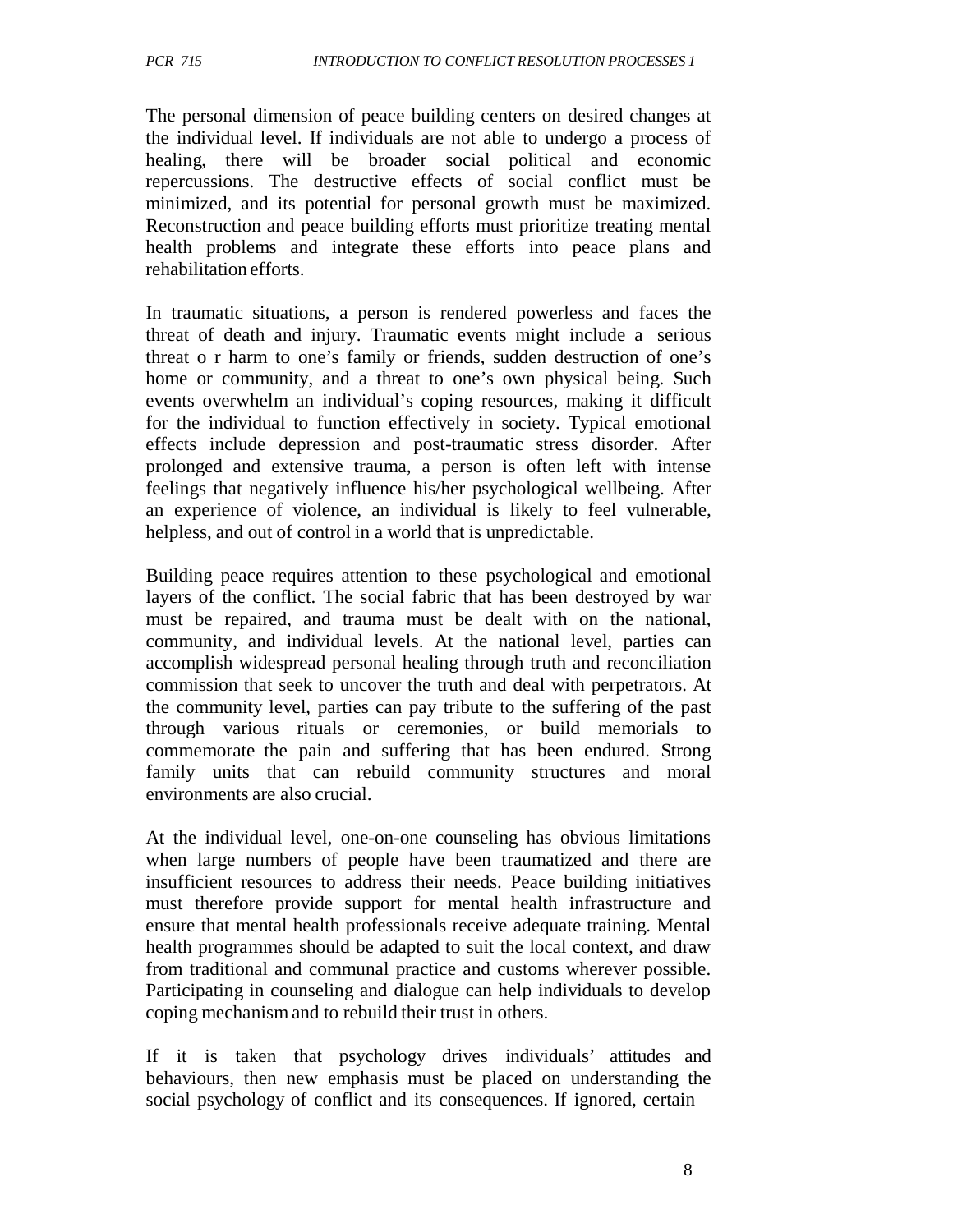victims of past violence are at risk of becoming perpetrators of future violence. Victim empowerment and support can help to break this cycle.

## **4.0 CONCLUSION**

Peace building is a very complex process that requires the input of many agents or actors. It is therefore important that there is proper coordination amongst the various actors. These include the international organizations, governments, NGOs, statesmen and various individuals. Also, in order to determine the root causes of a conflict and be able to intervene effectively in a post-conflict environment, it is important that attention be paid to structural, relational and personal dimensions to the conflict. This is the only way to achieve results in bringing the society back to sanity.

# **5.0 SUMMARY**

In this unit, we have discussed what it means to build lasting peace. We have also defined post-conflict peace building and distinguished it from peacemaking and peacekeeping. We also examined the structural, relational and personal dimensions to peace building.

## **6.0 TUTOR-MARKED ASSIGNMENT**

- i. What do you understand by peace building?
- ii. "Determining the root causes or the structural dimensions to a conflict is crucial to peace building". Discuss.

## **7.0 REFERENCES/FURTHER READINGS**

- Lederach J.P, (1997) Building Peace: Sustainable Reconciliation in Divided Societies Washington DC, United States Institute of Peace
- Johnson L. Gunner, Conflicting Concepts of Peace in Contemporary Peace Studies, Sage Professional Paper in International Studies, Vol.4, NO.02-046, Beverly Hills, Ca.: Sage Publications.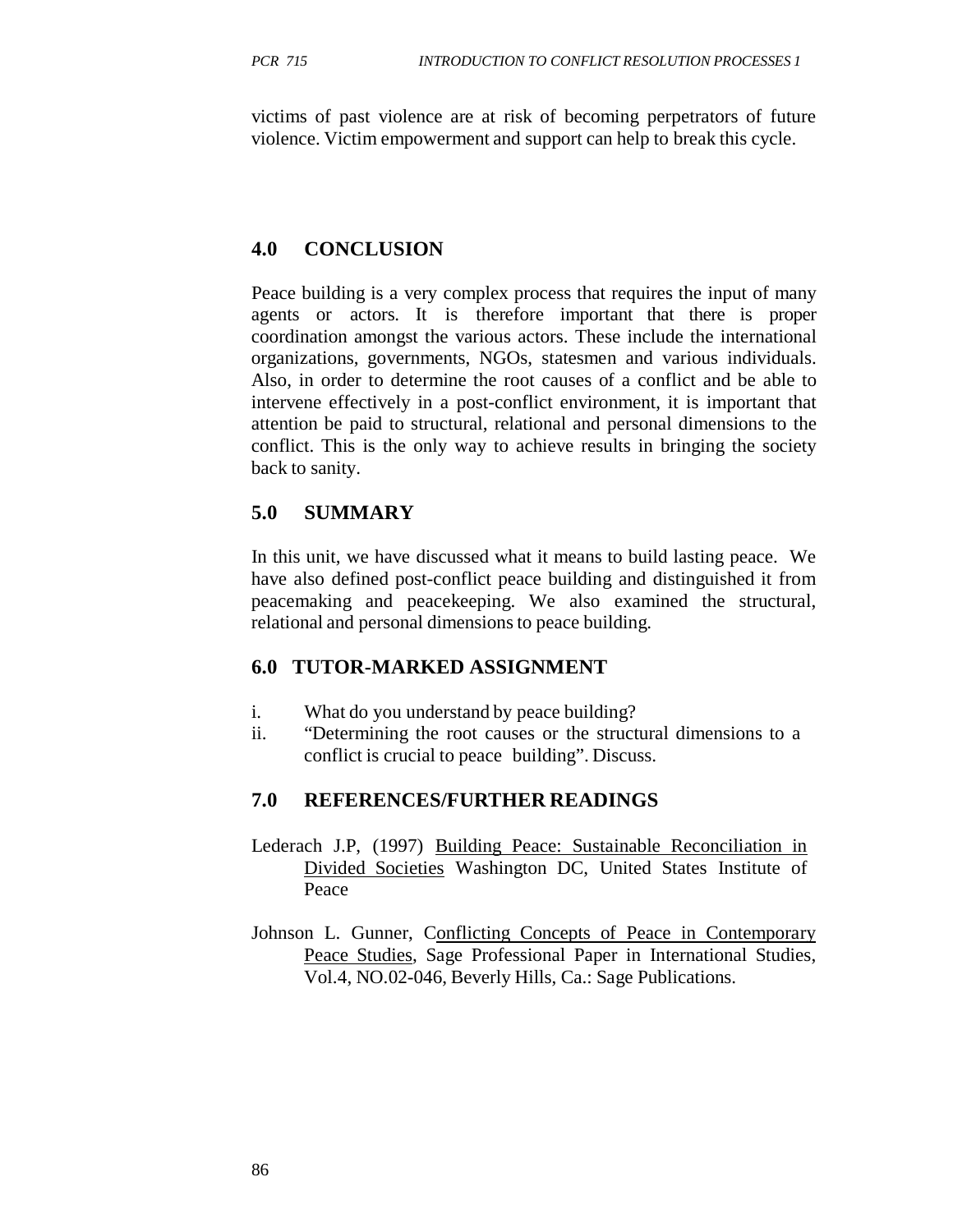# **UNIT 4 PEACE BUILDING AGENTS**

#### **CONTENTS**

- 1.0 Introduction
- 2.1 Objectives
- 3.0 Main Body
	- 3.1 Peace Building Agencies
- 4.0 Conclusion
- 5.0 Summary
- 6.0 Tutor Marked Assignment
- 7.0 References and Further Readings

# **1.0 INTRODUCTION**

In this unit, we shall examine the role of peace building agents in the effort at bringing peace to a post war environment. Invariably, this will entail our examination of the role of the civil society, the governments, community specialists, religious networks and of course, outside parties like the international organizations.

# **2.0 OBJECTIVES**

At the end of this unit, you should be able to:

- i. List the various peace building agents
- ii. Discuss the role of the civil society in peace building
- iii. Discuss the role of community specialists in peace building
- iv. Discuss the role of outside parties in peace building

# **3.0 MAIN BODY**

# **3.1 Peace Building Agencies**

Peace building measures should integrate civil society in all efforts and include all levels of society in the post-conflict strategy. All society members, from those in elite leadership positions, to religious leaders, to those at the grassroots level have a role to play in building a lasting peace. Many apply John Paul Lederach's model of hierarchical intervention levels to make sense o f the various levels at which peace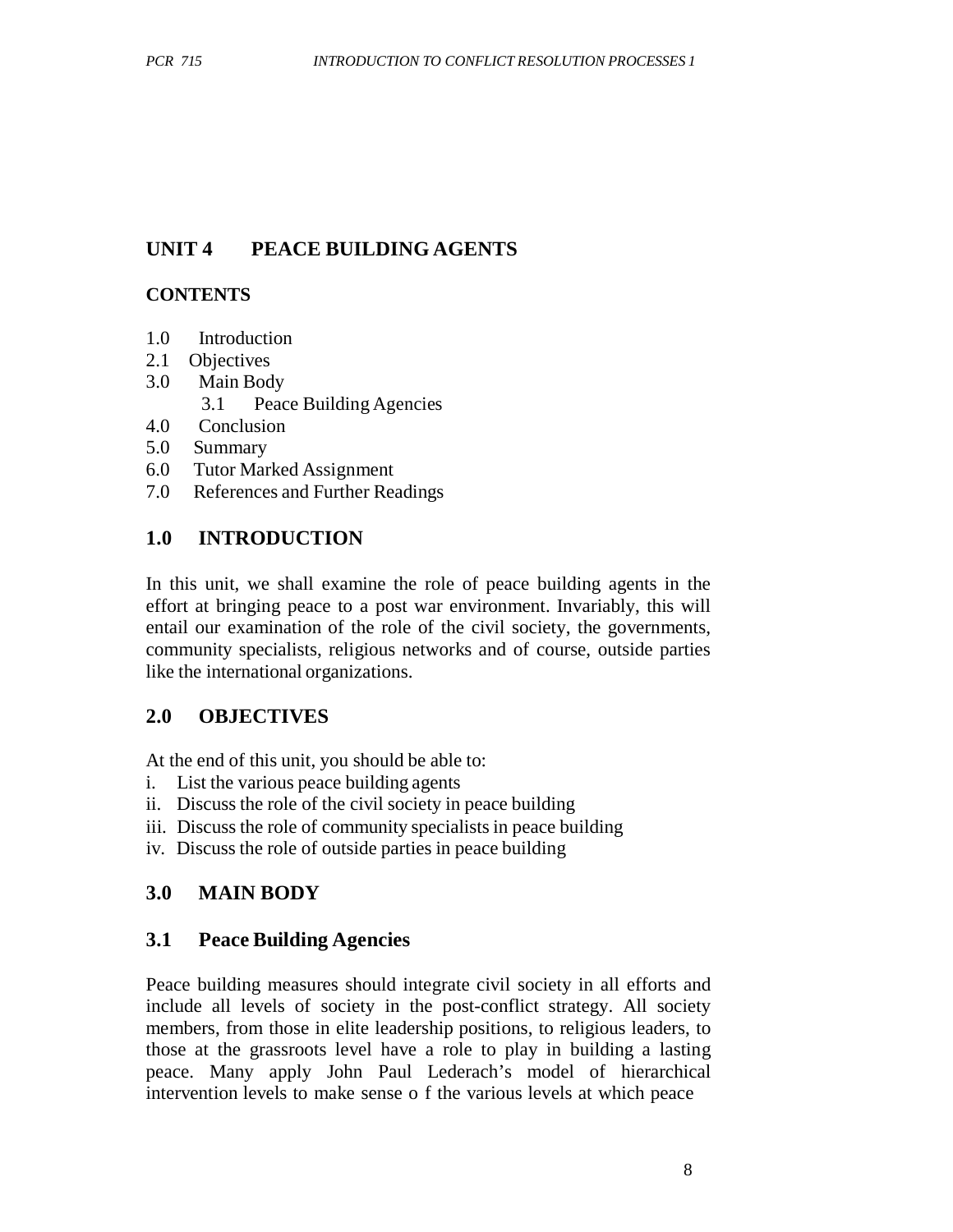building efforts occur. Because peace building measures involve all levels of society and target all aspects of the state structure, they require a wide variety of agents for their implementation. These agents advance peace building efforts by addressing functional and emotional dimensions in specified target areas, including civil society and legal institutions. While external agents can facilitate and support peace building, ultimately it must be driven by internal forces. It cannot be imposed from the outside.

Various internal actors play an integral role in peace building and reconstitution efforts. The government of the affected country is not only the object of peace building, but also the subject. While peace building aims to transform various government structures, the government typically oversees and engages in the reconstitution process. A variety of the community specialists, including lawyers, economists, scholars, educators, and teachers, contribute their expertise to help carry out peace building projects. Finally, a society's religious networks can play an important role in establishing social and moral norms.

Nevertheless, outside parties typically play a crucial role in advancing such peace building efforts. Few peace building plans work unless regional neighbours and other significant international actors support peace through economic development aid and humanitarian relief. At the request of the affected country, international organizations can intervene at the government level to transform established structures. They not only provide monetary support to post-conflict governments, but also assist in the restoration of financial and political institutions. Because their efforts carry the legitimacy of the international community, they can be quite effective.

Various institutions provide the necessary funding for peace building projects. While international institutions are the largest donors, private foundations contribute a great deal through project-based financing. In addition, regional organizations often help to both fund and implement peace building strategies.

Finally, nongovernmental organizations (NGOs) often carry out smallscale projects to strengthen countries at the grassroots level. Not only traditional NGOs but also the business and academic community and various grassroots organizations work to further these peace building efforts. All of the groups help to address "The limits imposed on governmental action by limited resources, lack of consensus, or insufficient political will."

Some suggest that governments, NGOs, and intergovernmental agencies need to create categories of funding related to conflict transformation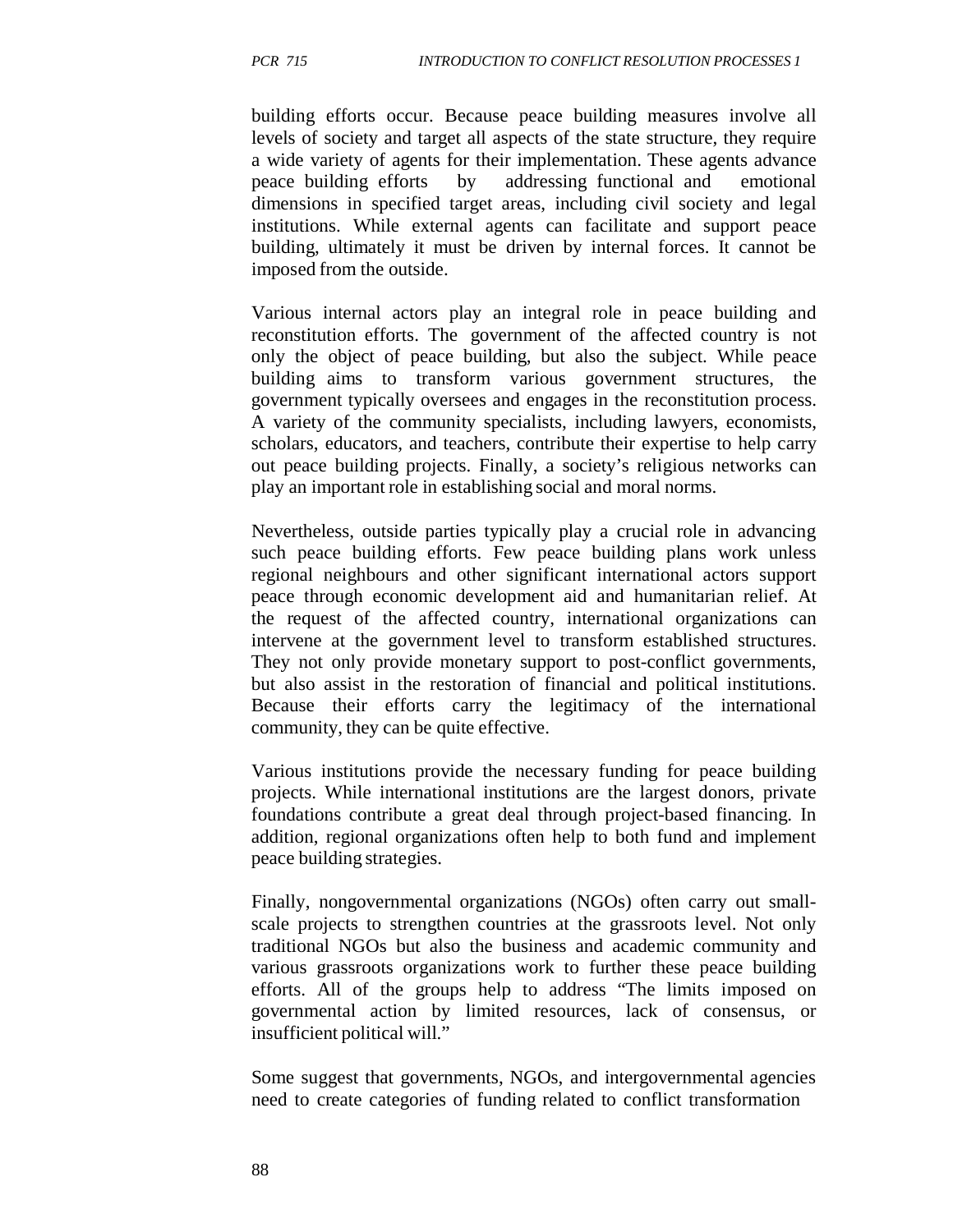and peace building. Funds are often difficult to secure when they are intended to finance preventive action. And middle-range initiatives, infrastructure building, and grassroots projects do not typically attract significant funding, even though these sorts of projects may have the greatest potential to sustain long-term conflict transformation. Those providing resources for peace building initiatives must look to fill these gaps. In addition, external actors must think through the broader ramifications of their programs. They must ensure that funds are used to advance genuine peace building initiatives rather than be swallowed up by corrupt leaders or channeled into armed conflict.

But as already noted, higher-order peace, connected to improving local capacities, is not possible simply through third-party intervention. And while top-down approaches are important, peace must also be built from the bottom up. Many top-down agreements collapse because the ground below has not been prepared. Top-down approaches must therefore be buttressed, and relationships built.

Thus, an important task in sustaining peace is to build a peace constituency within the conflict setting. Middle-range actors form the core of a peace constituency. They are more flexible than top-level leaders, and less vulnerable in terms of daily survival than those at the grassroots level. Middle-range actors who strive to build bridges to their counterparts across the lines of conflict are the ones best positioned to sustain conflict transformation. This is because they have an understanding of the nuances of the conflict setting as well as access to the elite leadership.

Many believe that the greatest resource for sustaining peace in the long term is always rooted in the local people and their culture. Parties should strive to understand the cultural dimension of conflict, and identify the mechanisms for handling conflict that exist within that cultural setting. Building on cultural resources and utilizing local mechanisms for handling disputes can be quite effective in resolving conflicts and transforming relationships. Initiatives that incorporate citizen-based peace building include community peace projects in schools and villages, local peace commissioners and problem-solving workshops, and a variety of other grassroots initiatives.

Effective peace building also requires public-private partnerships in addressing conflict and greater coordination among the various actors. International governmental organizations, national governments, bilateral donors, and international and local NGOs need to coordinate to ensure that every dollar invested in peace building is spent wisely. To accomplish this, advanced planning and international coordination is needed.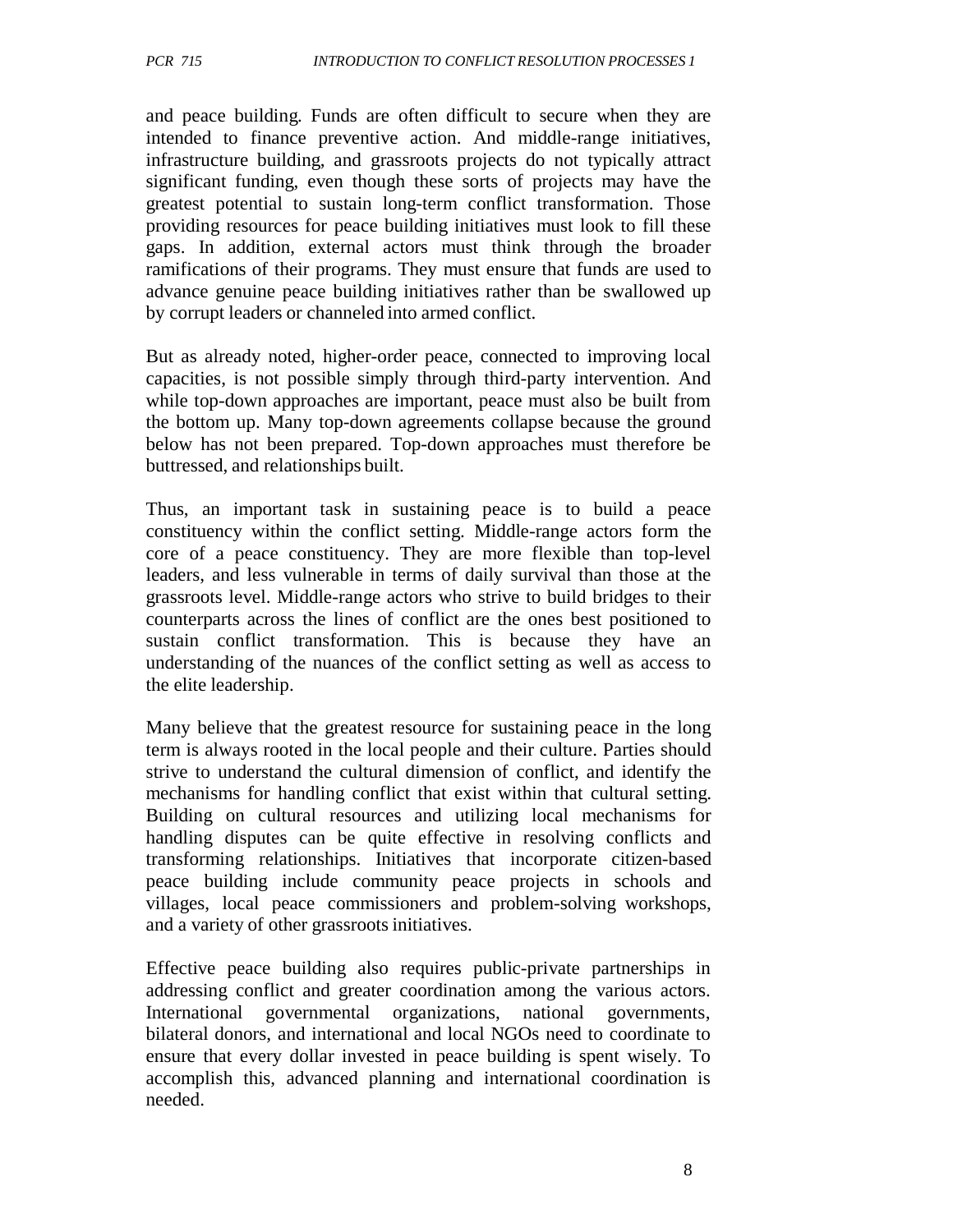There are various ways to attempt to coordinate peace building efforts. One way is to develop a peace inventory to keep track of which agents are doing various peace building activities. A second is to develop clearer channels of communication and more points of contact between the elite and middle ranges. In addition, a coordination committee should be instituted so that agreements reached at the top level are actually capable of being implemented. A third way to better coordinate peace building efforts is to create peace-donor conferences that bring together representatives from humanitarian organizations, NGOs, and the concerned governments. It is often noted that "peace building world greatly benefit from cross-fertilization of ideas and expertise and the bringing together of people working in relief development, conflict resolution, arms control, diplomacy, and peacekeeping.

Lastly, there should be efforts to link internal and external actors. Any external initiatives must also enhance the capacity of internal resources to build peace-enhancing structures that support reconciliation efforts throughout a society. In other words, the international role must be designed to fit each case.

#### **Self Assessment Exercise 1**

Discuss the role of the civil society and international organizations in post-conflict peace building.

# **4.0 CONCLUSION**

There is very little doubt that there are certain agents that are crucial to the process of rebuilding conflict societies. These agents come in various forms, all trying to contribute to the rehabilitation and the reconstruction process. However, whilst some are engaged in addressing immediate problems of the people for life to return to normalcy, others are interested in rebuilding institutions in order to ensure long lasting peace. Therefore, as noted earlier, it is important that thee activities be coordinated in such a way that the society gets the best out of the efforts.

## **5.0 SUMMAR**Y

We have discussed the important issue of peace building agents in post conflict rehabilitation and reconstruction. We noted the roles played by governments, the civil society including community specialists, religious networks, the NGOs and international organizations.

#### **6.0 TUTOR-MARKED ASSIGNMENT**